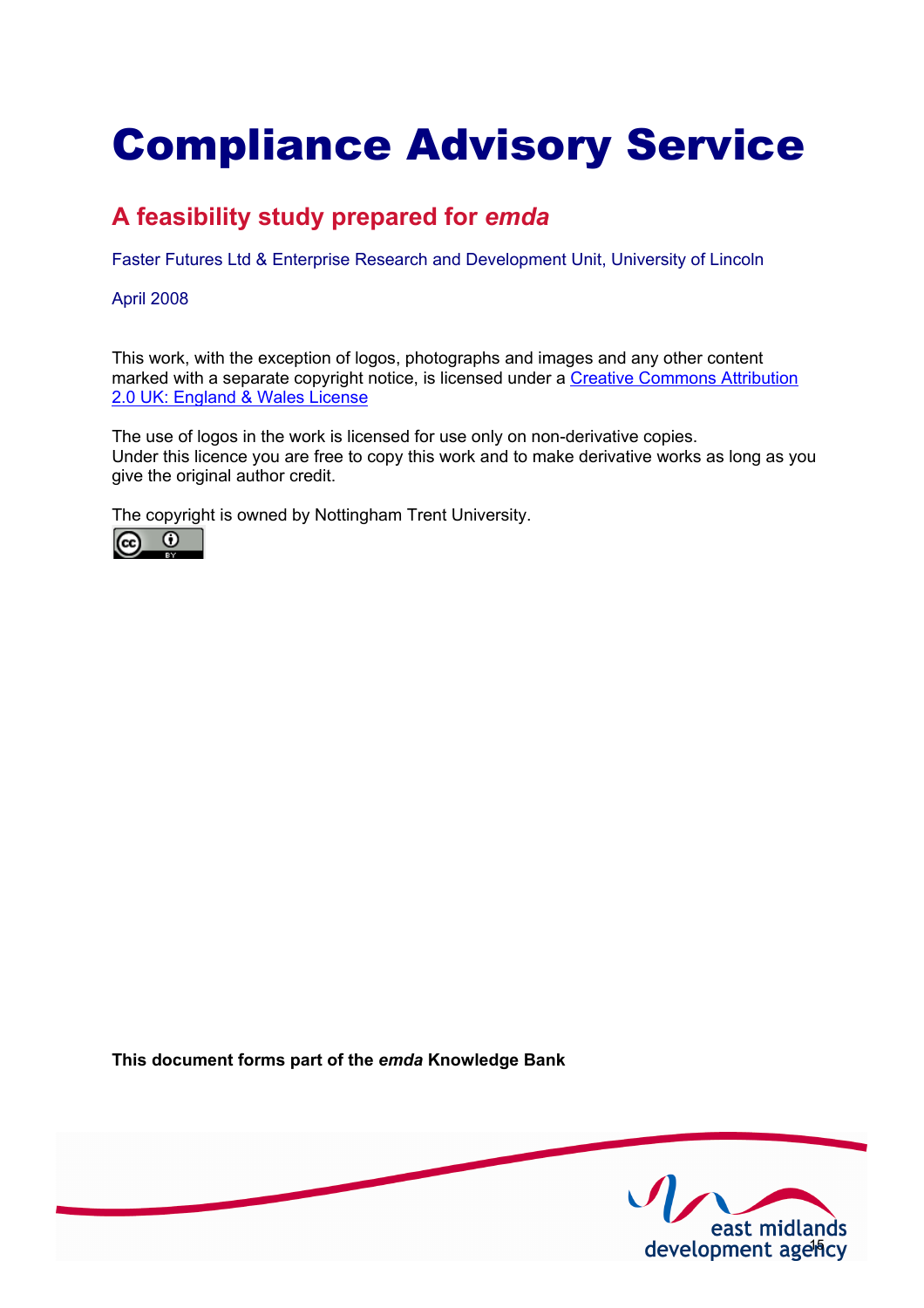



# **Compliance Advisory Service Feasibility Study**

# **FINAL REPORT**

**Faster Futures Ltd** 

**and** 

**Enterprise Research and Development Unit University of Lincoln** 

**for:** 

**East Midlands Development Agency Apex Court City Link Nottingham NG2 4LA** 

**April 2008** 

funded by

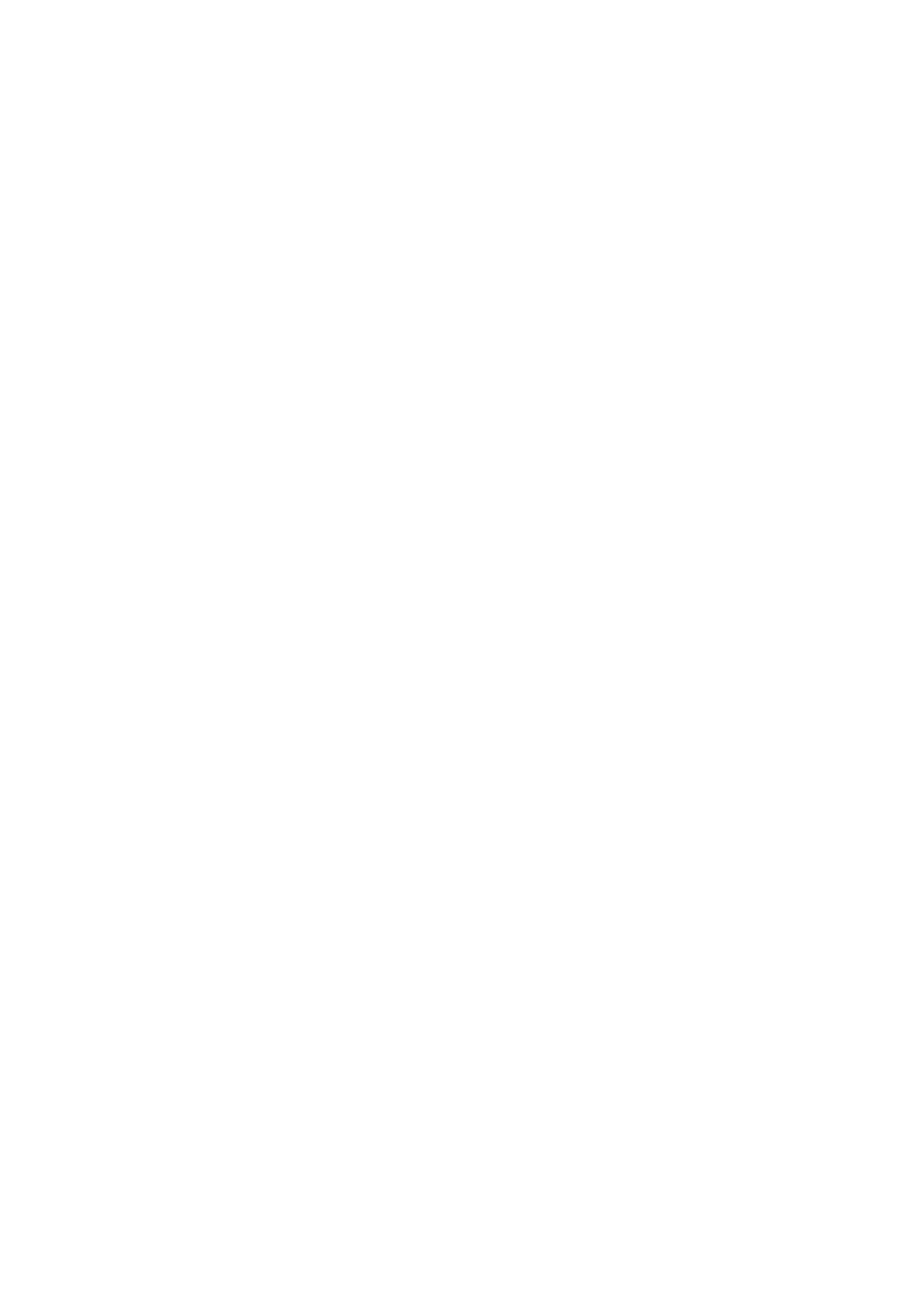# **CONTENTS**

# **1. INTRODUCTION**

- 1.1 Background<br>1.2 Introduction
- Introduction to the Project
- 1.3 Introduction to the Project Team
- 1.4 Strategic Context
- 1.5 Critical Success Factors

#### **2. RESEARCH APPROACH**

- 2.1 Stage 1 Desk Research
- 2.2 Stage 2 Subject Area Panel
- 2.3 Stage 2 Survey and Engagement
- 2.4 Stage 3 Interim Report and Presentation
- 2.5 Stage 4 Consultation and Consensus Building
- 2.6 Stage 5 Feasibility Study Final Report and Presentation

# **3. DESK REVIEW**

#### 3.1 Introduction

- 3.2 The Costs of Regulation
- 3.3 Government action to reform regulation
- 3.4 Information and guidance on regulation
- 3.5 Key compliance issues
- 3.6 Assessing the effect of regulation and compliance on business
- 3.7 Summary and implications

#### **4. BUSINESS SURVEY RESULTS**

- 4.1 Introduction<br>4.2 About the Re
- About the Respondents
- 4.3 Finding out about Regulation
- 4.4 Improving Information and Advice on Regulation
- 4.5 Summary and implications

#### **5 WORLD CAFÉ CONSULTATION FEEDBACK**

- 5.1 Introduction
- 5.2 Stakeholder Feedback
- 5.3 Subject Area Expert Panel Feedback
- 5.4 Summary and implications

#### **6. CONCLUSIONS**

- 6.1 Introduction
- 6.2 The Current Situation regarding Business Regulation
- 6.3 The Need to Act
- 6.4 Providing a Structure for Solution
- 6.5 Key Conclusions and Recommendations

#### **APPENDICES**

- 1. Business Survey Questionnaire
- 2. SAE Panel comments on Desk Research
- 3. World Café Stakeholder Event Pro Forma
- 4. Attendees of the World Café Stakeholder Event
- 5. Feedback from World Café Stakeholder Event
- 6. Addressing *emda's* questions
- 7. Project Application Details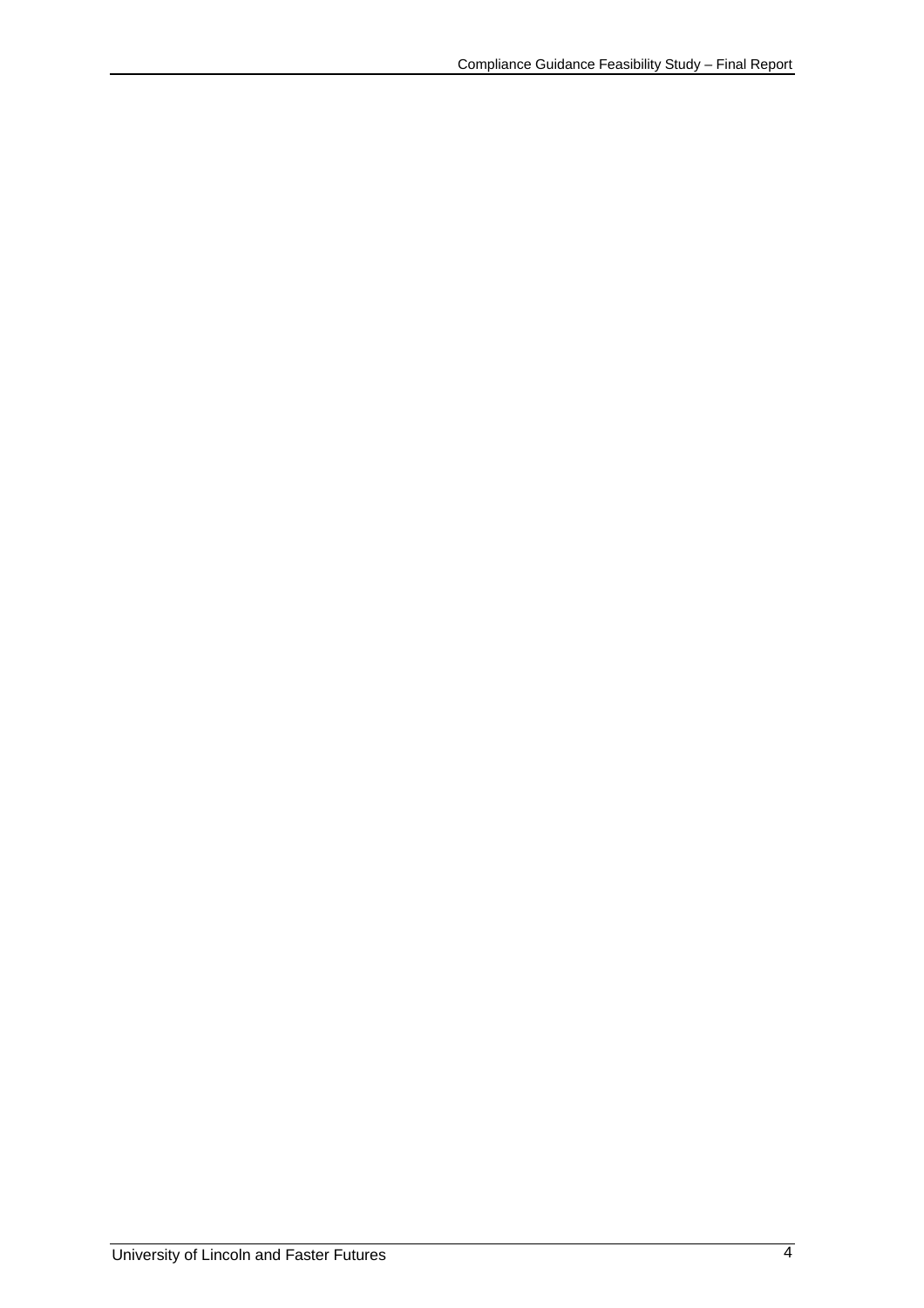# **1. INTRODUCTION**

# **1.1 Background**

This report presents the findings of a study of compliance guidance for businesses in the East Midlands. The study has been undertaken on behalf of *emda* by the Enterprise Research and Development Unit (ERDU) at the University of Lincoln and Faster Futures Ltd. This document is the final report for the project.

The Business Services Directorate in *emda* has identified a potential gap in information and advice to help businesses to comply with regulation in the East Midlands. This study has been commissioned by *emda* to explore the potential need for additional compliance information and guidance.

# **1.2 Aims and Objectives**

The aims of the study are to:

- Identify any areas or methods of regulatory compliance information and advice, to SMEs in the region that are inadequate or deficient.
- Recommend additional compliance information/advisory services that will benefit the SMEs in the region. Any recommendations should take into account:
	- Costs and funding sources
	- Impact on the *emda* corporate plan and RES
	- The simplification agenda and other publicly funded services
	- State aid, legal liability, environmental and equality issues
	- Other implications.

The following outcomes are required from the project:

**Preparation of the Study Delivery Plan**, for approval by emda in the first week of the study.

**An Interim Report** that builds on contributions already prepared by emda and includes initial findings from the desk research, and business and stakeholder consultation.

**A Feasibility Report** detailing activities undertaken, organisations consulted, findings and recommendations.

The findings of the study will help *emda* to define potential support (need, nature and cost) for additional compliance advisory services for SMEs in the region.

### **1.3 Introduction to the Project Team**

The project has been undertaken by a collaboration of Faster Futures Ltd and the University of Lincoln.

Faster Futures is an East Midlands based consultancy, which is directed by Manny Gatt, a consultant with many years experience in business support and development.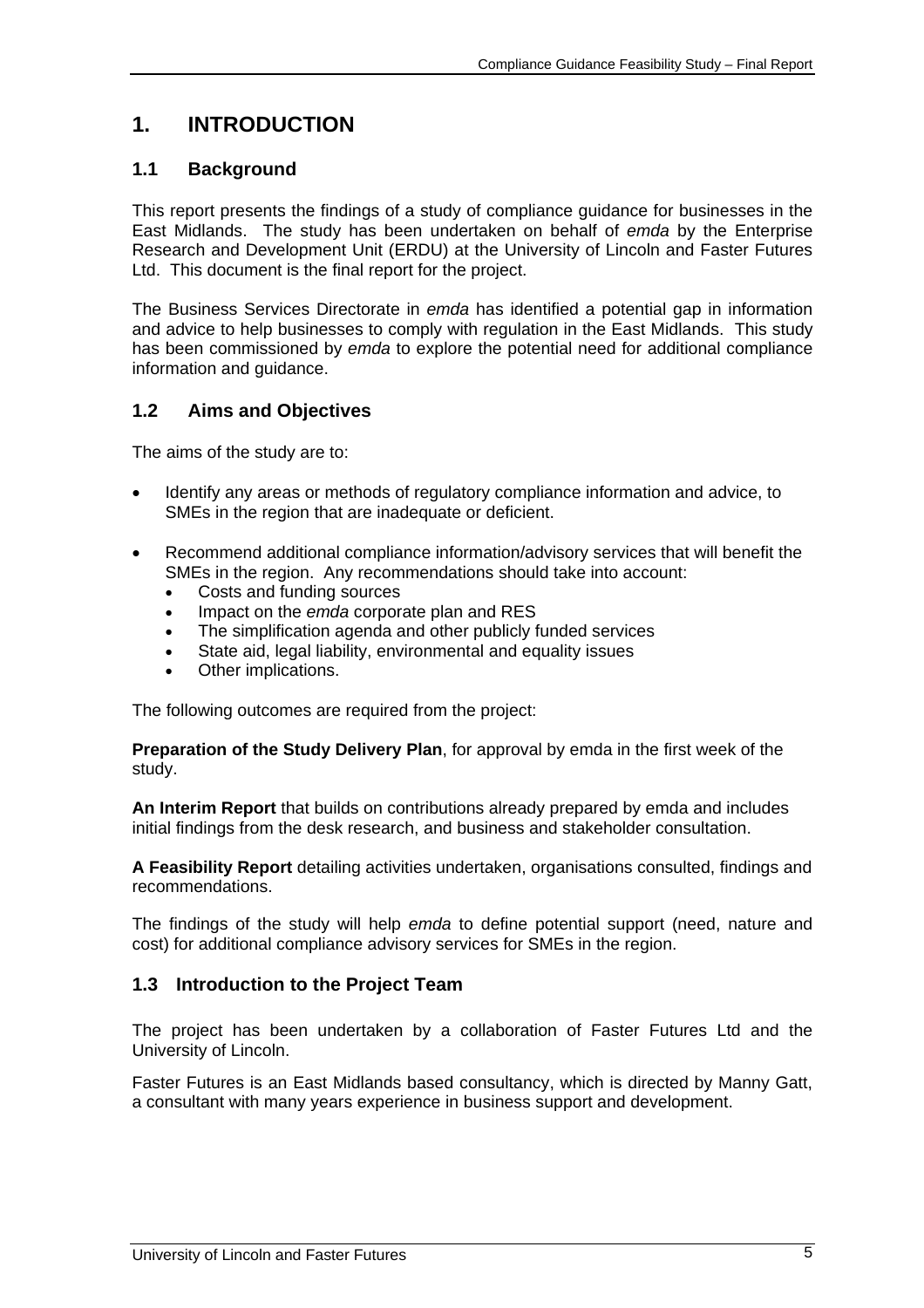The Enterprise Research and Development Unit (ERDU) is the University of Lincoln's focus for research and development on small and medium enterprise and entrepreneurship. ERDU has a well established reputation in managing and delivering research and policy related projects, feasibility studies, and business development programmes based on rigorous research and close involvement of stakeholders.

### **1.4 Strategic Context**

Businesses in the UK are required to comply with a variety of regulation, including those set out at European and national level. Regulators include government departments, such as DEFRA and DBERR, non-departmental government bodies such as the ICO and HSE, and local authorities.

Burdens associated with excessive regulation or over compliance with regulation are seen as constraints on business development and, as a result, 'red tape' related to compliance has been considered to be an obstacle or limit to wealth creation within the private small business. In addition, an association is often made between the broader regulatory environment and levels of entrepreneurship within an economy, both for new and existing businesses.

Reduced regulation lowers the overall cost and complexity of starting a new business, leading, in turn, to an increased number of new ventures being established. Reduced regulation is, therefore, considered an inducement for individuals to start new businesses, in that higher barriers to new venture creation are seen as a disincentive for potential entrepreneurs.

### **1.5 Critical Success Factors**

A number of factors were identified as being key to the success of the project. These included:

• To be clear from the outset on the scope of the feasibility study. With over 60 national regulators plus the substantial work of local authorities, it was critically important that the feasibility study focuses on the priority areas highlighted by businesses and stakeholders.

 The most common areas where compliance and regulations impact on business include: forming a business, tax and NI, VAT, health and safety, intellectual property protection, insurance, trading standards, environmental standards, employment, data protection, food standards.

 There are other areas of regulation and compliance which are industry specific, such as licensing, animal welfare, national weights and measures, the Rural Payments Agency and activities covered by the Office of Fair Trading.

• To ensure that the survey is able to clearly elicit the areas of compliance which give rise to most concern for businesses and regulators. This will enable the feasibility study to help *emda* prioritise needs and to define potential support (need, nature and cost) for additional compliance advisory services for SMEs in the region.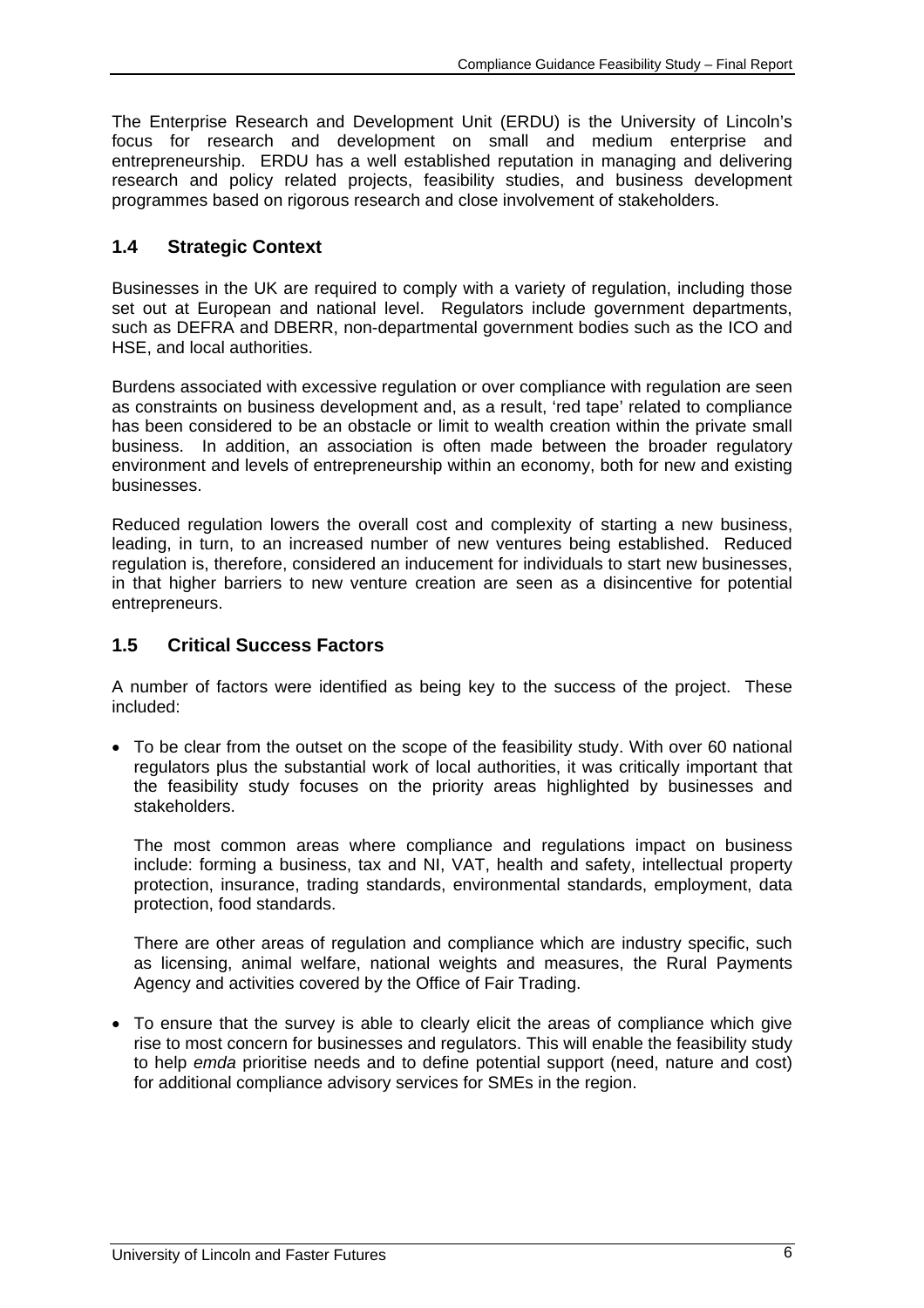• That a broad consensus between the businesses and regulators is secured on how best to provide additional information and advice (if deemed necessary). To help with this we would propose developing a broad range of information and advice options for the various parties to the feasibility study to consider.

 These could range from better signposting from BL, integrating the regulatory advice offer within the BL brokerage model, through to the development of risk assessment tools to be offered online and through the professional community to support businesses on compliance issues.

- That *emda* and the regulators/key stakeholders agree the acid test for a new compliance service. The acid test must ensure that any new compliance advisory service is proportionate, accountable, consistent, transparent and targeted.
- That any proposed compliance service has the backing of the respective stakeholders who make the commitment to align their service offer and business processes so to incorporate the value added proposition.
- That the business case for any proposed additional service offer is tested against a panel of subject area experts drawn from the respective stakeholder communities.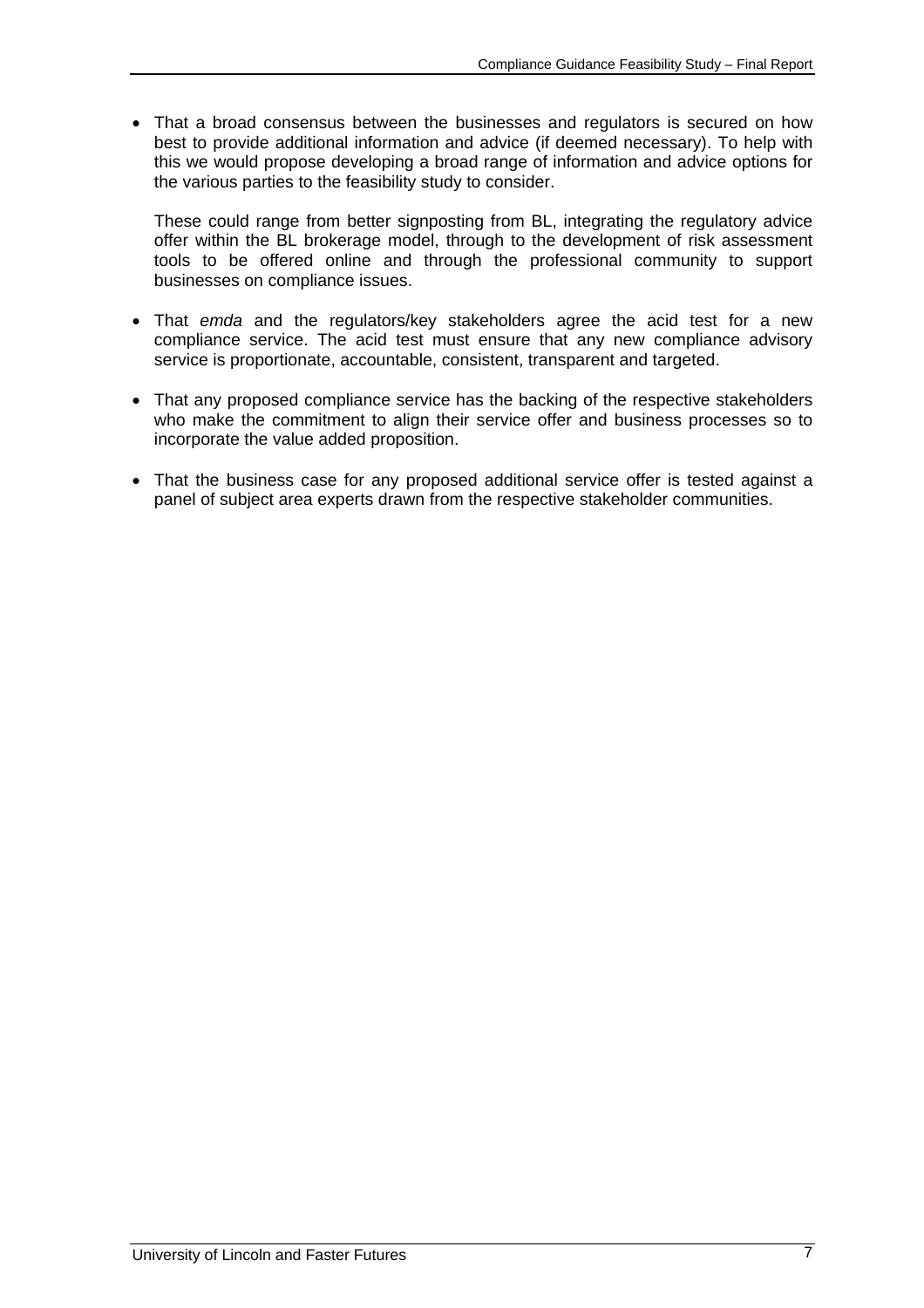# **2 RESEARCH APPROACH**

A methodology was developed which was designed to work within a tight timeframe, yet achieve high levels of stakeholder and business engagement. The methodology can be broken down into six principal strands of activity:

- Stage 1 Desk research
- Stage 2 Subject Area Expert Panel
- Stage 3 Survey and engagement
- Stage 4 Interim review and report
- Stage 6 Consultation and consensus building
- Stage 7 Final feasibility report and presentation

### **2.1 Stage 1 - Desk Research**

A desk review was undertaken by researchers in the ERDU team. This included analysis of existing policies related to regulation reform and guidance, academic papers, and studies from organisations such as IoD, FSB, Trade Associations, BERR and the newly formed LBRO. The purpose of the desk review was to explore the action that the government had undertaken to reduce the burden of regulation, develop an understanding of regulation advice and guidance, and identify areas of regulation that businesses found difficult and/or where additional guidance was needed.

# **2.2 Stage 2 - Subject Area Expert Panel**

A peer review group was established, made up of Subject Area Experts (SAEs). The group comprised the following representatives:

- Uday Dholakia, Non executive director, LBRO ·
- Martin Quinn, Head Lawyer, EEF ·
- Cath Lee, FSB ·
- Richard Hodge, Nottinghamshire County Council ·
- Phil Wass, Independent Health and Safety Consultant ·
- Douglas Kerr, Institute of Directors·
- Regina Duggan, Environment Agency ·
- Jo Parkin, *emda*
- Richard Gill, EMB, Regional Business Link

The panel was consulted to help define the scope of the feasibility study, review the findings of the desk research, and provide insight and feedback on the study findings.

The feedback from the SAE panel can be found in appendix 2 to this report.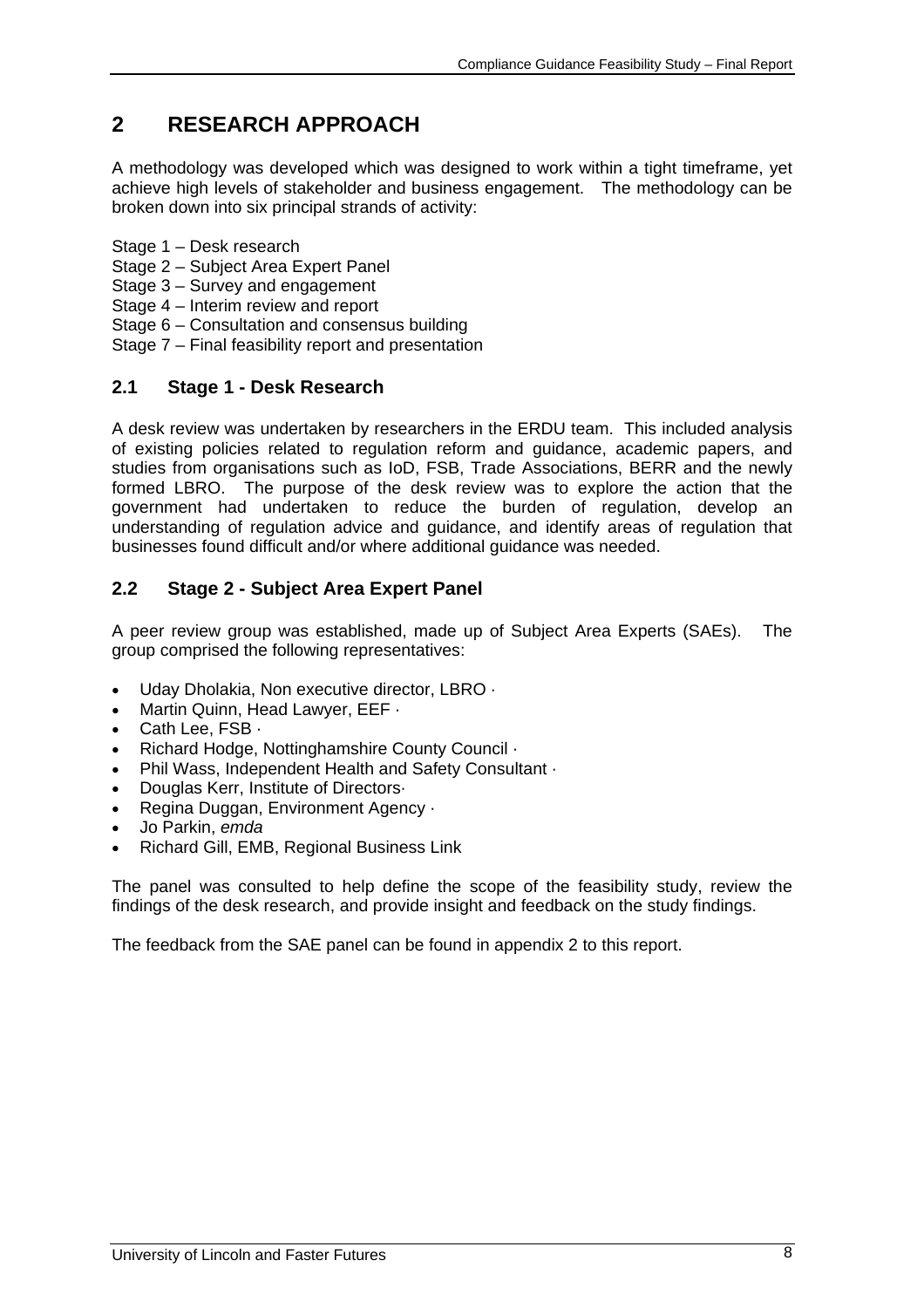

# **Methodology**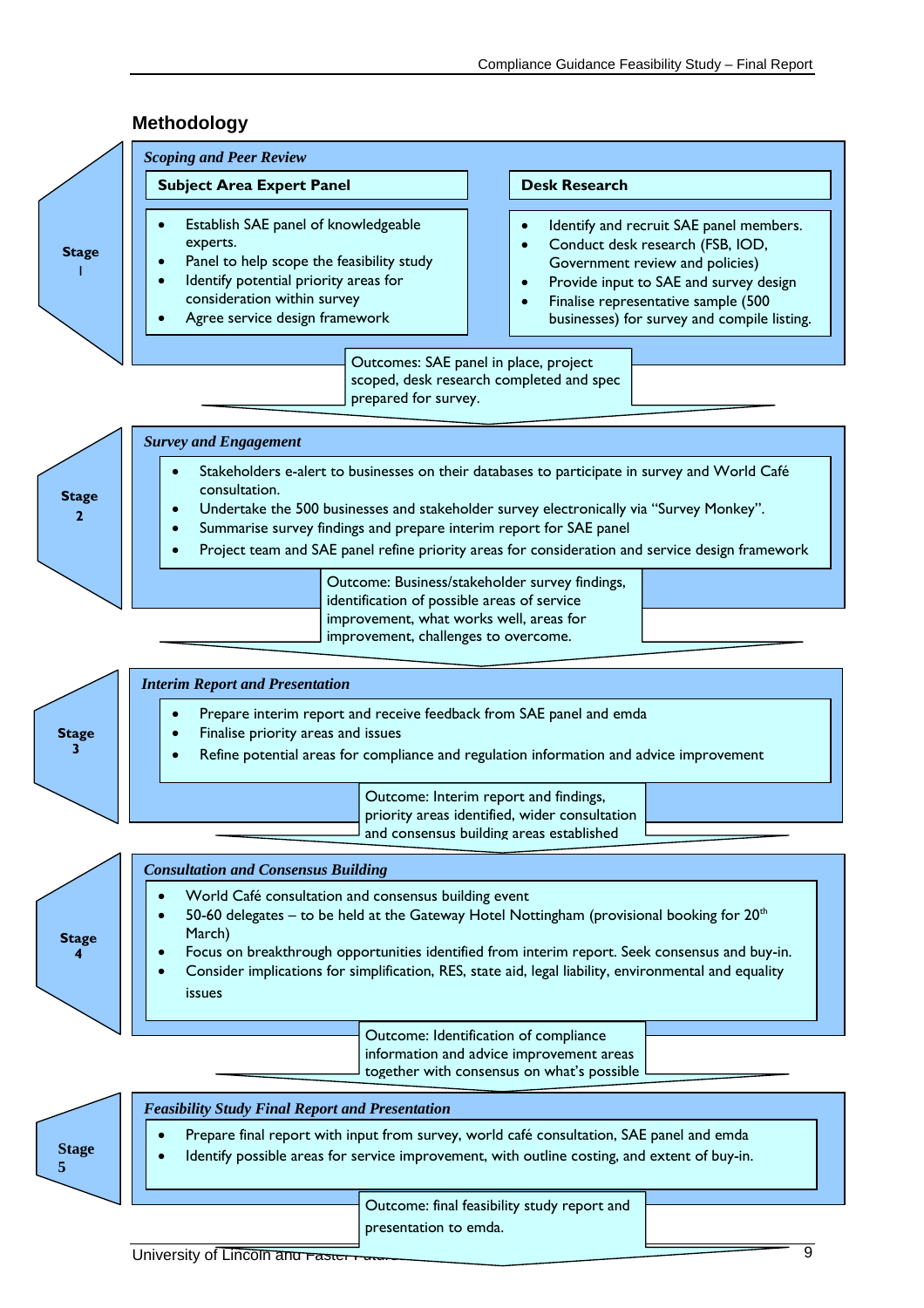# **2.3 Stage 3 - Survey and Engagement**

A survey of businesses in the East Midlands was undertaken to explore: (i) how easy it is for businesses to find out about regulation that affects them; (ii) the organisations and sources used; (iii) areas of regulation that are difficult to understand or where more guidance is needed; and (iv) whether further regulation information and advice is needed in the East Midlands and how this should be provided.

The survey was designed and administered electronically, using the 'survey monkey' online survey tool. This method enabled participants to respond to the survey using the internet link attached to an email. The use of internet technology to administer the survey maximised the opportunity to engage businesses across the East Midlands with minimal environmental impact. 'Survey monkey' enabled the ERDU researchers to get instantaneous feedback on the survey results, for input into the interim report.

The survey was distributed on 11 March 2008 and a response of 153 was achieved. The survey was distributed with the support of the Federation of Small Business (FSB), East Midlands Business, IOD, and the University of Lincoln Experience Exchange. These partner organisations were asked to email their clients, explaining the purpose of the survey, with a link to complete the survey and register for the World Café event. The survey results can be found in section 4 of this report.

# **2.4 Stage 4 – Interim Report and Presentation**

It was proposed that the interim report should include the findings from the desk research, the initial feedback from the SAE panel, and the initial business survey results. The objective of the interim report was to identify the priority compliance issues raised by businesses and regulators. It was intended to identify areas of good practice in information and guidance (what works well) and areas where improvement is needed. It also provided the first cut on those areas where a potential consensus on service improvements could be achieved between all parties, and those areas where consensus would be more problematic and why.

### **2.5 Stage 5 - Consultation and Consensus Building**

A consultation and consensus building event was arranged to gather the views of regulators, business support organisations, and businesses, and identify potential action on regulation advice and guidance. Because compliance and regulation for businesses is such an emotive subject, an innovative methodology was adopted. World Café is a proven methodology that uses a conversational process and a set of design principles that enables the collective intelligence within a group to emerge. The event was used to seek consensus among businesses on priority areas for better information, guidance and advice and to identify the organisations, whether public or private, that are best placed to provide it.

A broad range of stakeholders were invited, and businesses were invited to participate via the online survey. The programme invitation for the event can be found in appendix 3 to this report.

The event was held on Thursday 10 March 2008 at the Nottingham Gateway Hotel. It was intended that the event should have a very different look and feel to other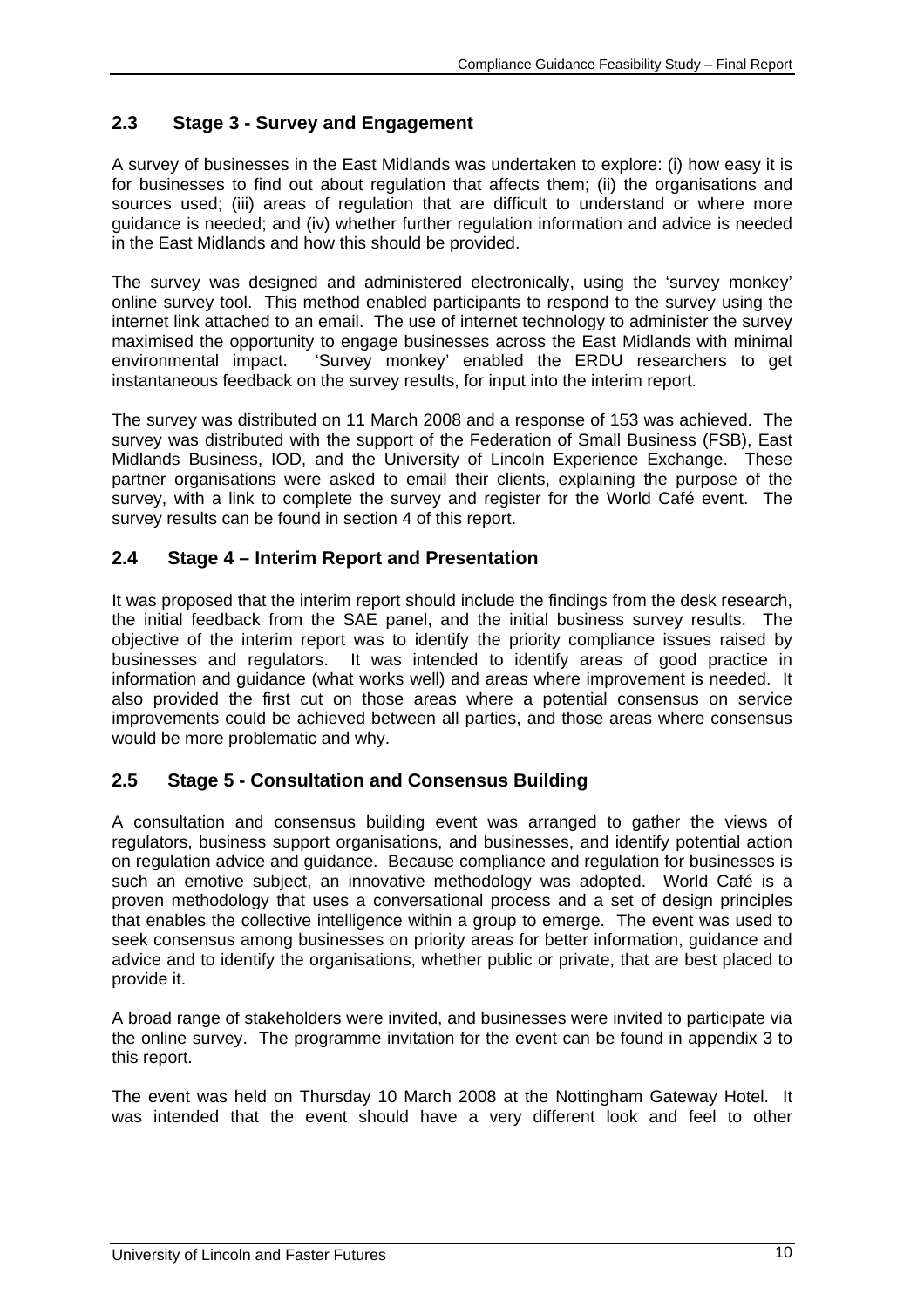consultations. It was intended to be informal, conversational and designed to build on all the knowledge and experience within the room. It involved an interactive process, based on probing questions and, through several conversational rounds, it helped to develop a progressively deeper understanding and insight into the area of compliance information and advice. An emphasis was placed on open-ended exploration rather then simply a problem solving intervention. As most of the delegates were new to one another, this approach aimed to bring out both conventional and non-conventional wisdom. Delegates were asked to change tables between conversational rounds to encourage crosspollination of ideas, and the development of new areas of consensus.

In summarising the event, we aim to articulate what has emerged, and distil the insights, patterns, themes and clusters of ideas and breakthroughs. The findings and learning outcomes from the World Café Event are summarised in section 5 of this report.

# **2.6 Stage 6 - Feasibility Study Final Report and Presentation**

The final stage comprises the drafting of the feasibility study and presentation of findings to *emda* and the project board.

The final report (this document) includes the desk research, survey results, the outputs from the SAE panel and the World Café consultation. The report is intended to highlight areas to be addressed as a priority and possible areas for service improvement. The level of consensus and buy-in are presented together with the potential benefits the proposed solution will bring to the compliance process from a regulatory, advisory and SME perspective.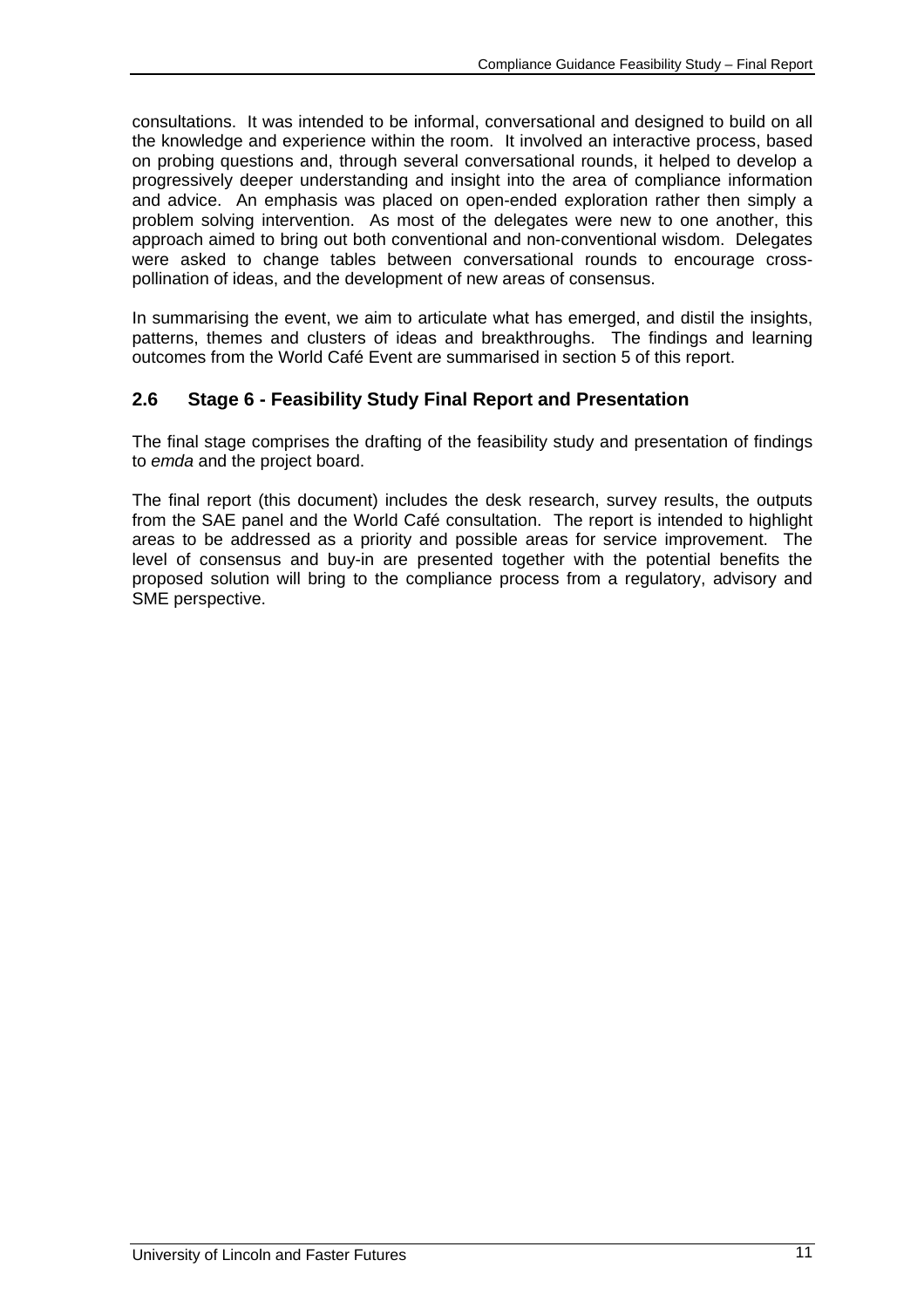# **3. DESK REVIEW**

# **3.1 Introduction**

The purpose of the desk research is to provide an overview of the current regulatory climate and issues related to compliance guidance. The review includes analysis of government legislation, policy publications, and research studies undertaken by organisations such as the FSB, IOD and National Audit Office. The focus is primarily on UK regulatory reform, though impact of EU reforms has also been taken into consideration. The review aims to identify the major issues associated with regulatory reform and compliance costs, and the implications for this feasibility study. The desk review was ongoing during the project and the final version of the desk review is included in this report.

The topics addressed in the desk review include:

- The costs of regulation;
- Government action to reform regulation;
- Information and guidance on regulation;
- Key compliance issues:
- Assessing the effect of regulation and compliance on business; and,
- Summary and implications.

# **3.2 The Costs of Regulation**

The exact costs of regulation in the UK are unknown as the total figure is comprised of thousands of small, and often invisible, costs that make precise calculations difficult. According to the OECD, regulatory costs are the least controlled and least accountable of all government costs. Many governments have little idea how much of their national wealth is spent on, or incurred by, regulation<sup>1</sup>. However, estimates produced by the Better Regulation Task Force (BRTF) suggest that, in 2004, the total cost of regulation in the UK was approximately 10-12% of the national GDP, or £100 billion<sup>2</sup>. Despite growing recognition of the importance of better regulation in the UK, and action to reduce and simplify regulation by the BRTF, the volume, complexity and cost of regulation has continued to rise steadily<sup>3</sup>. The need, therefore, to monitor, assess and improve regulatory systems and compliance guidance advice remains as urgent as ever.

When designed and administered effectively, regulations can enhance the credibility of the governance process and contribute to the welfare of citizens, businesses and other stakeholders. However, where regulation is poorly designed and badly managed, the net effects of new regulations can be negative. The hallmarks of poorly designed regulations are that they are over ambitious, over prescriptive, unjustifiably expensive and, as a consequence, counter productive when assessed in terms of their originating rationale. Opponents of regulation argue that the costs can be significant and may, on occasion, outweigh the benefits:

Regulation "impedes successful performance and growth, and contributes to business failure". The 'problem' of regulation for business owners involves the

 1 OECD 'Issues and Developments in Public Management: Survey 1996-1997' (1997)

<sup>&</sup>lt;sup>2</sup> Better Regulation Task Force 'Annual Report' (2005).

<sup>&</sup>lt;sup>3</sup> Better Regulation Task Force 'Annual Report' (2005).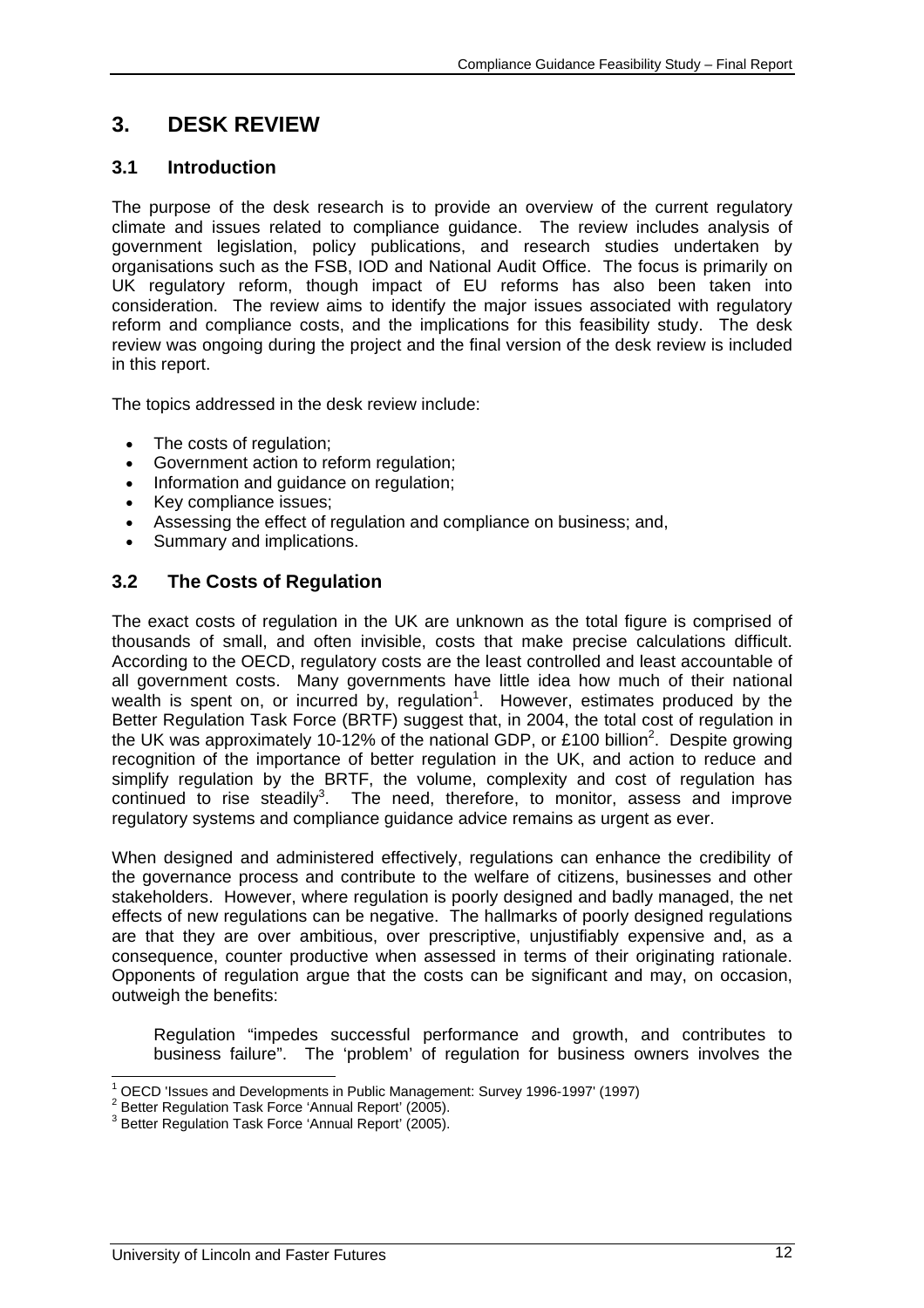diversion of scarce resources away from what are argued to be productive, profitgenerating activities and towards the discovery, understanding of, and compliance with regulations. One might say that regulation distorts market signals, reduces the rewards of business ownership, disincentivises market entry, investment, innovation and business growth, all of which leads to a sub-optimal level of economic activity from which businesses, workers and consumers suffer"4 .

The Small Business Research Centre (SBRC) at Kingston University argue that current research focuses excessively on the perception of regulation as a constraint or burden that businesses have to learn to cope with. However, the SBRC suggest that the link between regulation and growth levels is not as robust as many are led to believe. In addition, the extent to which regulation and compliance costs detract from business performance and growth is far from clear:

"Regulations do not have uniform effects on business but rather their impact depends on other contingent factors such as the external environment within which the business operates as well as internal relations between owner, managers and employees within the business. Where product market competition is intense, regulation can aggravate a poor position; where competition is less severe, business owners may be better able to cope with regulation. It is better, therefore, to examine the interaction between regulation and other factors in specific business settings in determining particular outcomes"<sup>5</sup>.

# **3.3 Government Action to Reform Regulation**

The origins of the regulation reform agenda lie in the *deregulation* initiatives implemented by the Thatcher and Major governments of the 1980s and early 1990s, aimed at reducing 'burdens on business'. A 'central task force' was established within the Department of Employment to scrutinise departmental assessments of regulatory proposals. The deregulation initiative was relaunched in the early 1990s. As part of the initiative, a list of 3,500 regulations that were considered to be imposing costs on business was published, together with 600 proposals for reform<sup>6</sup>.

The Government established the BRTF in September 1997. The inception of the BRTF marked a move away from notions of deregulation towards principles of better regulation. The first task of the BRTF was to establish the characteristics of good regulation - that it be necessary, fair, balanced and command public support. The BRTF identified five key principles against which to test the appropriateness and effectiveness of regulation<sup>7</sup>. They are:

- Proportionality. Regulators should intervene only when necessary. Remedies should be appropriate to the risks posed, and costs identified and minimised;
- Accountability. Regulators should be able to justify decisions and be subject to public scrutiny;

 4 Kingston University (2005) 'Regulation and Small Firm Performance and Growth: A Review of the Literature".

<sup>&</sup>lt;sup>5</sup> Kingston University (2005) 'Regulation and Small Firm Performance and Growth: A Review of the

Literature".<br><sup>6</sup> Department of Trade and Industry 'Deregulation: Cutting Red Tape' (London, HMSO, 1994).

<sup>&</sup>lt;sup>7</sup> Better Regulation Task Force 'Self-Regulation – Interim Report' (1999).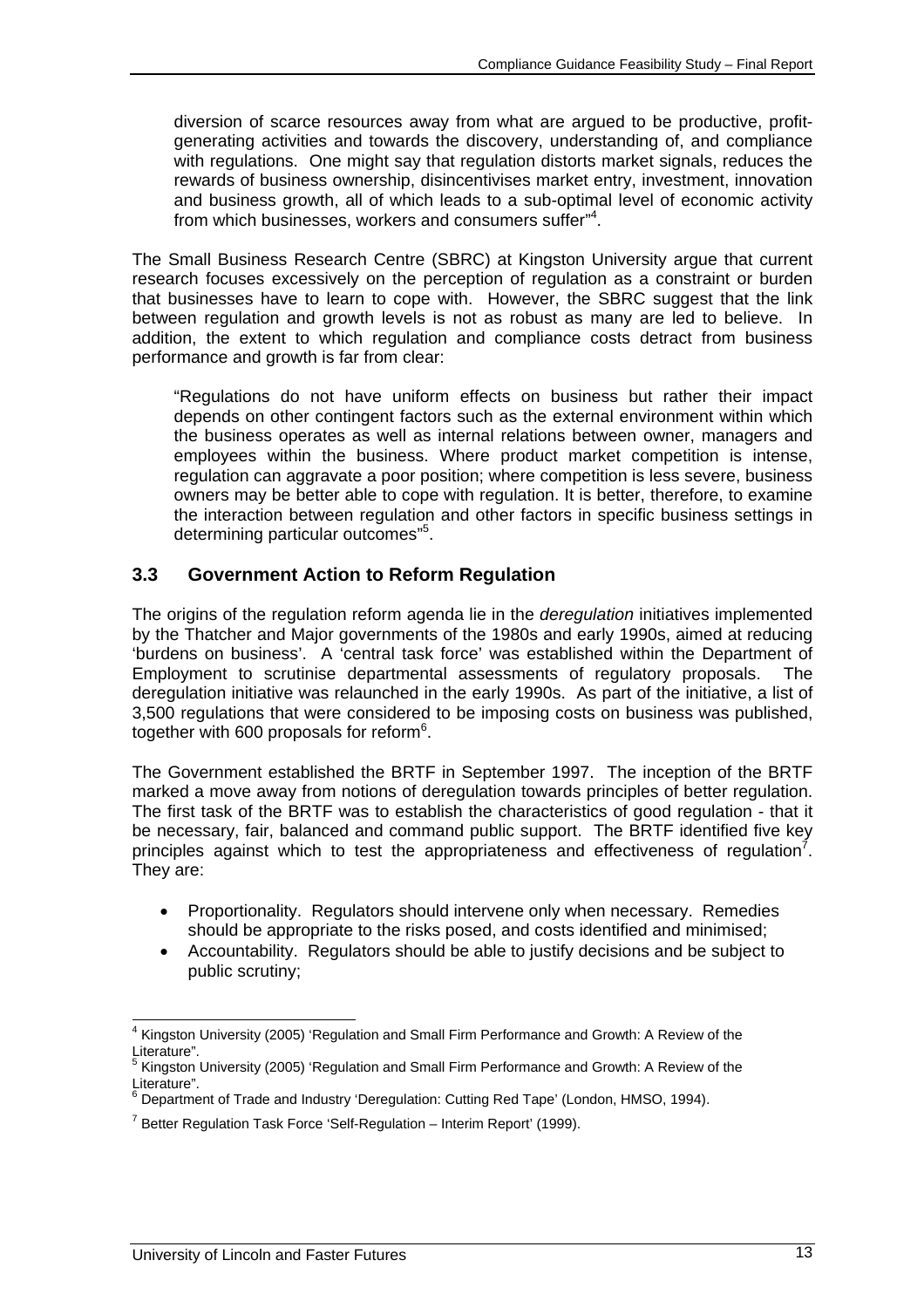- Consistency. Government rules and standards must be joined up and implemented fairly;
- Transparency. Regulators should be open, and keep regulations simple and userfriendly, and;
- Targeting. Regulation should be focused on the problem and minimise sideeffects.

These five key principles have been widely adopted as the gold standard against which new regulations are assessed and evaluated here in the UK as well as in several other European countries.

In March 2005, following a review of the Dutch approach to reducing administrative burdens, the BRTF recommended that the government assess the administrative burden of regulation on businesses, the voluntary sector and charities and that a target should be set to reduce this burden. The BRTF recommended that each government department develop a rolling programme of simplification, identify measures for simplification and seek to reduce administrative burdens by as much as  $25\%$ <sup>8</sup>. In 2005, the BRTF published a report, 'Regulation – Less is More', in which they set out the potential benefits of improved regulation. These include:

- An outstanding return on investment for the UK potentially an estimated £16 billion increase in GDP for an investment of some £35 million;
- An opportunity for government to help increase the innovation, productivity and growth of business;
- A mechanism for increasing the quality and efficiency of government through increasing the effectiveness of regulation; and
- A robust method for the government to improve its control over the flow of new regulation and a driver to reduce the burdens imposed by the stock of existing regulation<sup>9</sup>.

The publication of the BRTF's 'Less is More' report coincided with the publication of the Hampton Review (2005). The Hampton Review was written in response to an invitation from the Chancellor of the Exchequer to "consider the scope for reducing administrative burdens by promoting more efficient approaches to regulatory inspection and enforcement, without compromising regulatory standards or outcomes<sup>"10</sup>. The Hampton Review set out seven key principles which, if accepted and incorporated, would improve regulation in line with government aspirations:

- Regulators and the regulatory system as a whole should use comprehensive risk assessment to concentrate resources on the areas that need them most;
- Regulators should be accountable for the efficiency and effectiveness of their activities, while remaining independent in the decisions they take;
- No inspection should take place without a reason;
- Businesses should not have to give unnecessary information, nor give the same piece of information twice;
- The few businesses that persistently break regulations should be identified quickly;

<sup>&</sup>lt;sup>8</sup> Better Regulation Commission 'Annual Report' (2006).

<sup>9</sup> Better Regulation Task Force 'Regulation – Less is More: Reducing Burdens, Improving Outcomes' (2005).

<sup>10</sup> The Hampton Review 'Reducing Administrative Burdens: Effective Inspection and Enforcement' (2005)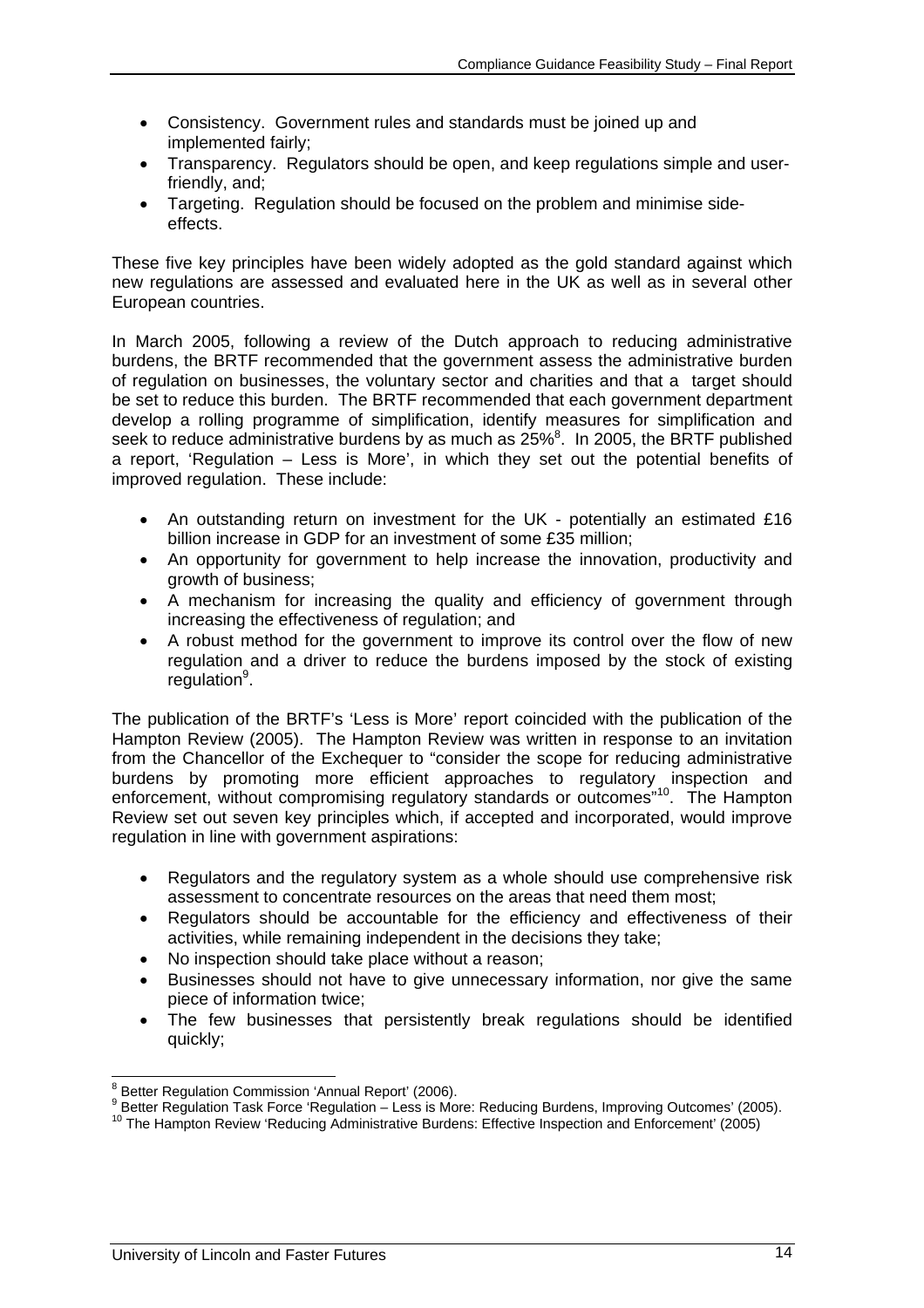- The regulators should provide authoritative, accessible advice easily and cheaply, and;
- Regulators should recognise that a key element of their activity will be to allow, or even encourage, economic progress and only to intervene when there is a clear case for protection.

In May 2005, the Chancellor of the Exchequer launched the 'Better Regulation Action Plan'. The Plan incorporated recommendations made by the BRTF and the Hampton Review, and set out a pledge to ensure that businesses would no longer have to endure: inspection without justification; form filling without justification; and information requirements without justification<sup>11</sup>. The Plan included the following nine separate, but related, imperatives:

- Setting targets to reduce the burden upon business. Set challenging targets to reduce the burden on business of administering regulations. Achieve targets by implementing the reforms recommended by the Hampton Review and the Better Regulation Task Force (BRTF) report 'Less is More' (both published in March 2005).
- Legislating to implement the Hampton Review, and to speed up deregulation. Make the legislative changes needed to implement the Hampton Review, and reform legislative procedures to make it easier to remove unnecessary regulations.
- Fewer regulatory bodies, applying risk-based enforcement. Reduce the compliance burden on business by merging 29 regulatory bodies into 7, joining-up enforcement and inspection practices, and applying a risk-based approach to all areas of enforcement.
- Risk based enforcement by local authorities. Apply the Hampton recommendations to local authorities. Reduce the variations in enforcement practices between different areas, and the burden on business, through better nationwide coordination.
- Simplifying and shortening forms. Reduce the amount of information required from business, shorten forms and reduce the time needed to complete them by designing forms better and improving regulators' handling and sharing of data.
- Reforming penalty systems. Strengthen the impact of penalties as a deterrent to persistent regulatory non-compliance, as recommended by the Hampton Review, and enhance regulatory outcomes.
- European regulatory reform. Greater use of risk-based regulatory practice in European law-making process, and share best practice with other member states, during the UK's presidency of the European Union and beyond.
- Strengthening institutions to deliver regulatory reform. Ensure that the right resources are in place to deliver the Hampton reforms, and meet targets for reducing the burden on business. Effect a transformation in the culture of Government departments and regulators, applying a risk-based approach at every stage of the regulatory process.

The BRTF was established as a permanent body in January 2006 under the new name, the Better Regulation Commission (BRC). The BRC's operating mandate is to continue working towards the improvements in the UK's regulatory framework as initiated by the BRTF<sup>12</sup>. The key task allocated to the BRC in 2006 was the assessment of all 19 simplification plans as submitted by a range of government departments and agencies. Each of the submitted simplification plans were assessed in terms of credibility, ambition, quantification and deliverability. Of the government's targeted £3.5billion in savings, the

 $\overline{\phantom{a}}$ <sup>11</sup> HM Treasury Press Release 50/05 'Chancellor Launches Better Regulation Action Plan' (2005).<br><sup>12</sup> Better Regulation Commission 'Annual Report' (2006).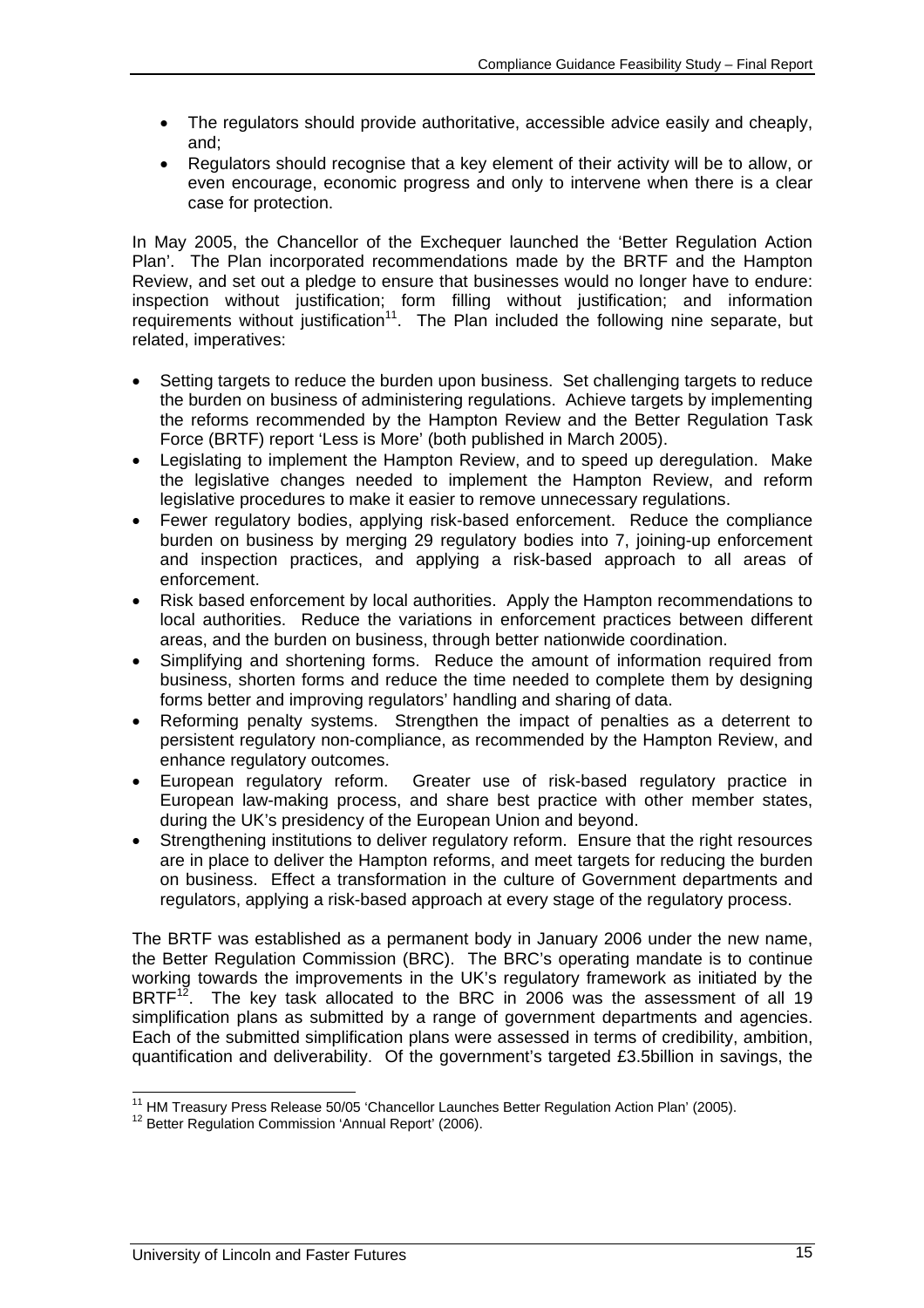simplification plans identified measures through which the overall administrative burden might be reduced by as much as £2 billion. The progress to date, according to the BRC, has been better than expected, though further savings are expected to be identified and implemented in the coming years: of the 700 or so simplification measures identified, approximately 280 have been delivered resulting in savings for businesses and charities in excess of £800 million. The Legislative and Regulatory Reform Act 2006 provides the ability to fast-track measures to reduce regulatory burdens, and the Better Regulation website enables business and the public to suggest ideas for simplifying regulation<sup>1</sup>

The Department of Business, Enterprise, and Regulatory Reform was established in 2007, and incorporated the Better Regulation Executive (BRE), parts of the Department for Communities and Local Government (DCLG), and most of the former DTI. DBERR has been tasked with implementing the government's 2006 Business Support Simplification Plan (BSSP). The BSSP aims to close, merge, or, if appropriate, continue no more than 100 of an estimated 3000 business support products or services that are currently available by 2010. The vast numbers of products and services has been cited as the primary cause of confusion and inefficiency for businesses<sup>14</sup>.

The Local Better Regulation Office (LBRO), established in May 2007 and effective from September 2007, has been asked to address businesses' requests for clear and consistent inspection and enforcement across all local authorities The LBRO is expected to be become a statutory non-governmental public body in 2009, with the power to drive forward and implement improved targeting and consistency – two of the five principles as recommended by the BRTF in 1997.

In January 2008, the LBRO published a consultation draft strategy<sup>15</sup>, in which they outlined three key strategic objectives: (1). Support service improvement and change in local authority regulatory services; (2) Directly deliver consistency, principally through the primary authority scheme; and, (3) Act to improve the local authority regulatory services system more generally. To ensure that these strategic objectives are met, the LBRO is in the process of developing a consistent framework against which the performance of local regulatory services can be assessed. Ensuring greater levels of consistency across areas is seen as a 'must-have', especially by those businesses that operate across borders or in multiple locations: "levels of regulatory resource are inconsistent across the country. This can result in over-regulation in some locations, where businesses face additional burdens from inspection, and under-regulation elsewhere, exposing compliant businesses to unfair competition while putting consumers, workers and the environment at risk"16. Through ensuring consistency, business owners/managers are likely to have to spend less time finding relevant information and ensuring that they are compliant across all areas. Furthermore, consistency will help reduce confusion and to increase confidence in the regulatory framework as it will appear more robust and less open to interpretation – a situation which, at present, appears to cause owner/managers a great deal of concern.

According to John Walker, national policy chairman of the Federation of Small Businesses, the establishment of the LBRO is seen as a constructive step in improving

<sup>&</sup>lt;sup>13</sup> Department for Business Enterprise and Regulatory Reform 'Enterprise: Unlocking the UK's Talent' (2008) <sup>14</sup> Department for Business Enterprise and Regulatory Reform 'Simplification plan 2007: Promoting Business

and Enterprise through Better Regulation' (2007).<br>
<sup>15</sup> Local Better Regulation Office 'Draft Strategy 2008-2011' (2008).

<sup>&</sup>lt;sup>16</sup> Local Better Regulation Office 'Draft Strategy 2008-2011' (2008).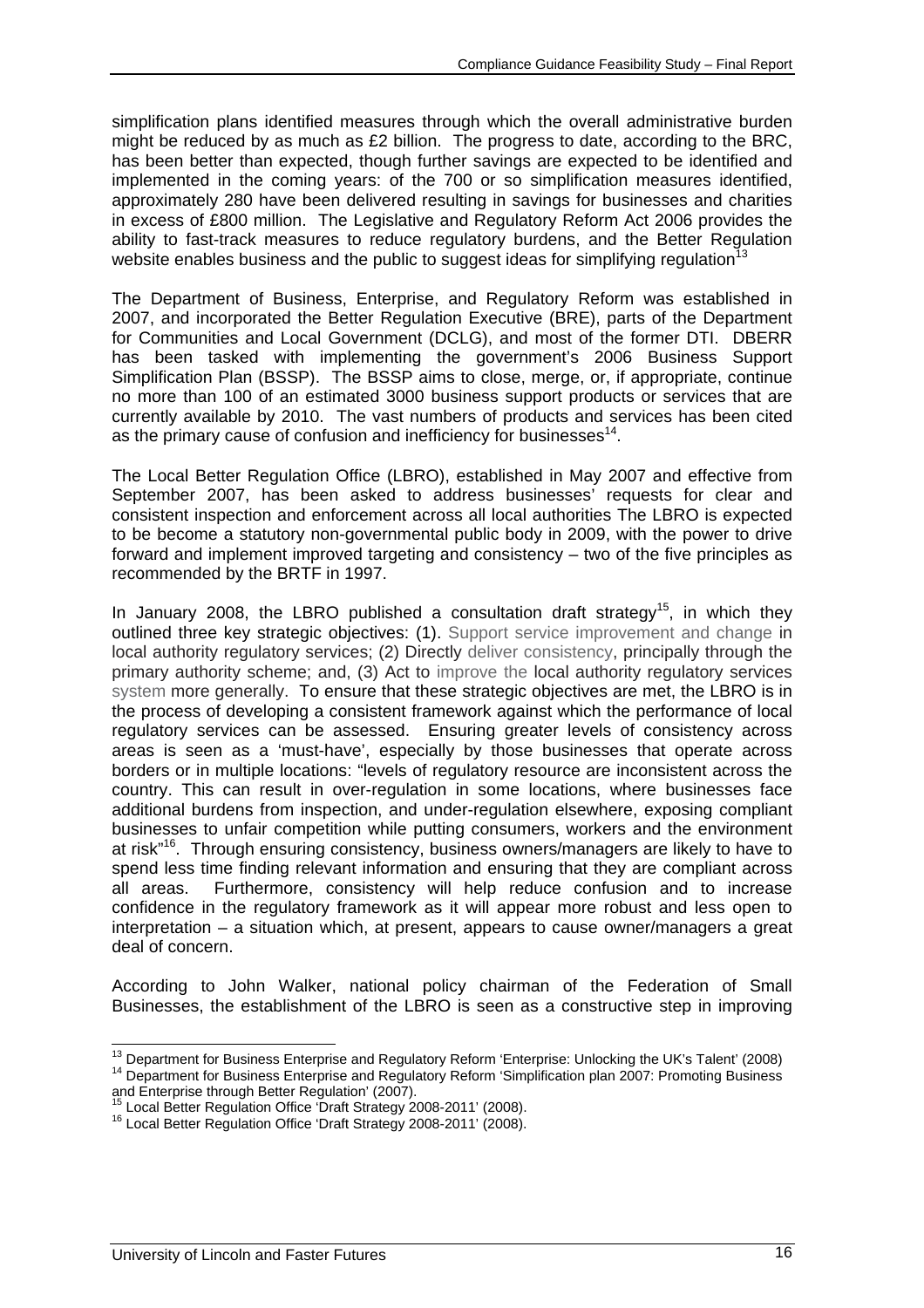the regulatory environment: "ensuring a clear and consistently fair system across all local authorities is a 'must have' for the small business sector. Adding on the anticipated reduction in costs to businesses means that this is a positive development and we welcome the creation of this new body".

# **3.4 Information and Guidance on Regulation**

The preceding section provides insight into the importance the current government attaches to improvements in regulatory structures across both local and national levels. However, the attempts at improvements are vindicated or condemned at the 'front line', by the businesses themselves. In keeping with this acknowledgement, parliament passed a Code of Practice for local and national regulators in late 2007 which will come into effect as of April 2008. The Code of Practice makes it legally binding that regulators ensure inspection and enforcement is efficient, both for the regulators themselves as well as those they regulate<sup>17</sup>. This new legislation is, in part, a response to the findings of the Hampton Review which, in an extensive review encompassing 63 national regulators and more than 460 local authorities, concluded that "the system as a whole is uncoordinated and good practice is not uniform. There are overlaps in regulators' responsibilities and enforcement activities. There are too many forms, and too many duplicated information requests"18. In addition, the Hampton Review found that poor or inaccessible advice regarding regulations hinders compliance as businesses spend time (and money) trying to understand what they are required to do, within what timeframe, and with what frequency. The time spent by businesses in attempting to ensure compliance also has hidden costs for the businesses as time and attention is diverted away from core business activities.

According to the 'Regulation and Business Advice' report published by the Better Regulation Executive (BRE) in 2007, nearly half of all businesses seek external advice about how to follow regulations at a cost of at least £1.4billion per year. The BRE report identified five key drivers for the search for and uptake of external advice:

- Volume and complexity advisors keep up to date with large volumes of regulation and translate into a language business can understand;
- Low awareness of government guidance many businesses are not aware of the range of free services available from the government;
- Regulatory change the rate and poor communication of change raise the cost of self-compliance;
- Poor quality government guidance guidance provided by external advisors is often better designed and more easily understood even where the content is the same as government guidance; and,
- Uncertainty, risk and lack of confidence businesses are not confident that they will be legally compliant in following government advice.

That there is such a strong market for regulatory advice is an indication that there are outstanding or unresolved issues in the way that the government designs, implements and advises on issues of regulation. Although it is likely that there will always be a role for intermediaries in advising on regulation, it appears that there are areas of regulation where businesses would require less advice if the design and delivery of regulation were to be further improved. The key recommendations made by the BRE are as follows:

l  $17$  Department for Business Enterprise and Regulatory Reform 'Delivering Simplification Plans: A Summary' (2007).

<sup>&</sup>lt;sup>18</sup> The Hampton Review 'Reducing Administrative Burdens: Efficient Inspection and Enforcement' (2005).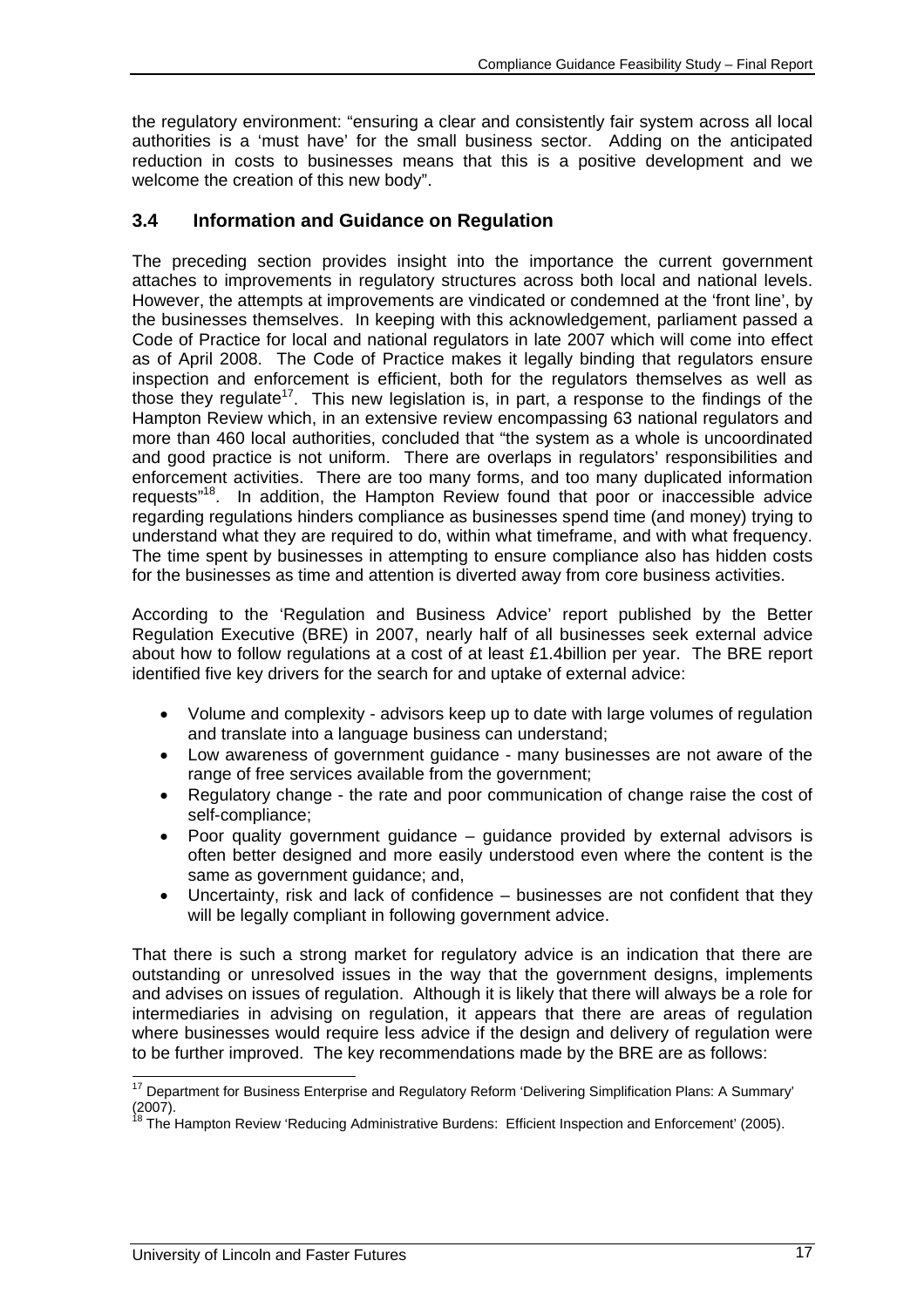- All guidance for regulations affecting business should be issued 12 weeks before the regulation comes into force except in exceptional circumstances (such as emergency legislation). Guidance must still be issued in line with the current Common Commencement Date process, i.e. that regulation affecting business should come into force on either 1 October or 6 April.
- The government should develop ways of contacting business directly, by post or email, to inform them of upcoming changes to regulations, including simplifications. This communication must be short, risk-based and focused on the most important changes. It should reach as many businesses as possible that are likely to be affected by the changes, and link back to high quality guidance on the businesslink.gov.uk website.
- Intermediary organisations already provide regular communications to their members and clients in a way that businesses of different types find most appropriate. Provision of high quality regulatory information to these intermediaries will allow them to add their own value to the content before communicating with businesses. This allows rapid onward communication to many businesses in a format they will find helpful and could link through to other sources of government guidance.
- To help businesses become informed consumers of business advice, an indicator of the average time taken to comply with a regulation should be included prominently on suitable guidance documents. This will help business to assess whether it makes financial sense to seek external help or not.
- Web forums which allow businesses to share information and advice are an effective way of helping them to become better informed. Government advice services should consider posting answers to regulatory questions on online forums.
- For inherently complex or high risk areas of regulation where we would expect businesses to seek external advice, departments and regulators should consider developing dedicated sources of information for advisors<sup>19</sup>.

In early 2008, DBERR published 'A Code of Practice on Good Guidance on Regulation' in which they argued that good regulation is not the only requirement in improving the regulatory framework: "Regulation is designed to change behaviour and it can only be successful if those affected understand what is required. Few businesses or their sector organisations will read the complex language of regulation so guidance is often the main route to compliance for most businesses"<sup>20</sup>. The Code of Practice, which was released in January 2008 for consultation with businesses, regulators, and the third sector, sets out eight golden rules of good guidance:

- 1. Based on a good understanding of the audience;
- 2. Designed with input from the audience and their representative bodies;

<sup>&</sup>lt;sup>19</sup> Better Reaulation Executive 'Regulation and Business Advice' (2007).

<sup>20</sup> Better Regulation Executive Trigulation and Regulatory Reform 'A Code of Practice on Good Guidance on Regulation' (2008).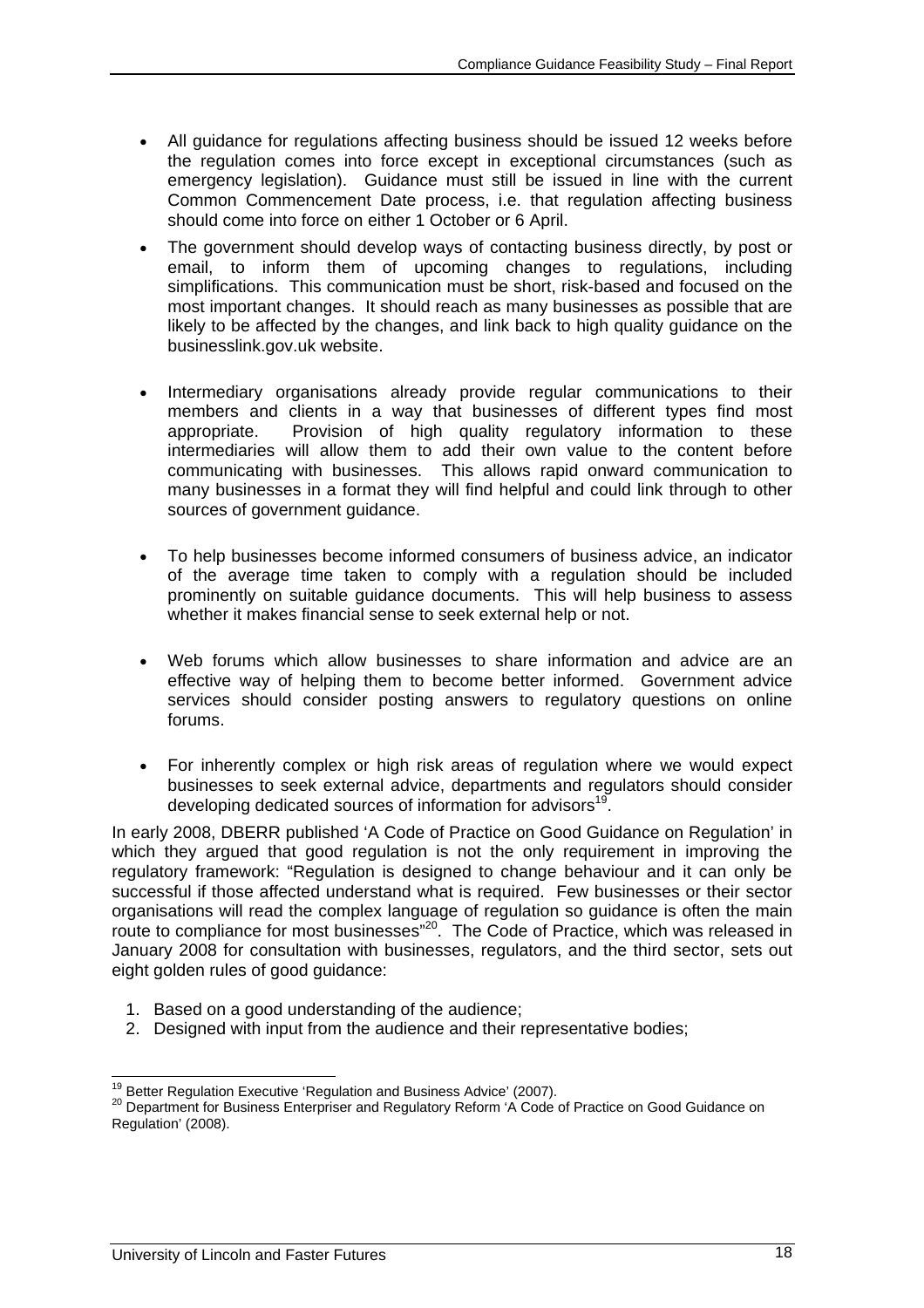- 3. Organised around the user's way of working rather than legislative or departmental structures;
- 4. Easy for users to understand;
- 5. Reliable;
- 6. Issued in good time;
- 7. Easy to access; and,
- 8. Reviewed and improved

In March 2008, DBERR, in line with their enterprise strategy, advanced four new key regulatory framework policy proposals $^{21}$ :

- Regulatory budgets for departments;
- Exemptions for small businesses (new regulation);
- Exemptions for small businesses (existing legislation); and,
- Improving the quality of guidance.

The four policy proposals have been designed to ensure that: the costs imposed on businesses through the introduction of new regulation are monitored and controlled; that the regulatory burden placed on small businesses is kept as minimal as possible; that small businesses are given exemption from existing legislation wherever and whenever possible, and; that more is done to ensure that the current compliance guidance on offer is improved.

Following the 2008 budget, and with particular emphasis on point four of the Government's regulatory framework policy proposals, the Government commissioned a review of how guidance on regulation is provided to small businesses. The review, which is being led by Sarah Anderson, will report in Autumn 2008. It will explore the nature of guidance provided to small businesses, and examine ways to give small businesses greater confidence to ensure that they know when they have complied with regulation. The review will cover guidance in all areas of policy, but will focus initially on employment law. Employment law is considered particularly problematic within the context of small business regulation. A report undertaken by the FSB  $(2007)^{22}$  found that of the businesses surveyed, 35% did not have any employees. The reasons for not having employees were given as follows: 36% considered employees a risk to their business; 32% said that the complexity of employment legislation made them reluctant to employ; and, 31% claimed that the overall burden of red tape and regulation relating to employment was a barrier to business growth. These findings have been of significant concern to policy makers looking to small businesses to create the jobs of the future.

### **3.5 Key Compliance Issues**

l

The UK's regulatory environment is recognised as among the best in the world. The 2008 World Bank's 'Doing Business' report placed the UK 6th out of 178 economies (up from 7th in 2005) in terms of "ease of doing business". The OECD says that the UK has the lowest barriers to entrepreneurship of all OECD countries. The proportion of small businesses in the UK citing regulation as main barrier to success is beginning to show a

<sup>&</sup>lt;sup>21</sup> Department for Business Enterprise and Regulatory Reform 'Enterprise: Unlocking the UK's Talent' (2008) <sup>22</sup> Federation of Small Business 'Key Facts in Employment Law' (2007)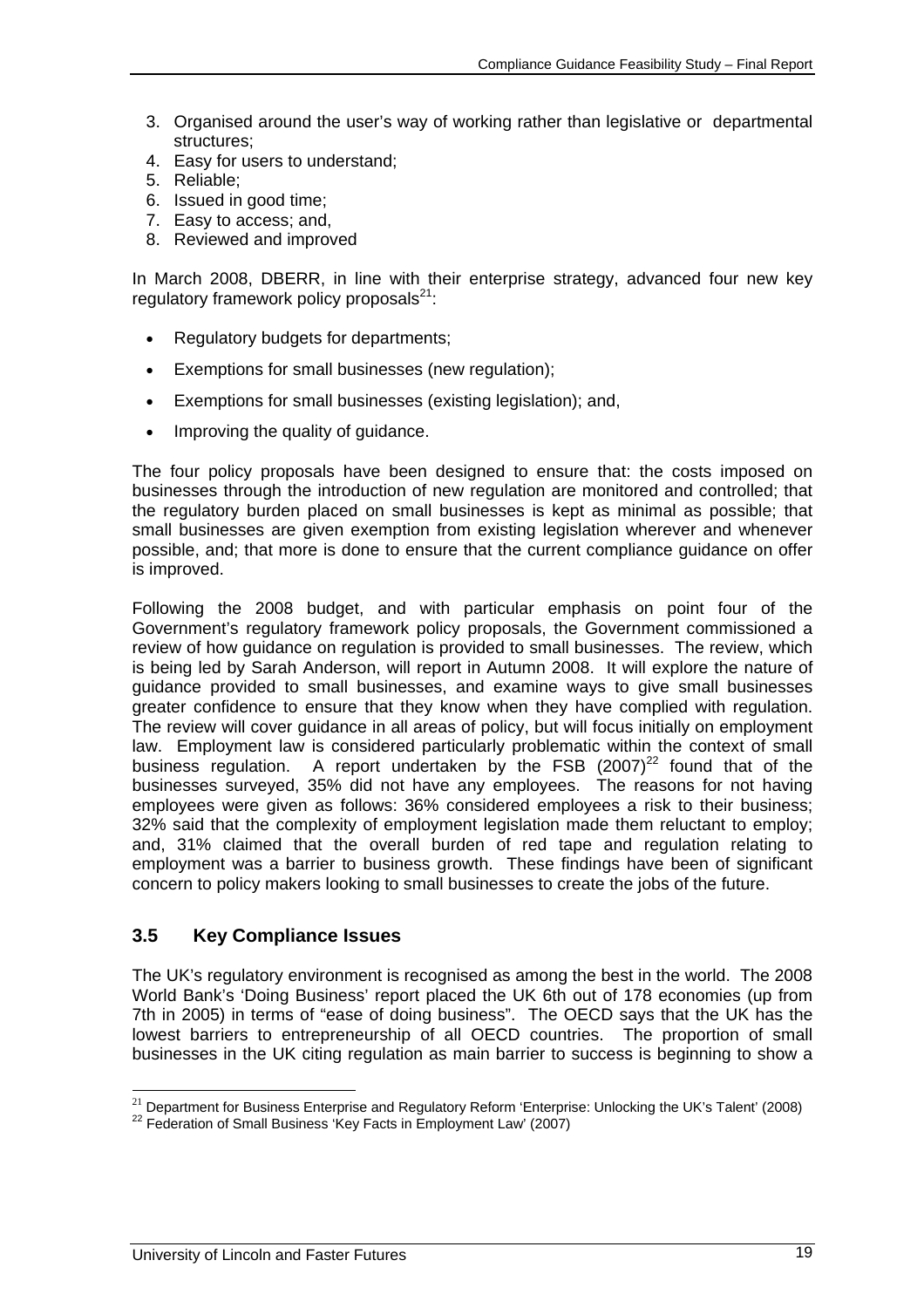trend of reduction – falling from 21 per cent in 2002 to 14 per cent in 2006. Nonetheless, despite the relative strength and success of the UK's regulatory environment when compared internationally, there are still a number of issues that remain unresolved and in need of further study and future refinement.

The National Audit Office (NAO) published a report in 2007 'Survey of Business' Perceptions of Regulation; in which the results suggest that, despite the best attempts of the government, there is a long way to go before regulation and the attendant compliance guidance might be considered optimal. On behalf of the NAO, Ipsos MORI conducted a survey to explore businesses perceptions of regulations, and potential government initiatives that would deliver meaningful impacts. The findings of the NAO research suggest that further work is needed to improve regulation and compliance guidance. As part of the survey, businesses were asked to rate the level of importance of a number of key measures that could bring about simplified regulation. As the following table shows, the majority of responses indicate that there is significant work still to be undertaken if the government is to achieve its target of improving regulation and compliance guidance $^{23}$ .

| Improving compliance guidance                                      | <b>Ranked as Very</b> |
|--------------------------------------------------------------------|-----------------------|
|                                                                    | Important (8-10)      |
| Simplification of complex rules                                    | 81%                   |
| Improved access to information that spells out in clear and simple | 80%                   |
| language which regulations apply to your business                  |                       |
| Provision of guidance that sets out in clear and simple language   | 78%                   |
| what your business has to do to comply with a given regulation     |                       |
| Improvement to and more use of online tools such as electronic     | 48%                   |
| forms and information                                              |                       |
| Higher levels of stability and less frequent change to regulations | 71%                   |
| Consultation with business before any change to regulation takes   | 73%                   |
| place or new regulation is made                                    |                       |
| Ensuring that you do not have to provide the same information more | 76%                   |
| than once to government                                            |                       |
| Provision of background information that explains what the purpose | 54%                   |
| of a given regulation is                                           |                       |
| Improving regulators' and inspectors' understanding of business    | 69%                   |

A number of other studies have found that businesses perceive regulation as burdensome and compliance guidance to be less than ideal. A study commissioned by the Institute of Directors (IOD) in 2007 found that:

- 46% of respondents felt that government regulation affecting their businesses had worsened, compared to a mere 1% reporting improvements;
- Less than half of all respondents were aware of regulation changes in three example areas;
- In excess of 60% of respondents felt that the government were not making noticeable progress in terms of the better regulation agenda $^{24}$ .

<sup>&</sup>lt;sup>23</sup> National Audit Office 'Survey of Business' Perceptions of Regulation' 2007.

<sup>24</sup> Institute of Directors 'Better Regulation – Getting Worse?' (2007).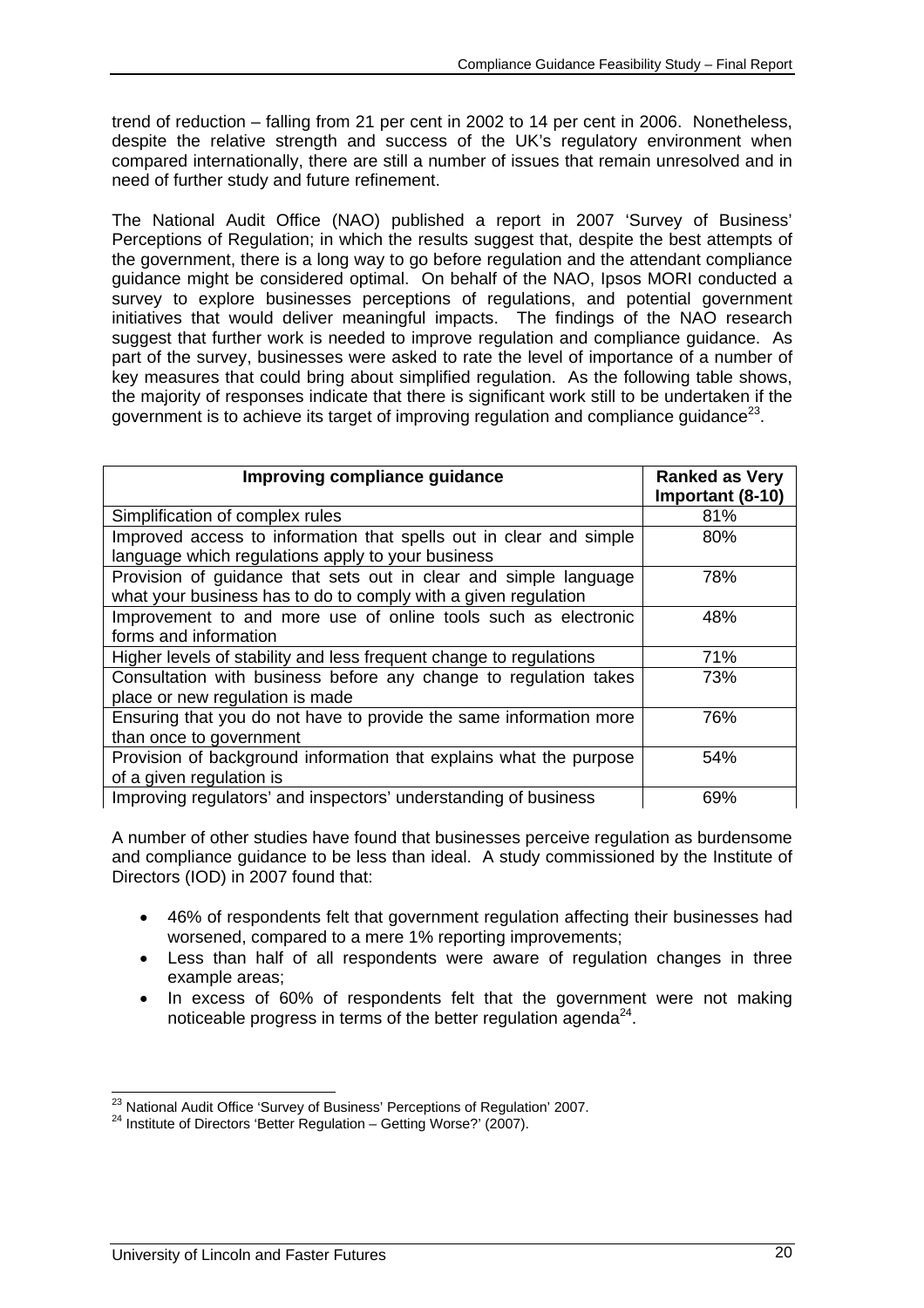In 2007, the NAO, on behalf of the BRE, published a report in which they argued that when designing new regulations, regulators need to consider four high-level questions<sup>25</sup>:

- Are regulations necessary, easily enforceable and proportionate?
- Does the regulator review and monitor the effectiveness of regulations, in terms of achieving regulatory outcomes, and amend regulations in response to this feedback?
- Are the regulator's design processes transparent, allowing for adequate consultation and feedback from stakeholders, including consumers and those regulated?
- Does the regulator tend to consider a range of regulatory approaches?

These four questions, driven by the recommendations of the Hampton Review, are designed to encourage regulators think through the possible consequences and ramifications of any new regulations that are being considered for introduction. In addition, the NAO report suggested that regulation should be accompanied with timely and effective advice and guidance. In order to achieve these objectives, regulators should consider the following:

- Does the regulator put enough emphasis on providing advice and guidance in order to secure compliance?
- Is advice and guidance clear, concise and accessible in appropriate formats?
- Does the regulator judge the effectiveness of its advice and guidance by monitoring business awareness and understanding of regulations?
- Do the businesses who make use of advice and guidance find it easy to understand?
- Is advice and guidance given in time when new regulations are introduced?

Effective advice and guidance is important as it helps reduce the risk of non-compliance as well as the time spent by businesses trying to understand new regulations. Furthermore, improvements in regulations advice and guidance should help to improve the relationship between the regulators and those that they regulate which, in turn, should improve guidance take up and reduce the fear of regulation enforcement.

A publication by the Foreign Policy Centre and the Federation of Small Businesses released in 200 $7^{26}$ , based on a survey of the FSB membership, found that the legislative burden had increased over the preceding two years. The report findings indicate that, for a significant minority of respondents, the legislative burden was a key factor in their decision to downsize or close their businesses. The report concludes by suggesting that it is not only regulation but perceptions of the regulatory burden that affect businesses' competitiveness and willingness to grow. There is, therefore, a genuine and urgent need for the government to find clearer ways of communicating and explaining regulations to businesses to reduce fears and improve levels of compliance.

There is an indication in the academic literature that the impact of regulation will tend to vary depending on the size of the firm and where the firm is in its life cycle. Large firms, for example, usually have access to the resources (expertise and money) needed to ensure compliance. However, medium-sized firms that are growing, especially mediumsized forms experiencing rapid growth, tend not to have the resources needed to deal with all the regulatory hurdles that arise: "In particular, the effect would appear to be most

<sup>&</sup>lt;sup>25</sup> National Audit Office 'Hampton Implementation Reviews' (2007).

<sup>&</sup>lt;sup>26</sup> Foreign Policy Centre and the Federation of Small Businesses 'Burdened by Brussels or the UK: Improving the Implementation of EU Directives' (2006).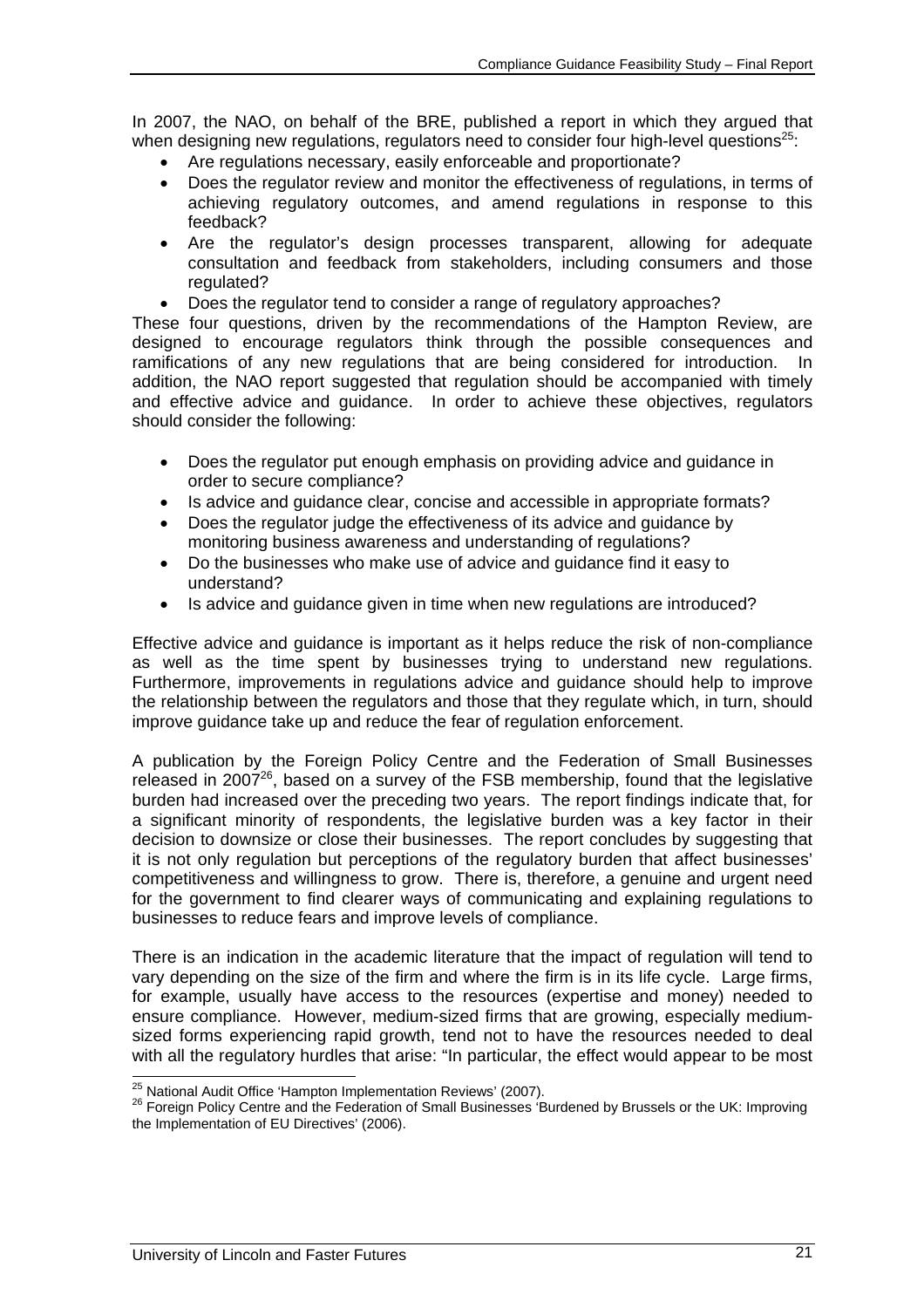severe on medium-sized firms and innovating firms who are seeking to grow but are not of sufficient size to enable them to circumvent [associated] costs"<sup>27</sup>. The realisation that regulation impacts hardest on growing businesses was first acknowledged back in 1999 by the BRTF <sup>28</sup>. The BRTF argued that as small businesses grow in size and activity they begin to reach and breach regulatory exemption thresholds. As a consequence, firm owners and managers suddenly find themselves having to ensure compliance to a host of regulations that were not previously considered or relevant to business practices. A typical example might be something such as the VAT threshold which, according to a report published by the Small Business Research Trust in 1998, is cited as a cause of significant concern for almost one in five growing businesses<sup>29</sup>. Indeed, Chittenden et al's (2000) description of a 'distorted business behaviour zone' at turnover levels close to the VAT threshold offers a strong suggestion that there are critical development stages in the business lifecycle<sup>30</sup>. These critical stages need to be identified and greater support and guidance should be given to ensure that firm owners and managers have the knowledge and confidence needed to overcome regulatory obstacles as efficiently and effectively as possible.

A further and equally clear message emerging from the desk research is that the regulatory burden falls disproportionately on the small business population. That the burden of regulation falls excessively on the small business population is of real concern as 95% of UK businesses are categorised as micro businesses and more than 99% of the total business population as small businesses $31$ . Excessive regulatory burdens, whether real or perceived, are considered to affect levels of small business start up and growth which, in turn, has broader implications for development and competitiveness across the economy as a whole. The Small Business Service (SBS) reported in 2006 that 12% of businesses surveyed cited regulation as being the main obstacle to the success of their business<sup>32</sup>. Altogether 32% of respondents considered regulation as an obstacle in the way of their success. Furthermore, 39% of respondents with employees felt that regulation was excessive and caused detriment to the long-term prospects of their businesses, suggesting that employment legislation is a concern for employers.

According to the Hampton Review (2005) there are a number of reasons why regulation affects small businesses in particular: "They have higher compliance costs than large businesses; they are less resilient to regulatory shocks, miscalculations and uncertainties; they lack regulation specialists; their need to grow can be badly affected by regulation; they face large costs of administration (e.g. of taxes) as well as regulatory burdens; and they often need the assistance of government to comply with regulation". A study conducted by the Small Business Administration in the United States (2005) found that the burden of regulation was up to 45% greater on the small business population than it was on their larger business counterparts<sup>33</sup>. This suggests that there is a need for the impact of regulation on small businesses, in particular, to be explored in more detail.

 $\overline{\phantom{a}}$  $27$  Kingston University (2005) 'Regulation and Small Firm Performance and Growth: A Review of the Literature".<br><sup>28</sup> Better Regulation Task Force (1999) 'Regulations and Small Firms: Progress Report'.

<sup>&</sup>lt;sup>29</sup> Small Business Research Trust (1998) Natwest SBRT Quarterly Survey of Small Business in Britain, Vol. 14, No.1.<br><sup>30</sup> Chittenden et al (2000) 'Small Business Taxation: An Agenda for Growth' Natwest Bank Publications.

<sup>&</sup>lt;sup>31</sup> Carter, S. and Jones-Evans, D. (2006) 'Enterprise and Small Business: Principles, Practice and Policy' London, Pearson Education.<br>
<sup>32</sup> Small Business Service 'Annual Small Business Survey 2005: Annual Report' (2006).

<sup>33</sup> Small Business Administration 'The Impact of Regulatory Costs on Small Firms: No. 264' (2005).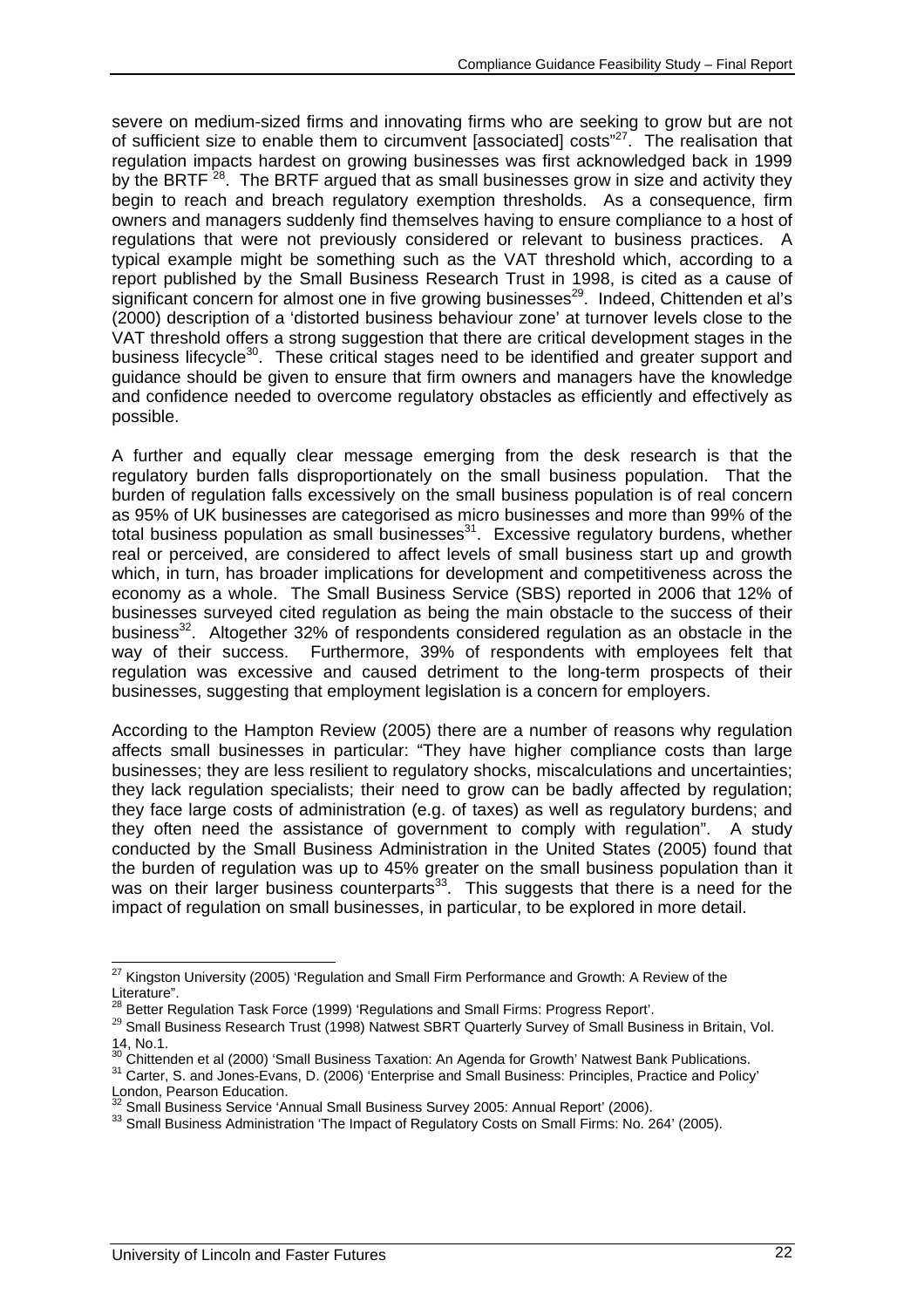In April 2000, the BRTF published a report specifically designed to address the key issues that stem from regulating the small business population. The report, Helping Small Firms Cope with Regulation, set out sixteen key recommendations that should be incorporated into the design of regulation so that the burden of regulation that currently falls on the small business population is reduced. Although the recommendations are each important in their own right, there is not sufficient space to refer to them all at length in this desk review. However, the critical points raised are broadly covered in the five points below:

- All new regulations should be considered from the perspective of the small business population;
- The real costs (time and money) of new regulations should be accurately measured and subsequently reviewed;
- More consultation between regulators and businesses needs to occur
- Regulation should be easy to understand and implement and delivered in a variety of media
- Compliance guidance material should be evaluated by the small business population and released at least three months before the changes in regulation are implemented.

However, despite Patricia Hewitt, the then Minister of State for Small Business accepting all sixteen of the recommendations as set out by the BRTF, it is not clear that they have yet been taken into full effect. Indeed, the Small Business Council (SBC) set out a list of recommendation in early 2007 $34$  very similar to those proposed by the BRTF (2000). The first two recommendations made by the SBC were that:

- Government Departments embed the "Think Small First" principle at the heart of the RIA research process; in other words, that research and consultation must be specifically directed towards understanding the regulatory impact on the small business community.
- RIA research should specifically assess the relative implementation costs for micro firms (1-9 employees), small firms (10-49 employees), and medium-sized firms (50-250 employees) and ensure that data for these categories are viewed separately in the RIA text. This should feature on the proposed "top sheet" to the revised RIA, summarising the key regulatory cost information.

The 'Burdened by Brussels or the UK' report published in 2007 explored in depth eight regulations which the FSB membership had identified as being particularly burdensome. These eight areas were identified as:

- The Part-time Workers (Prevention of Less Favourable Treatment) Regulations
- The Money Laundering Regulations 2003
- The Work at Height Regulations 2005
- The Control of Asbestos at Work Regulations 2002
- Control of Substances Hazardous to Health (Amendment) Regulations 2003
- Insurance Mediation Directive 2002/92/EC of the European Parliament and of the Council of 9 December 2002 on insurance mediation
- Fire Precautions Regulations (1999)
- The 2002 Landfill Regulations

l

 $34$  Small Business Council (2007) 'Review of Impact Regulatory Assessments' March.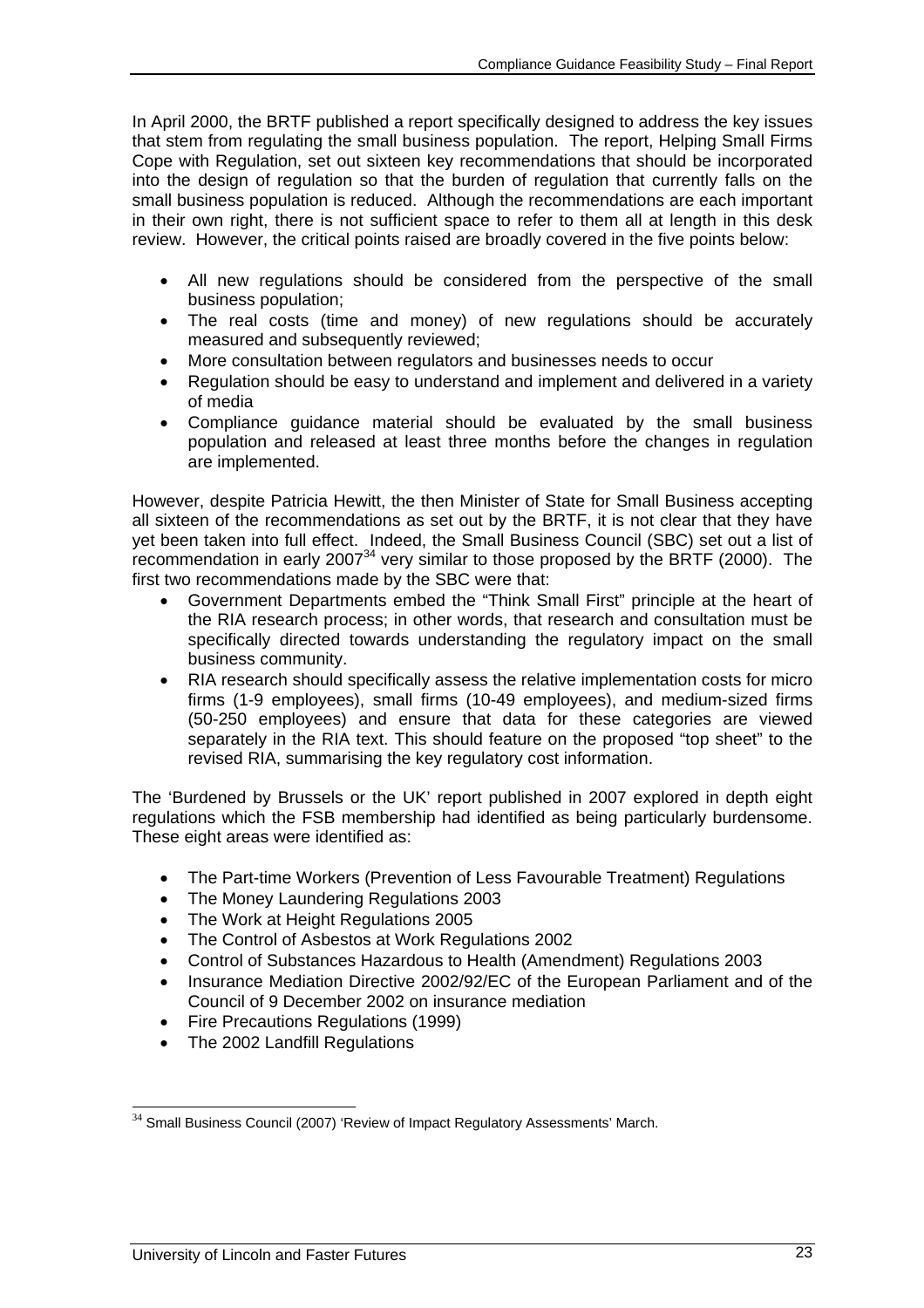These areas of legislation are not the only cause of concern, but they offer some insight into the key regulatory challenges faced by businesses. There is little reason to suspect that the key challenges identified by the FSB survey will be any different from those faced by the wider business population. The study pointed out that some regulations are excessive but incur little cost for the business, while others occur less frequently but can involve high costs.

# **3.6 Assessing the Effect of Regulation and Compliance on Business**

A number of academic studies have sought to analyse the effectiveness of existing surveys in assessing the impact of regulation on businesses. Authors such as Kitching and Chittenden have analysed methodologies used by government organisations, research consultancies, and academic institutions to measure the impact of regulation. The common criticisms associated with these approaches are outlined below. These will inform the development of the survey and stakeholder consultation approaches in this feasibility study.

A common criticism of many studies of regulation on the business community is that often no definition of regulation and other related terminology is provided. This can make it difficult to compare survey findings conducted by different organisations at different times and across different locations. Kitching argues that, by not defining regulation, respondents tend to focus on regulations that cause problems for them rather than those that create or enable the exploitation of opportunities. He states: 'not providing a definition of regulation invariably encourages business owners to focus on regulations that place obligations upon them, such as making tax payments, rather than on any enablements afforded them…business owners, like other people, are more likely to focus on what prevents them achieving their goals than on the conditions that enable them<sup>35</sup>.

Kitching also notes that the majority of surveys do not sufficiently explore respondents' perceptions, awareness and understanding of regulation and their regulatory obligations. Regulation is often portrayed as a constraint on businesses which has the effect of reinforcing rather than 'unpicking' perceptions of regulation. As a consequence, findings from surveys reporting on the regulatory burden tend to be superficial and lack the strong evidence base needed to evaluate and reform new and existing regulations. He states: 'Survey data rely too strongly on superficial 'sound-bite' responses which provide good headlines but, at best, tell us only what business owners think about regulation rather than what they do about it $36$ 

By focusing on the costs to businesses of regulation, the wider benefits of regulation are often obscured. In the first instance, regulation is essential for the functioning of advanced free market economies. Many taken for granted practices, such as contracts and property ownership, are regulated and enforced by the government. There is, therefore, a clear and positive link between regulation and the trading environment which is often unacknowledged in regulation related surveys. There also tends to be little recognition of the positive impact that regulation can have in terms of motivating and enabling business owners. Kitching argues that regulation does not produce uniform consequences across all businesses – a point that can be hidden when survey findings

 $\overline{\phantom{a}}$ 

 $35$  Kitching, J. (2006) 'A burden on business? Reviewing the evidence base on regulation and small business performance' Environment and Planning C 24(6) p 804<br>36 Kitching 1 (2000) (1) in the Ranning C 24(6) p 804

<sup>36</sup> Kitching J (2006) 'Is less more? Better regulation and the small enterprise' in Weatherill, S (Ed.) (2007) 'Better regulation' Hart Publishing: Oxford. p 160.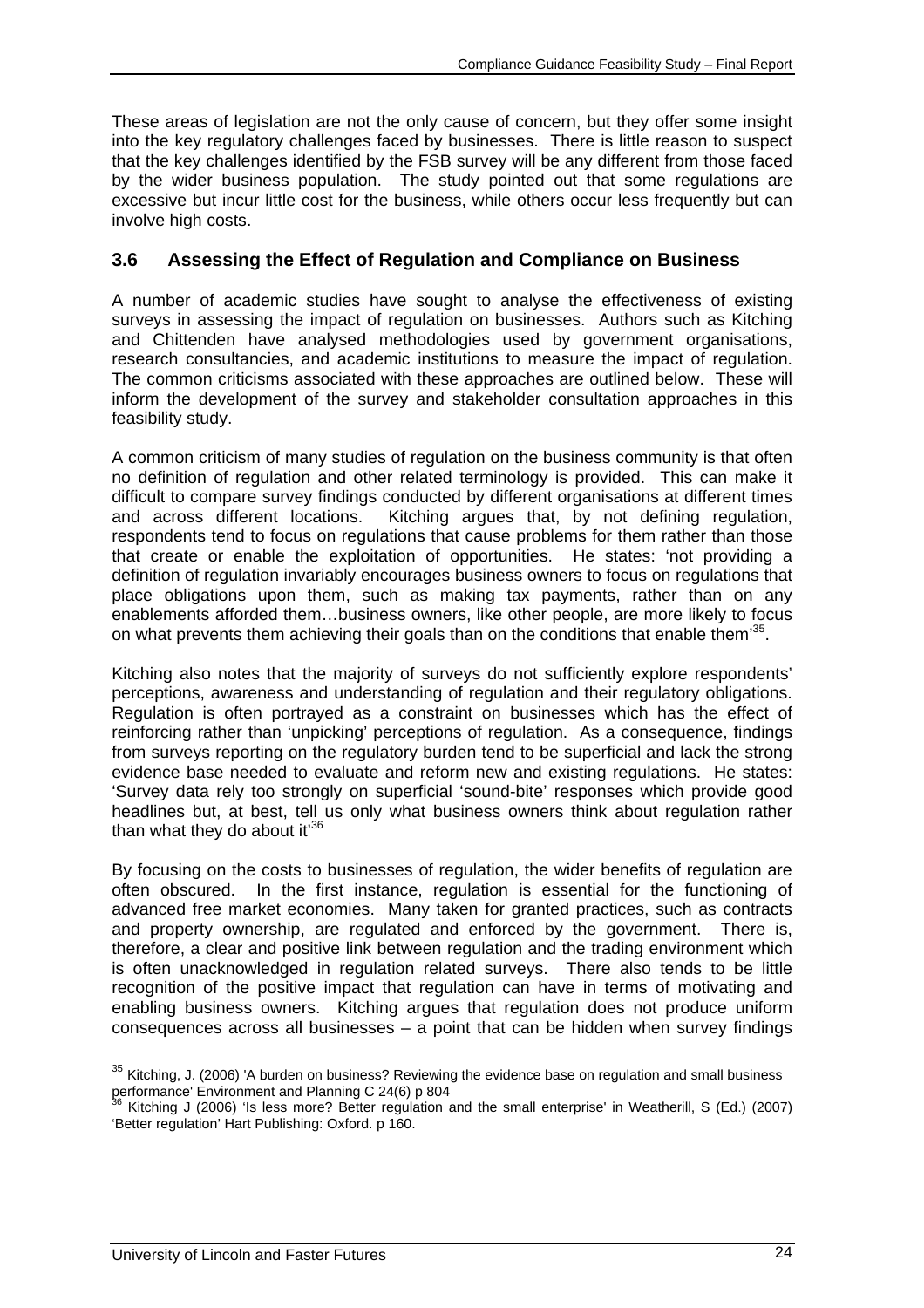are aggregated across whole populations - but that the consequences depend on how each business responds; just as a business may struggle to understand and comply with the new regulation, it may also identify and exploit new opportunities that the new regulation has created.

Chittenden et al<sup>37</sup> have set out a number of questions to consider when designing research approaches to assess the effect of regulation. These are:

1. What is the baseline against which costs and benefits should be measured? In order to estimate this it is necessary to determine how things would have been if the regulation had not been promulgated (i.e. to specify a `counterfactual' position).

2. What costs should be measured? The majority of studies of the costs of regulations estimate the direct costs of compliance and omit indirect costs and benefits (e.g. psychological or opportunity costs).

3. The effect of technological change. The majority of studies are outdated and do not account for the impact of technological changes that may alter the effect of regulations over time. Technological improvements are often cited as the reason that actual benefits and costs may turn out to be lower than anticipated. For example, information technology may reduce the administrative costs of calculating sales tax liabilities.

4. Can we determine causality? Because of the many different regulations introduced by a variety of federal agencies, it may be difficult to attribute changes in behaviour to a specific regulation, e.g. how much of the costs of maintaining payroll records should be attributed to the calculation of tax liabilities as opposed to recording the number of hours that employees work?

5. Is there an `Apples and Oranges' problem? Attempts to summarize the total costs and benefits of regulations have simply added together diverse sets of data that vary in quality, method, time period, etc.

The idiosyncratic impact that regulation has across the business population has drawn attention to the importance of understanding the way that businesses respond to regulation as well as static conceptions of compliance. Four distinct attitudes to regulation have been identified in the academic literature:

- Avoider (Vickers et al, 2005);
- Unaware (Harris, 2002);
- Vulnerable compliance (Petts et al, 1999) and;
- Proactive learners (Vickers et al, 2005).

This typology reflects the different ways that businesses respond to regulation. Whereas businesses classified as "proactive learners" will be able to integrate the regulation and use it to build on their business success, those businesses that are classified as "avoiders" will continue to cite regulation as a key barrier. These findings suggest that how a business responds to changes in regulation is perhaps as important as the nature of the changes themselves.

 $\overline{\phantom{a}}$  $37$  Chittenden F, Kauser S, Poutziouris P (2003) Tax regulation and small business in the USA, UK, Australia and New Zealand. International Small Business Journal, Feb 2003 v21 i1 p93(23)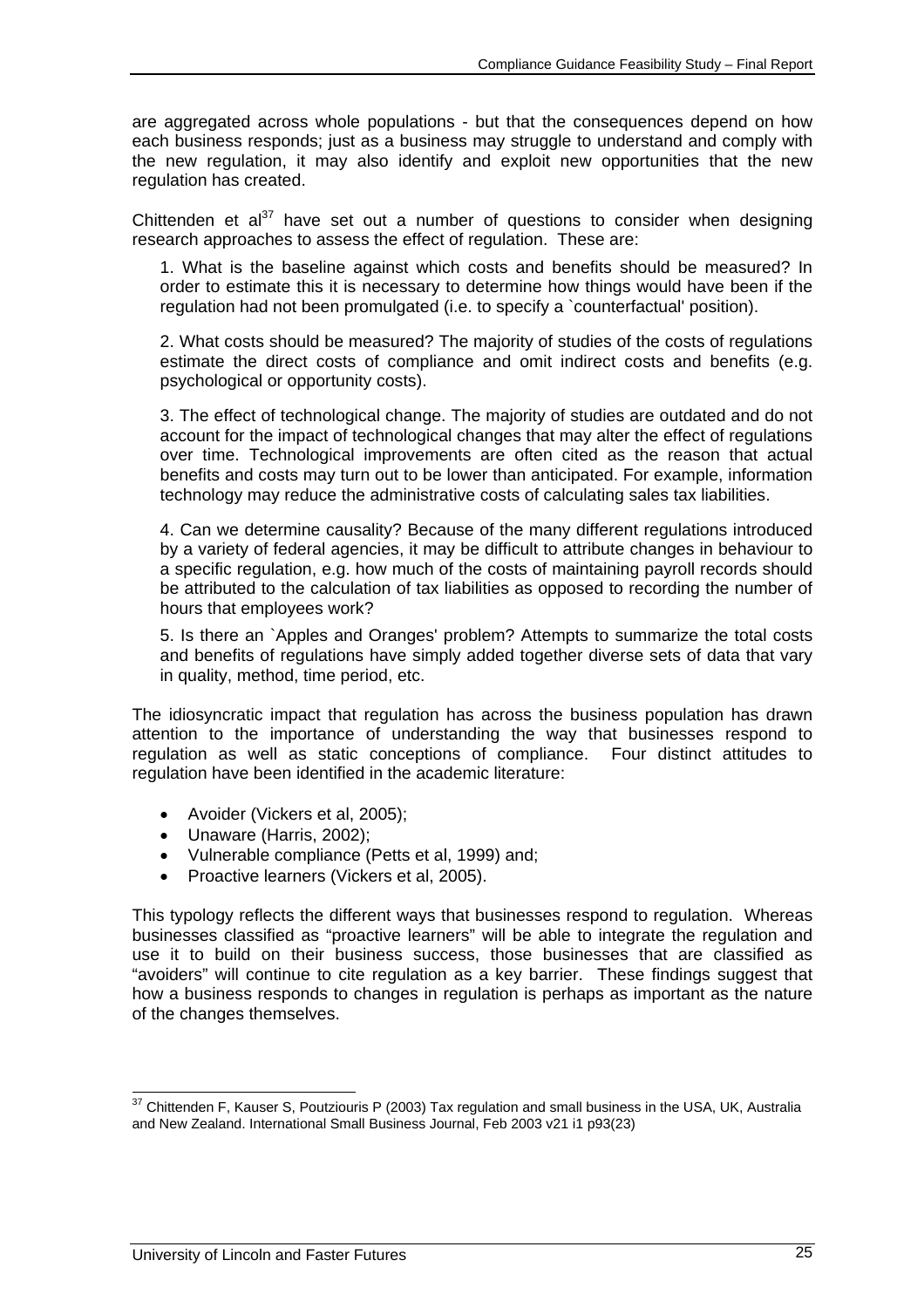In March 2008, DBERR published a paper outlining their vision of the regulatory environment in 2010. The paper, *Simple Support, Better Business: Business Support in 2010*, outlines the government's commitment to the simplification of the regulatory environment. The authors of the report acknowledge that the government is a long way from reaching their objectives, "The Annual Small Business Service Survey 2005 found that over 50% of small businesses want government help, but struggle to find their way through the maze of provision". However, the case for streamlining support remains as strong as ever and the experience of businesses looking for support has changed for the better<sup>38</sup>. The government also acknowledged that the creation of the best possible conditions for small business to build their capacity and capability for growth requires their active engagement with small businesses as well as their representative agencies. $39$ 

In addition to the objectives outlined above, the same report also made it clear that the evaluation of new regulation will play an increasingly important role in the future: "shared success factors and consistent performance management will be put in place, while a strong, independently chaired board will act to prevent the proliferation of new schemes<sup>"40</sup>.

# **3.7 Summary – Key Learning Points**

A number of key areas emerge from the policy documents and research reports analysed in this review. The key learning points from the desk review include:

#### **3.7.1 The Costs of Regulation**

- The costs of regulation compliance are difficult to calculate precisely, but in 2004 were estimated to account for 10-12% of UK GDP;
- Good regulation serves to contribute to, and protect, the welfare of citizens, businesses and other stakeholders;
- Poorly designed or excessive regulation can place burdens on businesses, and result in reduced efficiency, productivity and unnecessary expenditure;

#### **3.7.2 Government Action to Reform Regulation**

- The Government has, over the last ten years, put in place a number of measures to reduce and simplify regulation, including the establishment of the Better Regulation Executive (BRE), Department for Business, Enterprise and Regulatory Reform (DBERR), and the Local Better Regulation Office (LBRO).
- Actions undertaken by the Government to reduce the burden of regulation include: reducing the number of regulatory bodies; removing unnecessary regulations; simplifying and shortening forms; reducing the need for businesses to give the same information twice, and reducing the number of inspections conducted with businesses.

#### **3.7.3 Information and Guidance on Regulation**

• The Government recognises that advice and guidance on regulation is an integral part of regulation reform. This is reflect in DBERR's *Code of Practice on Good Guidance for Regulation*, which sets out eight key rules for guidance provided by regulators;

 $\overline{a}$  $38$  Department for Business Enterprise and Regulatory Reform (2008) 'Simple Support, Better Business: Business Support in 2010'.

<sup>&</sup>lt;sup>39</sup> Department for Business Enterprise and Regulatory Reform (2007) 'Building a New Enterprise Framework: Progress Report'.

<sup>&</sup>lt;sup>40</sup> Department for Business Enterprise and Regulatory Reform (2008) 'Simple Support, Better Business: Business Support in 2010'.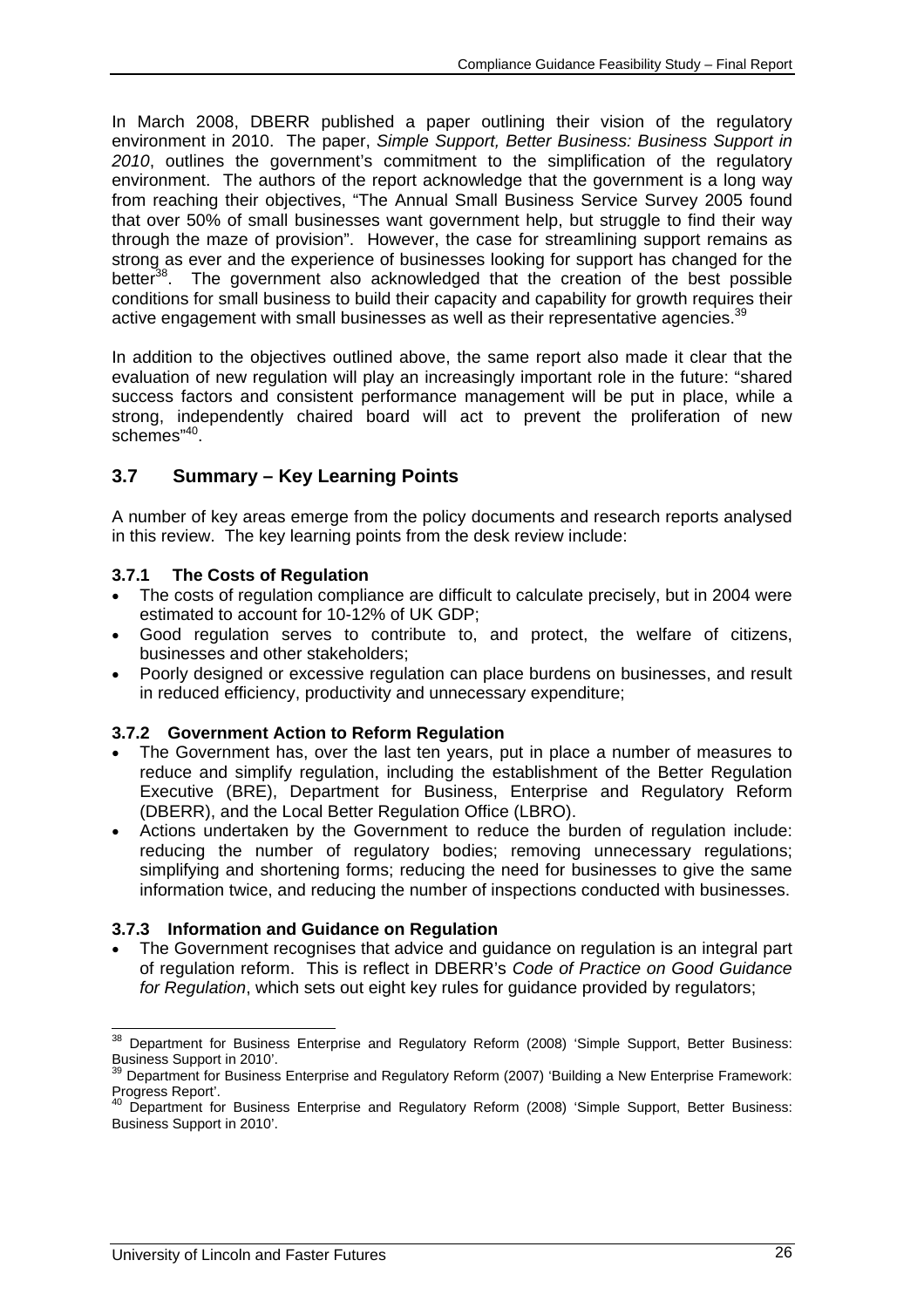- The findings of the Hampton Review suggests that poor or inaccessible advice for businesses on regulation hinders compliance;
- There are clear thresholds in a business life cycle where greater levels of regulation advice and guidance is needed;
- Nearly half of businesses seek external advice about how to follow regulation at a cost of £1.4 billion per year;
- The five key reasons that businesses seek external advice are: (1) volume and complexity of regulation; (2) low awareness of government regulation; (3) changes to regulation; (4) poor quality government guidance; and (5) uncertainty, risk, and lack of confidence.
- Recommendations made by the BRE on how the Government should improve guidance include: issuing guidance 12 weeks before regulation comes into force; developing ways of contact businesses directly by post or email; provision of high quality information on regulation to intermediary organisations; providing an indication to businesses of the amount of time it will take to comply with a regulation; and setting up web forums to allow businesses to share information and advice.

#### **3.7.4 Key Compliance Issues**

- Despite poor perceptions of regulation by businesses, the UK regulatory environment is ranked  $6<sup>th</sup>$  out of 178 economies in terms of ease of doing business;
- The majority of businesses do not feel that the Government is making any progress in the better regulation agenda;
- Measures considered as the most important by businesses to improve compliance guidance are: simplifying complex rules; improving access to information that spells out clearly the regulations that apply to a business; guidance that uses clear and simple language to explain how to comply; not having to produce the same information more than once; and consultation with a business before changes are made to regulation;
- Excessive regulatory burdens are shown to affect business start up and growth rates;
- The burden of complying with regulation appears to be felt more heavily by smaller businesses;
- Businesses with employees are more likely to feel that regulation is excessive, compared with those without employees.

#### **3.7.5 Assessing the Effect of Regulation and Compliance on Business**

- Surveys that explore the effect of regulation on businesses should include clear definitions of terms such as regulation, compliance, and legislation;
- Studies should explore the positive, as well as negative, aspects of regulation and compliance;
- Qualitative data is required to provide insight into how businesses respond to regulatory reforms; and,
- More research needs to be conducted to ascertain whether attitudes towards regulation can be changed, i.e. whether "avoiders" of compliance can become "vulnerable compliers" and the support needed to bring these changes about.

#### **3.7.6 Implications for the Compliance Guidance Feasibility Study**

In summary, the implications as identified in prior research for this study are:

- Businesses do not feel that compliance with regulation is becoming easier, or less expensive;
- A large number of businesses feel the need to seek external advice on regulation;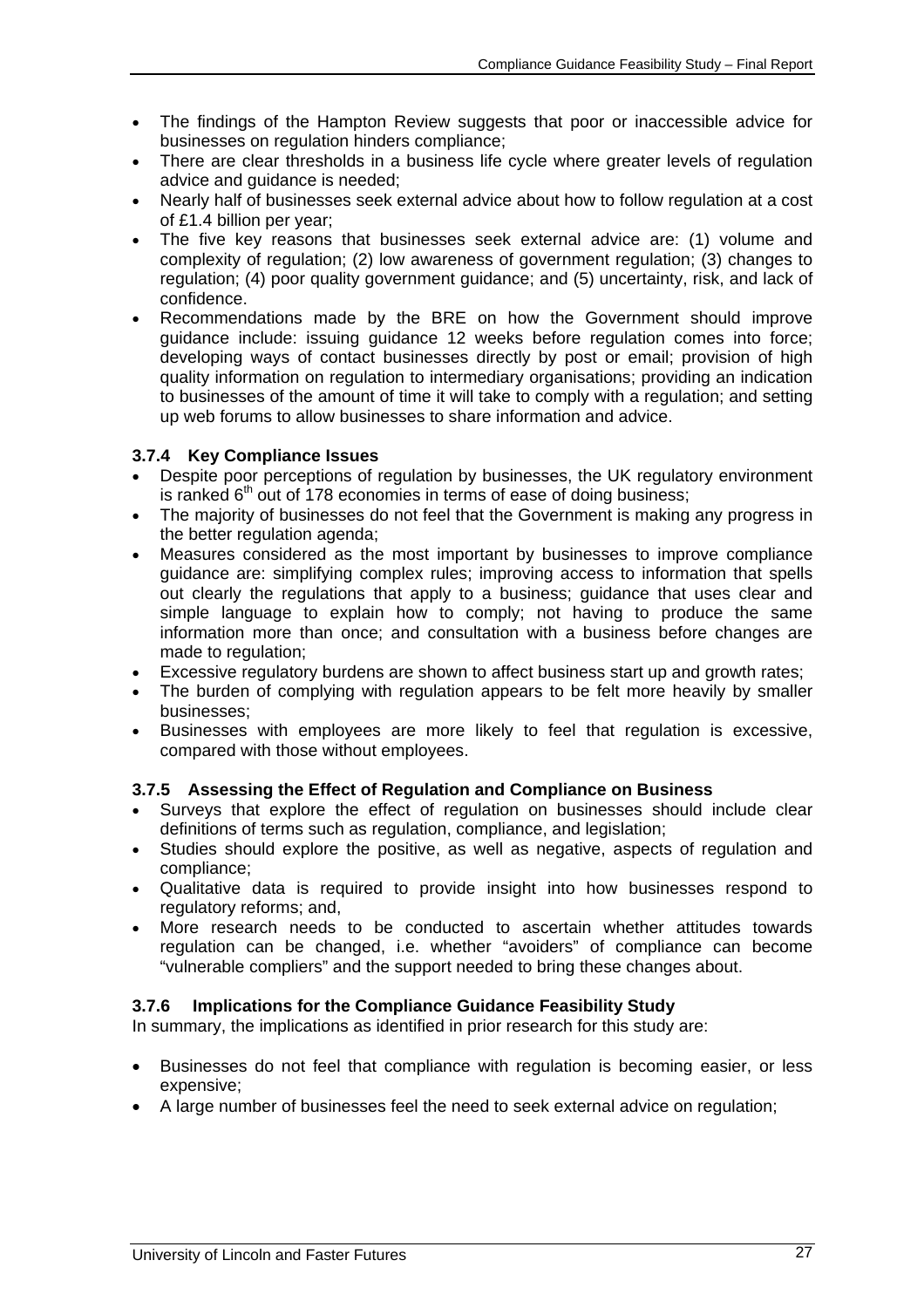- Good guidance on regulation can help to reduce the burden of compliance on businesses;
- Guidance on regulation is increasingly regarded as an integral part of the regulatory process by the Government;
- There appears to be a demand for clear guidance that uses simple language to explain: (i) which regulations apply to each business; (ii) what the business needs to do to comply;
- The areas of legislation identified by businesses as being most burdensome relate to employment, health and safety, and waste disposal.
- The impact of compliance appears to be felt more heavily among smaller businesses and businesses that employ staff;
- The most useful ways of providing information to businesses about regulation are considered to be: directly, by email/post; via intermediary organisations; and via web forums;
- Approaches to assess the effect of regulation on business should attempt to capture the range of potential outcomes that result from compliance, and not focus on negative preconceptions or financial costs;
- In-depth qualitative research is required to develop a deeper understanding of the way that businesses perceive, understand, and comply with regulation and the longer term effects of compliance.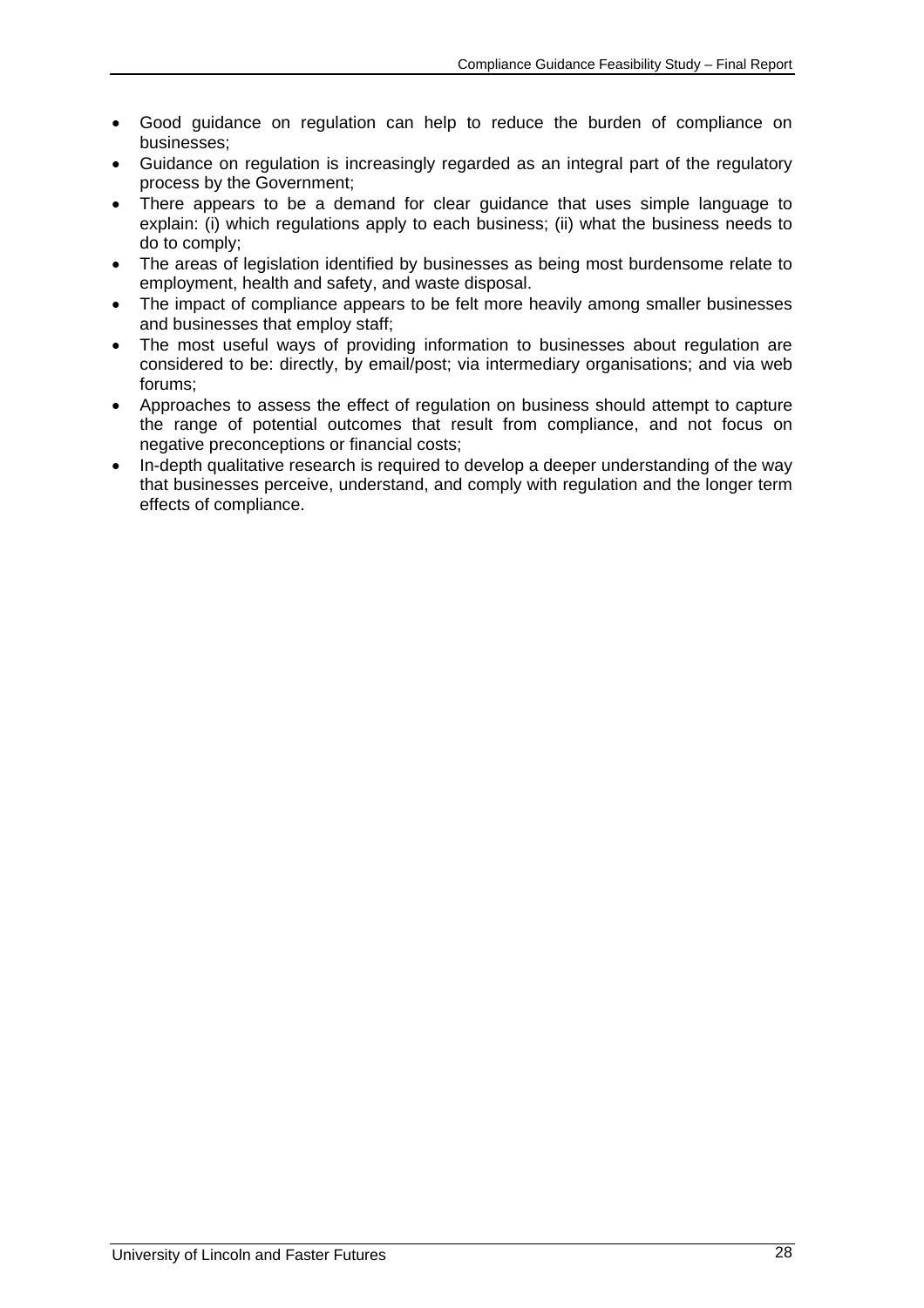# **4 BUSINESS SURVEY RESULTS**

# **4.1 Introduction**

This section sets out the findings of the survey of businesses. The purpose of the survey was to explore how easy it is for businesses to find out about regulation that affects them, the sources that they use, and any priority areas or types of regulation where more guidance is needed. The questionnaire is included as appendix 1.

The survey was distributed to businesses across the East Midlands via a number of business organisations. These included the Federation of Small Businesses, Institute of Directors, East Midlands Business, and the University of Lincoln Experience Exchange. This approach ensured that the survey was distributed across all areas of the region, and that a cross-section of businesses of different ages and industrial sectors were represented, as well as a representative number of female and ethnic minority-owned businesses. The results presented below are based on a response of 153.

### **4.2. About the Respondents**

Graph 1 shows that the majority of businesses, 76%, had been established for more than three years. This reflects the intention of the survey to seek the views of primarily established businesses.



#### **Graph 1: How long has your business been trading?**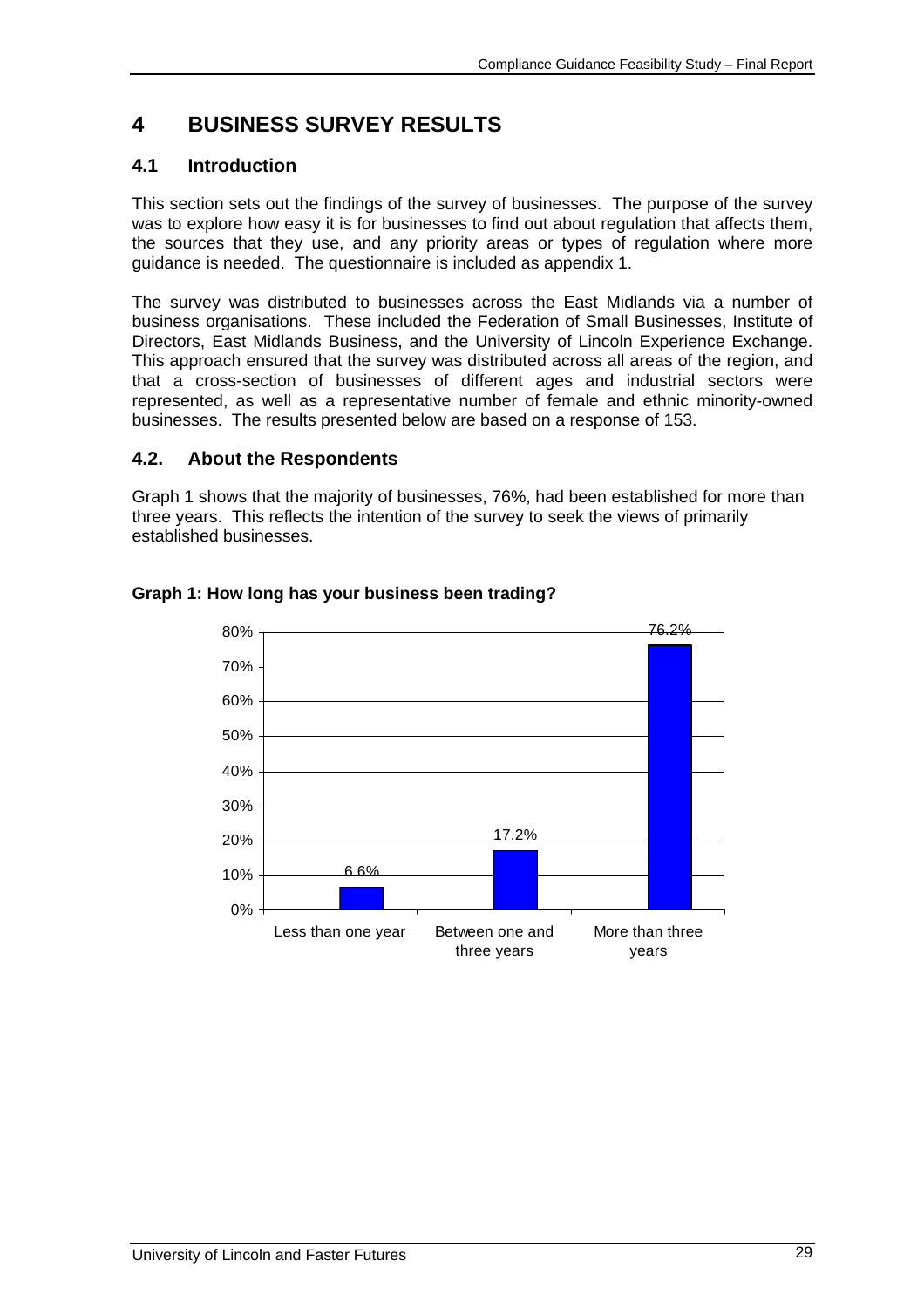Graph 2 shows that the respondents comprised overwhelmingly micro and small businesses, with 70% employing fewer than 5 people. This reflects the composition of the broader East Midlands business population, in which SMEs account for 95%<sup>41</sup>.



#### **Graph 2: How many people does your business employ?**

The gender breakdown of respondents, illustrated in Graph 3, shows that just under two thirds of respondents were female. This suggests a good representation of female owned businesses in the sample.

#### **Graph 3: Gender of respondents**



 $\overline{a}$ <sup>41</sup> *emda* Business Support Strategy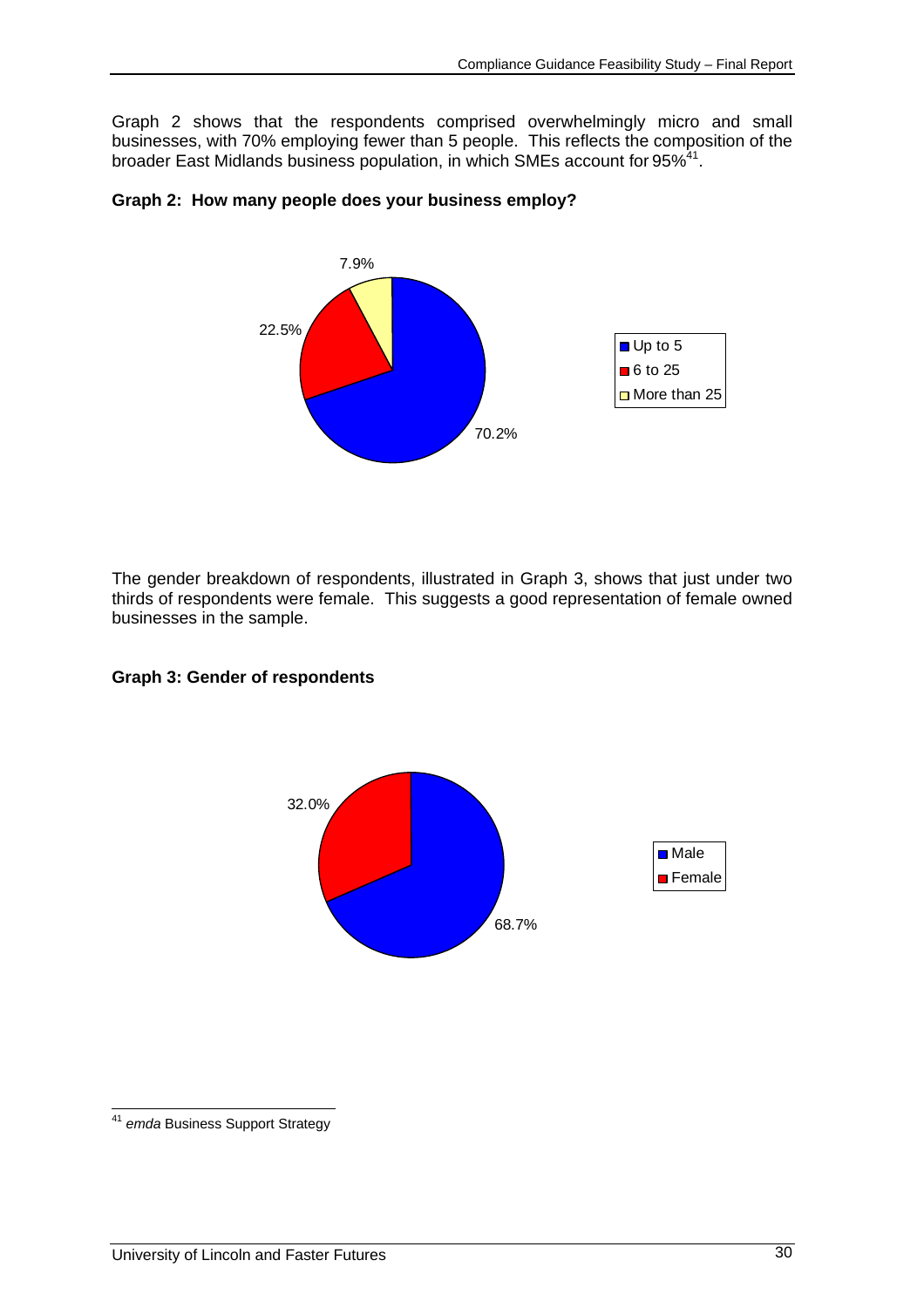The vast majority of respondents, 96%, were from white backgrounds. 86% were English, with 7% from other areas of Britain. A very small proportion of respondents, 4%, were from an Indian background.



**Graph 4: Ethnic background of respondents** 

Graph 5 shows that there was representation from a broad range of industrial sectors. The most represented sectors include business services (39%), retail, hotels and restaurants (21%) and manufacturing (15%).



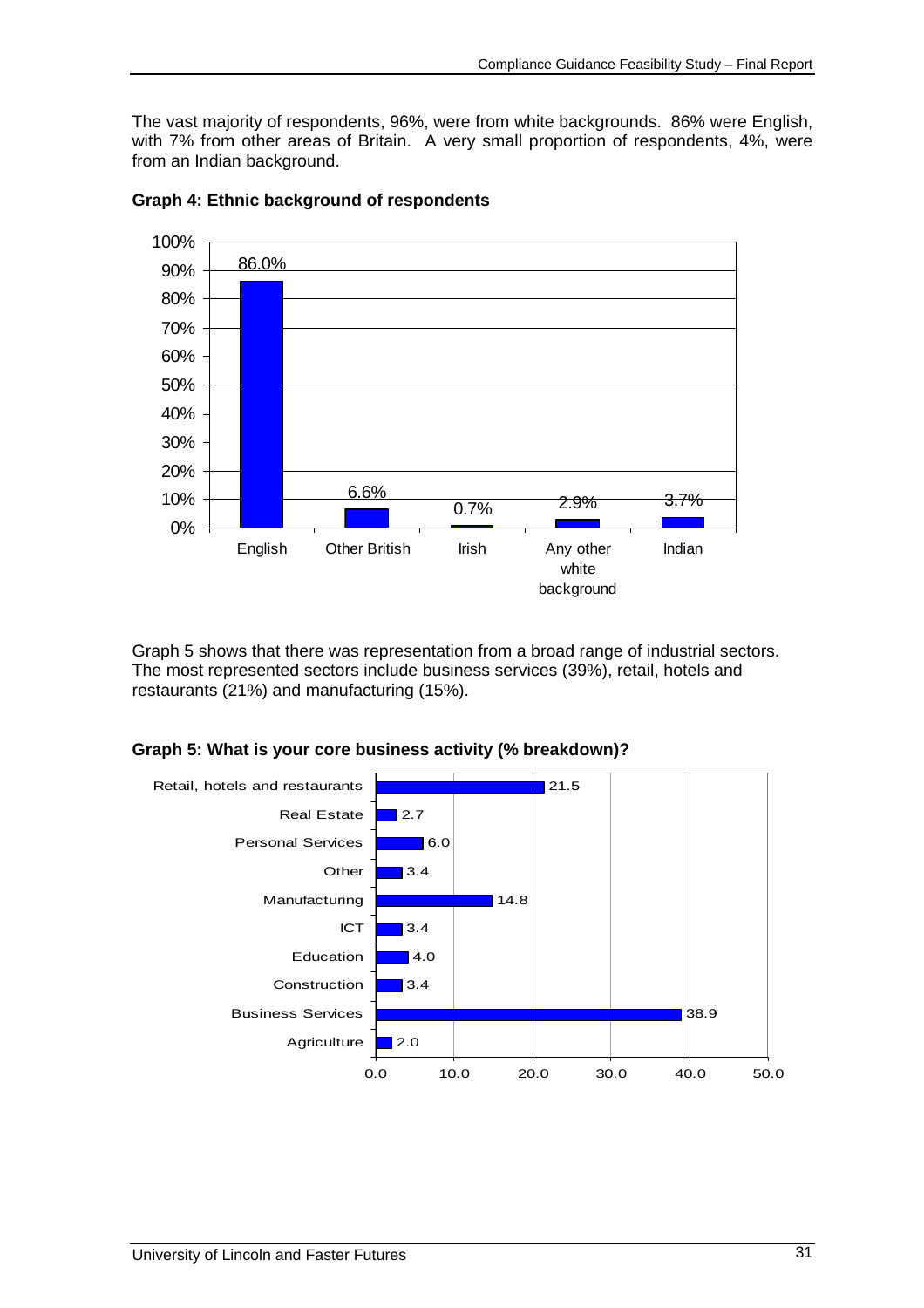# **4.3. Finding out about Regulation**

Graph 6 shows the proportion of businesses that find it very or fairly easy to find out about different aspects of legislation affecting their business. The results suggest that businesses do not find it very easy to find out about legislation. Just over half of businesses find it easy to find out about existing legislation that they have to comply with. A lower proportion (40%) finds it easy to find out about changes in legislation or new legislation.

| Graph 6: How easy it for you to find about legislation (% saying very or quite easy) |  |  |
|--------------------------------------------------------------------------------------|--|--|
|                                                                                      |  |  |



Table 1 sets out the public information sources used by businesses to find out about regulation. The most frequently used information sources are HMRC (56% in the last 3 months), Business Link (54%), Companies House (38%) and HSE (29%). More than half of respondents had never used DBERR, DWP, DEFRA or the Home Office. 39% had not used the HSE and 25% had never used Business Link.

**Table 1: Which of the following public information sources do you use regularly to find out about legislation affecting your business? When did you last use these sources?** 

|                      | Last<br>week | Last<br>month | Last<br>three<br>months | Last<br>six<br>months | Last 12<br>months | Longer<br>than 12<br>months | <b>Never</b>  | Response<br>Count |
|----------------------|--------------|---------------|-------------------------|-----------------------|-------------------|-----------------------------|---------------|-------------------|
| <b>Business Link</b> | 9.0%<br>(12) | 25.4%<br>(34) | 19.4%<br>(26)           | 6.7%<br>(9)           | 5.2%<br>(7)       | 9.7%<br>(13)                | 24.6%<br>(33) | 134               |
| Her Majesty's        | 18.6%        | 20.0%         | 17.1%                   | 16.4%                 | 13.6%             | 5.7%                        | 8.6%          | 140               |
| Revenue & Customs    | (26)         | (28)          | (24)                    | (23)                  | (19)              | (8)                         | (12)          |                   |
| Health & Safety      | 7.4%         | 9.6%          | 11.9%                   | 9.6%                  | 9.6%              | 13.3%                       | 38.5%         | 135               |
| Executive            | (10)         | (13)          | (16)                    | (13)                  | (13)              | (18)                        | (52)          |                   |
| Department of Work   | 0.8%         | 8.3%          | 6.8%                    | 3.8%                  | 6.8%              | 12.8%                       | 60.9%         | 133               |
| & Pensions           | (1)          | (11)          | (9)                     | (5)                   | (9)               | (17)                        | (81)          |                   |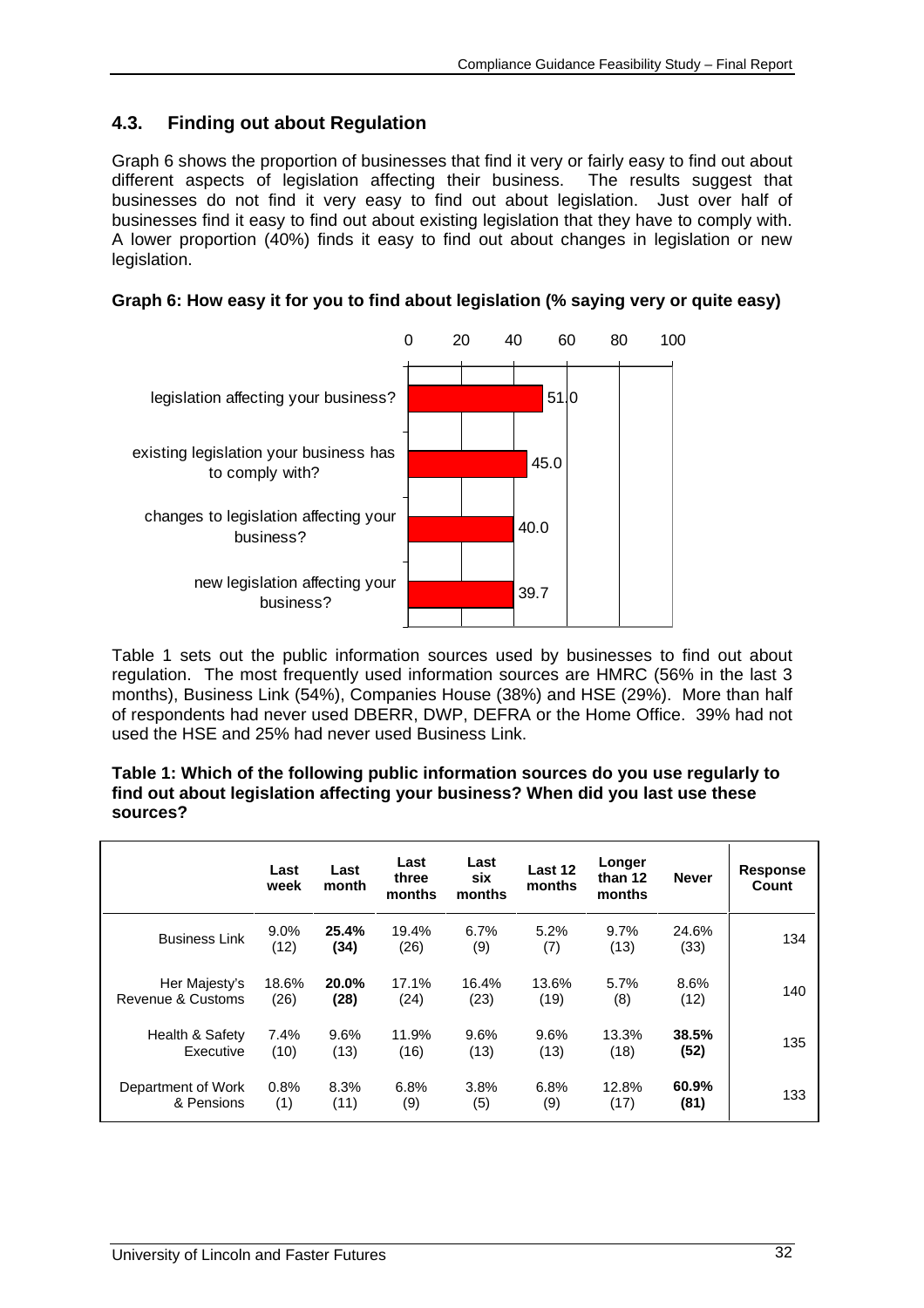| <b>Companies House</b>                                    | 13.9%<br>(19) | 11.7%<br>(16) | 11.7%<br>(16) | 13.1%<br>(18) | 8.0%<br>(11) | 9.5%<br>(13) | 32.1%<br>(44)  | 137 |
|-----------------------------------------------------------|---------------|---------------|---------------|---------------|--------------|--------------|----------------|-----|
| Dept Business<br>Enterprise &<br><b>Regulatory Reform</b> | 0.0%<br>(0)   | 3.0%<br>(4)   | 3.0%<br>(4)   | 3.8%<br>(5)   | 3.8%<br>(5)  | 3.8%<br>(5)  | 82.6%<br>(109) | 132 |
| Dept Environment<br>Food & Rural Affairs                  | 3.8%<br>(5)   | 5.3%<br>(7)   | 2.3%<br>(3)   | 5.3%<br>(7)   | 3.0%<br>(4)  | 4.5%<br>(6)  | 75.9%<br>(101) | 133 |
| Home Office                                               | 1.5%<br>(2)   | 2.3%<br>(3)   | 3.8%<br>(5)   | 3.8%<br>(5)   | 4.6%<br>(6)  | 6.2%<br>(8)  | 77.7%<br>(101) | 130 |

Table 2 shows that the most useful public information sources are considered to be HMRC (79% saying very or fairly useful), Business Link (72%), Companies House (65%), and HSE (58%). These figures may be a reflection of the frequency of use of these sources.

#### **Table 2: How useful did you find these information sources?**

|                                                           | Very useful | <b>Fairly useful</b> | Not very useful | Not used    | <b>Response</b><br>Count |
|-----------------------------------------------------------|-------------|----------------------|-----------------|-------------|--------------------------|
| <b>Business Link</b>                                      | 21.0% (26)  | 50.8% (63)           | 11.3% (14)      | 16.9% (21)  | 124                      |
| Her Majesty's<br>Revenue & Customs                        | 30.1% (41)  | 48.5% (66)           | 15.4% (21)      | $5.9\%$ (8) | 136                      |
| Health & Safety<br>Executive                              | 20.2% (23)  | 37.7% (43)           | 11.4% (13)      | 30.7% (35)  | 114                      |
| Department of Work<br>& Pensions                          | 4.9%(5)     | 26.2% (27)           | 17.5% (18)      | 51.5% (53)  | 103                      |
| <b>Companies House</b>                                    | 23.7% (28)  | 41.5% (49)           | 11.9% (14)      | 22.9% (27)  | 118                      |
| Dept Business<br>Enterprise &<br><b>Regulatory Reform</b> | $4.2\%$ (4) | $7.4\%$ $(7)$        | 12.6% (12)      | 75.8% (72)  | 95                       |
| Dept Environment<br>Food & Rural Affairs                  | $6.2\%$ (6) | 16.5% (16)           | $8.2\%$ (8)     | 69.1% (67)  | 97                       |
| Home Office                                               | $1.1\%$ (1) | 15.8% (15)           | 11.6% (11)      | 71.6% (68)  |                          |

Table 3 shows the other sources that businesses have used to help them find out about legislation that is relevant to them. A variety of sources are used, including the FSB, private providers (accountants and lawyers), industry specific bodies, and local authorities. A number of government departments and agencies are cited, including CLG, DFES, the Foreign Office, the Environment Agency, and Food Standards Agency. The internet and public library are also given as sources of information on legislation.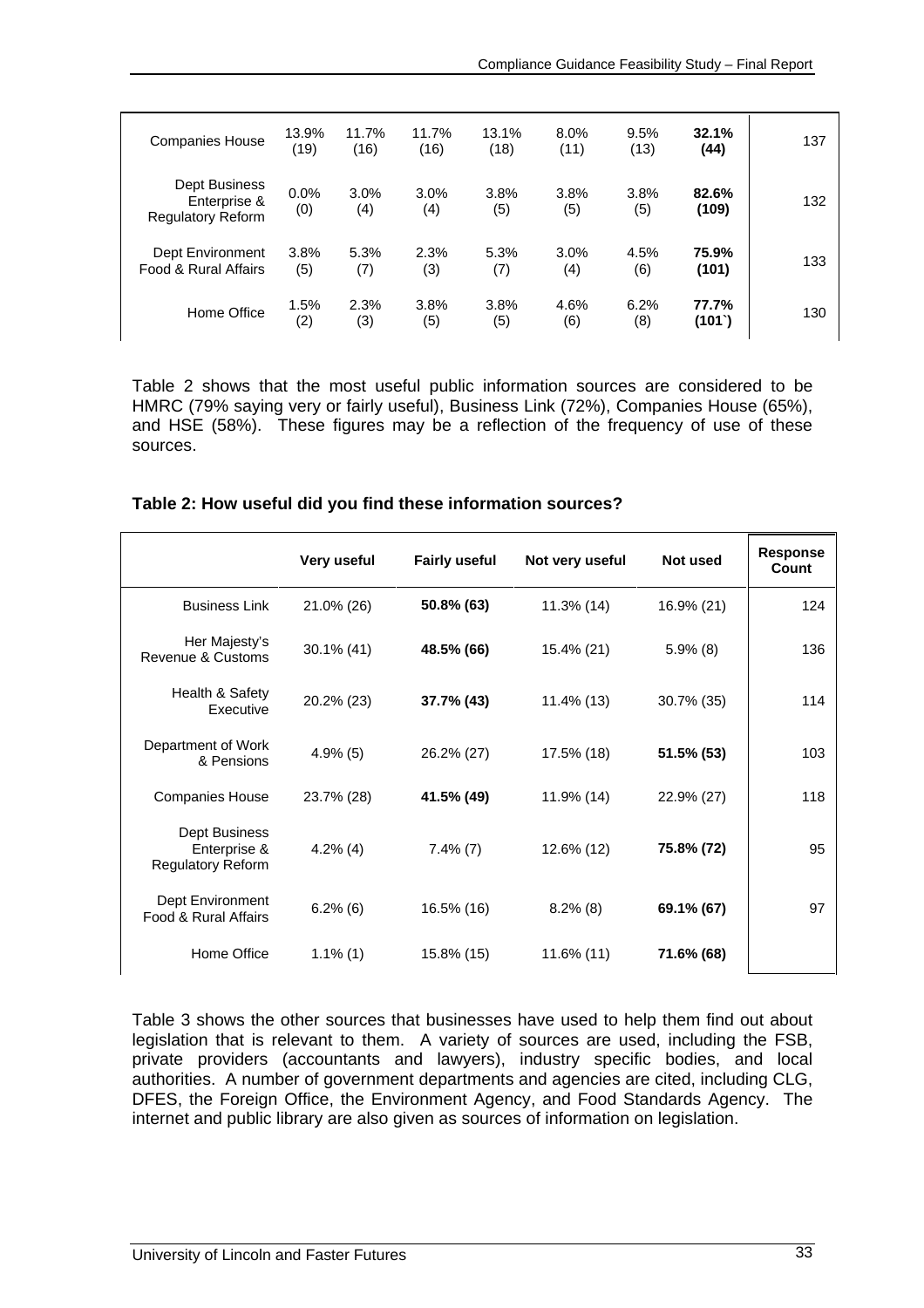|                                   | Number of |                              | Number of |
|-----------------------------------|-----------|------------------------------|-----------|
| <b>Source</b>                     | responses | <b>Source</b>                | responses |
| <b>FSB</b>                        | 18        | <b>DFES</b>                  |           |
| Private provider (accountant etc) | 9         | <b>Environment Agency</b>    |           |
| <b>Industry specific bodies</b>   | 6         | <b>Food Standards Agency</b> |           |
| <b>Local Authority</b>            | 4         | Foreign Office               |           |
| <b>Internet</b>                   | 3         | <b>FSA</b>                   |           |
| <b>None</b>                       | 3         | Internal guidance            |           |
| <b>CLG</b>                        | 2         | Public library               |           |
| <b>ACAS</b>                       |           | <b>REC</b>                   |           |
| <b>BRPPA</b>                      |           | <b>Trade Magazines</b>       |           |
| <b>CBI</b>                        |           | <b>Trading Standards</b>     |           |
| <b>Chamber of Commerce</b>        |           | <b>VOSA</b>                  |           |

# **Table 3 Other sources used by businesses to help them find out about legislation**

Table 4 shows that businesses identify a wide range of regulations that are difficult to understand. The areas that are identified most frequently as difficult to understand are employment (18 responses), taxes (13), and health and safety (10). Other areas of concern include the volume of regulations, WEEE regulation, and Fire regulations.

#### **Table 4: Are there any particular areas of regulation that you find difficult to understand?**

| <b>Area of Regulation</b>        | Number of<br><b>Responses</b> | <b>Area of Regulation</b>       | Number of<br><b>Responses</b> |
|----------------------------------|-------------------------------|---------------------------------|-------------------------------|
| <b>None</b>                      | 17                            | <b>Grant Aid Qualification</b>  |                               |
| <b>Employment</b>                | 18                            | Guidance and compliance advice  |                               |
| <b>Taxes</b>                     | 13                            | Housing Health                  |                               |
| <b>Health and Safety</b>         | 10                            | <b>Inland Revenue</b>           |                               |
| <b>WEEE Regulations</b>          | 4                             | Intrastat                       |                               |
| Company responsibilities         | 3                             | Law                             |                               |
| <b>HRC</b>                       | 3                             | Liscensing act                  |                               |
| Volume is too great              | 3                             | Money Laundering                |                               |
| <b>Understanding Regulations</b> | 3                             | Most of them!                   |                               |
| <b>EU Regulations</b>            | $\overline{2}$                | Non-Smoking Regulations         |                               |
| Performing Rights                | 2                             | <b>PBS</b>                      |                               |
| Fire                             | 2                             | <b>Raw Material Regulations</b> |                               |
| Disability Discrimination act    | 2                             | <b>REACH</b>                    |                               |
| <b>Risk Assessments</b>          | $\overline{2}$                | Relevance to business           |                               |
| AWB                              |                               | <b>DWP</b>                      |                               |
| <b>Gas Regulations</b>           |                               | <b>TOTAL</b>                    | 101                           |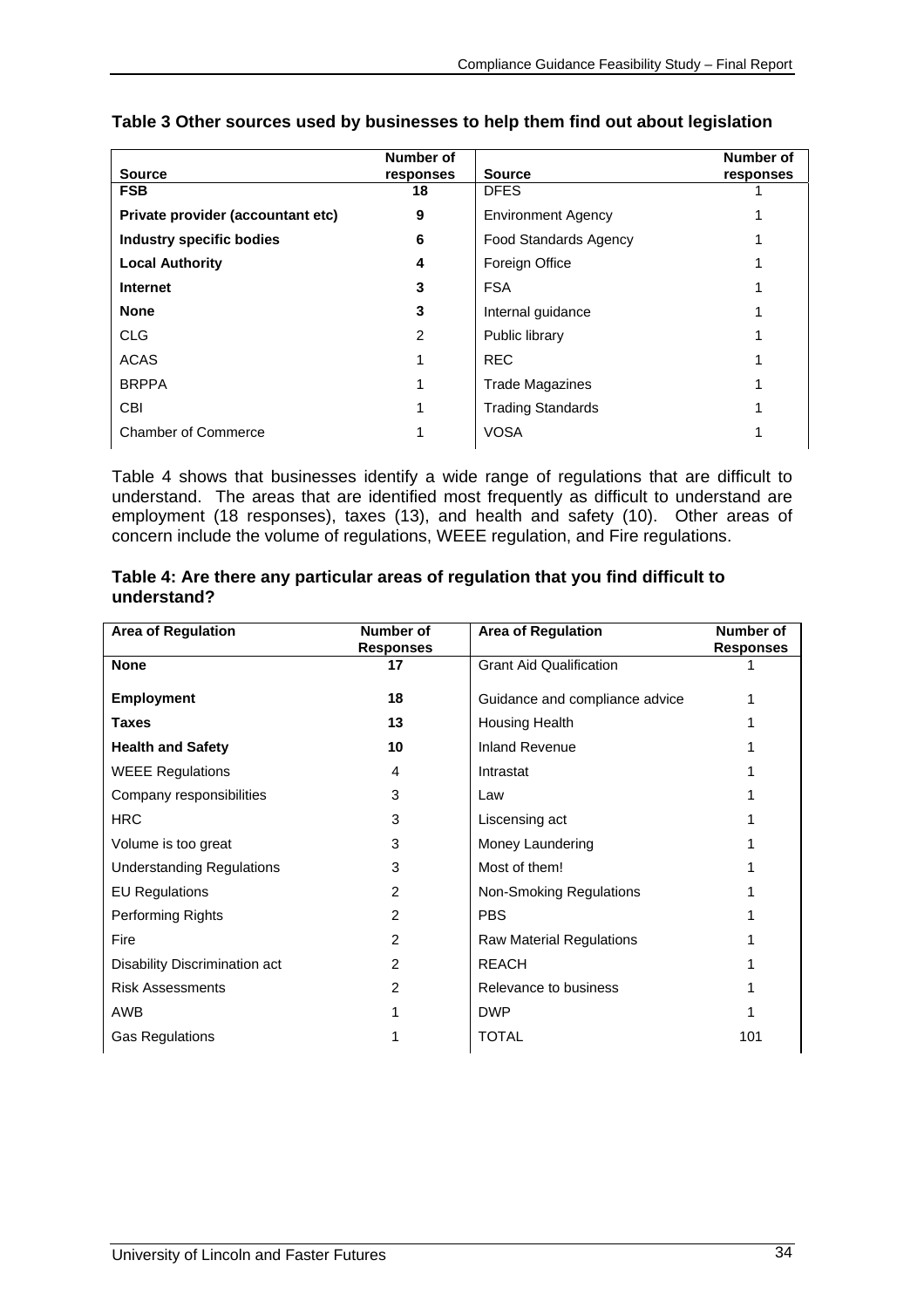The areas where businesses feel that more guidance is needed are shown in Table 5. The most frequently cited areas of regulation are employment (11 responses), taxes (10), health and safety (8), and new regulations (4).

| <b>Area of Regulation</b>  | Number of<br><b>Responses</b> | <b>Area of Regulation</b> | Number of<br><b>Responses</b> |
|----------------------------|-------------------------------|---------------------------|-------------------------------|
| none                       | 14                            | Needs of small firms      |                               |
| <b>Employment</b>          | 11                            | Intrastat                 |                               |
| <b>Taxes</b>               | 10                            | Lead authorities          |                               |
| <b>Health and Safety</b>   | 8                             | Minimum Wage              |                               |
| <b>New regulations</b>     | 4                             | Non smoking regulations   |                               |
| Understanding regulation   | 3                             | <b>PBS</b>                |                               |
| <b>WEEE Regulations</b>    | $\mathcal{P}$                 | Availability of finance   |                               |
| <b>Work Time Directive</b> | $\mathcal{P}$                 | Pension provision         |                               |
| <b>EU Regulations</b>      | 2                             | <b>Risk Assessments</b>   |                               |
| Fire risk assessment       | $\mathcal{P}$                 | Self-employment           |                               |
| <b>Business law</b>        | 2                             | Specialist departments    |                               |
| Company formation          |                               | Statutory reporting       |                               |
| Company responsibilities   | 1                             | Transport                 |                               |
| Sustainability             |                               | <b>TOTAL</b>              | 60                            |

#### **Table 5: Are there any particular areas of regulation or legislation where more guidance is needed?**

Graph 7 shows that just under half of businesses (48%) find regulators helpful in providing advice and guidance to help them comply with regulation. However, 40 % find them unhelpful.

| Graph 7: How helpful are regulators in providing advice and guidance to enable you |  |
|------------------------------------------------------------------------------------|--|
| to comply with relevant legislation?                                               |  |

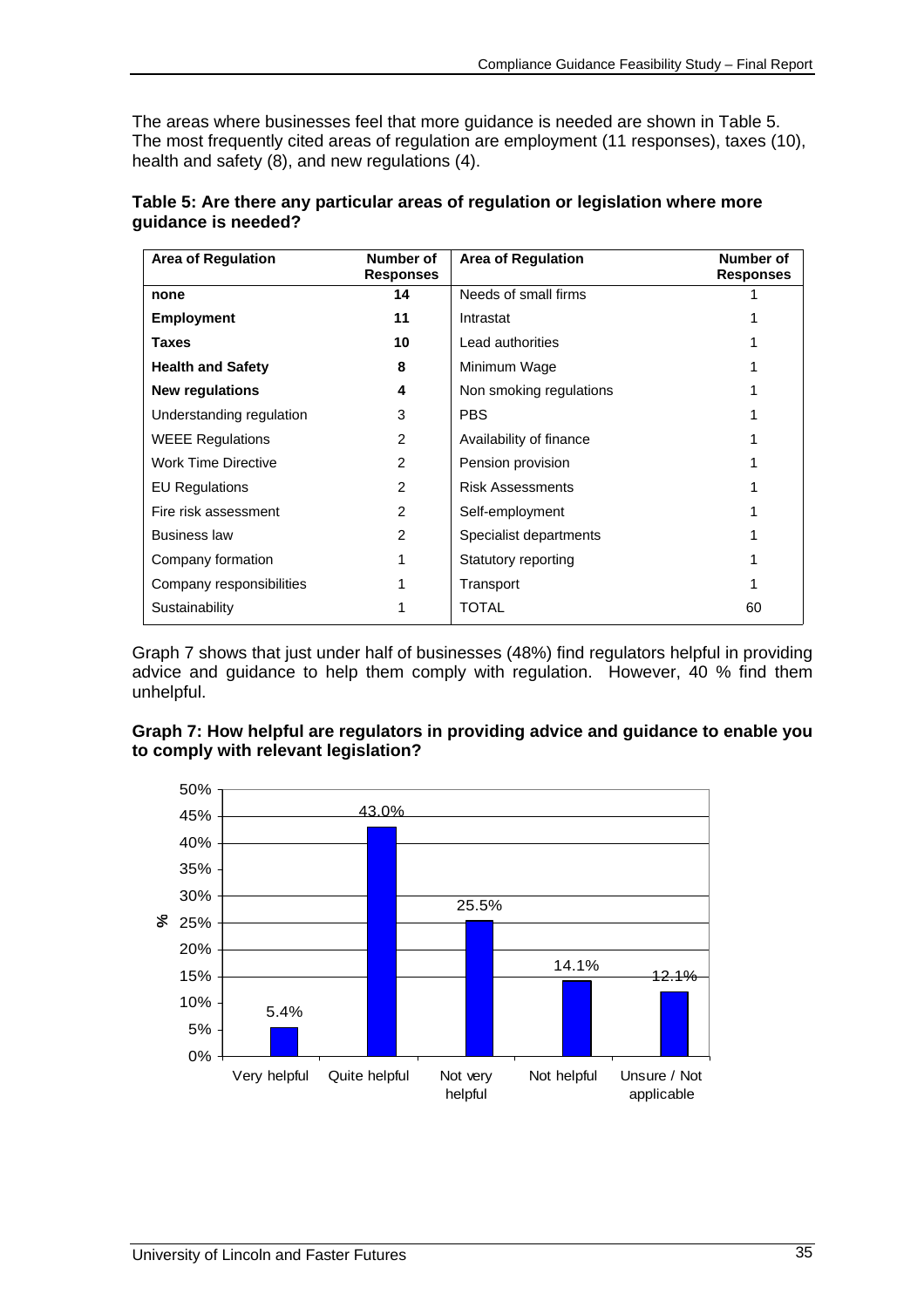Table 6 shows the non-government sources used by businesses to help them find about regulation. The most frequently used are accountants (70% in the last 3 months), industry or trade bodies (53%), professional institute (45%), and lawyer (28%).

|                           | in the<br>last<br>week | in the<br>last<br>month | in the<br>last 3<br>months | in the<br>last 6<br>months | in the<br>last 12<br>months | longer<br>than 12<br>months | <b>Never</b>  | <b>Response</b><br>Count |
|---------------------------|------------------------|-------------------------|----------------------------|----------------------------|-----------------------------|-----------------------------|---------------|--------------------------|
| Accountant                | 19.9%<br>(28)          | 27.7%<br>(39)           | 22.0%<br>(31)              | $6.4\%$ (9)                | 14.9%<br>(21)               | $2.1\%$ (3)                 | 7.1%<br>(10)  | 141                      |
| Lawyer                    | 4.7%<br>(6)            | 11.6%<br>(15)           | 11.6%<br>(15)              | 8.5%<br>(11)               | 12.4%<br>(16)               | 20.2%<br>(26)               | 31.0%<br>(40) | 129                      |
| Chamber of<br>Commerce    | 2.5%<br>(3)            | 11.7%<br>(14)           | $7.5\%$ (9)                | $7.5\%$ (9)                | $5.0\%$ (6)                 | 13.3%<br>(16)               | 52.5%<br>(63) | 120                      |
| Enterprise<br>agency      | 1.7%<br>(2)            | 4.1%<br>(5)             | $5.8\%$ (7)                | $4.1\%$ (5)                | $4.1\%$ (5)                 | 13.2%<br>(16)               | 66.9%<br>(81) | 121                      |
| Professional<br>institute | 18.0%<br>(23)          | 15.6%<br>(20)           | 11.7%<br>(15)              | $6.3\%$ (8)                | 9.4%<br>(12)                | $4.7\%$ (6)                 | 34.4%<br>(44) | 128                      |
| Industry or<br>trade body | 19.8%<br>(25)          | 20.6%<br>(26)           | 12.7%<br>(16)              | $4.8\%$ (6)                | $4.0\%$ (5)                 | $4.0\%$ (5)                 | 34.1%<br>(43) | 126                      |

#### **Table 6: Do you rely on any non-government service to inform you on the legislation which affects your business? Please state when you last used them.**

The most useful of these sources are considered to be accountants (86% saying very or fairly useful), lawyer (70%), trade body (68%), and professional institute (68%).

### **Table 7: How useful did you find these services?**

|                           | Very useful | <b>Fairly useful</b> | Not very useful | Not used    | <b>Response</b><br>Count |
|---------------------------|-------------|----------------------|-----------------|-------------|--------------------------|
| Accountant                | 66.2% (94)  | 19.7% (28)           | $7.7\%$ (11)    | $6.3\%$ (9) | 142                      |
| Lawyer                    | 41.4% (48)  | 28.4% (33)           | $7.8\%$ (9)     | 22.4% (26)  | 116                      |
| Chamber of<br>Commerce    | $9.1\%$ (9) | 32.3% (32)           | 15.2% (15)      | 43.4% (43)  | 99                       |
| Enterprise<br>agency      | $5.9\%$ (6) | 21.6% (22)           | 13.7% (14)      | 58.8% (60)  | 102                      |
| Professional<br>institute | 39.1% (45)  | 28.7% (33)           | $4.3\%$ (5)     | 27.8% (32)  | 115                      |
| Industry or<br>trade body | 43.4% (49)  | 24.8% (28)           | $4.4\%$ (5)     | 27.4% (31)  | 113                      |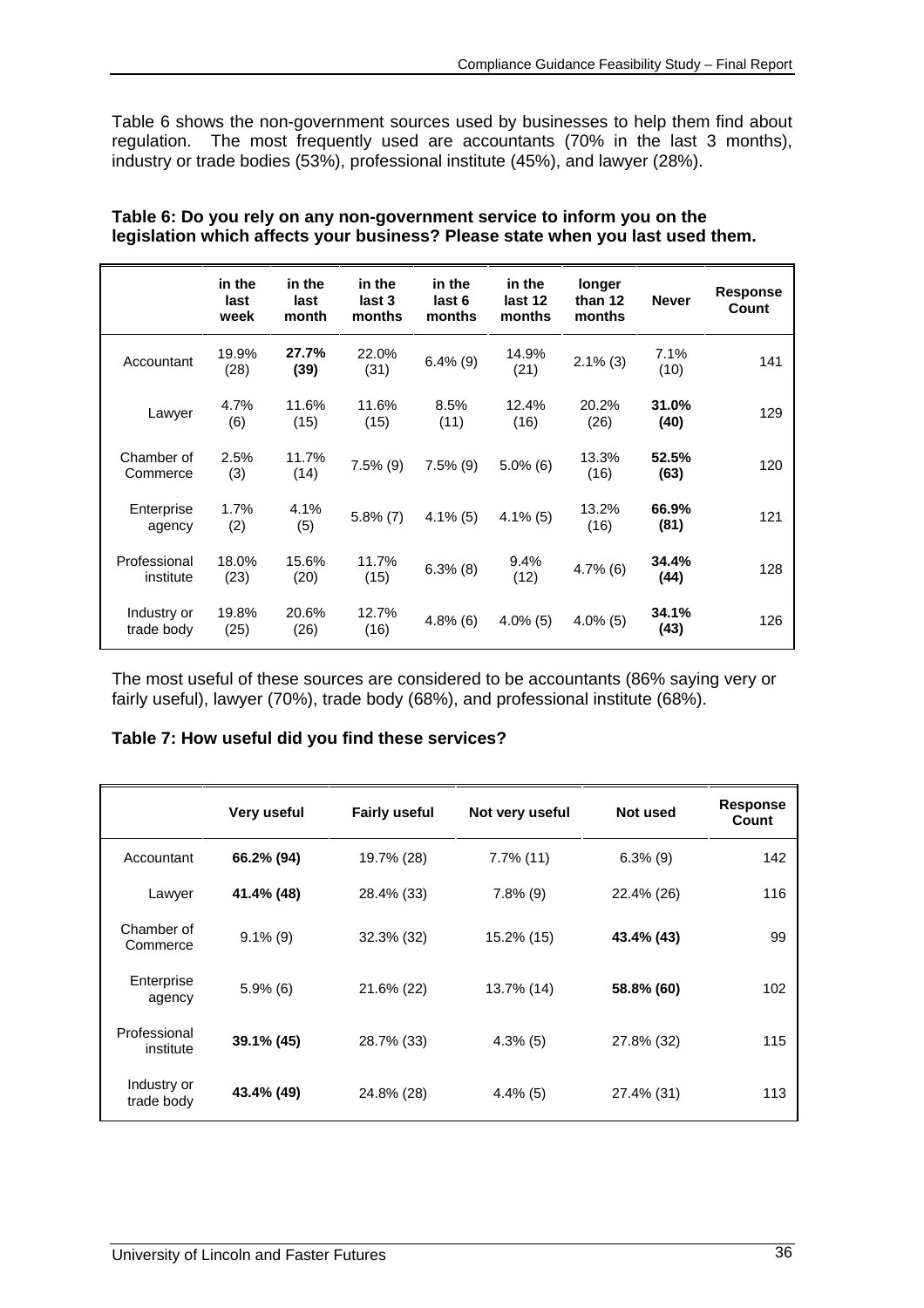Graph 8 sets out the proportion of businesses that find it very or fairly easy to access, understand and implement legislation. Fewer than half of businesses, 47%, find it easy to access the information they need on business compliance. A smaller proportion of businesses find it easy to understand information on business compliance (41%), and just over third feel that it is easy to find how to implement legislation (36%).



**Graph 8: Finding about and understanding information about compliance. How easy is it for you… (% saying very or quite easy)** 

Just over three quarters of businesses (77%) identify that compliance with codes of practice set by professional institute or trade bodies is important for their business.



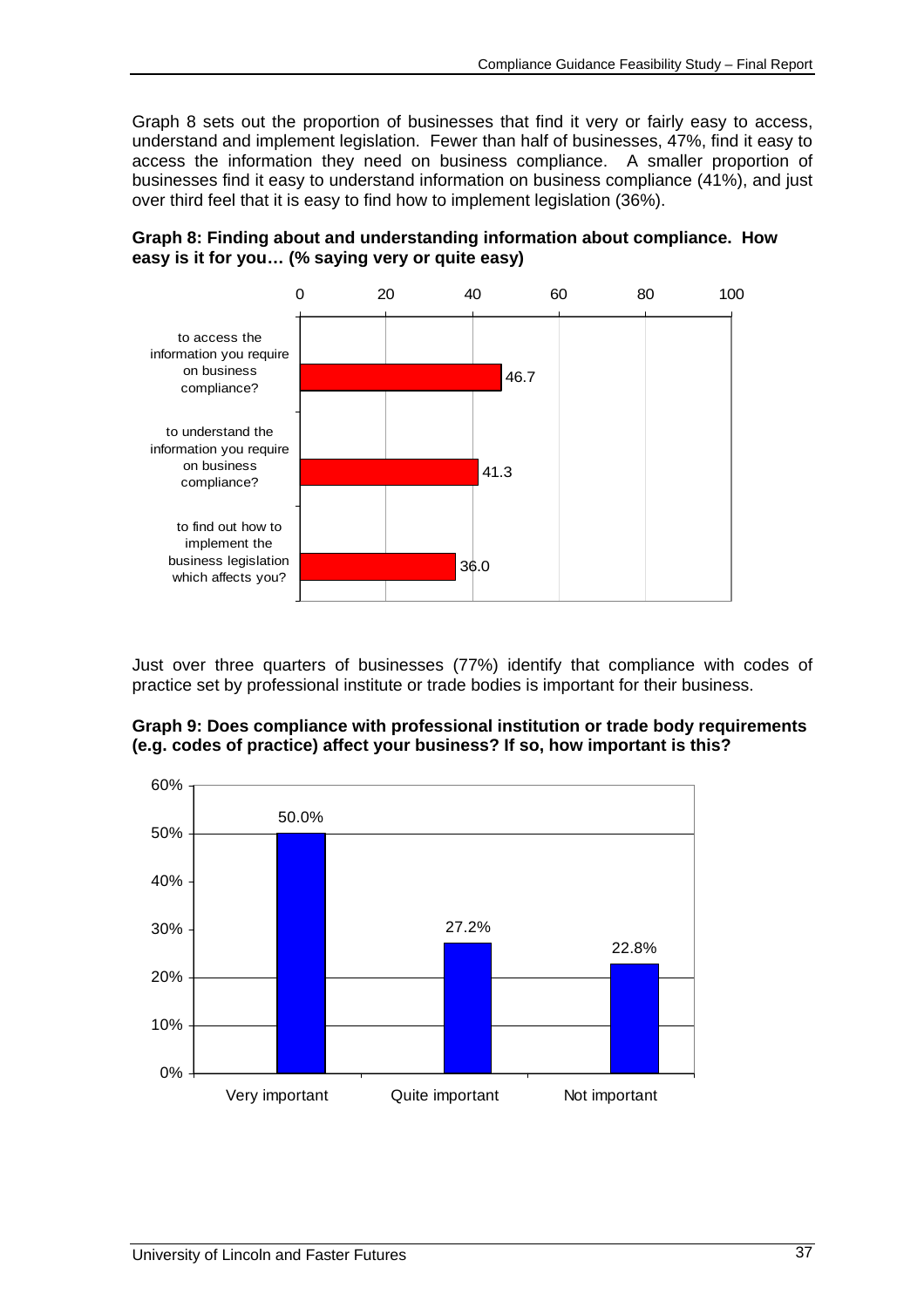# **4.4 Improving Information and Advice on Regulation**

Graph 10 suggests that the vast majority of businesses (94%) feel that there is a need to improve information and advice on compliance with regulation in the East Midlands.





The results presented in Graph 11 suggest that any improvements in information and advice should focus on both understanding regulation, and guidance on how to comply.



**Graph 11: Should improvements in information and advice focus on…**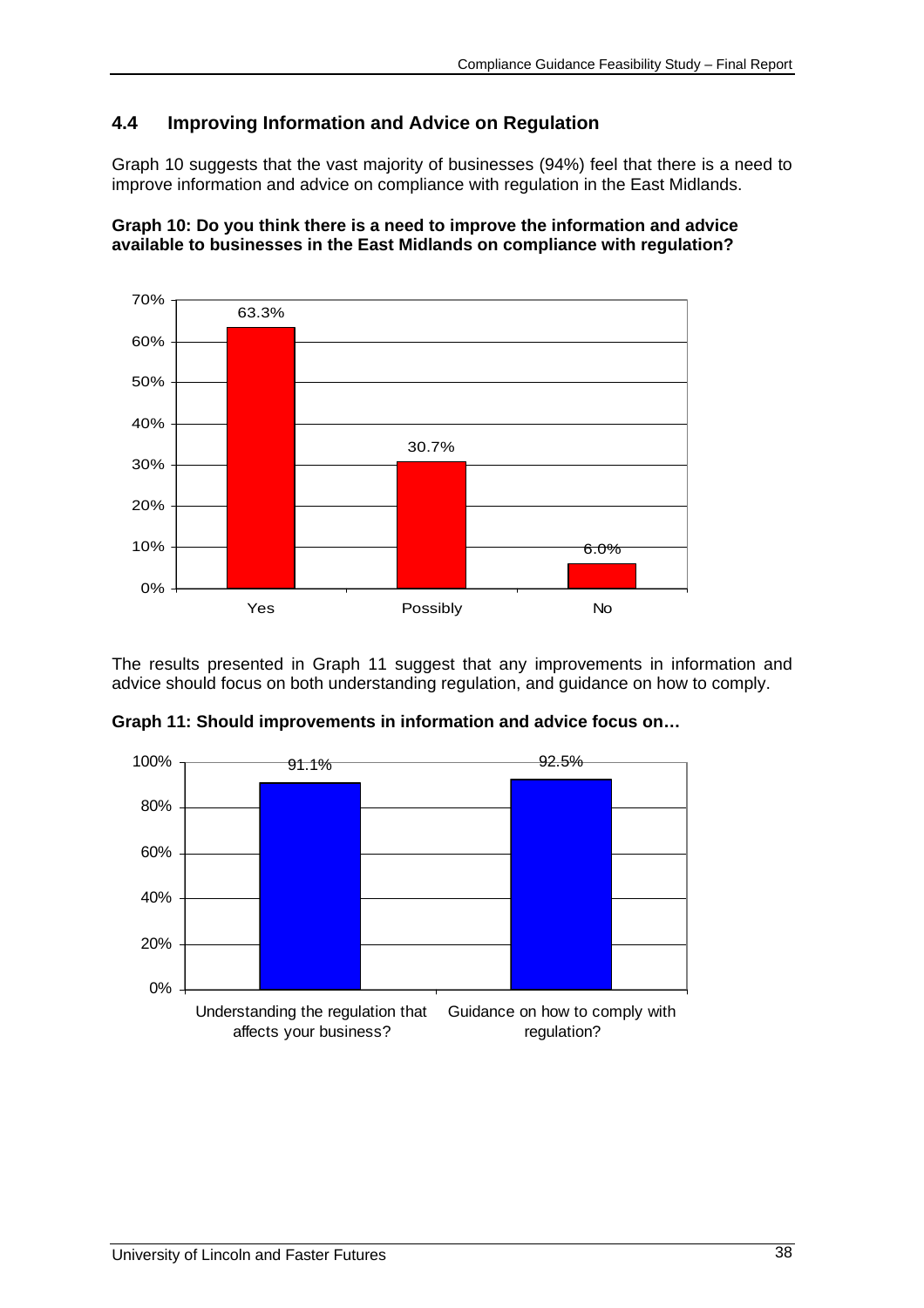Graph 12 shows that the most popular media for providing additional information and advice are: website (92%), bulletins and updates (78%), and email (74%). This suggests that electronic approaches to communicating information and advice are considered preferable to face-to-face advice or workshops.



**Graph 12: How would you like to see this information provided?** 

Table 8 sets out the areas of regulation that businesses feel should be addressed as a priority. The areas of most concern are employee rights and employment (9 responses), tax and VAT (8), health and safety (4), fire (3), the volume of regulation (2), ensuring consistent enforcement of regulation (2) and regulation related to waste (2).

| Table 8: Are there any particular aspects of regulation affecting your business that |
|--------------------------------------------------------------------------------------|
| should be addressed as a priority?                                                   |

| <b>Issue</b>                            | Number of<br><b>Responses</b> | <b>Issue</b>                             | Number of<br><b>Responses</b> |
|-----------------------------------------|-------------------------------|------------------------------------------|-------------------------------|
| None                                    | 14                            | Expansion                                |                               |
| Tax                                     | 6                             | Focus on collecting tax from large firms |                               |
| Employment                              | 5                             | Credit and banking industry              |                               |
| Employee rights a burden on small firms | 4                             | Grants                                   |                               |
| Health and Safety                       | 4                             | Lettings industry                        |                               |
| Fire                                    | 3                             | Music licensing                          |                               |
| Ensuring regulation is enforced         | 2                             | New regulation                           |                               |
| Too much regulation                     | 2                             | PBS - illegal workers                    |                               |
| <b>VAT</b>                              | $\mathcal{P}$                 | Planning                                 |                               |
| Waste                                   | 2                             | Professional ethics                      |                               |
| EU legislation                          | 2                             | Reducing regulation for small firms      |                               |
| Don't know                              |                               | <b>WEEE Regulations</b>                  |                               |
| EU funding forms                        |                               | <b>TOTAL</b>                             | 60                            |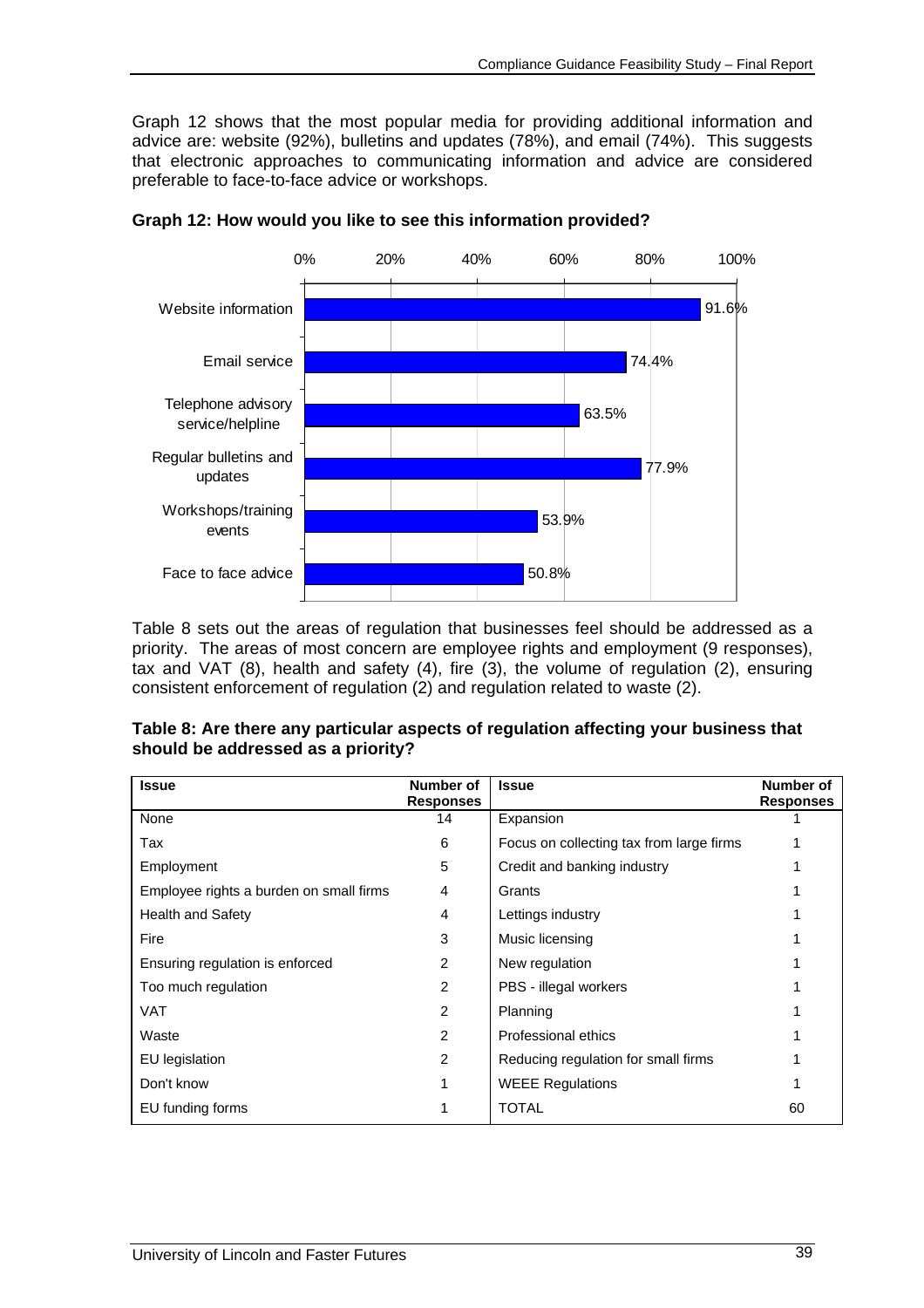## **Some selected quotes:**

"Too much regulation for very small companies. In 2008 I have spent more time on making sure we are compliant than on the actual business."

"The regulations seem never to be enforced; so many companies do not bother. Complying seems to put us at a competitive disadvantage."

"It's down to the Government to make sure that businesses know about new legislation. It should not be left to chance that we may see or hear about new items."

"a great big bonfire of most of the regulations that are designed by people who have never run a business and don't really have a clue how they work!"

"Employees right in small companies with under 20 employees should be watered down. Also we should not be burdened with levels of compliance that the public sector cannot meet."

"PBS and making employers more aware of impending changes. I know there is an advertising campaign about employing illegal workers and BIA have accounts managers visiting employers, but its too little too late."

"Employment Law is now heavily biased in favour of the employee, I will like to see a more equitable arrangement implemented very soon."

"Outrageous extended maternity leave entitlement and the fact that all regulation is written in legal jargon when it should be written in user friendly wording."

### **4.5 Summary and Implications**

### **4.5.1 Finding out about regulation**

- Only half of businesses find it easy to find out information about existing legislation that affects their business. A lower proportion finds it easy to find out about changes to existing legislation or new legislation;
- The most frequently used public information sources are HMRC, Business Link, Companies House and the Health and Safety Executive;
- More than half had not used DBERR, DWP, DEFRA or the Home Office. 39% had not used the HSE, and 25% had never used Business Link;
- The most useful sources are considered to be Business Link, HMRC, HSE and Companies House;
- Fewer than half of businesses feel that regulators are helpful in providing advice to help them to comply with legislation. Over a third consider them to be unhelpful;
- The areas of regulation that businesses find most difficult to understand are employment, taxes, and health and safety;
- Businesses feel that guidance is most needed in the areas of employment, taxes, health and safety, new regulation, WEEE regulations, and the work time directive;
- Fewer than half of businesses (47%) say it is easy to access the information they need on business compliance. Just over a third (36%) say it is easy to find out how to implement business legislation that affects them.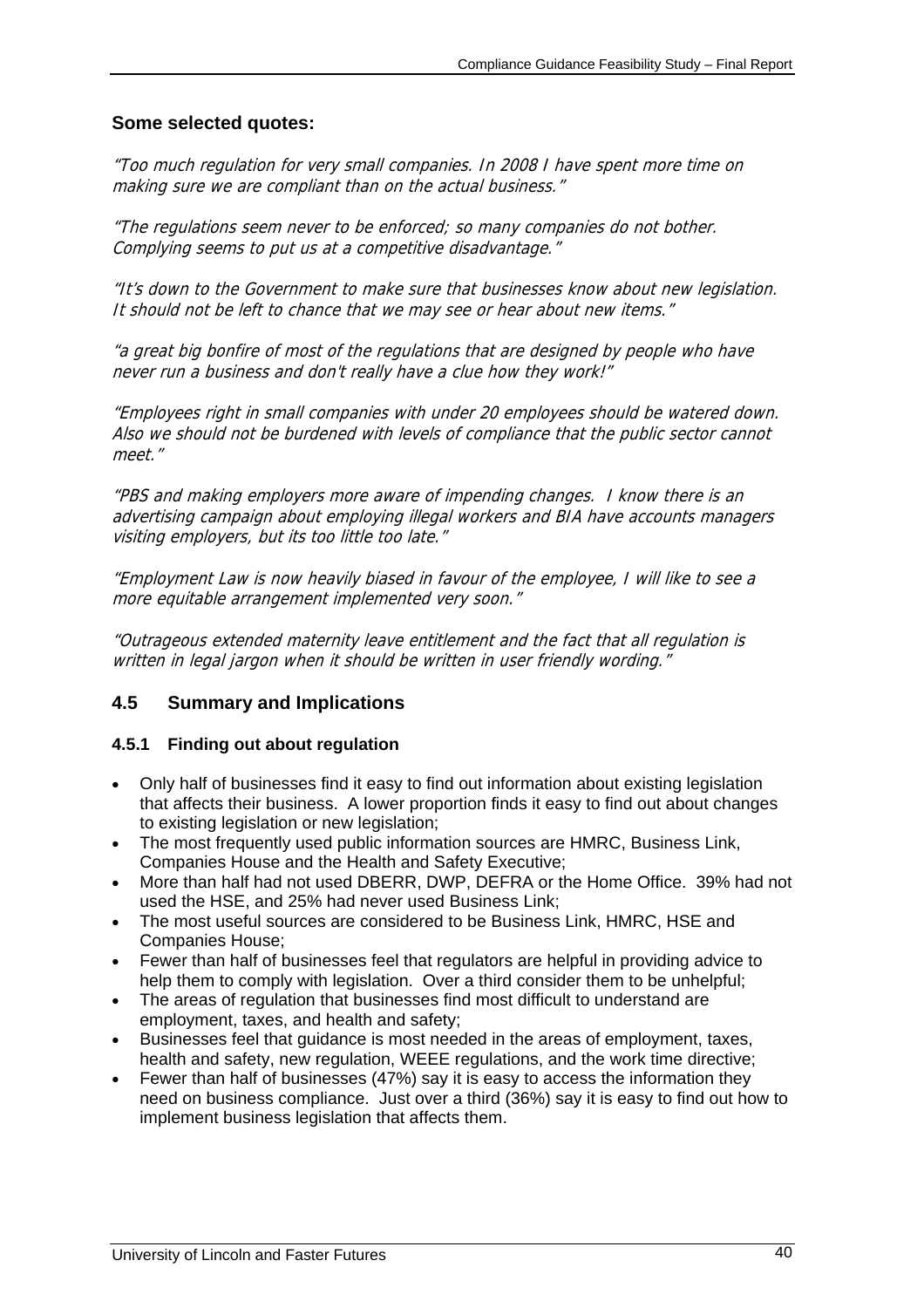# **4.5.2 Improving Advice and Guidance on Regulation**

- The vast majority of businesses, 94%, feel that there is definitely or possibly a need to improve information and advice to businesses about regulation in the East Midlands;
- More than 90% say that improvements in information and advice should focus on both understanding the regulation that affects their businesses, and guidance on how to comply;
- The majority of businesses would like to see information provided via a website (92%), bulletins (78%), and email (74%);
- Aspects of regulation to be addressed as a priority include: the burden of employment rights on small firms, employment law, ensuring regulation is enforced to ensure fairness, tax, and too much regulation.

# **4.5.3 Implications**

- There appears to be a clear steer from businesses that more advice and guidance on regulation is needed. However, many businesses have not used the existing public information sources such as Business Link, HSE and DWP. This suggests that there may be an opportunity for further awareness raising or signposting to existing information and advice providers;
- The findings suggest that information and advice should be focused particularly around new legislation and changes to legislation;
- There appears to be a preference for information provided via websites, emails and in bulletin form. There may be scope for an approach that combines a website with regular email bulletins. There may also be potential to increase the distribution of the bi-annual EMB Regulation Bulletin;
- The key areas of regulation that employers find most difficult (employment, tax, and health and safety) reflect those identified from studies analysed in the desk research. This suggests compliance issues and concerns experienced by businesses in the East Midlands are broadly similar to those experienced by businesses from across the UK.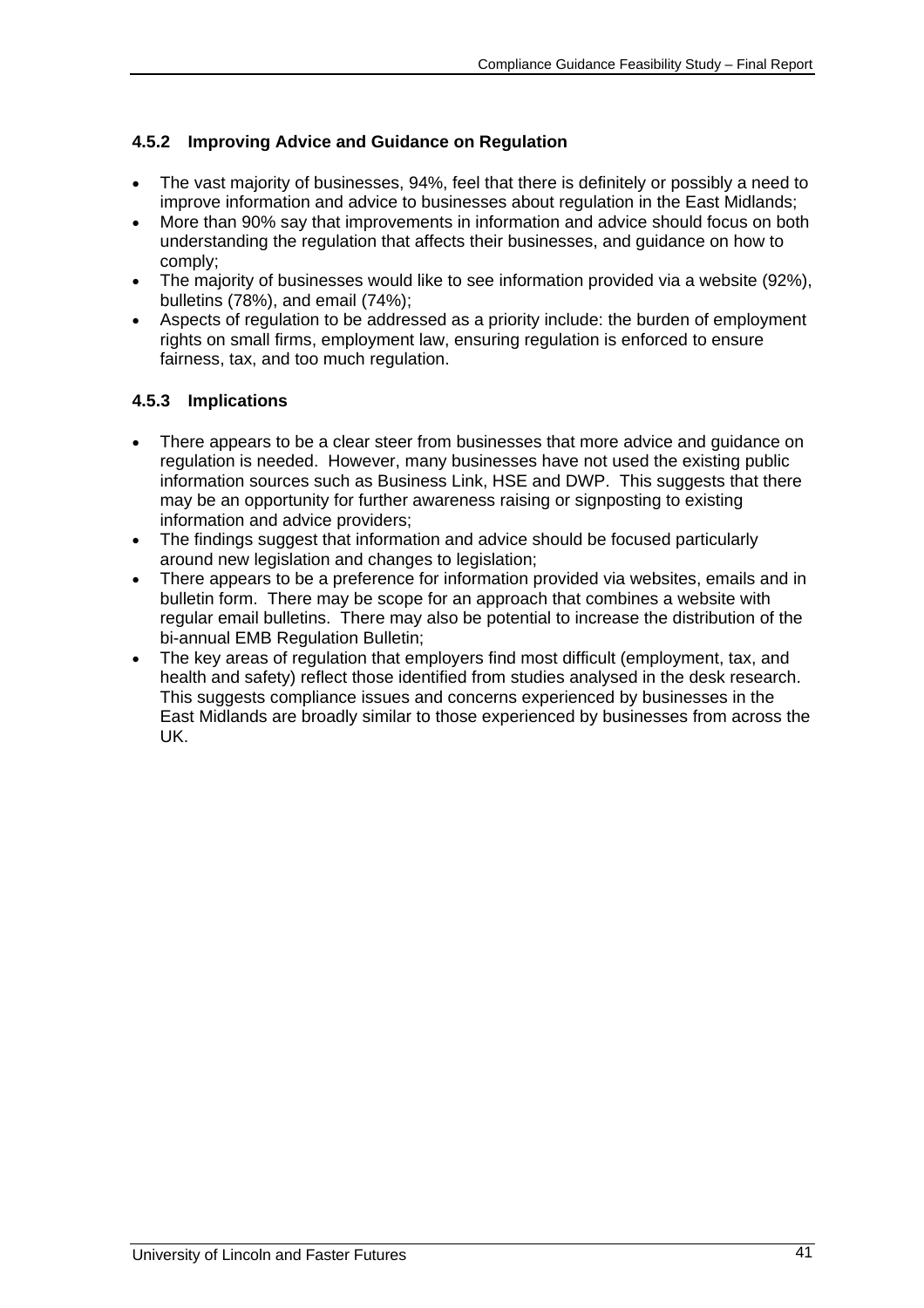# **5. WORLD CAFÉ CONSULTATION FEEDBACK**

# **5.1 Introduction**

A consultation event was held with regulators, business support organisations, and businesses on 10 March 2008. The event provided the opportunity to gather the views of organisations involved in enforcing regulation, those providing advice and guidance to businesses on regulation, as well as businesses themselves. The aim of the event was to develop consensus among stakeholders and businesses on priority areas for better information and guidance, and the identification of options and organisations that would be best placed to provide it.

The event used the world café methodology to encourage discussion around a number of key issues related to regulation advice and guidance. The methodology involved an interactive process. Two attendees per table were asked to become facilitators for specific questions. They were required to engage in conversation across all tables to ensure that all attendees had the opportunity to contribute to each question.

The event programme and list of attendees can be found in appendix 3 and 4 to this report.

# **5.2 Stakeholder Feedback**

Attendees were asked to discuss how regulation could be used as a business opportunity, and the actions that could be taken to exploit the opportunities associated with regulation.

### **5.2.1 How can regulation bring about efficiency gains for business?**

It was felt that regulation could bring about behaviours that could result in increases in productivity. Some regulations had brought about sustainable practices within businesses. Waste regulations encouraging waste reduction, and changes in car tax laws encouraging less car usage, were given as examples. Although planning regulations were regarded as restrictive, it was felt that they did preserve the local environment. Noncompliance with regulation was identified as a potential risk for businesses. Employment law was cited as one area where non-compliance could result in the loss of money.

Although it was broadly recognised that regulation did bring about some opportunities for businesses, it was felt that regulation almost always incurred costs for businesses.

### **5.2.2 What can businesses do to exploit the opportunities associated with regulation?**

Businesses identified that complying with certain regulations demonstrated that they had met certain standards, particularly in areas such as health and safety. This could be used as a kite mark, and for marketing their business. There were market opportunities that were associated with helping people to comply with regulation, particularly for companies involved in waste disposal. It was also identified that complying with regulation could help small businesses compete with larger businesses when bidding for work.

The following section sets out a summary of key points raised and discussed at the World Café Event. For a full list of all the points raised in the event, please see Appendix 5.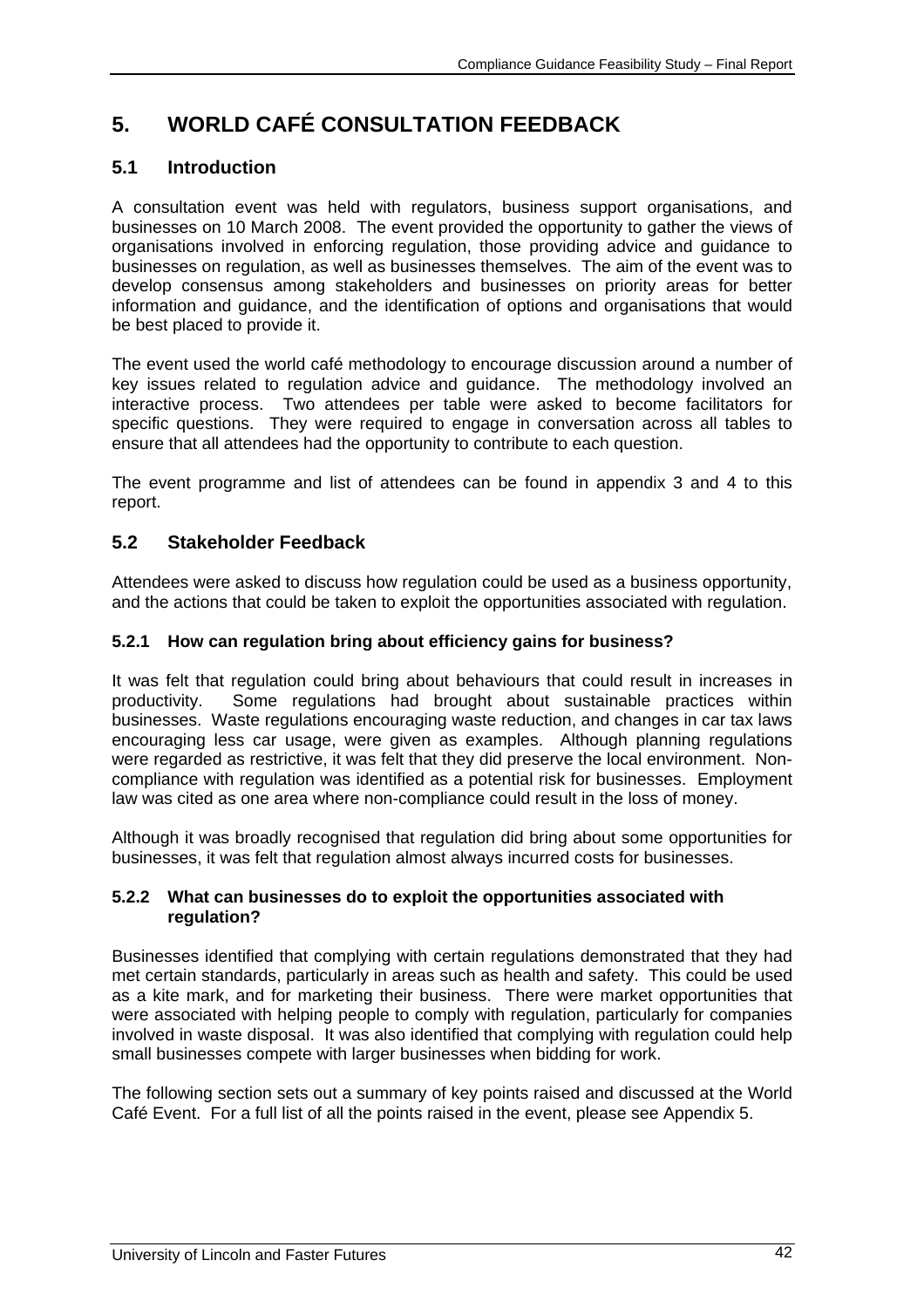### **5.2.3 Question 1: How effective is the current position for businesses? How well are business requirements met? What are the gaps and shortcomings?**

- The key areas that businesses find it difficult to get information on are VAT, Employment Law, and Health and Safety. These are areas where noncompliance can mean "proper punishment" and this can "wreck a business".
- There are costs associated with getting VAT wrong, and fear of employment law has prevented business expansion or led to retention of inefficient employees. ACAS is cited as one source of information, but they are perceived to be on the side of the employee.
- Finding information on compliance is not regarded as a problem, but business feel they need more guidance on how it applies to them, and what they have to do to comply.
- Businesses feel the need for a source of information/advice that makes them feel certain that they have complied, but regulators are not always able to provide 100% assurance.
- Businesses tend to want definitive answers "this is what you have to do and this is how you do it". However, there is no clear guidance on untested legislation and managers have to make judgements which may later be challenged on 'what is reasonable'.
- Local authorities are regarded as fairly helpful in terms of regulation, but national regulators less so.
- Businesses often talk to each other, friends, and membership organisations, rather than go to the regulators or support organisations.
- Small businesses don't always want to or can't afford to pay fee paying services such as solicitors and accountants - the risk associated with compliance appears to be borne more easily by larger companies, who can afford to pay lawyers and accountants to ensure that they comply.

### **5.2.4 Question 2: How effective is the system for regulators? How well are they able to provide businesses with information and advice to comply with regulation? What are the gaps and shortcomings?**

- Regulators are not always the instigators but are often the recipients of regulation from central government.
- Regulations are often released without sufficient compliance guidance being offered, and guidance for regulators often arrives late.
- Local authorities have limited resources for enforcing regulations.
- There are too many agencies involved, and variation in performance between agencies so that there is not always a good relationship between regulators.
- Some regulators see their role as one of enforcement/inspection rather than of support and guidance.
- Health and Safety legislation is designed to enable the regulator to take business to task if they do something wrong - "guilty until proven innocent".
- There is too much emphasis on interpretation rather than on clear quidance regulators are reluctant to commit to telling a business that they are complying fully.
- Regulations are often perceived as being out of date or not relevant to the businesses that have to comply with them.
- There is a need to improve training and staff development for guidance officers.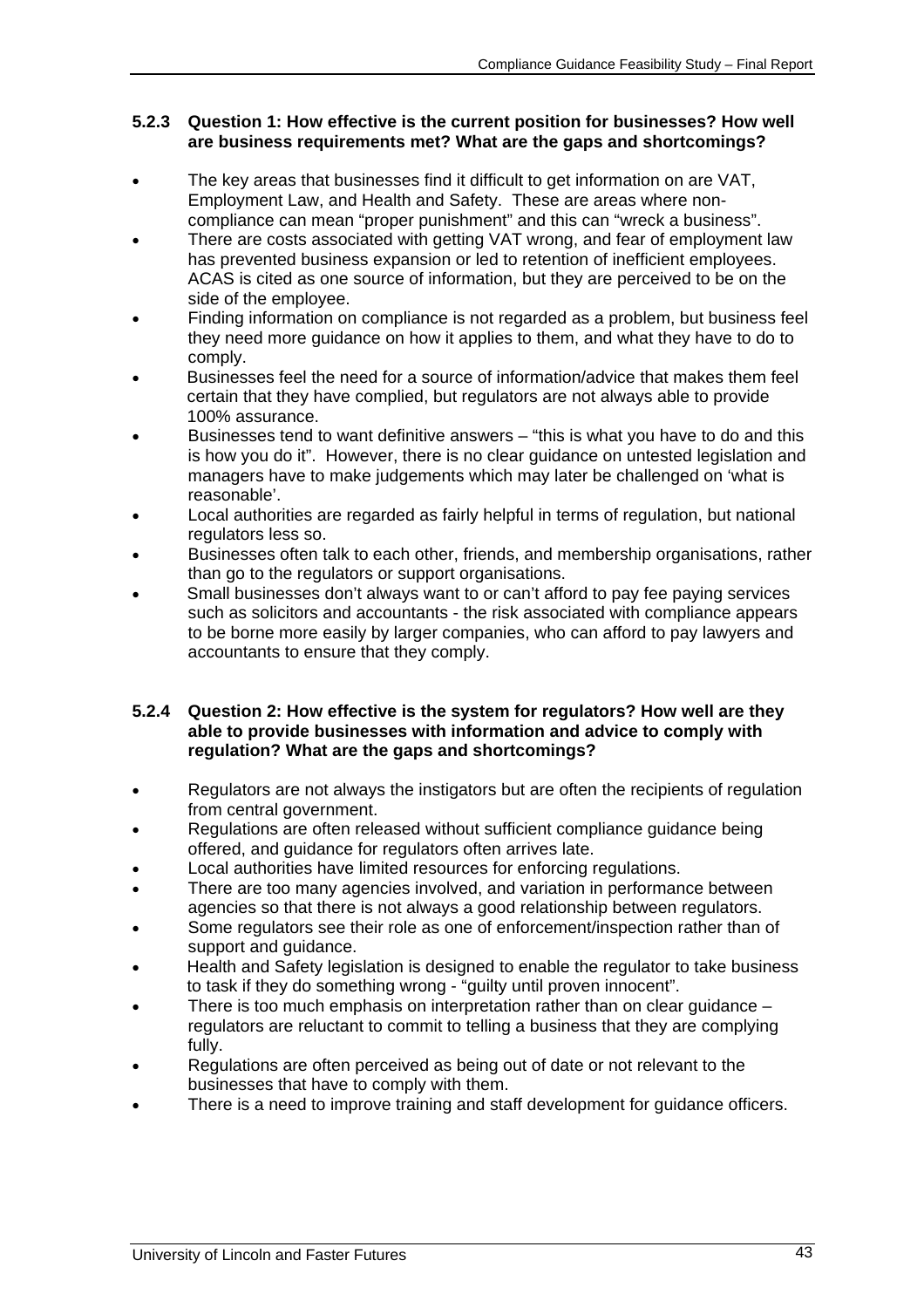- A 'one stop shop' is needed so that businesses know where to turn when they need help.
- Awareness raising of new or changing regulation needs to be improved.
- There is a lack of trust between the regulators and the regulated this needs to improve so that productive relationships can grow.

**5.2.5 Question 3: How effective is the system for intermediary organisations, including Business Link, membership, trade and professional organisations, and professional advisors? How well are they able to advise businesses on compliance issues? What are the gaps and shortcomings?** 

- There is a need to improve the consistency of advice across different agencies and areas.
- Improving awareness is the single most important aspect of compliance.
- Better quidance is needed on what applies to each individual business.
- Access to relevant information needs to be improved and should be user friendly, in plain English.
- A common release data for information about new regulation is a good thing, but not everyone receives the East Midlands Business Regulation bulletin - it reaches people through different media or some people not at all.
- Important regulatory changes need to be flagged more clearly than at present.
- There needs to be a single point of contact that all businesses can turn to or a central agency where information can be stored and accessed.
- There is a need for a more effective signposting type system.
- Businesses often need to be sold the benefits of compliance.
- Support for existing businesses is not as good as for new starts yet their needs are more complex.
- On-going support is crucial as the regulation changes so often.
- Finding businesses that are off the business support radar needs to be addressed.
- Business growth and expansion trigger changes in regulation guidance needs.
- A single database for rules and regulations for business in the UK is being launched, which will sit on BusinessLink.gov.uk and Direct.gov.uk, according to EMB.

### **5.2.6 Question 4: What would the ideal scenario be in terms of providing the information and advice to businesses on compliance?**

- Making the most use of information that is already out there.
- One source and one point of access.
- Information to be accessible.
- Developing regulation checklists for each sector.
- Distinguish between needs of new and established businesses.
- Address business needs at times that are convenient for them.
- Information targeted at each business, and businesses to determine what information they want to receive.
- Better working together of planning, economic development, health and safety.
- Best practice should be shared between local authorities.
- Public sector agencies should share information with businesses for guidance not enforcement.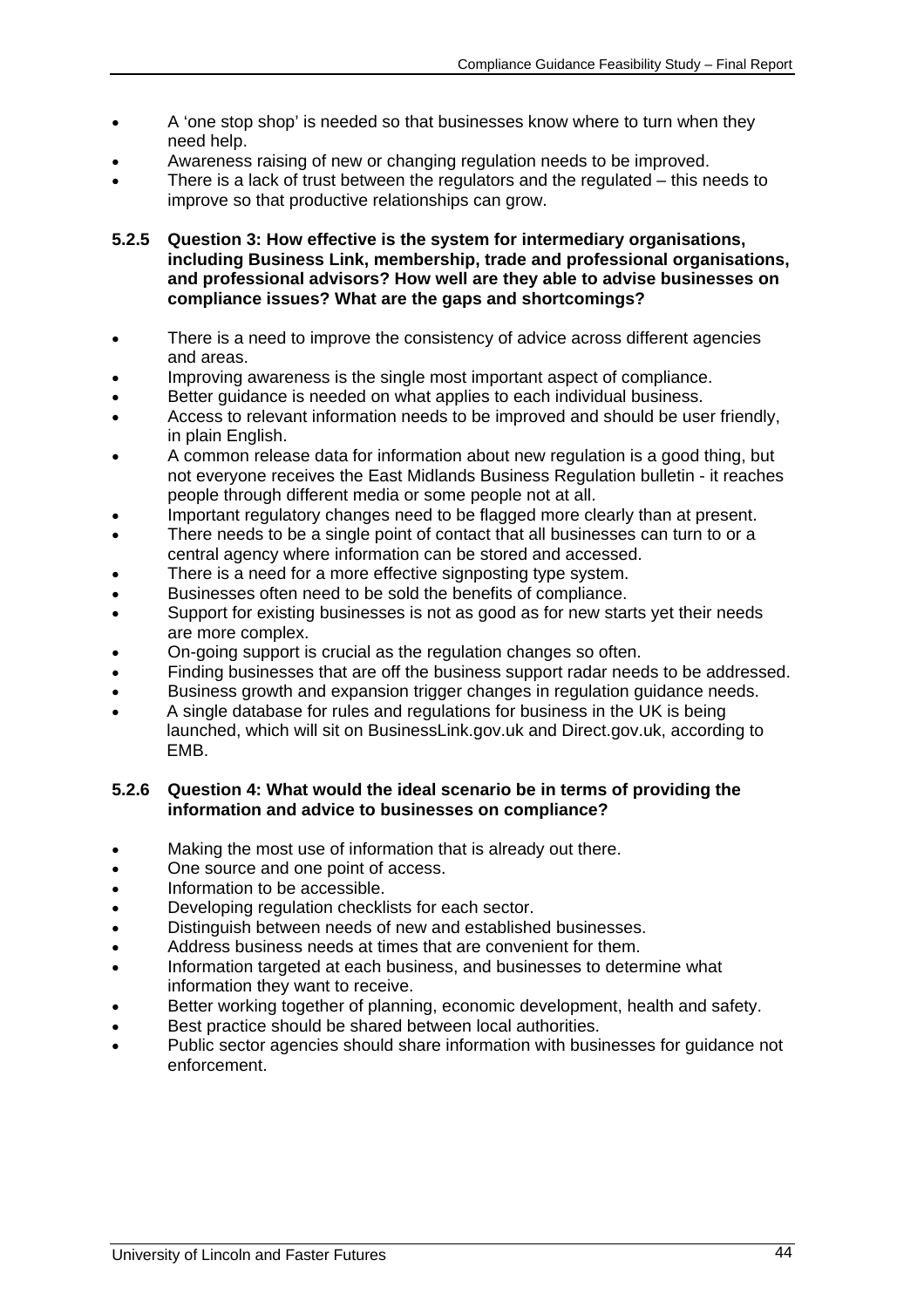### **5.2.7 Question 5: What are the gaps between the ideal scenario and what is currently available? Which of these have greatest costs and negative impact on business?**

- Good value-for-money guidance is not readily available.
- There are inconsistencies in regulation enforcement between geographical areas.
- Businesses need to be feel certain that they have complied.
- Businesses and regulators should be consulted in the design of new regulations.
- "Silo Mentality" each regulator seeing the regulation from their own perspective.
- More trust between the regulators and businesses not "them vs us".
- A single point of contact so that it is clear where information can be accessed.
- More signposting to a single information source.
- A common regulatory agency that all businesses can turn to.
- A channel for discussing problems related to regulation.
- The costs of complying made clearer so that businesses can prepare for the costs.
- Businesses at different stages in their lifecycle need different types of support.
- There are not enough publicly funded advisors for the small business community.
- Businesses to be alerted to regulatory changes well in advance
- A list of recommended suppliers of regulatory guidance is essential.
- A 'fair play' award where the most compliant businesses are recognised.
- A coaching and mentoring scheme whether the coaches are regulators or other businesses is not important.
- There is a lot of informal collaboration between businesses in terms of advice and support – best practice should be shared and disseminated more widely.
- Financial support should be provided to help firms comply with new regulations.
- The benefits of compliance need to be 'talked-up'.

### **5.2.8 Question 6: What are the ideal solutions? What action is needed to implement these? Who should do this and how?**

- All information to be available on the internet.
- Information available in other languages, or increase language training provision, for those using English as a second language.
- Clear notification that a new regulation has come into force.
- Legislation to emerge in the first place more clearly expressed (not needing so much "interpretation").
- A single content source needed but multi-faceted "roll out".
- The importance of a trusted friend (not necessarily a regulator) who can tell you whether regulation applies to you, you have understood it, and you know how to comply.
- The service must be confidential/impartial (ability to talk without being punished).
- Need one place to look for information, and need organisations to signpost to it.
- Advice and intelligence, rather than information.
- Notification of new legislation not too early or too late.
- Focus resources where the risks are highest.
- Encouraging information sharing between government departments and agencies.
- Combine business visits from regulators.
- Clear government direction (and resource) needed if service to be publicly driven.
- Should be led from central government via local authority with RDAs facilitating.
- A director (possibly company secretary) should legally accept responsibility for compliance as the "named person" who has responsibility for staying up to date.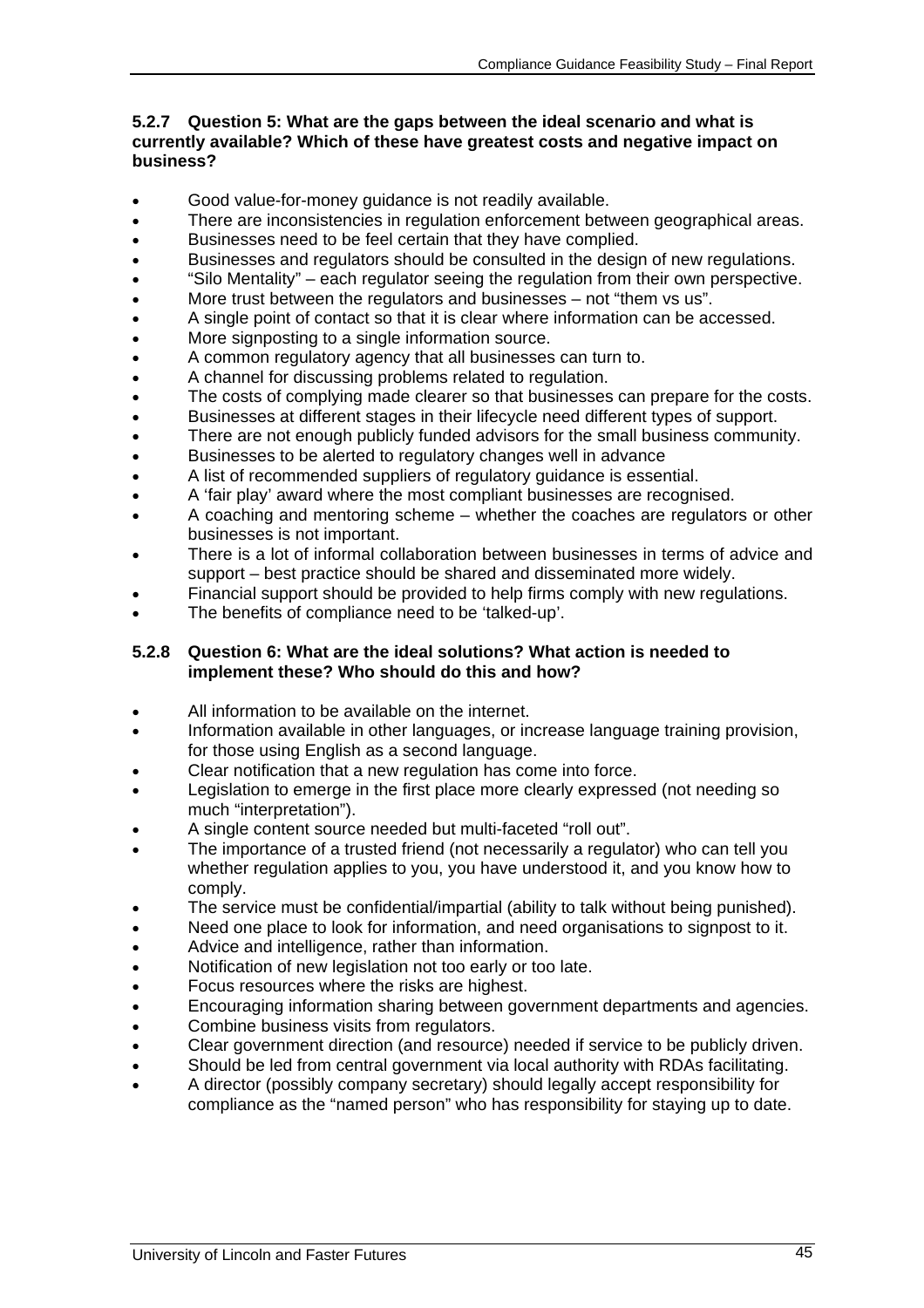• Openness, transparency, accountability from RDA in seeing implementation through.

# **5.3 Feedback from the Subject Area Panel**

This section sets out the feedback from the Subject Area Expert Panel on a number of key questions.

### **Q1: What are the priority areas of regulation and legislation?**

- Priority areas include employment law, health and safety, the environment; tax and customers, climate change, governance and director liabilities, and data protection.
- The quantity of legislation, volume of forms and compliance visits is excessive.
- There is fear associated with seeking advice from regulators.

## **Q2: How should regulation advice be delivered?**

- Need to consider how electronic information is made easier within the framework.
- Need to take into account how businesses respond to new regulations: proactively or reactively.
- Recognition that advice must be brokered not delivered by Business Link.
- The need to make local authorities integral to any advice delivery as they are trusted and accountable via elected members.
- Inconsistencies in advice should be addressed.
- It is right to distinguish between low level and high level support. Business advisors should refer to appropriate information sources or professional support.
- The need to further populate the service provider register with navigable support sites, agencies, and consultants.

### **Q4: How does the desk research fit with your understanding of the current issues regarding compliance guidance?**

- There is agreement that burden of compliance falls disproportionately on the small businesses and, in particular, micro businesses.
- There is a need for *definitive* guidance that is correct and up to date.
- Requirement for tailored communication to business "this is new and it applies to you".
- Ensuring that businesses address compliance issues in a straightforward and not necessarily elaborate way, nor that they feel the need to consult fee paying services.

### **Q5 Which areas of compliance guidance work well and why?**

- The Business Link website is excellent.
- Local briefings for solicitors works well.
- Plain English, short, well written with FAQ works best. Local Authorities via LACORS have good track record on this.
- Although information on websites appears to work well, it is important to provide information in a variety of formats as not all businesses have internet access.
- The need for advice from third parties that businesses can trust, not just regulators.
- A helpline for health and safety and environmental issues, equivalent to ACAS for employment issues, would be helpful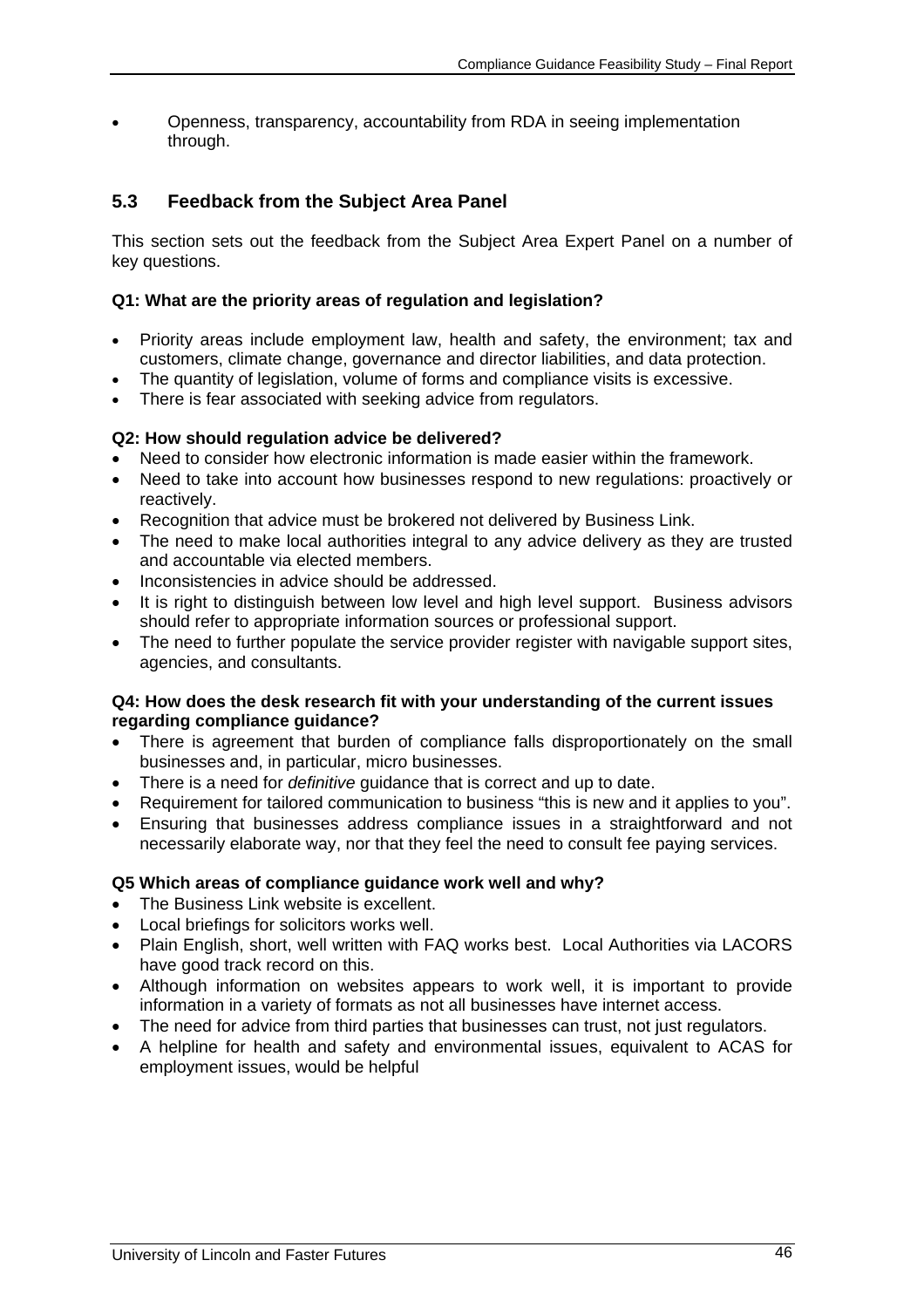### **Q6 Which areas of compliance guidance do you feel fall short of meeting business expectations?**

- There is confusion as to where to go for advice.
- Businesses receive different answers to the same questions from different sources.
- Lots of information therefore it takes time to read it, let alone implement it.
- There is variation across local authority and government department sites, with some very helpful and others poor.
- Guidance without practical implementation advice is not helpful.
- Regurgitation of regulations is not helpful.
- Businesses need to know that regulation mail shots are important, apply to them, and are not junk mail.
- The line "only the court can finally determine interpretation" is good for a cautious regulator but confusing to a small business wanting clear and firm advice and direction!

### **5.4 Summary**

### **5.4.1 Views of Businesses, Regulators, and Intermediary Organisations on the Current Situation**

### **Businesses**

- Extensive information on regulation is already available and accessible.
- Businesses need clear information on what regulation is relevant to them and how to comply.
- Areas where more guidance is needed include VAT, health and safety, employment law and waste.
- Businesses feel the need for "certainty" that they have complied but regulators are not always able to provide that assurance especially where judgment is required.
- Businesses want a source of information and advice they can trust and confide in without risk of punishment.

### **Regulators**

- Local regulators have limited resources, and often know little about new regulations before they are released; there is a need for better briefing.
- There is a need for training and development among local authority staff.
- Working relationships between regulators could be improved.
- There is a need to develop trust between regulators and businesses.

#### **Intermediaries**

- Small and especially micro firms feel the burden of compliance most heavily
- Better guidance is needed on what regulation applies to each business.
- Guidance should be consistent across agencies and areas.
- A single information/contact point is needed, with appropriate signposting.
- A bulletin needed at a single release date to inform businesses of new regulation.
- There are clear stages in a business's development where greater levels of regulation guidance are needed.
- Better support required for established as well as new businesses.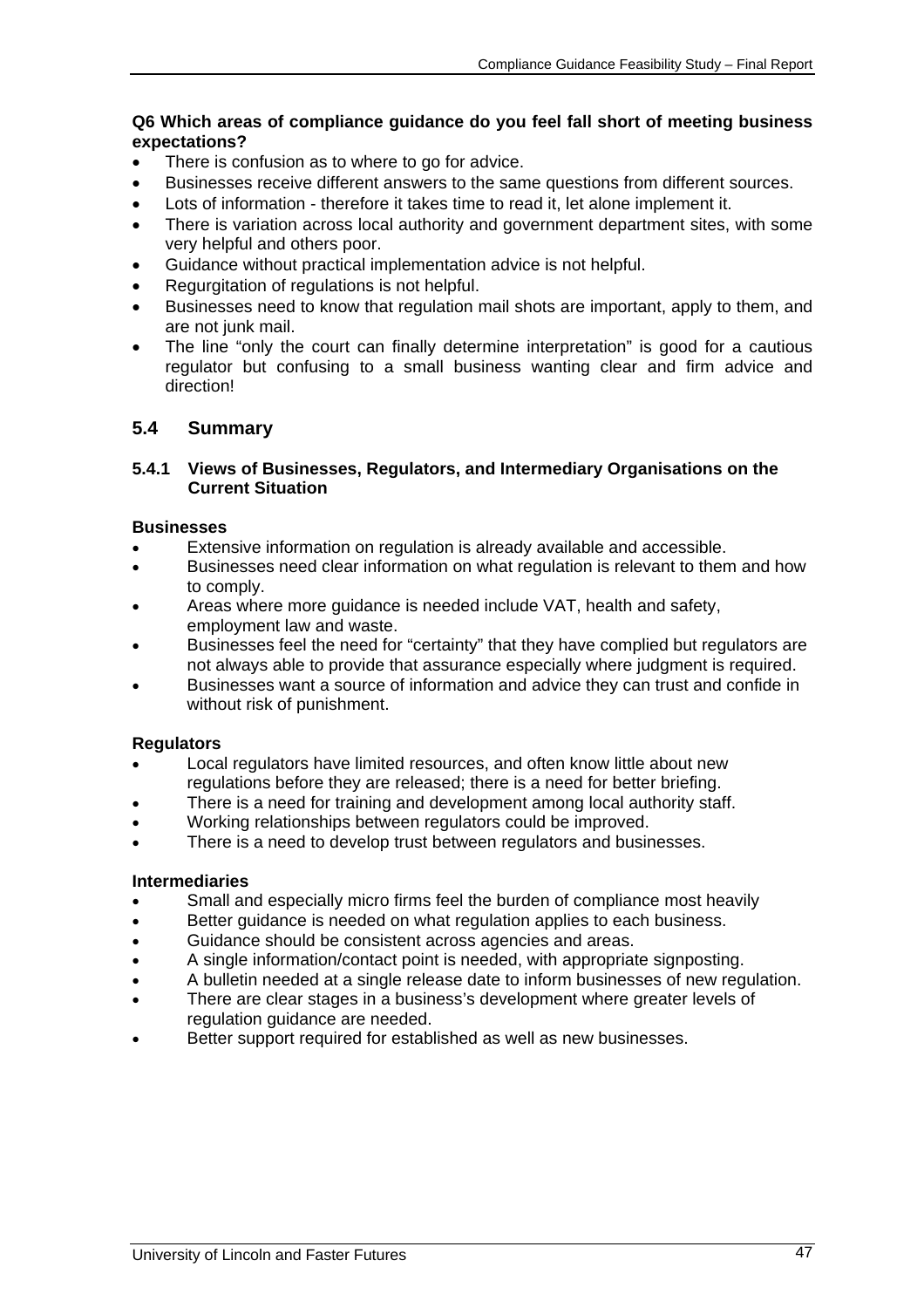## **5.4.2 The Ideal Scenario for Guidance and Advice on Regulation**

- One source of information, advice and guidance.
- The source should be easily accessible, with signposting from other organisations and sites.
- There should be multi-faceted roll out, via a variety of organisations, to promote the source.
- The need for a "trusted", impartial and confidential source of information and guidance.
- Better working together and information sharing between regulators and intermediaries.
- Engagement of businesses and regulators in the design of/changes to regulation.
- A comprehensive list of suppliers of regulatory guidance to made available.
- The need for bulletins to notify businesses about new regulation, with the function to enable businesses to determine what information they receive.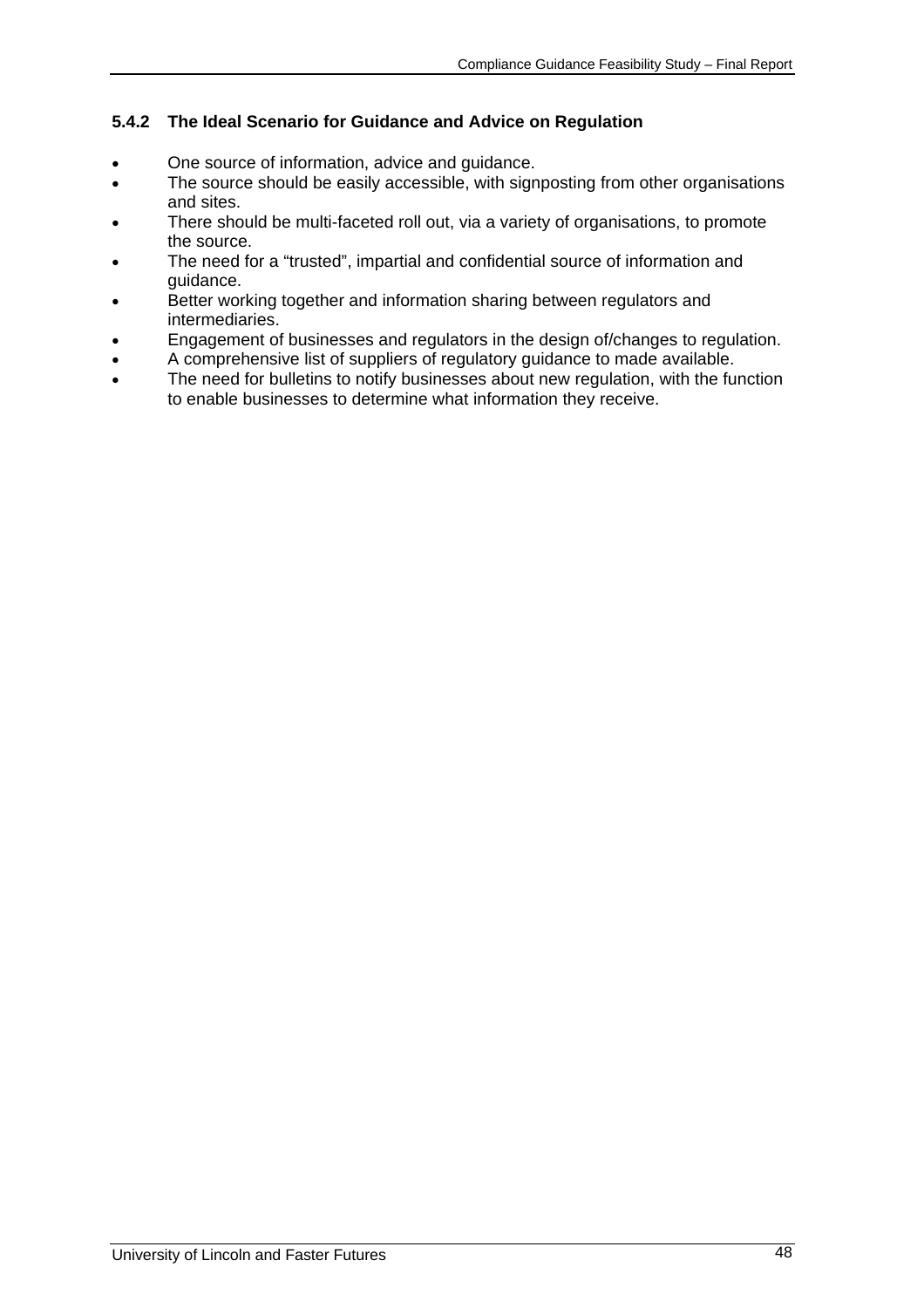# **6. Conclusions and Recommendations**

# **6.1 Introduction**

The purpose of the feasibility study was to determine if the existing provision of information and advice on regulatory compliance meets the needs of SMEs in the East Midlands. We approached this project using a structured methodology comprising extensive desk research, an on-line business survey, and qualitative feedback from a panel of subject area experts, concluding with a consultation event using World Café principles.

Overall we felt that the methodology has enabled us to reach a series of conclusions and recommendations, despite the tight time constraints imposed on the project.

We would suggest that any further development of the recommendations proposed adopt similar design principles. In particular we would urge that any improvements in information, advice and guidance (IAG) be co-designed in conjunction with businesses, regulators and intermediaries. We would suggest that the engagement process be broadened to ensure that ethnically owned and women led businesses are fully represented. This was difficult in the first instance because of time constraints on the project.

# **6.2 The Current Situation regarding Business Regulation**

The conclusion reached from the World Café consultation, supported by the desk research and business survey, was that businesses did require better advice and guidance on how to successfully comply with regulation and legislation. Our survey showed that 93% of businesses felt that there was a need to improve information and advice on regulatory compliance.

Our research showed that there was a lot of information available on regulation and legislation, much of it very good. In this regard the Business Link and the HMRC websites were cited as good sources of information. Moreover our survey reported that businesses found it relatively easy to find out information about existing legislation that affects, them but less easy to find out about changes to existing legislation or new legislation. Notwithstanding these findings, 28% of businesses had never used Business Link before. This would suggest that there could be scope to improve the marketing and profile of Business Link information services to businesses.

A key conclusion from our study was that a distinction should made between *information*, which appears readily available and relatively easy to access and *advice and guidance,*  which businesses found more difficult to access. Only half of businesses find it easy to find out information about existing legislation that affects their business, and a lower proportion finds it easy to find out about changes to existing legislation or new legislation. More to the point, more than 90% of businesses thought that improvements in guidance should focus on: (1) understanding the regulation that affects their business; and, (2) guidance on *how to* comply in the context of their business.

These findings were confirmed and reinforced during the World Café consultation event. Here it was noted that businesses found accessing good advice and guidance problematic. Businesses sought definitive answers and specific and tailored responses to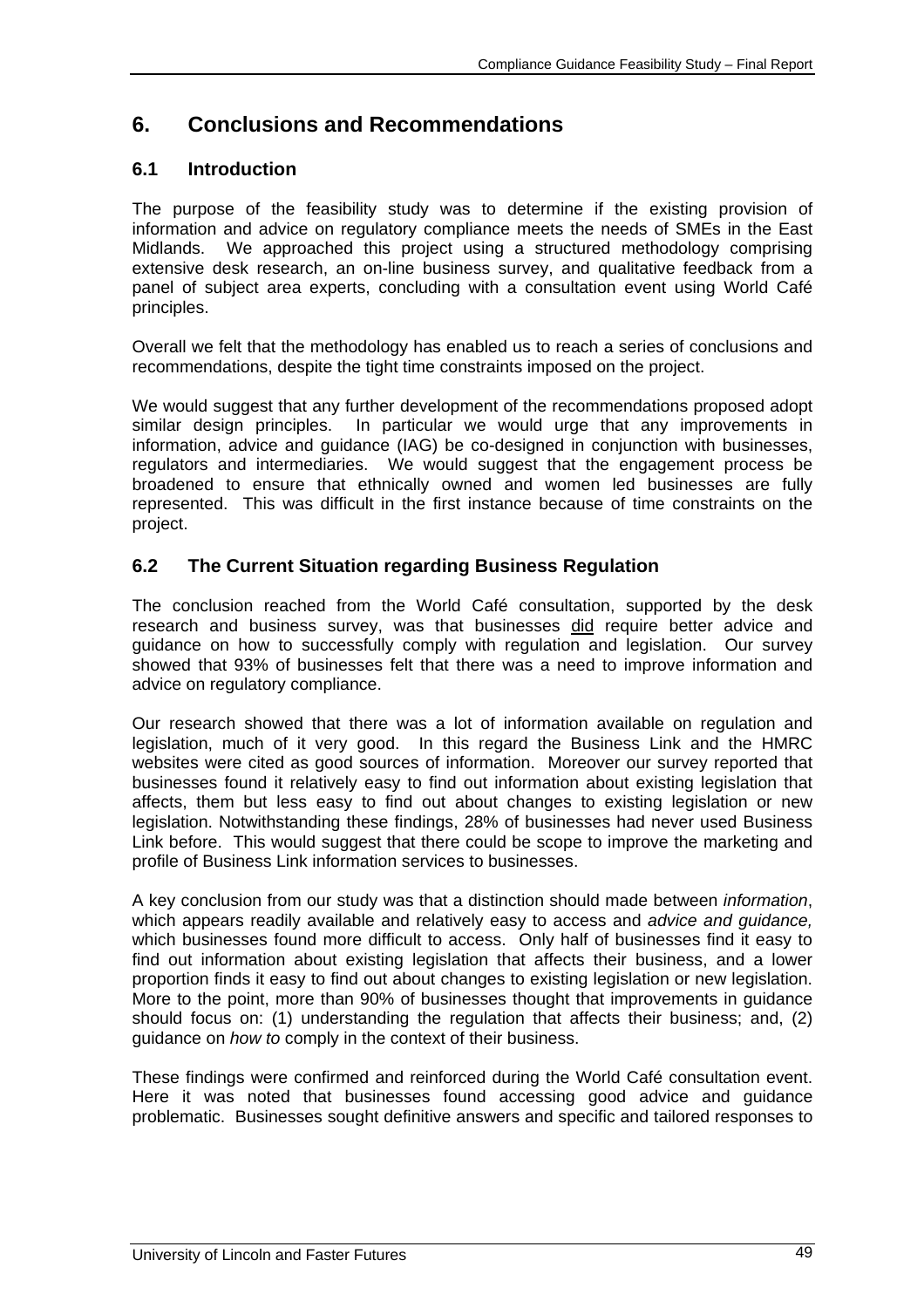their questions. Will it apply to me? What will I have to do? How do I implement it within the context of my business? How much will it cost? Who can I go to for help? However they were uncertain as to where to go for this type of advice and guidance and whom to trust.

Trust emerged as a critical issue for business during the World Café consultation event. It also identified that, broadly, business managers trusted other business people but recognised that this source of advice could be variable. Businesses seemed to trust impartial sources such as Business Link, but felt hamstrung because the Business Link advisers were not able to offer directly the personalised advice and guidance sought by businesses. In general, businesses felt more comfortable seeking out advice and guidance from local regulators (such as Local Authorities) compared with national regulators (such as HSE). Some regulators were perceived as unhelpful, seeing their role as one of enforcer rather then of support and guidance. Businesses will turn to professionals for advice but have concerns about their quality and whether they too are over-complicating the compliance necessary to justify their fees.

The SAE panel and the World Café event highlighted the problem of consistency of advice and guidance. In particular, our SAE panel noted that businesses often got different answers from different sources and sometimes different advice from different people within the same organisation! This reinforced their feelings of confusion as to who and where to go for advice. This was particularly noted as a problem for businesses that operated within different Local Authority areas.

Many of these problems appear to be caused by 'supply-side' constraints - as evidenced in the World Café discussion table with regulators. They highlighted the following constraints, which in turn created the conditions that led businesses to feeling confused and uncertain:

- Insufficient regulator briefing and preparation on new legislation (market awareness, regulator briefings and awareness);
- Insufficient capacity-building within Local Authorities so that staff are prepared for the introduction and implementation of new legislation;
- No consistent funding of Local Authority regulatory advice capacity. Sometimes funding for advice is based on competitive tender, so the service can vary from council to council over time. This process almost ensures inconsistency in supplyside provision related to regulatory advice.

All of these issues will need to be addressed in any 'solution'. These factors, combined, suggest that this is a 'supply-side' issue. In other words, as much funding as can be provided and procured could be sunk into raising market awareness but problems on the 'supply-side' will continue to create ambiguity and uncertainty, regardless of this investment, until the problem is addressed.

It was difficult to calculate the real cost of compliance, but it would appear to be substantial. From our desk research we were able to confirm that BRE estimated that it to be equivalent to 10-12% of GNP in 2004 prices. Further it has been estimated that nearly half of businesses seek external advice on compliance, at a cost of £1.4bn per year.

Our research found many examples of actions taken by Government to reduce the burden of regulation such as reducing the number of regulatory bodies; removing unnecessary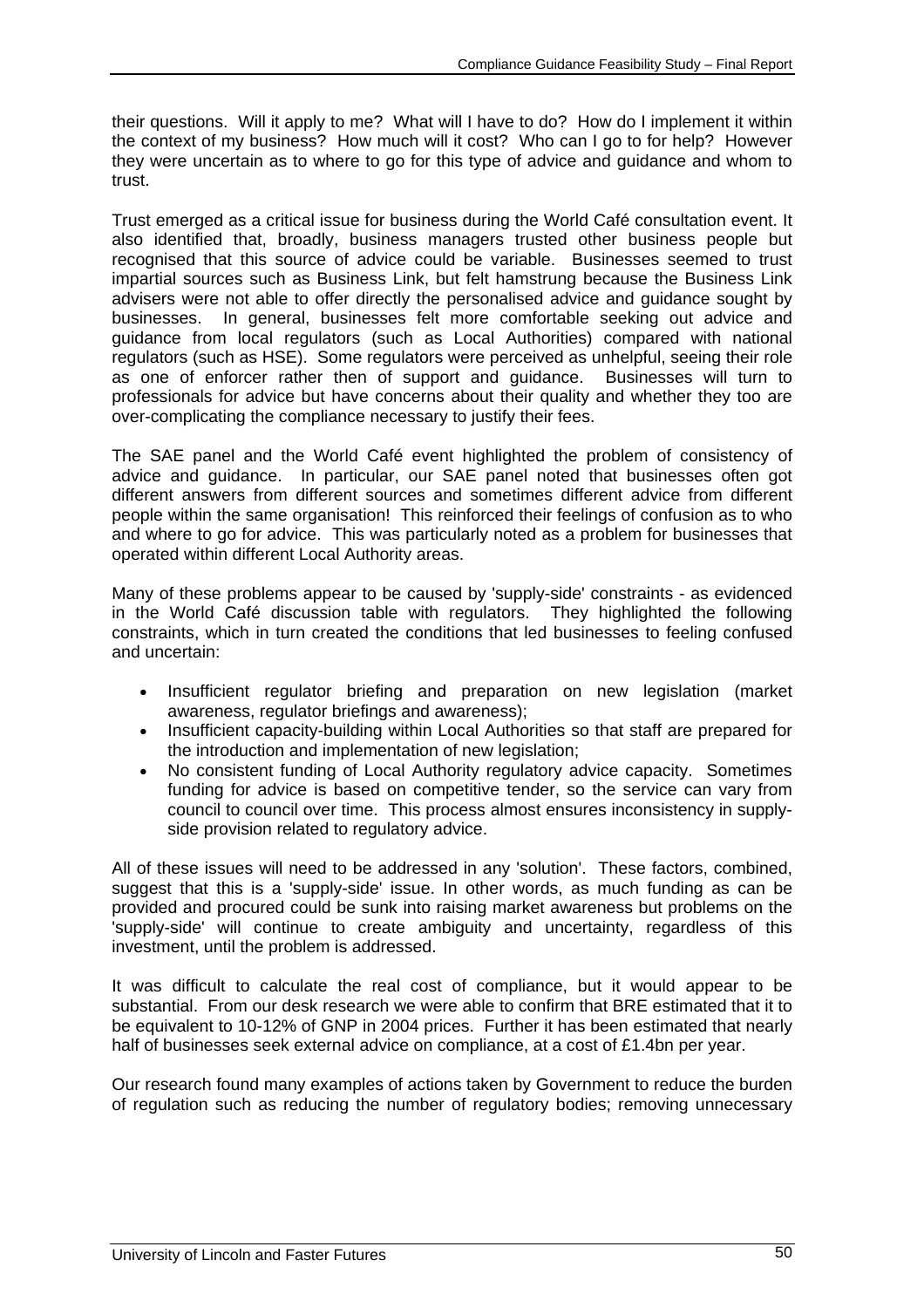regulations; simplifying and shortening forms; reducing the need for businesses to give the same information twice, and reducing the number of inspections conducted with businesses which will, in time, reduce the cost of business compliance.

We conclude that government is doing much to improve the situation. We cite the following recent actions to illustrate out point:

- Consultation on a code of practice on good guidance for regulation.
- Simplification agenda (BL to be single gateway to all government regulation by 2010).
- LBRO to ensure consistency of IAG between Local Authorities.
- Independent review by Sarah Anderson into the best way to deliver clarity and certainty in guidance.

Nevertheless, businesses generally felt that Government was making little progress despite the UK regulatory environment being ranked 6th out of 178 economies in terms of ease of doing business.

Other important conclusions drawn from our study include confirmation that the burden of complying with regulation appears to be felt more heavily by smaller businesses. Businesses with employees are more likely to feel that regulation is excessive, compared with those without employees, and excessive regulatory burdens are shown to affect business start up and growth rates, and can constrain increasing employment.

The World Café consultation event highlighted a strong willingness from regulators and intermediaries alike to provide more tailored responses to business needs. However they felt that the sheer scale and diversity of businesses made the challenge of reaching them all and tailoring the advice very difficult to achieve in practice.

Our study found that the areas of regulation that businesses found most difficult to understand were employment, taxes, H&S and environmental issues. We also found a correlation between the business life cycle and complying with regulations. The World Café consultation highlighted the following key stages in the life cycle that impacted on regulatory issues: start up, employing staff, having business premises, reaching the VAT threshold.

Broadly it was felt the start-up businesses were well catered for regarding IAG on compliance. However, there appeared to be gap in tailored IAG provision for established businesses. Particularly when a business reaches one of the life-cycle milestones (mentioned above) or when trying to cope with the introduction of new regulations. Growth companies were also highlighted as a priority segment as they seem to accelerate through these various life-cycle milestones more quickly. Our desk research noted some evidence that excessive regulatory burdens have been shown to affect business start-up rates and growth rates.

# **6.3 The Need to Act**

Clearly, this is a complicated area in which businesses, regulators and intermediaries have differing perceptions, or are not fully aware of and do not use, the advisory sources which already exist. We need to be careful about 'apparent' as opposed to 'actual'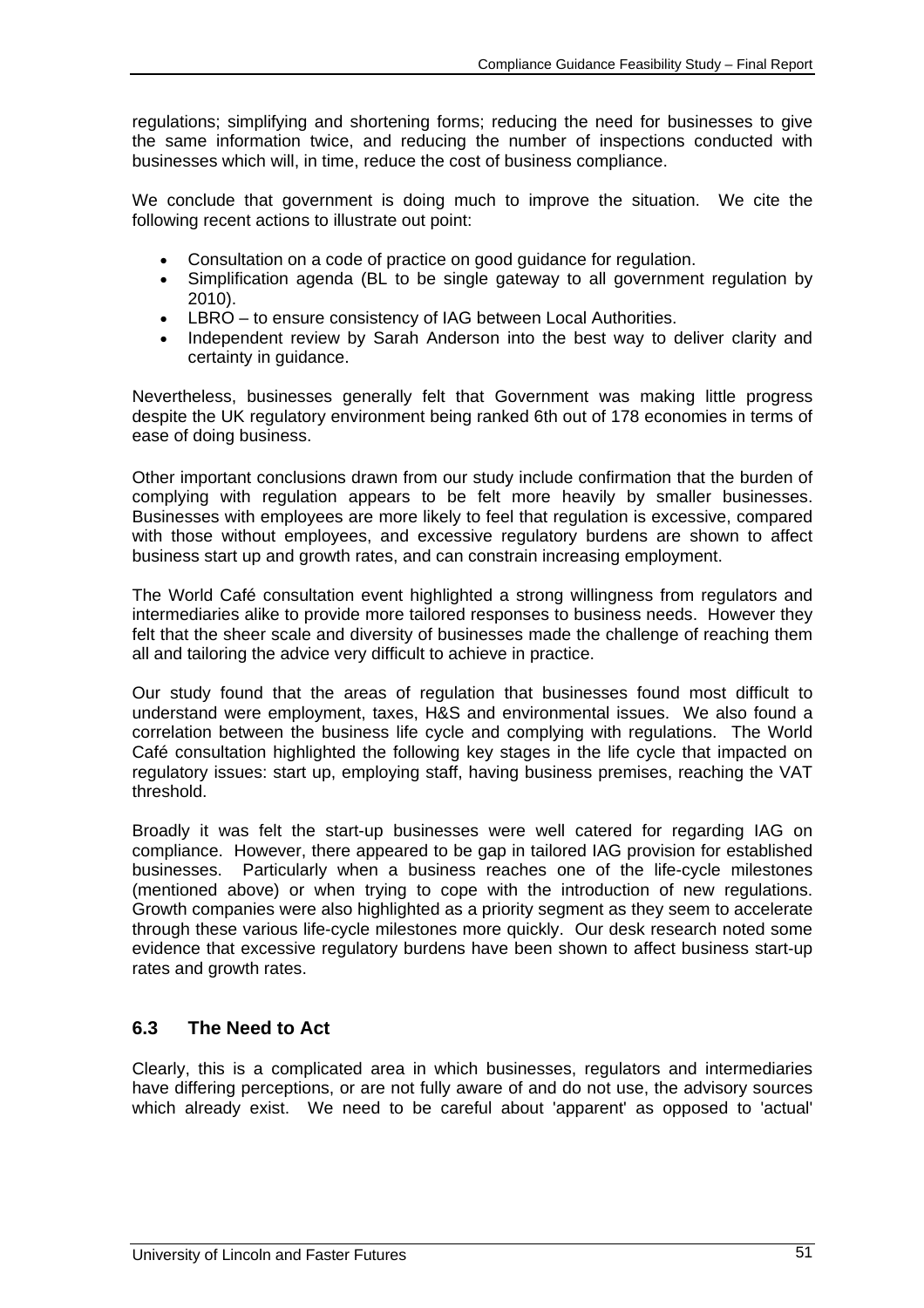demand when interpreting the results from the survey and previous analysis. Our experience is that if owner-managers/key decision-makers from SMEs are asked whether or not they would like additional advice and guidance, they invariably say yes - after all, they are not paying for it and may not actually use it. However, apparent demand does not necessarily translate into actual take-up. Business owners also tend to show an antiregulation bias which affects their responses.

A case could be made that the constraints on regulation awareness/response in the UK are not simply a result of market failures due to a lack of information (known as information asymmetries). The UK has one of the most developed business support networks in the world, and as a mature economy, has well established market mechanisms. It is difficult, given this, to anticipate future gains in improving the efficiency of information flows in this market, as this would be a high marginal cost-low marginal return argument against addressing information asymmetries between regulator and SME. This solution, in other words, is not market efficient.

There is always scope for improvement of the marketing, data-management and information provision on compliance IAG. However we need to be careful not to simply recommend the development of and investment in new compliance services that are 'sunk' and then have limited response or positive take-up from SMEs. Institutional experience indicates that setting up a new agency or service takes time to build market awareness. It took around 8 to 10 years to create awareness and usage of Business Link, for example, indicating that investment in a new regulatory service may not be the answer.

One area worthy of further investigation would be to focus investment in Local Authorities. Our survey indicated that local regulators were perceived as more responsive and helpful than national regulators (not surprisingly, as they can be contacted by phone or in person). However, these local regulators need support and investment to fulfil a broader role as consistent providers of advice and guidance with an established profile amongst local businesses.

To achieve this, it would require the following:

- Clarification and agreement on the *service specification* as standard across all Local Authorities.
- Clarification and agreement on *remit*, i.e. which regulations and on what basis, would advice and guidance be delivered through Local Authorities?
- Establishment of clearly branded *regulation advice centres* in each Local Authority. These could operate within a council or be a shared service across a number of councils depending on local arrangements.
- Development of clear *capacity-building* and development programme for staff in each centre, on a standard basis.
- Development of a clearer regulation *implementation planning* process, including briefing of staff in Centres on imminent legislation as well as agreed standard awareness-raising campaigns to run alongside their introduction.

The benefits of this approach are that it builds on existing institutional capacity, and reinforces the marketing positioning of local government as a provider of advice and guidance on regulation. It also creates a standardised 'offer' and capacity through the region that ensures that supplier inconsistency is removed. Finally, it coincides with the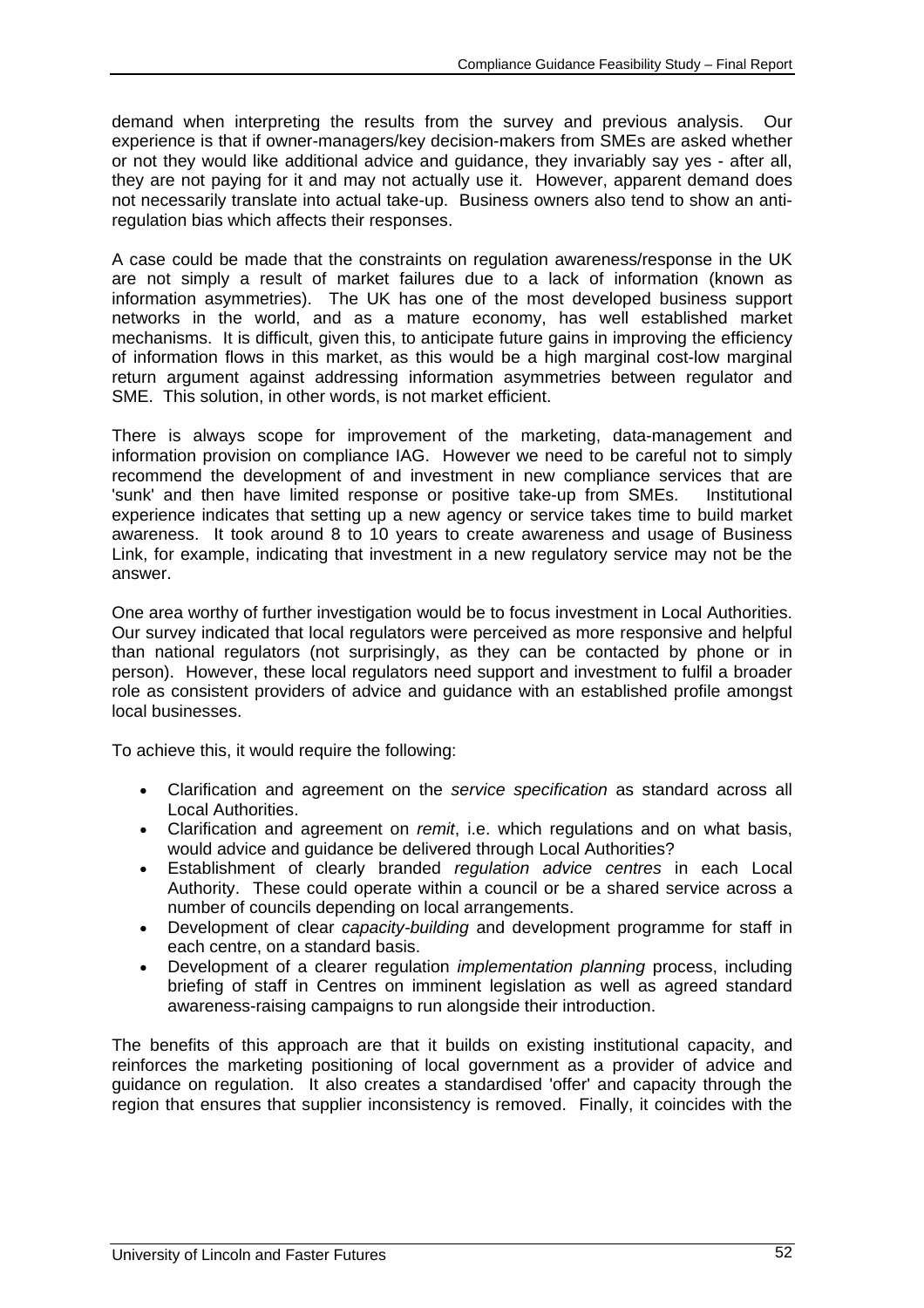impending remit of local government on local economic strategies and enhanced planning and development control.

# **6.4 Providing a Structure for a Solution**

Before we consider our recommendations, it is perhaps useful to review and refine the problem at hand. Let us first remind ourselves of the challenge set for this feasibility study.

*emda*'s tender specification was to design and undertake a detailed feasibility study to:

- Identify any areas or methods of regulatory compliance information and advice to SME<sub>s</sub> in the region that are inadequate or deficient.
- Recommend additional compliance information/advisory services that will benefit the SMEs in the region. Any recommendations should take into account:
	- o Costs and funding sources
	- o Impact on the emda corporate plan and RES
	- o The simplification agenda and other publicly funded services
	- o State aid, legal liability, environmental and equality issues
	- o Other implications
- Recommendations need to be sustainable, cost effective and open to all.

Clearly the effectiveness of any information, advice and guidance to business on compiling with regulations will depend on many factors.

We have identified seven factors worthy of consideration:

- How regulations are initially designed.
- The level of business awareness of the regulation.
- The accessibility of information, advice and guidance.
- The decision making process (the reasonableness test).
- The level of support made available for implementation.
- The process by which a regulator confirms a business is compliant.
- The route from non-compliance to compliance.

As part of the invitation to tender, *emda* set a number of specific questions to be addressed. These are broadly covered in section 6.1 above and the findings and recommendations are set out below. However, specific responses to these questions can be found in Appendix 6.

### **6.5 Key Findings and Recommendations**

We have used the above factors to refine the key findings of the feasibility report and as a framework to structure our recommendations. Each of these factors are examined in more detail.

#### **6.5.1 How regulations are initially designed**

Whilst BRE suggests that Government should issue guidance 12 weeks before any regulation comes into force, this is yet to materialise in practice. Regulators at the World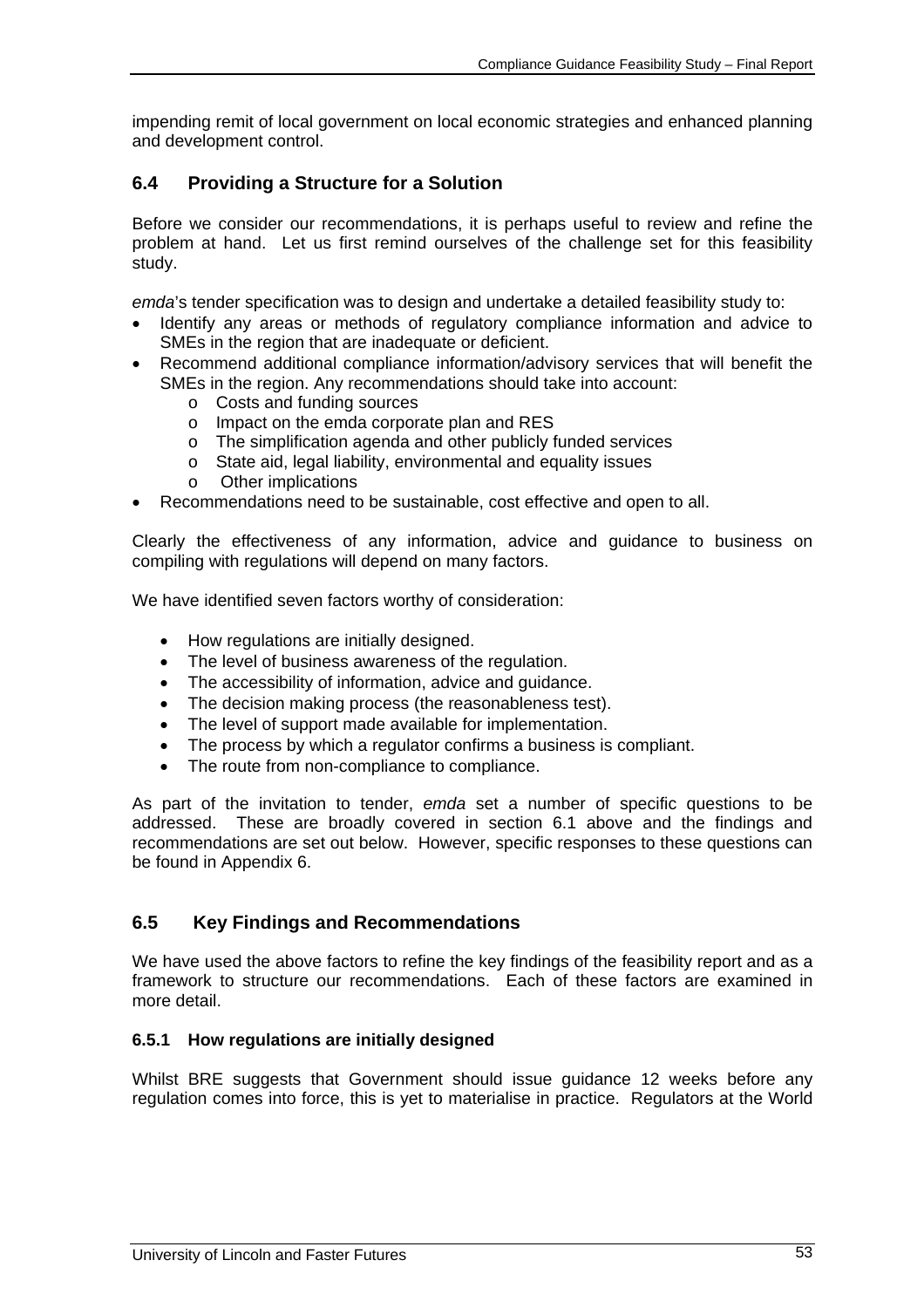Café event cited recent examples where a new regulation came into force before the guidance was released to local Authorities.

The Government has set up a consultation on a code of practice on good guidance on regulation. The code proposes 8 golden rules (see page 18). This code states in golden rule 2 that regulations should be "designed with input from the audience and their representative bodies".

Our research has highlighted that if all regulators adopted this code, many of the problems raised by businesses would be addressed. Intermediaries and regulators need to take such steps as simplifying complex rules; improving access to information that spells out clearly the regulations that apply to a business; guidance that uses clear and simple language to explain how to comply; not having to produce the same information more than once; and consultation with a business before changes are made to regulation should be designed in at source.

On this basis, we see no need for *emda* to further invest in this aspect of regulatory design. Instead, *emda* should help encourage networks of businesses, intermediaries, regulators and professionals to collaborate and provide central government with simple channels to engage with the East Midlands business community.

### *Recommendation 1*

*That emda consider the establishment of a network of businesses, intermediaries, regulators and professionals to collaborate and provide central government with feedback and suggestions on the design of new regulations and the supporting IAG material.* 

This network could be virtual and relatively informal, with participants only participating and contributing on a needs-led basis. The network should comprise individuals who have a deep understanding of the various regulatory areas covered within this report. Drawn from Local Authorities, professional bodies, intermediaries and the Business Champions network, they would become the subject area experts panel members of the future. This grouping could in effective be the "virtual" regulation advisory "service" across the region. They would act as the SAE panel members who would facilitate web based forum discussions hosted by the regional Business Link, the content authors for locally tailored information on regulatory compliance and advice, as well as the focus group brought together to respond to national regulators requests for collaboration on the design of new regulations.

### **6.5.2 The level of business awareness of the regulation**

Despite common release dates for new regulations, numerous comprehensive regulatory websites, and a commitment to create a single database for all rules and regulations for business in England on the businesslink.gov.uk site website, many businesses remain unaware of these regulations or even of Business Link itself.

More research needs to be conducted as to why so many businesses remain unaware of Business Link. Is this an attitudinal problem or one of poor marketing?

As many as 25% of businesses say they have never used Business Link services. With so many businesses unaware of the information and support available, there remains a need to increase general awareness of the information and advice available.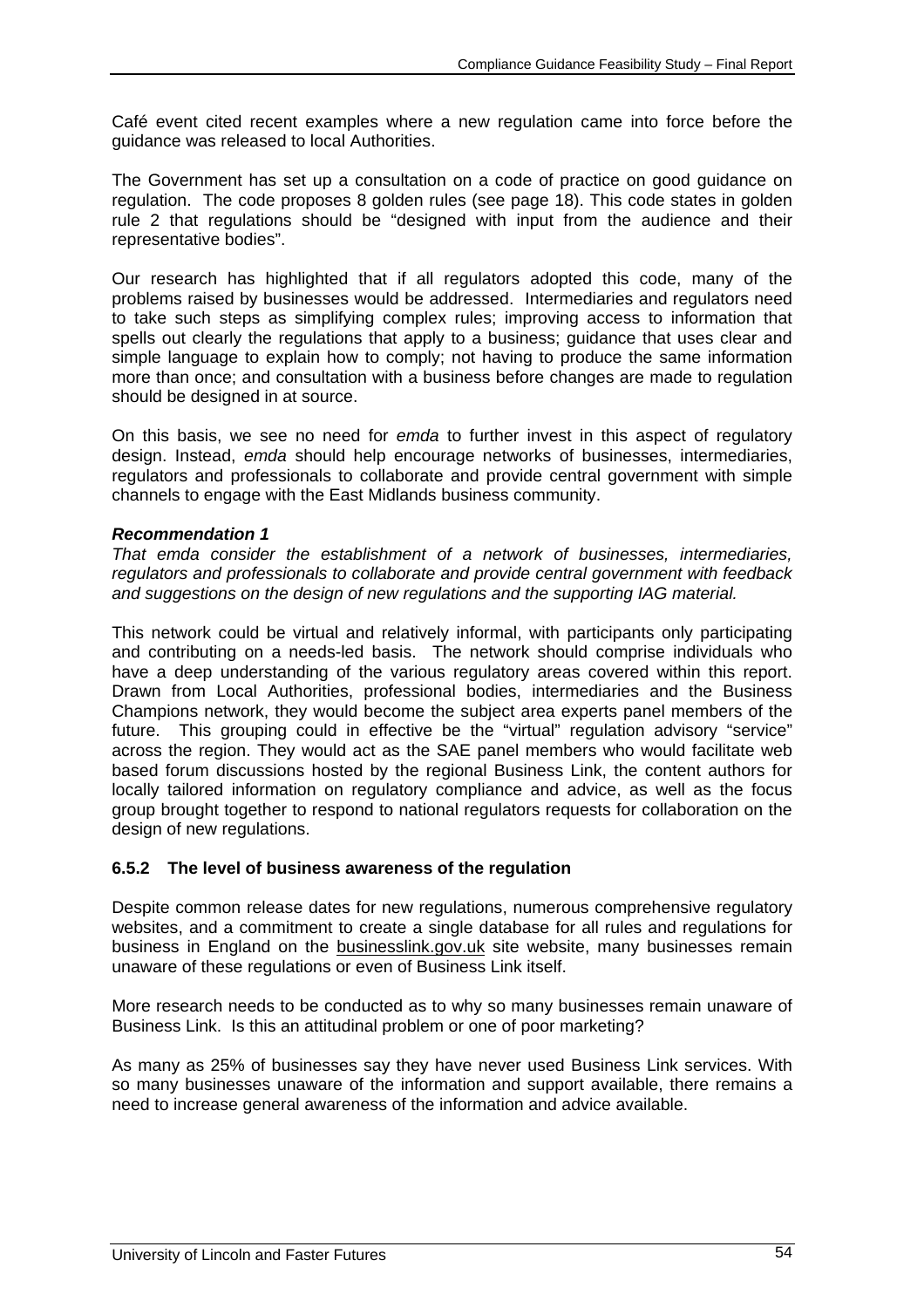### *Recommendation 2*

*Emda should consider further investment in refining, populating and cleansing the database of businesses and the knowledge bank in the RBSIS system. This will include enabling brokers to search for businesses likely to face compliance issues based in their position on the business life cycle.* 

At present RBSIS has over 6000 businesses registered of which 3000 have provided details of referees to provide an indication of quality assurance. The database however is not necessarily structured to enable searches for professional firms with expertise in particular areas of regulatory compliance (except for Health and Safety). We believe that for the East Midlands Brokerage Service to be effective in connecting businesses with professional advice in this area (outsider of Local Authorities and National regulators) it will require a more sophisticated search facility to enable business brokers to identify providers with specific skills in regulatory compliance. Moreover a facility to search the RBSIS system using certain points on the business life cycle to identify businesses that might require specific regulatory advice and guidance would also be welcomed.

### *Recommendation 3*

*emda should review their planned Business Link marketing expenditure to see whether this investment could be used better to help raise awareness around compliance issues. Any campaigns proposed should build the BL brand franchise as the gateway-single access point and entail a "call to action" element, which encourages businesses to register for newsletters, e-bulletins and email alerts. These campaigns should focus on the positive benefits rather than the negative aspects of compliance.* 

### *Recommendation 4*

 *emda should commission further research into whether business attitudes towards regulation could be changed, i.e. whether "avoiders" of compliance can become "vulnerable" compliers. This research should involve Local Authority staff with the responsibility for advice and guidance.* 

The research would build upon the findings of this report. Its purpose would be to explore in more depth how businesses really respond when regulatory issues affect them. Understanding the attitudes of business managers towards regulation and the need to obtain information and guidance is critical. Why do some businesses respond proactively whilst others behave reactively? The proposed qualitative study will aim to gain a deeper understanding of the potential drivers that could shift behaviour in those businesses that behave as compliance avoiders into compliers. The research would also help refine *emda's* understanding of areas of advice and support required by business to the next level of granulation. This will help develop a shared language and descriptors, which could be subsequently used to help sharpen the East Midlands Brokerage Service codification and search mechanisms. The study could adopt similar design principles used in this project (desk research, Businesses Survey, SAE panel and world café consultation). It would be important to ensure a representative mix of businesses.

### **6.5.3 The accessibility of information, advice and guidance**

As previously mentioned, a distinction should be made between information and advice and guidance. Our research found that information was readily available for those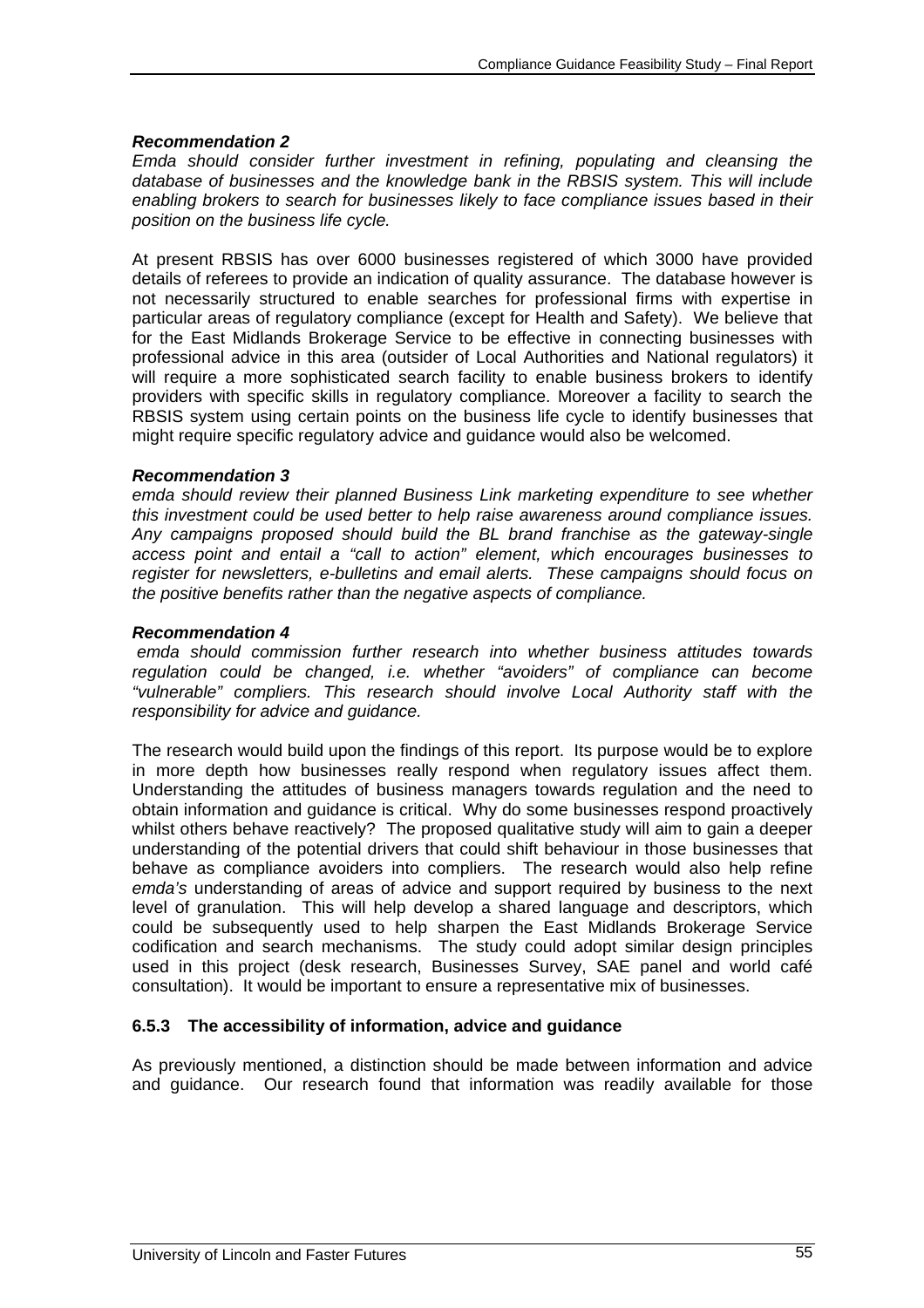wishing to seek it. There was a clear preference for finding the information via the web (92%).

Accessibility of advice and guidance was another matter. BRE have made the commitment to examine and develop new ways of contacting businesses directly by post or email; improving the provision of high quality information on regulation to intermediary organisations; providing an indication to businesses of the amount of time it will take to comply with a regulation; and setting up web forums to allow businesses to share information and advice.

Much of this has yet to materialise but all is good practice and merited. Our view remains, however, that compliance IAG is not primary a marketing awareness problem but more of a supply side constraint. More investment is required in capacity building the regulators charged with providing advice and guidance (see Recommendations 6 and 11)

We are encouraged by Government's commitment to have a single database for all rules and regulations affecting business. There will be benefits for businesses if all Trade Associations and other professional bodies draw their IAG on compliance from the same single source.

Regulators, Trade Associations and the regional Business Link see merit in better collaboration on information provision, shared content on websites, joint events and improved referral mechanisms. Their roles need to be clearly defined with the Business Link providing an information and brokerage service with regulators and Trade Associations providing advice and guidance on the 'how-to' aspects of compliance.

The relationship between professional bodies and consultants with the regulators and intermediaries is more problematic and can give rise to conflicts of interest, as consultants for example may have a vested interest in 'boilerplating' and increasing the apparent complexity of compliance arrangements. This needs to be handled differently.

There was common ground between both regulators and intermediaries for better referral mechanisms between each other. This could be achieved by making the supplier directory the source by which businesses referrals are made.

### *Recommendations 5*

*emda should consider investing in improved referral mechanisms between Business Link and the Local Authorities. There are different ways in which these referrals could operate. We believe that, given the comprehensiveness of the businesslink.gov.uk website, that this should be positioned as the first port of call to businesses seeking information on regulations. Business Link would then be responsible for onward referral to the appropriate Local Authority or national regulator.* 

It practice we would envisage businesses contacting the Local Authorities as the local point of entry on regulation and compliance and then being referred on as necessary. We propose that the Local Authorities be positioned as the definitive IAG provider, providing comprehensive solutions and answers, and building expertise in this (see recommendation 6). We also propose that Local Authorities have access to RBSIS to enable them to undertake searches of businesses that are more likely to need regulatory IAG for example based on certain points in the business life cycle.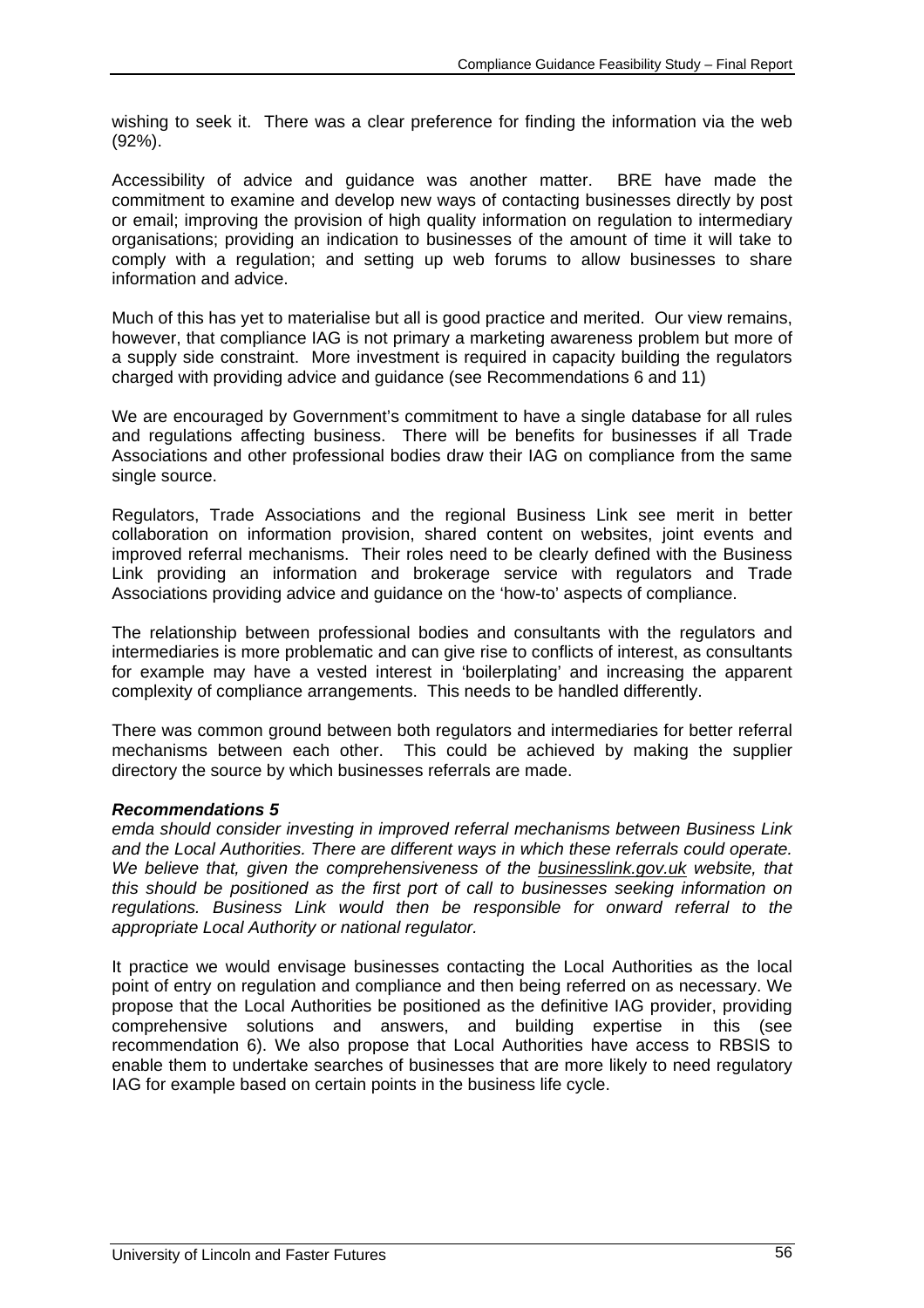It would appear that the current referral mechanisms between Business Links and Local Authority teams responsible for compliance advice and guidance are variable. A more systematic method for referrals, named contacts, the generation of shared content of websites, and shared use of data via RBSIS would be beneficial for both businesses and support providers alike.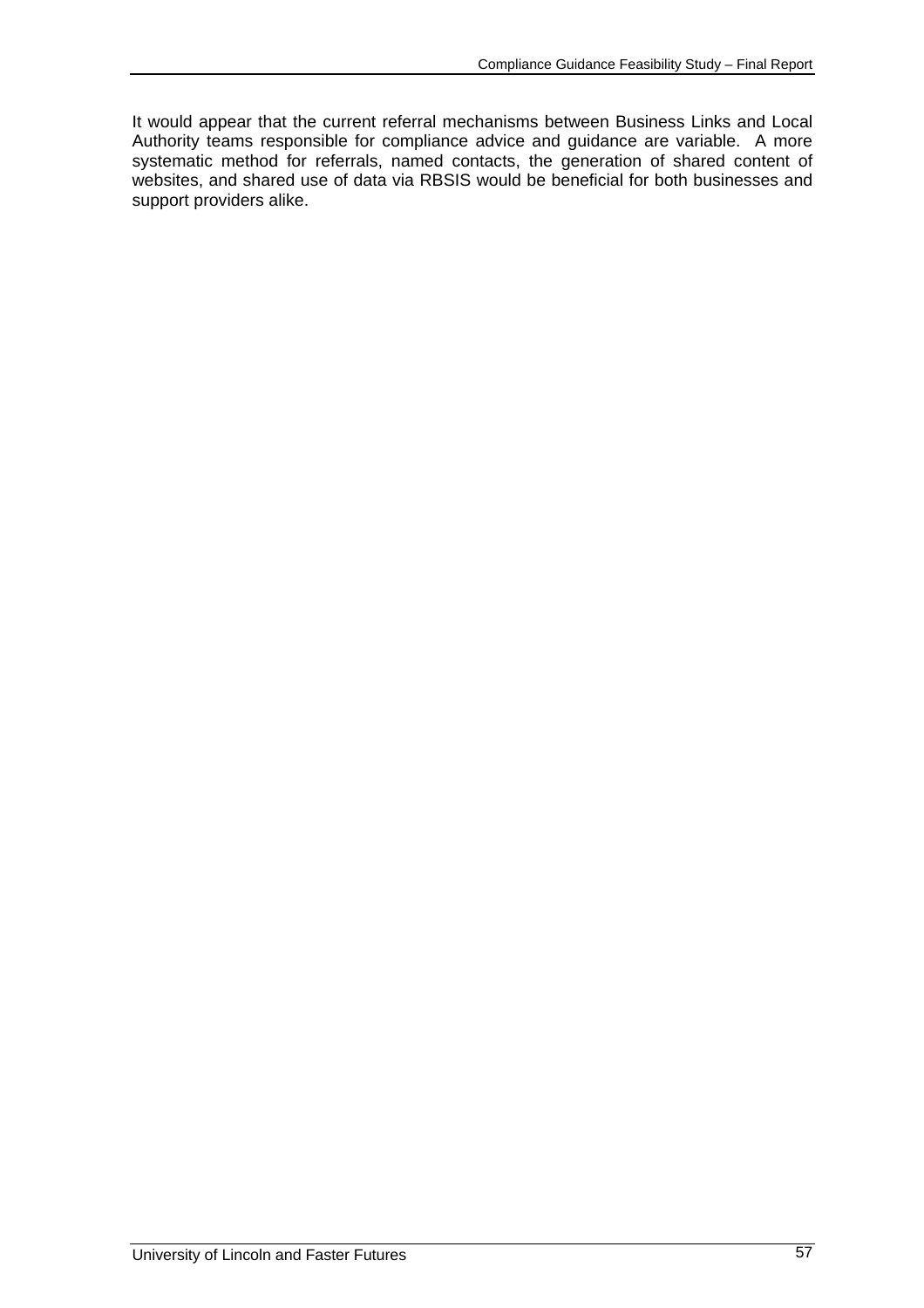### *Recommendation 6*

*emda should consider working with the Local Better Regulation Office (LBRO) to help Local Authorities build the capacity of their advice and guidance services and to ensure that they are consistently available across the region. Our research found that the systems and processes for the development of skills varied between Local Authorities and whilst there was a strong willingness to collaborate, work together and share best practice, in reality this seems to happen in an ad-hoc way with the most willing Local Authorities leading the way.* 

Clearly a structured approach to supporting collaborative working between Local Authorities to build the skills and collateral necessary to underpin delivery of an advice and guidance service is important. This ambition fits with the aims of LBRO who wish to raise the quality bar on Local Authority regulatory services, encouraging the shift from enforcement to guidance and ensuring greater consistency across the region. We see opportunities for *emda* and LBRO together to work together with the region's Local Authorities on the development of a regional structured programme of development and training. This should be designed to ensure that the business processes adopted across the region dovetail with the regional Business Link IDB offer, so that knowledge collected is stored within the central RBSIS infrastructure.

### *Recommendation 7*

*emda should consider investment in building the portfolio of professional firms and consultants who provide advice and guidance on regulatory matters registered on the supplier directory.* 

At present it is difficult to determine which of the 6000 businesses registered on the East Midlands Brokerage service are information and guidance providers, skilled at providing advice and guidance on regulatory compliance. Once the database reach and codification mechanisms have been refined, two subsequent challenges lie ahead. Firstly to review existing registered businesses, and to recruit professional bodies onto the register with regulatory compliance skills. Secondly, to train Business Link brokers and Local Authority staffing in accessing and using the brokerage platform when advising and referring clients.

# **6.5.4 The decision making process (the reasonableness test)**

Businesses seek clarity on whether (or not) their actions comply with regulations. This is recognised as being more difficult to provide in practice. To illustrate, a health and safety enforcement inspector may visit a business one day and commend them on their good practice, but following a serious accident will find flaws in the same company's H & S management.

What is 'reasonably practicable' is clearly defined in law but is not scientific or 'black and white' and therefore open to interpretation. For example the HSE publication HSG65 refers to a management system for H & S and states that a company that follows the guidance will normally be doing enough to comply with the law. This outlines a systematic approach to the management of H & S along the same lines as an ISO 9000 quality management system. The Management of Health and Safety at Work Regulations outlines the legal duty to carry out risk assessments and the planning, organising, control, monitoring and review of the preventive and protective measures associated with the risk assessments.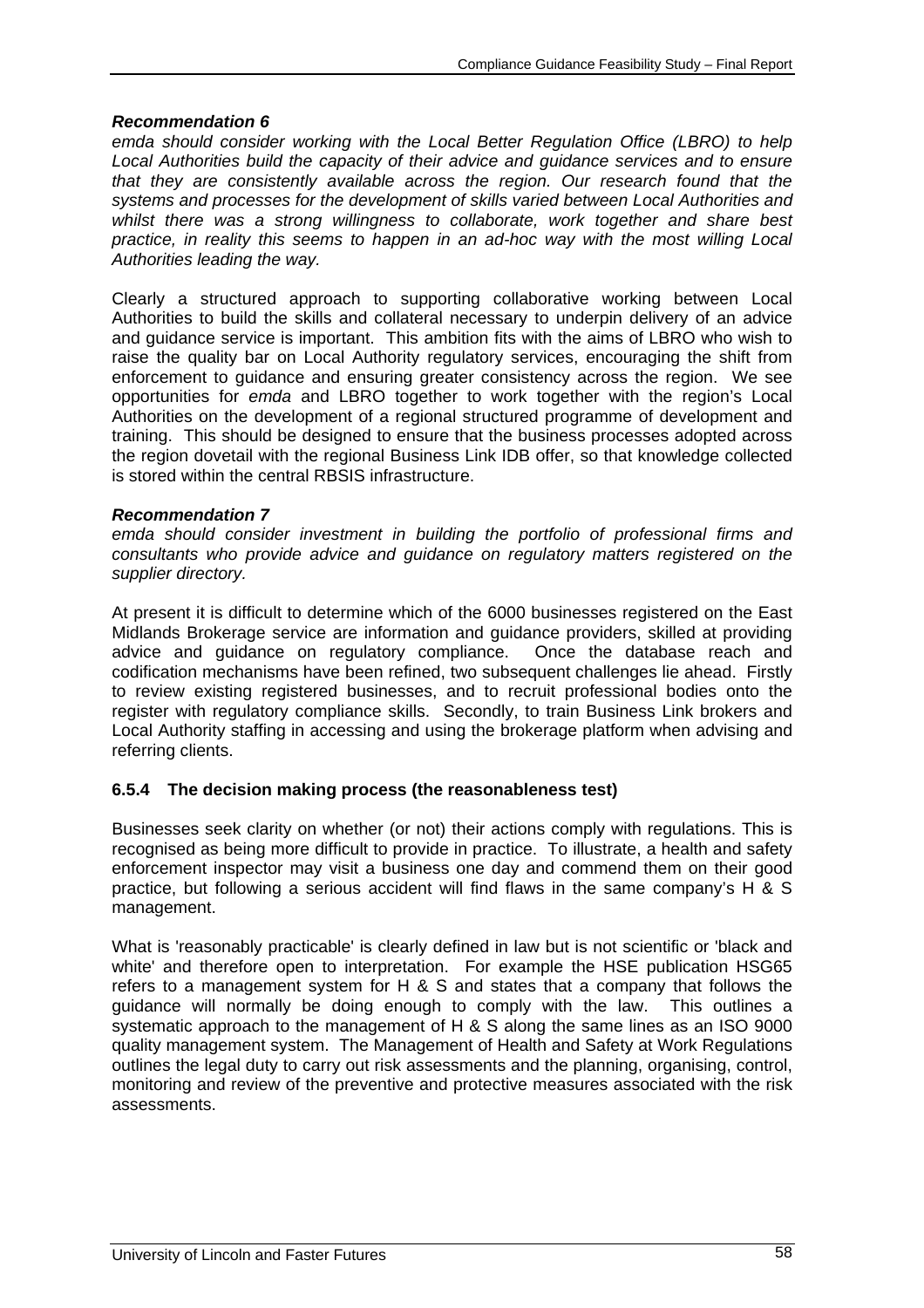Our research found that those companies that undertook their risk assessments (thus complying with one requirement) but then let them sit on the shelf gathering dust; and those that went beyond this turning their risk assessment into action plans, implementing the actions and monitoring the results; were treated the same by regulators when a serious incident was reported.

More businesses would be encouraged to take a risk-based approach to regulatory compliance if positive actions were taken into account by the regulators themselves. A test of reasonableness should form part of any "how to" guidance.

### *Recommendation 8*

*That the networks of businesses, regulators and intermediaries and professionals proposed (recommendation 1) be used as the vehicle to help road-test any risk-based assessments proposed by regulators.* 

The assembled SAE panel as part of the "virtual" regulation advisory service could be tasked at beta testing any proposed risk based assessments developed by national or local regulators (i.e. Local Authorities). It is worth noting that there is already much good work happening in this area to build on. For example the HSE, The Food Standards Agency and the Local Authority Co-ordinators of Regulatory Services (LACORS) do provide guidance to Local Authorities in shaping their risk assessment programmes.

### **6.5.5 The level of support made available for implementation**

How best can regulators, intermediaries and professional bodies help support businesses met the requirements set out in regulations and legislation?

A key factor here is the level of training and support provided the staff in regulatory bodies or Local Authorities who have the responsibility to offer advice and guidance to businesses. The World Café event highlighted some deficiencies in this area.

To address this we propose the following recommendations:

#### *Recommendation 9*

*That emda consider working in liaison with LBRO and Local Authorities to seek clarification and agreement on:* 

- *A service specification as standard across all Local Authorities*
- *A clear remit, i.e. which regulations and on what basis, would advice and guidance be delivered through Local Authorities?*

We see close linkages between recommendation 6 and recommendation 9. Setting out the service specification, standard and remit (recommendation 9) are precursor requirements that must be in place before any training and development programme is commissioned (recommendation 6)

#### *Recommendation 10*

*That emda, LBRO and Local Authorities consider the merit of establishing regulation advice centres in each Local Authority. These could operate within a council or be a shared service across a number of councils depending on local arrangements.*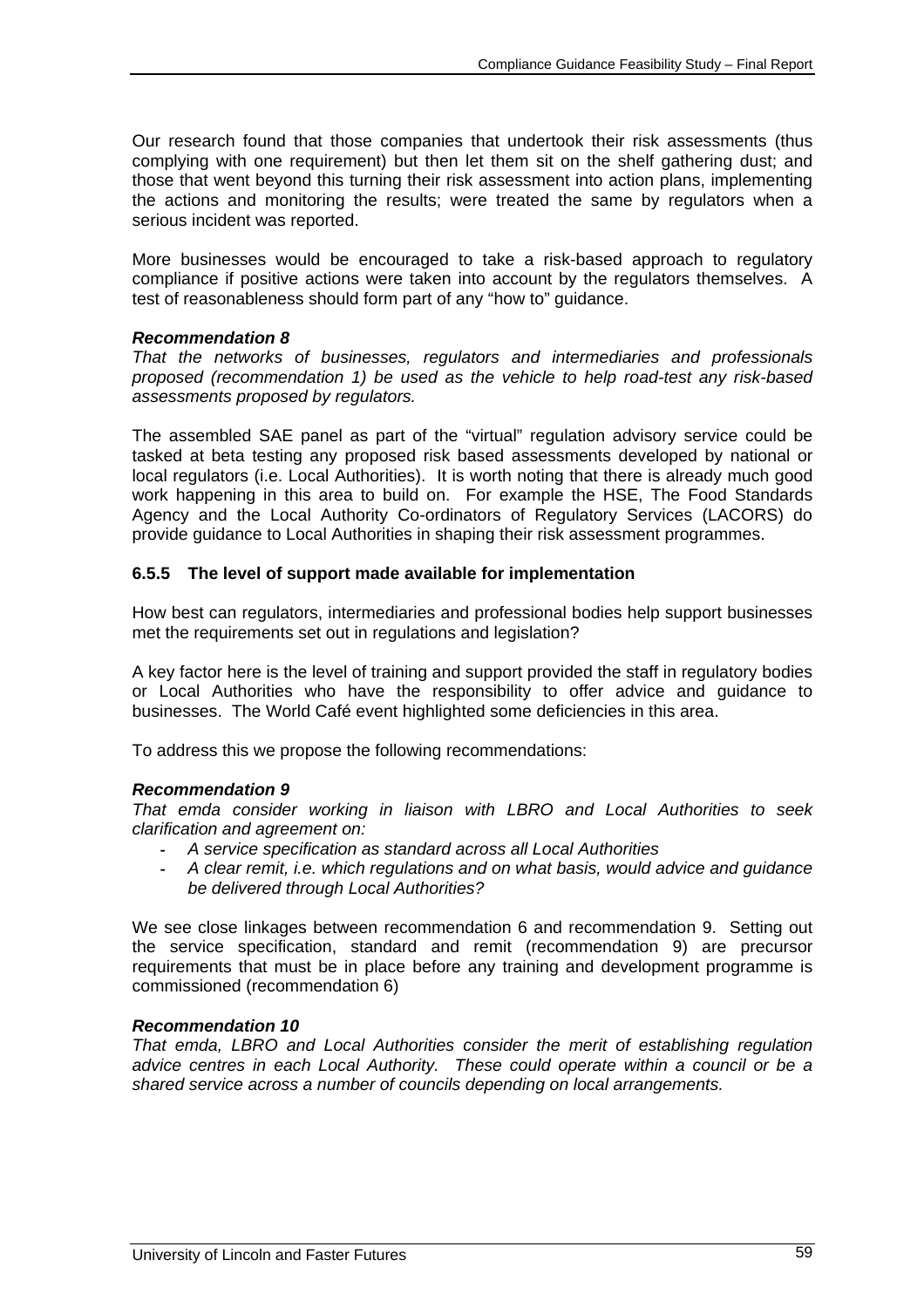Each Local Authority has a statutory duty to provide specific regulatory services, covering trading standards, food standards and food safety, health and safety (shared with HSE), and the environment. The levels of resources available and how they are deployed varies and is dependent on the type of Authority - county, unitary or district. Local Area Agreements present an opportunity to share and integrate some of these services to deliver critical mass, improved efficiencies and raised profile.

### *Recommendation 11*

*That emd should consult with , LBRO and Local Authorities to influence the development of a capacity building programme for staff in each centre, on a standard basis. This should include the development of a clearer regulation implementation planning process, including briefing of staff in Centres on imminent legislation as well as agreed standard awareness-raising campaigns through Business Link to run alongside their introduction.* 

A significant factor in the ability of small firm management in relation to regulatory compliance is management skills. Whilst it is clear that information on compliance is readily available, small firm management generally regard compliance issues as an undesirable overhead over which they have little control nor incentive in being able to manage in a proactive way. This tends to lead to reactive orientation towards 'keeping up with' regulation.

If small firms are able to develop the management focus, skills and systems to ensure regulatory compliance, the 'burden' can actually be reduced through being managed more efficiently in a systematic way. This is similar to, but very much a scaled-down version of, the corporate governance/social responsibility function of larger organisations.

### *Recommendation 12*

*Management skills development for managers of smaller firms should focus on provided a systematic approach to the following process:* 

- *Regular scanning and identification of current, new or changing aspects of legislation and regulatory compliance, tailored to take into account the business life cycle, – 'what applies to us?';*
- *Appraisal of the implications, exposure to risk involved in regulatory compliance 'what does this mean for us?';*
- *Investigation of the detailed requirements, obtaining choice and guidance where required, to decide action required;*
- *Implementation of systems to ensure compliance and to gather evidence (where required) of compliance;*
- *Regular review of compliance with regulation;*

*This could take place through the Route to Market development programme sponsored by emda.* 

### **6.5.6 The process by which a regulator confirms a business is compliant**

Different regulators use different processes to ensure businesses are compliant. Some provide clear and simple rules (e.g. ACAS on terminating employment), some use audits, whilst others use risk assessments. The use of different processes for confirming compliance is a further area for confusion with business. This task can be incorporated within recommendation 8

### **6.5.7 The route from non-compliance to compliance**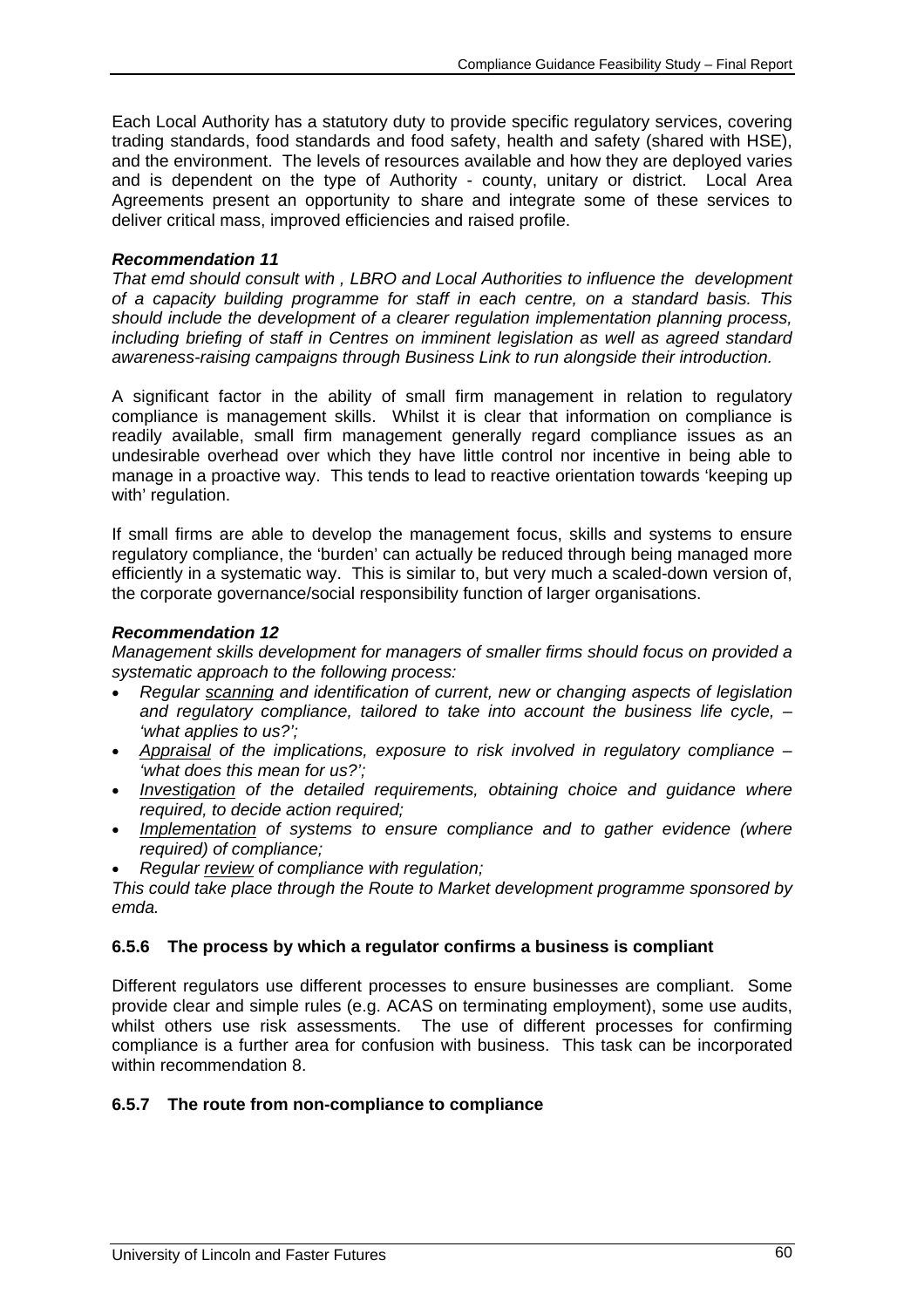There are numerous ways by which a regulator may address non-compliant businesses. These include improvement notices and prohibition notices. These are often seen as reactive tools. Perhaps a move towards to a more comprehensive risk assessment link to quality improvements with scoring and benchmarks could act as a more positive incentive. It is worth noting that insurance companies are encouraging their clients to do this as it reduces premiums. This task can be incorporated within recommendation 8.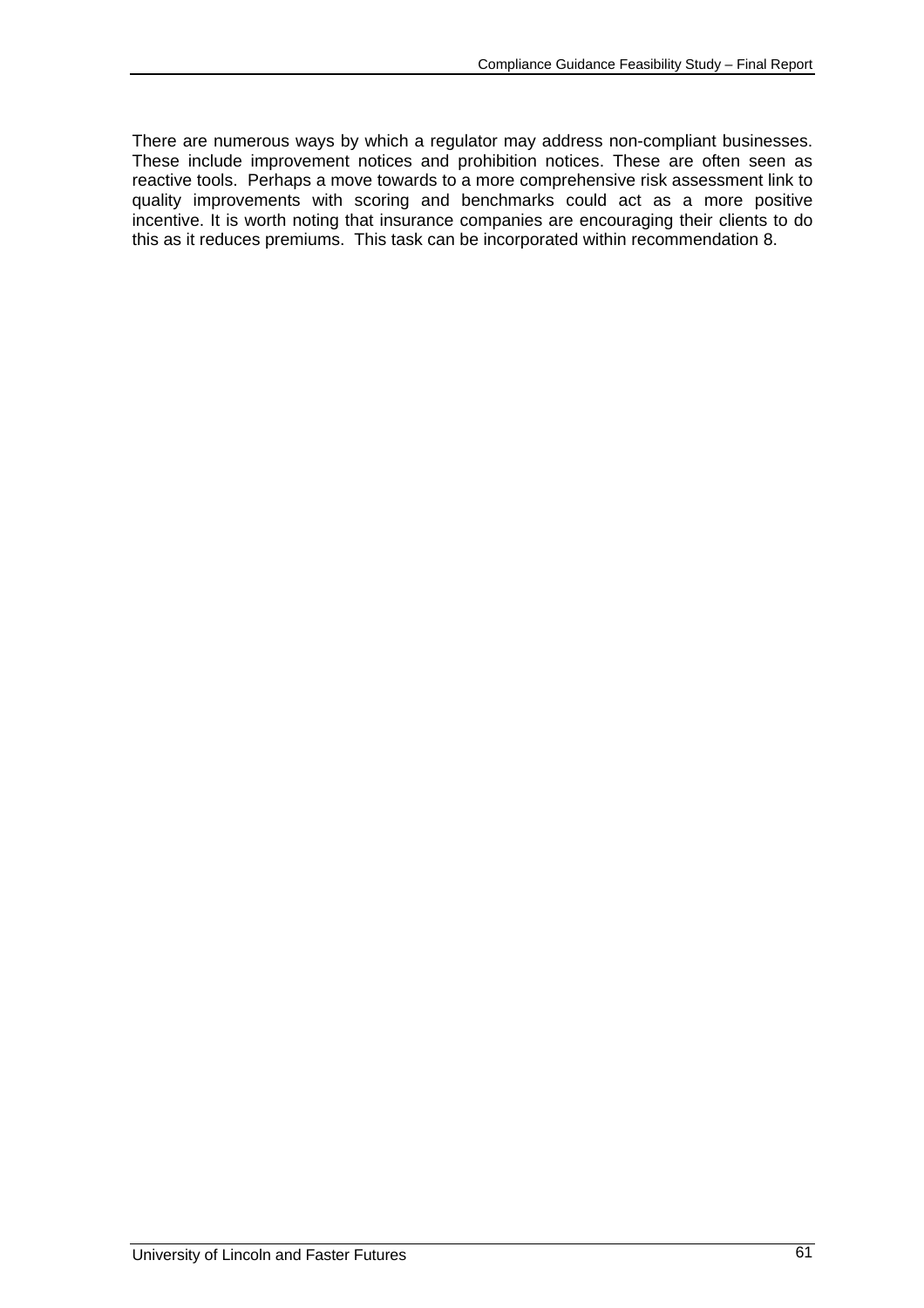# **APPENDICES**

- **1. Business Survey Questionnaire**
- **2. SAE Panel comments**
- **3. World Café Stakeholder Event Pro Forma**
- **4. Attendees of the World Café Stakeholder Event**
- **5. Feedback from World Café Stakeholder Event**
- **6. Addressing** *emda's* **questions**
- **7. Project Application Details**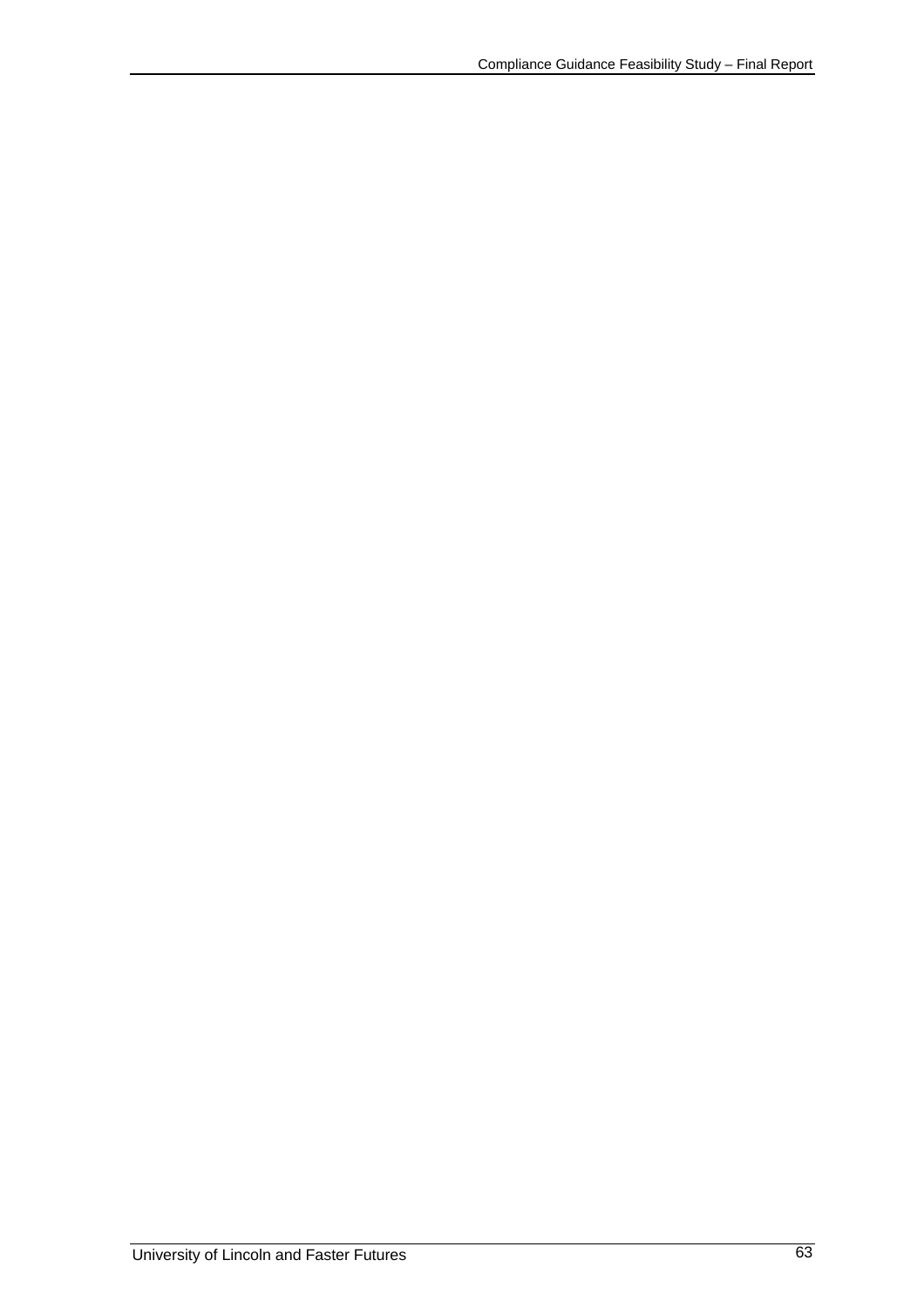# **1. Questionnaire for small businesses on compliance with regulation**

1. How long has your business been trading?

Less than one year

Between one and three years

More than three years

2. How many employees work for your business?

Up to 5

6-25

More than 25

3. What is your core business activity?

4. Using the options provided, please answer the following:

|                                                                                                          | Very easy | Quite easy | Quite difficult Very difficult | Unsure / Not<br>applicable |
|----------------------------------------------------------------------------------------------------------|-----------|------------|--------------------------------|----------------------------|
| In general, how easy is it<br>for you to find out about<br>the legislation affecting<br>your business?   |           |            |                                |                            |
| How easy is it for you to<br>find out about existing<br>legislation your business<br>has to comply with? |           |            |                                |                            |
| How easy is it for you to<br>find out about changes to<br>legislation affecting your<br>business?        |           |            |                                |                            |
| How easy is it for you to<br>find out about new<br>legislation affecting your<br>business?               |           |            |                                |                            |

5. Which of the following public information sources do you use regularly to find out about legislation affecting your business? Please rate how often you use them and their usefulness.

|                                       | Frequency of use | <b>Usefulness</b> |
|---------------------------------------|------------------|-------------------|
| <b>Business Link</b>                  |                  |                   |
| Her Majesty's<br>Revenue &<br>Customs |                  |                   |
| Health & Safety<br>Executive          |                  |                   |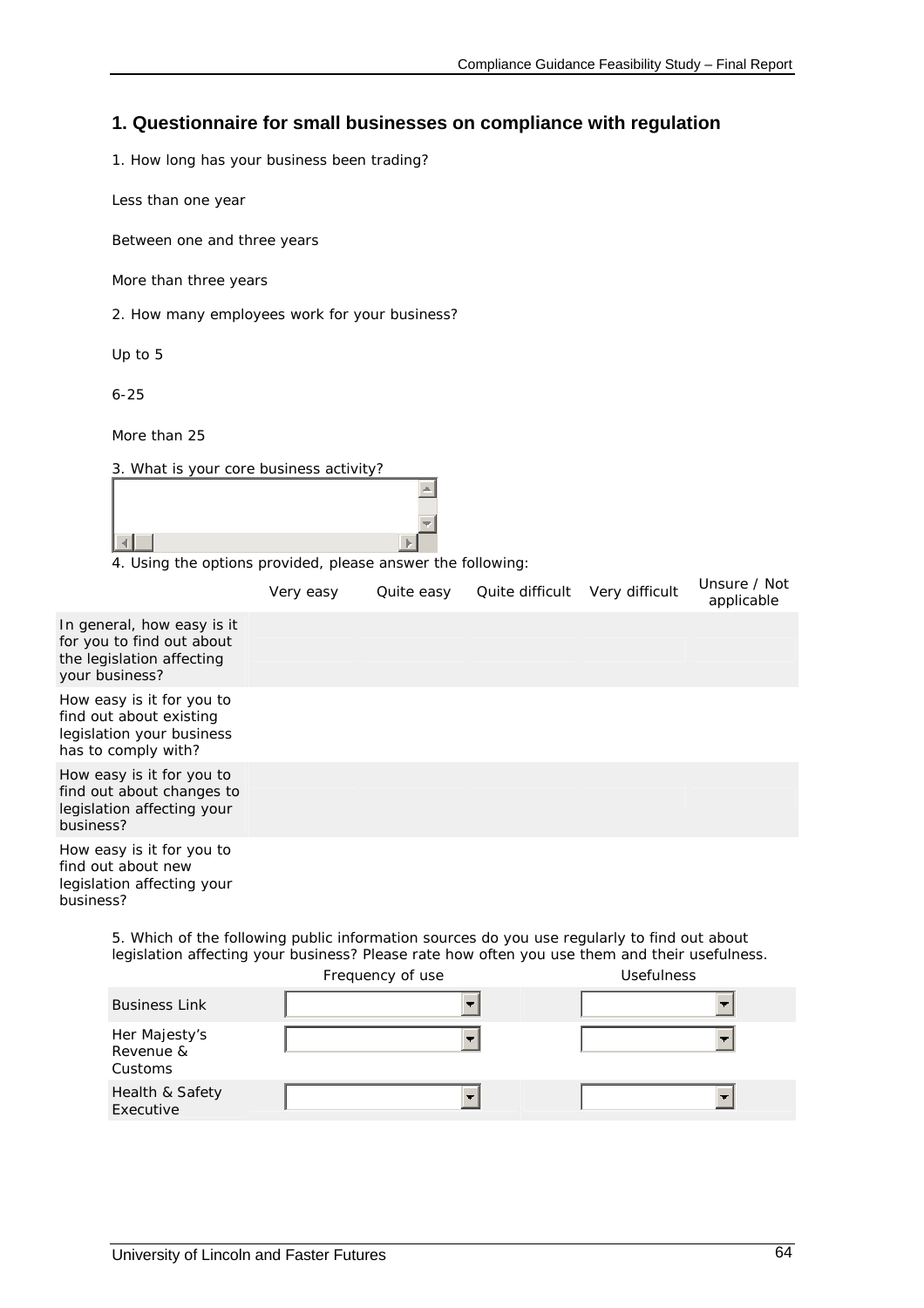|                                                                  | Frequency of use                                                                            | <b>Usefulness</b>                                                                             |
|------------------------------------------------------------------|---------------------------------------------------------------------------------------------|-----------------------------------------------------------------------------------------------|
| Department of<br>Work & Pensions                                 |                                                                                             |                                                                                               |
| <b>Companies House</b>                                           |                                                                                             |                                                                                               |
| Dept Business<br>Enterprise &<br>Regulatory<br>Reform            |                                                                                             |                                                                                               |
| Dept Environment<br>Food & Rural<br>Affairs                      |                                                                                             |                                                                                               |
| Home Office                                                      |                                                                                             |                                                                                               |
| Other (please specify)<br>understand? Please say what these are. | 6. Are there any specific areas of regulation or legislation that you find are difficult to |                                                                                               |
|                                                                  |                                                                                             |                                                                                               |
|                                                                  |                                                                                             | 7. Are there any specific areas of regulation or legislation where you think more guidance is |
|                                                                  | needed to help businesses to comply? Please say what these are.                             |                                                                                               |
| relevant legislation?                                            |                                                                                             | 8. How helpful are regulators in providing advice and guidance to enable you to comply with   |
| Very helpful                                                     |                                                                                             |                                                                                               |
| Quite helpful                                                    |                                                                                             |                                                                                               |
| Not very helpful                                                 |                                                                                             |                                                                                               |

Not helpful

Unsure / Not applicable

9. Do you rely on any non-government service to inform you on the legislation which affects your business? Please rate how often you use them and their usefulness.

|                        | Frequency of Use | <b>Usefulness</b> |
|------------------------|------------------|-------------------|
| Accountant             |                  |                   |
| Lawyer                 |                  |                   |
| Chamber of<br>Commerce |                  |                   |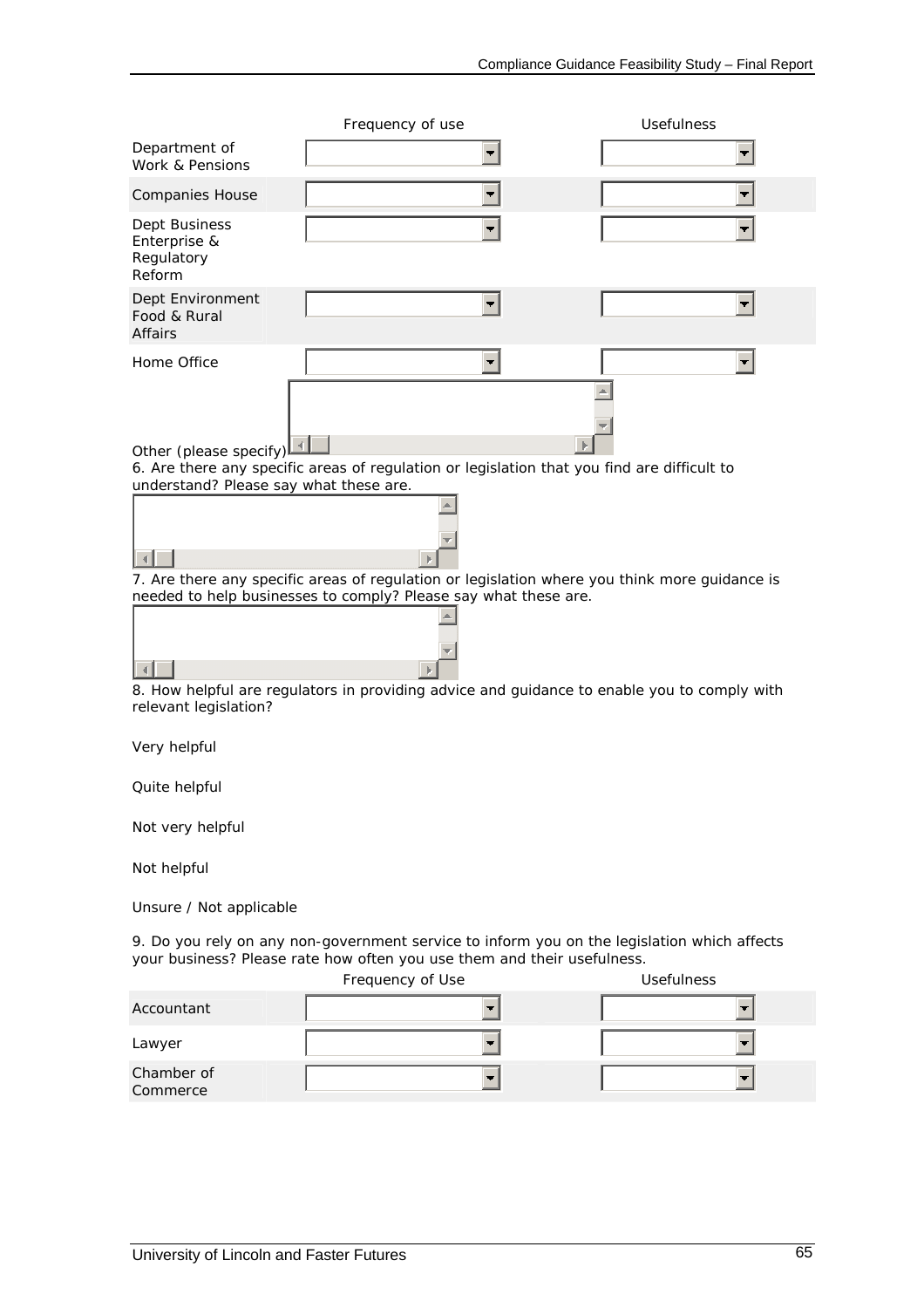|                           | Frequency of Use | <b>Usefulness</b> |
|---------------------------|------------------|-------------------|
| Enterprise agency         |                  | . .               |
| Professional<br>institute |                  |                   |
| Industry or trade<br>body |                  |                   |
|                           |                  |                   |
|                           |                  |                   |
| Other (please specify)    |                  |                   |

10. Using the options provided, please answer the following:

|                                                                                                                    | Very easy | Quite easy | Quite difficult | Very difficult | Unsure / Not<br>applicable |
|--------------------------------------------------------------------------------------------------------------------|-----------|------------|-----------------|----------------|----------------------------|
| In general, how<br>easy is it for you<br>to access the<br>information you<br>require on<br>business<br>compliance? |           |            |                 |                |                            |
| How easy is it for<br>you to understand<br>the information<br>you require on<br>business<br>compliance?            |           |            |                 |                |                            |
| How easy is it for<br>you to find out<br>how to implement<br>the business<br>legislation which<br>affects you?     |           |            |                 |                |                            |

11. Does compliance with professional institution or trade body requirements (e.g. codes of practice) affect your business? If so, how important is this?

Very important

Quite important

Not important

12. Do you think there is a need to improve the information and advice available to businesses in the East Midlands on compliance with regulation?

Yes

No

Possibly

13. If you answered yes or possibly to the previous question, should improvements focus on:

Y/N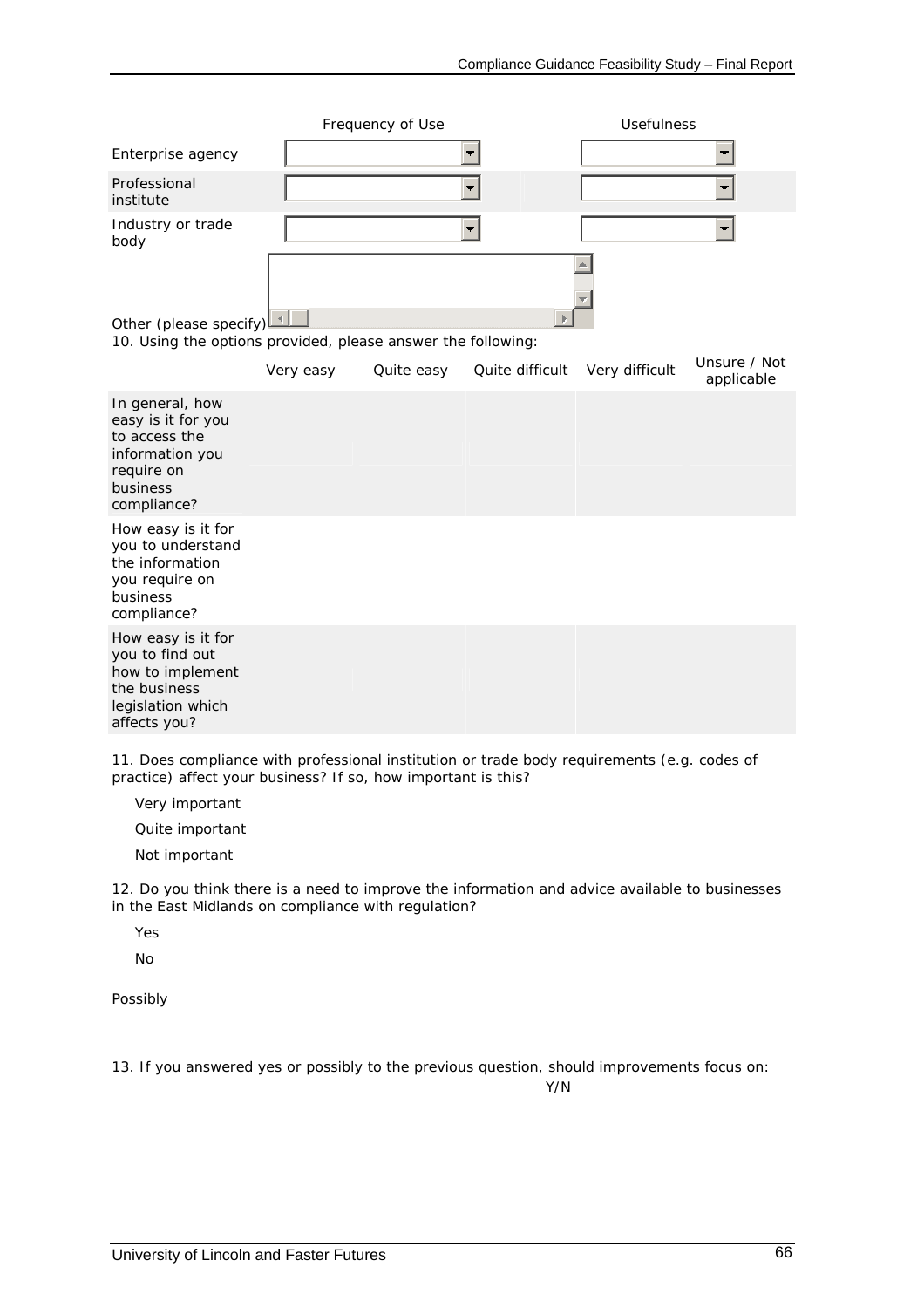|                                                                                                                                                                                                                                                                                                                 | Y/N   |                        |
|-----------------------------------------------------------------------------------------------------------------------------------------------------------------------------------------------------------------------------------------------------------------------------------------------------------------|-------|------------------------|
| Understanding the regulation<br>that affects your business?                                                                                                                                                                                                                                                     |       |                        |
| Guidance on how to comply<br>with regulation?                                                                                                                                                                                                                                                                   |       |                        |
| Other (please specify)<br>14. How would you like to see this information provided:                                                                                                                                                                                                                              | Y/N   |                        |
| Website<br>information                                                                                                                                                                                                                                                                                          |       |                        |
| Email service                                                                                                                                                                                                                                                                                                   |       |                        |
| Telephone advisory<br>service/helpline                                                                                                                                                                                                                                                                          |       |                        |
| Regular bulletins &<br>updates                                                                                                                                                                                                                                                                                  |       |                        |
| Workshops/training<br>events                                                                                                                                                                                                                                                                                    |       |                        |
| Face to face advice                                                                                                                                                                                                                                                                                             |       |                        |
| 15. Are there any aspects of regulation affecting your business which you think should be<br>addressed as a priority? Please state what these are.<br>16. What is your sex?<br>Male                                                                                                                             |       |                        |
| Female                                                                                                                                                                                                                                                                                                          |       |                        |
| 17. What is your ethnic group?<br>White                                                                                                                                                                                                                                                                         | Mixed | Asian or Asian British |
| Ethnic<br>group                                                                                                                                                                                                                                                                                                 |       |                        |
| Other (please specify)<br>It is vital to ensure that the views and experiences of business managers, support and<br>membership organisations, regulators and professional advisors are included in the study to<br>inform the recommendations. To achieve this, there will be a 'World Café' style consultation |       |                        |

and how this can be achieved for companies. This event will be at the Nottingham Gateway Hotel on Thursday 20 March 2008 from 10am-2pm. If you would like to attend, please email emdacompliance@lincoln.ac.uk and include your email address to be sent details of the event.

event on whether there is a need to improve advice on business regulation in the East Midlands,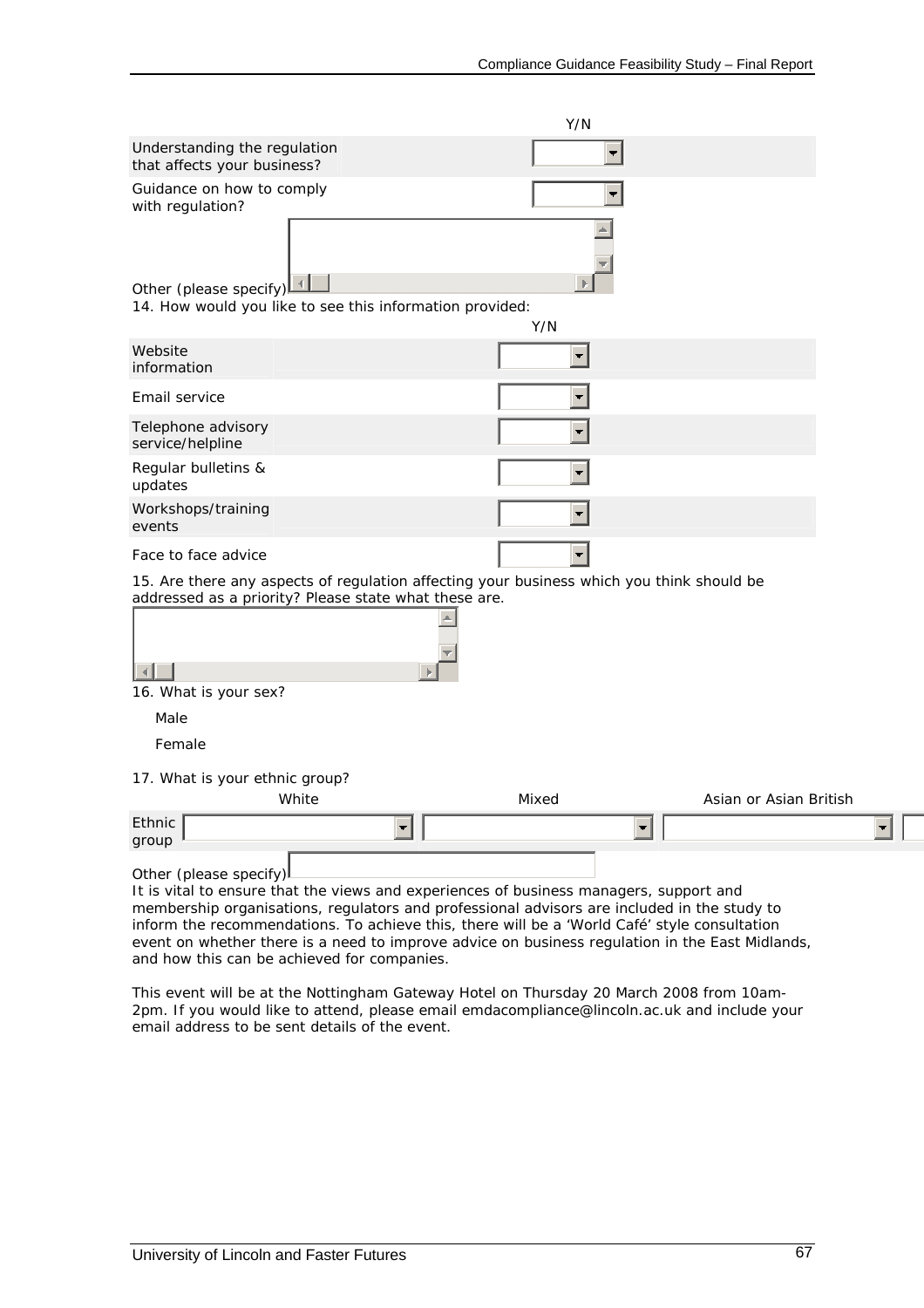# **2. Subject Area Panel Responses**

| Panel<br><b>Member</b>                    | Q1 Drawing from your own experience<br>and given the scope of the project, which<br>areas of legislation and regulation do you<br>think we ought to focus our attention on?                                                                                                                                                                                                                                                                                                                                                                                                                                                                                                                                                                                                      | Q2 Are you aware of any recent<br>pieces of research that you<br>think we ought to consider. If<br>so, can you please list them                                                                                                                                                                                                                                   | Q3 What are your thoughts on the proposed Service Design<br>Framework? How can it be improved?                                                                                                                                                                                                                                                                                                                                                                                                                                                                                                                                                                                                                                                                                                                                                                                                                                                                                                                                                                                                                                                                                                                                                                                                                                                                                                                                                                                                                                                                                                             |
|-------------------------------------------|----------------------------------------------------------------------------------------------------------------------------------------------------------------------------------------------------------------------------------------------------------------------------------------------------------------------------------------------------------------------------------------------------------------------------------------------------------------------------------------------------------------------------------------------------------------------------------------------------------------------------------------------------------------------------------------------------------------------------------------------------------------------------------|-------------------------------------------------------------------------------------------------------------------------------------------------------------------------------------------------------------------------------------------------------------------------------------------------------------------------------------------------------------------|------------------------------------------------------------------------------------------------------------------------------------------------------------------------------------------------------------------------------------------------------------------------------------------------------------------------------------------------------------------------------------------------------------------------------------------------------------------------------------------------------------------------------------------------------------------------------------------------------------------------------------------------------------------------------------------------------------------------------------------------------------------------------------------------------------------------------------------------------------------------------------------------------------------------------------------------------------------------------------------------------------------------------------------------------------------------------------------------------------------------------------------------------------------------------------------------------------------------------------------------------------------------------------------------------------------------------------------------------------------------------------------------------------------------------------------------------------------------------------------------------------------------------------------------------------------------------------------------------------|
| Regina<br>Duggan<br>Environment<br>Agency | I think there should be more information<br>available on different types of wastes,<br>especially the WEE directive that seems to<br>be confusing for a lot of SMEs. Also the new<br>regulations pertaining to the Construction<br>Industry and there need to have zero waste<br>going to landfill by 2020.<br>Climate Change adaptation and mitigation<br>should be addressed as most SMEs are not<br>sure how best they can cope with the<br><i>impacts.</i>                                                                                                                                                                                                                                                                                                                   | No, the Environment Agency<br>engages in research but that is to<br>affirm their own guidance to the<br>various industries. We do have a<br>research section available on the<br>website.                                                                                                                                                                         | There is a lot of environmental regulatory advice on the Environment<br>Agency's website -NetRegs- and this is now sectorised. However we find<br>that deliverers, solicitors and local authorities mostly use it.<br>If it is to be used by SMEs directly I think it needs more summary versions,<br>or better interpretative mechanisms to answer a particular business query<br>again either a deliverer or more interactive websites. I think you Service<br>Design Framework needs to consider how electronic information is made<br>easier and more meaningful to SMEs. The EA is working with Business<br>Link to better deliver environmental information and risk awareness to SMEs<br>in the next financial year.<br>I think for most SMEs where time is limited, a Medium level of intervention<br>would be the most appropriate unless there is some very complicated<br>industrial process involved e.g. the chemicals industry where the legislation<br>is becoming more stringent with regard to defining all the risks pertaining to<br>all known chemicals.                                                                                                                                                                                                                                                                                                                                                                                                                                                                                                                               |
| <b>Phil Wass</b><br>H&S<br>consultant     | From my own experience I believe that<br>employment law + health & safety are<br>probably the top two most troublesome areas<br>for small business with environmental<br>coming in a close second depending on the<br>particular sector the business is trading in<br>(i.e. some sectors are under more<br>compliance pressure here than others - two<br>examples I have been involved in personally<br>to illustrate what I am saying have been a<br>motor vehicle dismantler and a shopping<br>trolley zinc plating business). I believe that<br>most of the 'forming a business' compliance<br>information is readily available to a start up /<br>small business via either their accountant or<br>via business support organisations (such as<br>Business Link, FSB, etc.). | Within my main specialist field of<br>health and safety I am aware<br>(although only fairly vaguely) of<br>some research by Deborah<br>Walker (CHARM centre -<br>Loughborough University) on<br>small businesses and health and<br>safety compliance challenges<br>(which I believe she carried out on<br>behalf of the HSE). This may be<br>worth a closer look. | I think that the SDF is perfectly logical. My only comments are (and these<br>again specifically relate to my own specialist area of health and safety) that I<br>feel there is potentially massive conflict in escalating a higher level of<br>support / guidance via the regulator (in this case the HSE) themselves. My<br>own personal experience suggests that small businesses have to make<br>compliance compromises in order to compete and trade effectively at some<br>stages of their development however the regulators cannot condone any<br>amount of non compliance and are not interested in profitability just<br>compliance - a major conflict. The insurance industry are driving up health<br>and safety standards dramatically but often they signpost to private support<br>organisations from which they are receiving commissions - quite a conflict of<br>another kind. Meanwhile the world of consultancy in this area of compliance<br>is unregulated - anyone could set up in business tomorrow as a health and<br>safety consultant and therefore advice / guidance can be very inconsistent.<br>Finally too many private sector support solutions offer just one standard<br>solution (e.g. Peninsula) and attempt to tie small businesses into long-term<br>financial commitments. The banks have tried to cash in on this market as<br>well (e.g. Nat West via their 'Mentor' scheme). Therefore small businesses<br>are very confused. They find it hard to discover what they need to comply<br>with in the first place and are then bombarded with a confusing array of |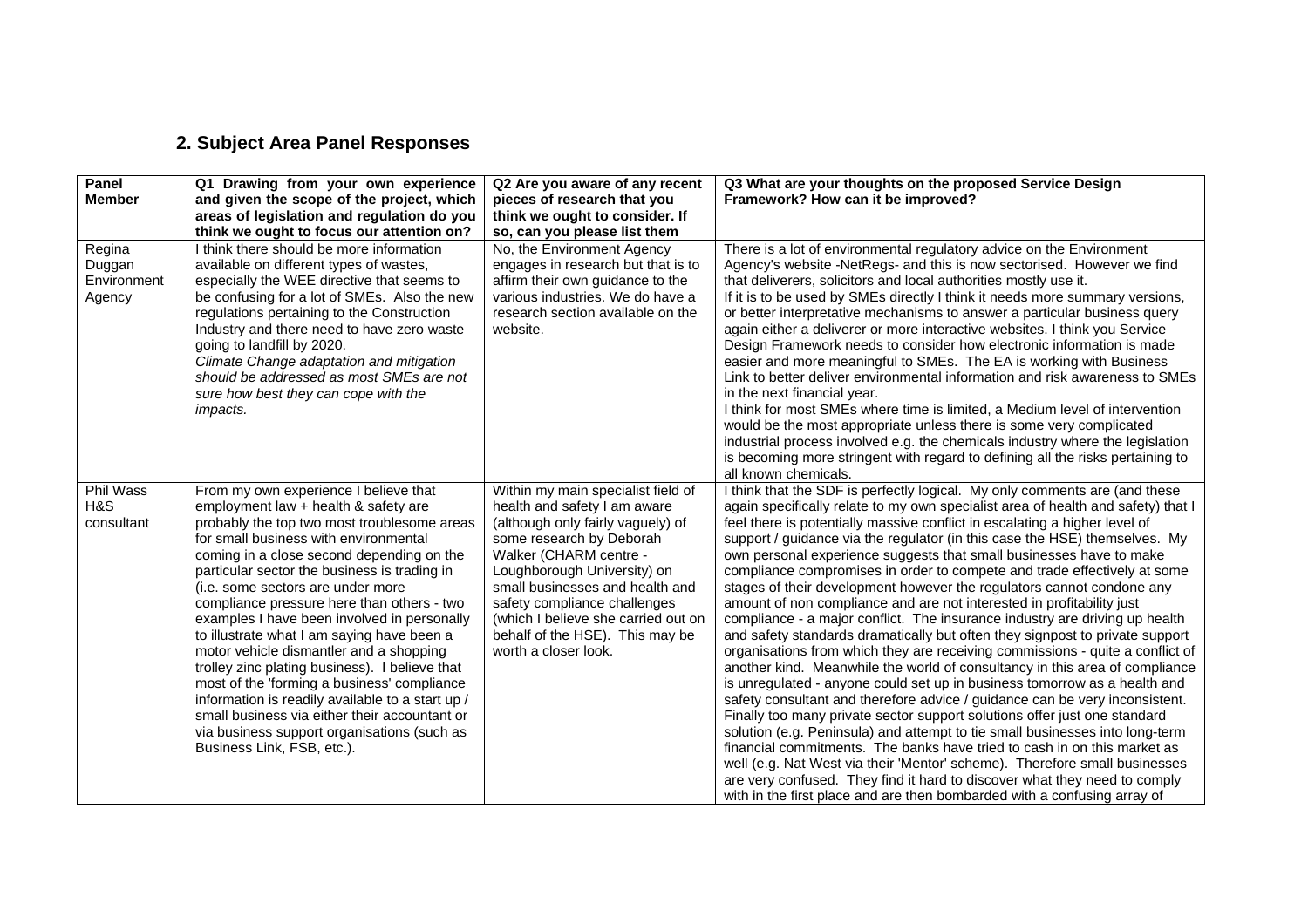| Panel<br><b>Member</b>                                 | Q1 Drawing from your own experience<br>and given the scope of the project, which<br>areas of legislation and regulation do you                                                                                                                                                                                                                                                                                                | Q2 Are you aware of any recent<br>pieces of research that you<br>think we ought to consider. If                                                                                                                                                                                                                                                                                                                                                                                                                                                                                                            | Q3 What are your thoughts on the proposed Service Design<br>Framework? How can it be improved?                                                                                                                                                                                                                                                                                                                                                                                                                                                                                                                                                                                                                                                                                                                                                                                                                                                                                                                                                                                                                                                                                                                                                                                                                                                                                                                                                                                                                                                                                                                                                                                                                                                                                                                          |  |
|--------------------------------------------------------|-------------------------------------------------------------------------------------------------------------------------------------------------------------------------------------------------------------------------------------------------------------------------------------------------------------------------------------------------------------------------------------------------------------------------------|------------------------------------------------------------------------------------------------------------------------------------------------------------------------------------------------------------------------------------------------------------------------------------------------------------------------------------------------------------------------------------------------------------------------------------------------------------------------------------------------------------------------------------------------------------------------------------------------------------|-------------------------------------------------------------------------------------------------------------------------------------------------------------------------------------------------------------------------------------------------------------------------------------------------------------------------------------------------------------------------------------------------------------------------------------------------------------------------------------------------------------------------------------------------------------------------------------------------------------------------------------------------------------------------------------------------------------------------------------------------------------------------------------------------------------------------------------------------------------------------------------------------------------------------------------------------------------------------------------------------------------------------------------------------------------------------------------------------------------------------------------------------------------------------------------------------------------------------------------------------------------------------------------------------------------------------------------------------------------------------------------------------------------------------------------------------------------------------------------------------------------------------------------------------------------------------------------------------------------------------------------------------------------------------------------------------------------------------------------------------------------------------------------------------------------------------|--|
|                                                        | think we ought to focus our attention on?                                                                                                                                                                                                                                                                                                                                                                                     | so, can you please list them                                                                                                                                                                                                                                                                                                                                                                                                                                                                                                                                                                               | alternatives with ref. to support options available. Organisations such as<br>Business Links, FSB, etc. are probably the only impartial offer available and<br>are in a unique position of trust which gives them real scope to expand their<br>particular offer around some of these areas of compliance.                                                                                                                                                                                                                                                                                                                                                                                                                                                                                                                                                                                                                                                                                                                                                                                                                                                                                                                                                                                                                                                                                                                                                                                                                                                                                                                                                                                                                                                                                                              |  |
| Douglas Kerr<br><b>IOD</b>                             | There are some important topics that are not<br>explicitly mentioned as being within the<br>scope of the study, although I suspect they<br>may be implicit. These include: Corporate<br>Governance and the Duties of Directors<br>Planning Consents and Building Regulations<br>I also consider Data Protection to be worthy<br>of identifying as a topic in its own right as it is<br>so easy to fall foul of inadvertently. | I am aware that my own<br>professional accountancy body<br>(ACCA) has undertaken and<br>commissioned quite a lot of<br>research relevant to the SME<br>sector (one of their specialist<br>interest areas). I have had a quick<br>review of the material and there is<br>nothing very recent that looks to<br>be of direct relevance. I used to<br>be on the governing council but<br>one of my contacts has left and<br>another has gone on holiday for<br>Easter so I have only been able to<br>make a superficial assessment - it<br>may be something that we can<br>come back to if it would be useful. | Before addressing the Service Design Framework I would like to make an<br>observation. Business meets regulation in two ways - proactively and<br>reactively. Often, although not always, when being proactive a business will<br>conduct research and actively seek advice when contemplating a projects,<br>or will undertake a compliance review of some sort. However, without the<br>stimulus of a new project or a review (which is rarely a high priority unless it<br>is triggered by something going wrong) businesses often remain oblivious to<br>regulations and compliance requirements until a trigger event (often a crisis)<br>arises. Then they generally find too late that they have been non-compliant.<br>It would be really helpful, I would have thought, to find a way to provide a<br>prompt to businesses to be aware of regulatory issues that affect them and<br>stimulate proactively. I cannot quite see how that need is being addressed<br>in the Framework.<br>On a separate note, I think there is a potential problem with integrating<br>information and guidance and getting Regulators, Trade Associations,<br>Professional Bodies and consultants to use co designed risk assessment<br>tools. Many entities use the same frameworks in many different contexts<br>and even different countries. Often they use bespoke proprietary<br>approaches that convey some competitive advantage and are part of a<br>unique integrated process. Those are high barriers to overcome. What may<br>be more useful is to develop and interface methodology, analogous to the<br>use of Integration software in IT application to ensure an effective interface<br>for various separate application programmes.<br>Overall, the Framework approach and Project Plan look very good and I am |  |
| <b>Richard Hodge</b><br><b>Notts County</b><br>Council | 1 Businesses concerns re regulation can<br>have 3 key thrusts<br>a) Its unnecessary and is just a unwanted<br>burden<br>b) Forms, quantity and Quality. This seems<br>mainly aimed at national regulators eg Tax<br>and Customs!                                                                                                                                                                                              | 2 Research LoadsHampton et<br>al. Hopefully engagement with<br>LBRO will ensure we don't<br>replicate or overlook bur there is<br>also the BRE and the BERR work<br>in these areas.                                                                                                                                                                                                                                                                                                                                                                                                                        | 3 SDF looks OK                                                                                                                                                                                                                                                                                                                                                                                                                                                                                                                                                                                                                                                                                                                                                                                                                                                                                                                                                                                                                                                                                                                                                                                                                                                                                                                                                                                                                                                                                                                                                                                                                                                                                                                                                                                                          |  |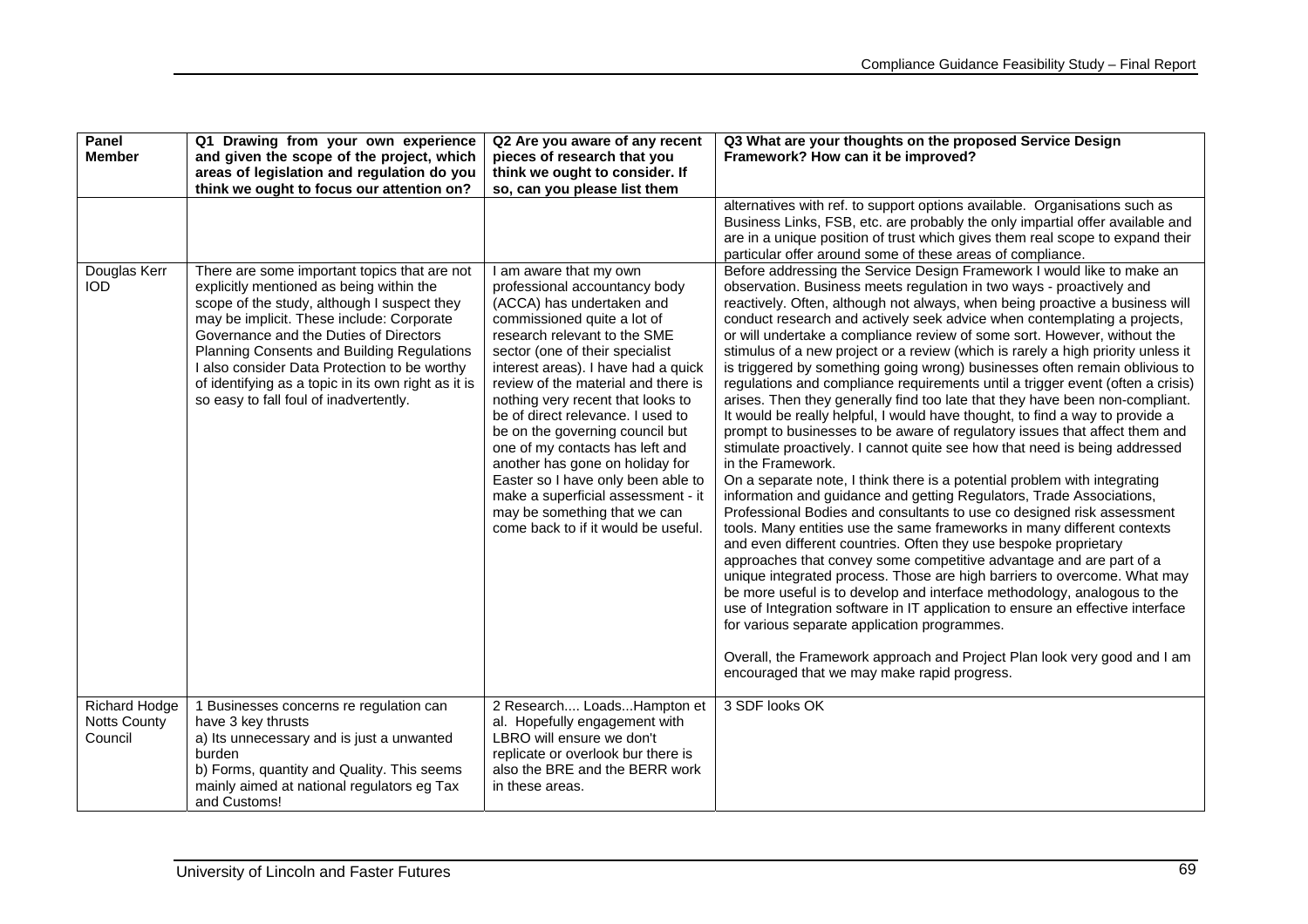| Panel               | Q1 Drawing from your own experience<br>Q2 Are you aware of any recent                 |                                                                      | Q3 What are your thoughts on the proposed Service Design                         |  |  |
|---------------------|---------------------------------------------------------------------------------------|----------------------------------------------------------------------|----------------------------------------------------------------------------------|--|--|
| <b>Member</b>       | and given the scope of the project, which                                             | pieces of research that you                                          | Framework? How can it be improved?                                               |  |  |
|                     | areas of legislation and regulation do you                                            | think we ought to consider. If                                       |                                                                                  |  |  |
|                     | think we ought to focus our attention on?                                             | so, can you please list them                                         |                                                                                  |  |  |
|                     | c) Enforcement/ Compliance visits                                                     |                                                                      |                                                                                  |  |  |
| Uday Dholakia       | The study addresses a major area of                                                   | Richard Hodge makes a salient                                        | The acid test has to be the trust of and value to businesses. Local authority    |  |  |
| <b>LBRO</b>         | concerns impacting businesses. The                                                    | point that UK local authorities are                                  | regulation works well over all because of it accountability with elected         |  |  |
|                     | important case, for it impacting micro                                                | overall good example of effective                                    | members. The legalisation around environmental health and trading                |  |  |
|                     | businesses and lifestyle businesses                                                   | and user friendly compliance. I                                      | standards is robust, in many instances; they are projected on a background       |  |  |
|                     | disproportionally has been made. However,                                             | have worked with local authorities                                   | of economic development and local prosperity. This gives scope for good          |  |  |
|                     | the Hampton principles need to be seen in                                             | around the world in context of                                       | rollout of legislation that is meaningful.                                       |  |  |
|                     | light of an intelligent regulatory framework                                          | business regulation. I have to say                                   |                                                                                  |  |  |
|                     | that makes, UK plc, or rather East Midlands                                           | ours is the best. However, in a                                      | The challenges we have are around:                                               |  |  |
|                     | plc as a "business friendly" environment to                                           | globally competitive environment                                     | 1. Enthusiastic interpretation and implementation of emerging European           |  |  |
|                     | start, develop and diversity business, in                                             | how can we make existing best                                        | legislation.                                                                     |  |  |
|                     | harmony with interests of customers,                                                  | practices better in terms of                                         | 2. Issues around food manufacturing and distribution.                            |  |  |
|                     | employees and the environment. This takes                                             | consistency, transparency and                                        | 3. Inconsistency in advice, my view is that there ought to be a direct           |  |  |
|                     | us into the realm of Leadership! What                                                 | accountability?                                                      | marriage between the government and membership based business                    |  |  |
|                     | sustainable mechanism or culture shift needs                                          | The regulatory services of local                                     | organisations like, FSB, CBI, FPB and Chambers etc with tax payer's              |  |  |
|                     | to be in place for this to happen?                                                    | authorities play a vital role in                                     | money underpinning a joint rollout of best in legislation promotion,             |  |  |
|                     |                                                                                       | economic prosperity and                                              | execution, support and evaluation.                                               |  |  |
|                     |                                                                                       | community well being. They help<br>to ensure that the food we eat is |                                                                                  |  |  |
|                     |                                                                                       | safe, that the air we breathe is                                     |                                                                                  |  |  |
|                     |                                                                                       | clean, that the goods we buy are                                     |                                                                                  |  |  |
|                     |                                                                                       | fairly traded, and that our                                          |                                                                                  |  |  |
|                     |                                                                                       | workplaces are safe. By making                                       |                                                                                  |  |  |
|                     |                                                                                       | sure that businesses comply with                                     |                                                                                  |  |  |
|                     |                                                                                       | regulation in a way which is                                         |                                                                                  |  |  |
|                     |                                                                                       | consistent and intelligent and                                       |                                                                                  |  |  |
|                     |                                                                                       | which avoids creating                                                |                                                                                  |  |  |
|                     |                                                                                       | unnecessary burdens, they                                            |                                                                                  |  |  |
|                     |                                                                                       | contribute significantly to the                                      |                                                                                  |  |  |
|                     |                                                                                       | conditions for sustainable                                           |                                                                                  |  |  |
|                     |                                                                                       | economic growth.                                                     |                                                                                  |  |  |
|                     |                                                                                       |                                                                      |                                                                                  |  |  |
| <b>Richard Gill</b> | There are two parts of business compliance with regulation and legislation            |                                                                      | Service Design Framework                                                         |  |  |
| <b>EMB</b>          | agenda. Some overlap and others may be hidden behind the corporate veil. I am         |                                                                      |                                                                                  |  |  |
|                     | referring to those that are purely business issues and those where Directors have     |                                                                      | I think you are right to differentiate between low level and high-level support. |  |  |
|                     | a personal responsibility and liability. That usually gets them interested, ignorance |                                                                      | Its dangerous to get amateurs involved in giving advice about matters that       |  |  |
|                     | is no defence.                                                                        |                                                                      | can come back and bite you. It should be your area of professional               |  |  |
|                     |                                                                                       |                                                                      | expertise backed up with appropriate PII and all the necessary health            |  |  |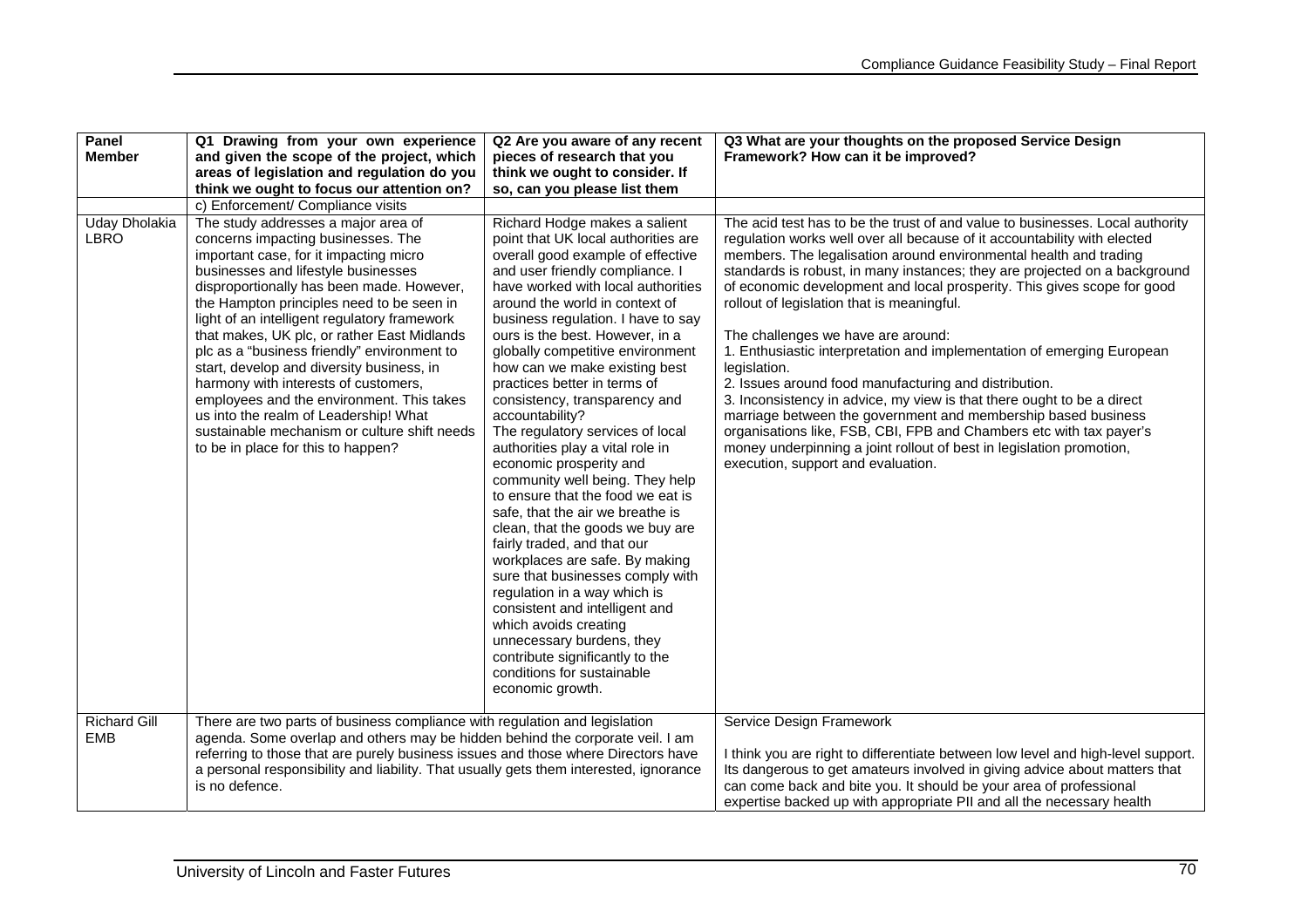| Panel                  | Q1 Drawing from your own experience                                                                                                                                                                                                                                                                                                                                                                                                                                                                                                                                                                                                                                                                                                               | Q2 Are you aware of any recent                                                                                                                                                                                                                                                                                     | Q3 What are your thoughts on the proposed Service Design                                                                                                                                                                                               |                                                                                                                                                   |  |
|------------------------|---------------------------------------------------------------------------------------------------------------------------------------------------------------------------------------------------------------------------------------------------------------------------------------------------------------------------------------------------------------------------------------------------------------------------------------------------------------------------------------------------------------------------------------------------------------------------------------------------------------------------------------------------------------------------------------------------------------------------------------------------|--------------------------------------------------------------------------------------------------------------------------------------------------------------------------------------------------------------------------------------------------------------------------------------------------------------------|--------------------------------------------------------------------------------------------------------------------------------------------------------------------------------------------------------------------------------------------------------|---------------------------------------------------------------------------------------------------------------------------------------------------|--|
| <b>Member</b>          | and given the scope of the project, which                                                                                                                                                                                                                                                                                                                                                                                                                                                                                                                                                                                                                                                                                                         | pieces of research that you                                                                                                                                                                                                                                                                                        | Framework? How can it be improved?                                                                                                                                                                                                                     |                                                                                                                                                   |  |
|                        | areas of legislation and regulation do you                                                                                                                                                                                                                                                                                                                                                                                                                                                                                                                                                                                                                                                                                                        | think we ought to consider. If                                                                                                                                                                                                                                                                                     |                                                                                                                                                                                                                                                        |                                                                                                                                                   |  |
|                        | think we ought to focus our attention on?                                                                                                                                                                                                                                                                                                                                                                                                                                                                                                                                                                                                                                                                                                         | so, can you please list them                                                                                                                                                                                                                                                                                       |                                                                                                                                                                                                                                                        |                                                                                                                                                   |  |
|                        | Heath and Safety and environmental compliance does cover both the business as                                                                                                                                                                                                                                                                                                                                                                                                                                                                                                                                                                                                                                                                     |                                                                                                                                                                                                                                                                                                                    | warnings. That's not what Business Advisers do; we should help clients to                                                                                                                                                                              |                                                                                                                                                   |  |
|                        | a legal entity and the Directors; they have clear accountability and can be                                                                                                                                                                                                                                                                                                                                                                                                                                                                                                                                                                                                                                                                       |                                                                                                                                                                                                                                                                                                                    |                                                                                                                                                                                                                                                        | understand their compliance issues but not advise them whether they are                                                                           |  |
|                        | personally fined or imprisoned for failure to carry out their responsibilities.                                                                                                                                                                                                                                                                                                                                                                                                                                                                                                                                                                                                                                                                   |                                                                                                                                                                                                                                                                                                                    | complying but to refer them to appropriate information sources or<br>professional support.                                                                                                                                                             |                                                                                                                                                   |  |
|                        | e.g. contamination, producer regs, corporate manslaughter.                                                                                                                                                                                                                                                                                                                                                                                                                                                                                                                                                                                                                                                                                        |                                                                                                                                                                                                                                                                                                                    |                                                                                                                                                                                                                                                        |                                                                                                                                                   |  |
|                        | This will also apply to matters to do with insolvency and their responsibilities<br>shifting from a responsibility to shareholders to a responsibility to creditors if the<br>business becomes insolvent. Directors will often see this coming and take the<br>appropriate advice; H and S and Environmental may be ignored due to ignorance<br>or concern about seeking advice for fear of being found out! This raises one of the<br>issues to do with seeking advice, that is confidentiality; e.g. inland revenue<br>confidential helpline, envirowise client anonymity.<br>We should also include the forever changing employment legislation, how to keep<br>up to date, I note a previous comment about inconsistent advice, witness ACAS. |                                                                                                                                                                                                                                                                                                                    | This leads us to an area which no doubt Phoebe will be promoting tomorrow<br>and that is populating the service provider register and the knowledge bank<br>with relevant and easily navigable support sites, agencies, enterprise and<br>consultants. |                                                                                                                                                   |  |
| Panel<br><b>Member</b> | Q4 How does the desk research fit with your<br>understanding of the current issues regarding<br>compliance guidance? Are there any gaps?                                                                                                                                                                                                                                                                                                                                                                                                                                                                                                                                                                                                          | Q5 From your own experience, which areas of compliance<br>guidance work well and why? Do you have any examples<br>of good practice in this area?                                                                                                                                                                   |                                                                                                                                                                                                                                                        | Q6 Again, from your own experience,<br>which areas of compliance guidance<br>do you feel fall short of meeting<br>business expectations? And why? |  |
| Cath Lee               | A very comprehensive report covering all of the                                                                                                                                                                                                                                                                                                                                                                                                                                                                                                                                                                                                                                                                                                   | For small businesses, guidance that works well is quick and                                                                                                                                                                                                                                                        |                                                                                                                                                                                                                                                        | I can only speak from anecdotal                                                                                                                   |  |
| <b>FSB</b>             | aspects that I could think of!                                                                                                                                                                                                                                                                                                                                                                                                                                                                                                                                                                                                                                                                                                                    | easy to access, relevant to small firms, written or spoken in                                                                                                                                                                                                                                                      |                                                                                                                                                                                                                                                        | evidence of FSB members here. A                                                                                                                   |  |
|                        |                                                                                                                                                                                                                                                                                                                                                                                                                                                                                                                                                                                                                                                                                                                                                   | 'Plain English', short and practical, but with signposting                                                                                                                                                                                                                                                         |                                                                                                                                                                                                                                                        | couple of points that may be relevant.                                                                                                            |  |
|                        | My only comment is that the report correctly                                                                                                                                                                                                                                                                                                                                                                                                                                                                                                                                                                                                                                                                                                      | available to more complex and detailed information if required.<br>The information on the Business Link website is excellent, but<br>at present not well publicised or know about.<br>The FSB itself offers an advisory service to members on legal<br>and taxation issues. I understand the feedback from members |                                                                                                                                                                                                                                                        | One is confusion over where to go for                                                                                                             |  |
|                        | identifies that legislative and regulatory burden                                                                                                                                                                                                                                                                                                                                                                                                                                                                                                                                                                                                                                                                                                 |                                                                                                                                                                                                                                                                                                                    |                                                                                                                                                                                                                                                        | advice - the relevant Govt department,                                                                                                            |  |
|                        | disproportionately affects small businesses. I feel                                                                                                                                                                                                                                                                                                                                                                                                                                                                                                                                                                                                                                                                                               |                                                                                                                                                                                                                                                                                                                    |                                                                                                                                                                                                                                                        | Business Link, trade association, private                                                                                                         |  |
|                        | that it could have gone further and made a                                                                                                                                                                                                                                                                                                                                                                                                                                                                                                                                                                                                                                                                                                        |                                                                                                                                                                                                                                                                                                                    |                                                                                                                                                                                                                                                        | sector consultant, or other? The other is                                                                                                         |  |
|                        | distinction between small (less than 50 employees)                                                                                                                                                                                                                                                                                                                                                                                                                                                                                                                                                                                                                                                                                                |                                                                                                                                                                                                                                                                                                                    |                                                                                                                                                                                                                                                        | that I have heard of businesses getting                                                                                                           |  |
|                        | and micro (less than 10 employees) businesses.                                                                                                                                                                                                                                                                                                                                                                                                                                                                                                                                                                                                                                                                                                    |                                                                                                                                                                                                                                                                                                                    |                                                                                                                                                                                                                                                        | different answers to the same question                                                                                                            |  |
|                        | According to SBS statistics for 2005 released in                                                                                                                                                                                                                                                                                                                                                                                                                                                                                                                                                                                                                                                                                                  |                                                                                                                                                                                                                                                                                                                    |                                                                                                                                                                                                                                                        | from different sources, or even from                                                                                                              |  |
|                        | 2007, in the East Midlands 95% of businesses are                                                                                                                                                                                                                                                                                                                                                                                                                                                                                                                                                                                                                                                                                                  | who use the service is good. The service is accessed mainly                                                                                                                                                                                                                                                        |                                                                                                                                                                                                                                                        | different people within the same Govt                                                                                                             |  |
|                        | micro businesses. These 'micro' businesses tend                                                                                                                                                                                                                                                                                                                                                                                                                                                                                                                                                                                                                                                                                                   | through telephone help lines, but there is also a service                                                                                                                                                                                                                                                          |                                                                                                                                                                                                                                                        | department. Again, this adds to                                                                                                                   |  |
|                        | to suffer to an even greater extent than 'small'                                                                                                                                                                                                                                                                                                                                                                                                                                                                                                                                                                                                                                                                                                  | available on the web. See                                                                                                                                                                                                                                                                                          |                                                                                                                                                                                                                                                        | confusion.                                                                                                                                        |  |
|                        | businesses for the reasons stated in the report.                                                                                                                                                                                                                                                                                                                                                                                                                                                                                                                                                                                                                                                                                                  |                                                                                                                                                                                                                                                                                                                    | http://www.fsb.org.uk/data/default.asp?id=15&loc=FSBbenefits                                                                                                                                                                                           |                                                                                                                                                   |  |
|                        |                                                                                                                                                                                                                                                                                                                                                                                                                                                                                                                                                                                                                                                                                                                                                   | for more information.                                                                                                                                                                                                                                                                                              |                                                                                                                                                                                                                                                        | Other comments                                                                                                                                    |  |
|                        |                                                                                                                                                                                                                                                                                                                                                                                                                                                                                                                                                                                                                                                                                                                                                   |                                                                                                                                                                                                                                                                                                                    |                                                                                                                                                                                                                                                        | I see that the report mentions one or two                                                                                                         |  |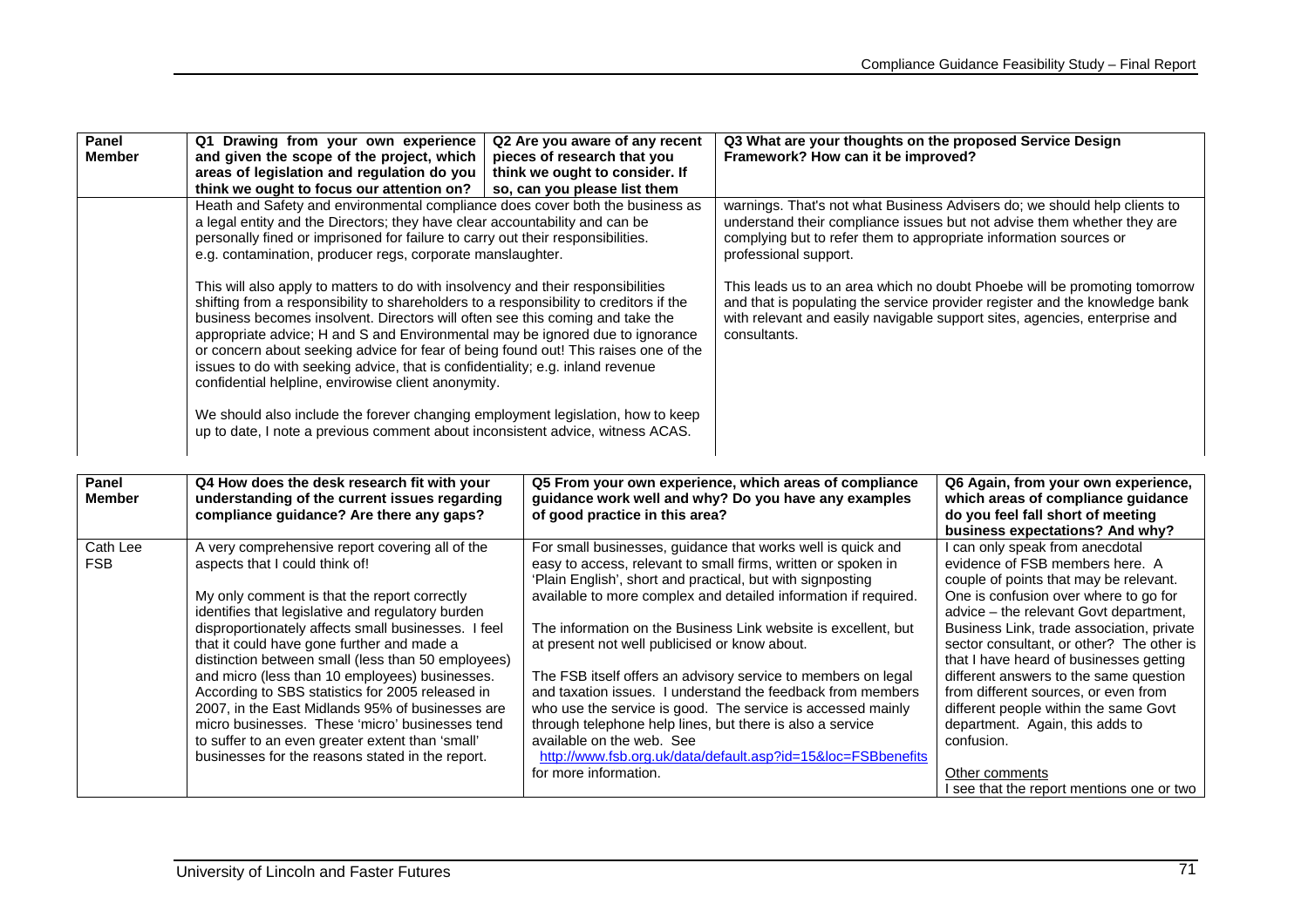| Panel<br><b>Member</b>         | Q4 How does the desk research fit with your<br>understanding of the current issues regarding<br>compliance guidance? Are there any gaps?                                                                                                                                                                                                                                                                                                                                                                                                                      | Q5 From your own experience, which areas of compliance<br>guidance work well and why? Do you have any examples<br>of good practice in this area?                                                                                                                                                                                                                                                                                                                                                                                                                                                                                                                                                                                                                                                                                                                                                                                                                                                                                                                                                                                                                                                                                                                                                                                                                                                                                                                                                                                      | Q6 Again, from your own experience,<br>which areas of compliance guidance<br>do you feel fall short of meeting<br>business expectations? And why?                                                                                                                                                                                                                                                                                     |
|--------------------------------|---------------------------------------------------------------------------------------------------------------------------------------------------------------------------------------------------------------------------------------------------------------------------------------------------------------------------------------------------------------------------------------------------------------------------------------------------------------------------------------------------------------------------------------------------------------|---------------------------------------------------------------------------------------------------------------------------------------------------------------------------------------------------------------------------------------------------------------------------------------------------------------------------------------------------------------------------------------------------------------------------------------------------------------------------------------------------------------------------------------------------------------------------------------------------------------------------------------------------------------------------------------------------------------------------------------------------------------------------------------------------------------------------------------------------------------------------------------------------------------------------------------------------------------------------------------------------------------------------------------------------------------------------------------------------------------------------------------------------------------------------------------------------------------------------------------------------------------------------------------------------------------------------------------------------------------------------------------------------------------------------------------------------------------------------------------------------------------------------------------|---------------------------------------------------------------------------------------------------------------------------------------------------------------------------------------------------------------------------------------------------------------------------------------------------------------------------------------------------------------------------------------------------------------------------------------|
|                                |                                                                                                                                                                                                                                                                                                                                                                                                                                                                                                                                                               | Website advice works well for most businesses, but we need to<br>recognise that not all small firms have internet access. Good<br>alternatives therefore do need to be available.                                                                                                                                                                                                                                                                                                                                                                                                                                                                                                                                                                                                                                                                                                                                                                                                                                                                                                                                                                                                                                                                                                                                                                                                                                                                                                                                                     | pieces of FSB research. There are a<br>couple of other FSB research reports<br>that have been produced recently which<br>may be relevant:<br>Key Facts in Employment Law - covers<br>regulatory and administrative burdens of<br>employment.<br><b>Whatever Happened to Common</b><br>Sense? - Covers occupational health<br>and safety legislation and regulation<br>Click on above links to access the<br>documents on the website. |
| Phil Wass<br>H&S<br>Consultant | From my own experience, I wholeheartedly agree<br>that a disproportionate burden falls on very small<br>business. Very often these comprise of an owner<br>manager already working all hours available to run<br>his / her business. The capacity for embracing,<br>understanding and implementing new regulations<br>just is not there. Even if it was - obtaining the<br>RIGHT information for compliance is a real<br>problem. Although organisations (such as the<br>HSE) will publish lots of data this will by its sheer<br>nature not be an easy read. | Things that I have seen tried and work quite well include local<br>briefings by (for example) solicitors. These will be free or low<br>priced but are likely to again be technical and may hold back<br>the simplification of compliance as the 'hook' to attract<br>business. Meanwhile at the opposite end of the scale are<br>organisations such as NOSHA - formed by Boots. These<br>meetings are available to all for an annual fee of around £15.<br>However, few small businesses seem to know of its existence<br>or find the timings of its meetings convenient (1400 - 1600).<br>This organisation used to have a free helpline as well but they<br>were unable to continue funding this. Again, no matter how<br>helpful things like this actually are they will only give broad<br>compliance suggestions when many small businesses need<br>specific guidance pertinent to their own particular business<br>situation. Another route available to small businesses are<br>articles in trade journals and often these can be a little more<br>specifically tailored to the needs of the business (and its sector)<br>and less generic. But of course time is needed again to find<br>these and read these.<br>We have to remember that no matter how 'user friendly' the<br>enforcer (e.g. HSE) become, they are still seen by small<br>business as the 'enforcer' with all the powers that go with that<br>and the associated 'fear'. Small business does need an<br>impartial third party who has the knowledge and can | So in summary. There is lots of info. out<br>there. However it takes time to find it<br>and read it - never mind then interpret<br>and implement. Most is reactively<br>available - but little is proactively<br>provided.                                                                                                                                                                                                            |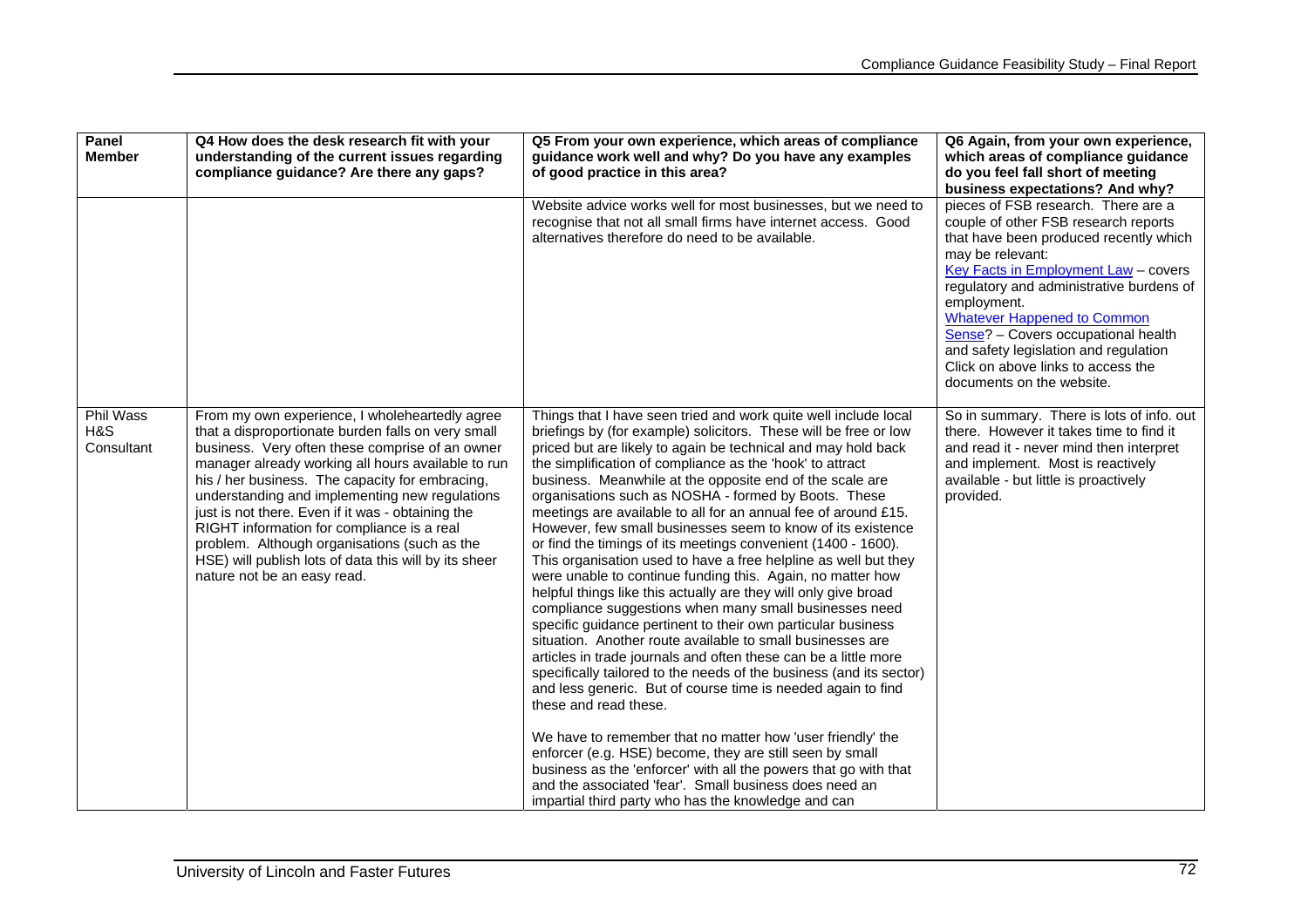| Panel<br><b>Member</b>                                 | Q4 How does the desk research fit with your<br>understanding of the current issues regarding<br>compliance guidance? Are there any gaps?                                                                                                                                      | Q5 From your own experience, which areas of compliance<br>guidance work well and why? Do you have any examples<br>of good practice in this area?                                                                                                                                                                              | Q6 Again, from your own experience,<br>which areas of compliance guidance<br>do you feel fall short of meeting                                                                                                       |
|--------------------------------------------------------|-------------------------------------------------------------------------------------------------------------------------------------------------------------------------------------------------------------------------------------------------------------------------------|-------------------------------------------------------------------------------------------------------------------------------------------------------------------------------------------------------------------------------------------------------------------------------------------------------------------------------|----------------------------------------------------------------------------------------------------------------------------------------------------------------------------------------------------------------------|
|                                                        |                                                                                                                                                                                                                                                                               |                                                                                                                                                                                                                                                                                                                               | business expectations? And why?                                                                                                                                                                                      |
|                                                        |                                                                                                                                                                                                                                                                               | constructively guide and who they can engage with informally<br>and confidentially.                                                                                                                                                                                                                                           |                                                                                                                                                                                                                      |
|                                                        |                                                                                                                                                                                                                                                                               | If a small business has an employment law issue they can<br>phone an ACAS helpline however it is difficult for them to find<br>an equivalent 'free' alternative with ref. to $H & S$ in particular but<br>also Environmental issues too.                                                                                      |                                                                                                                                                                                                                      |
| <b>Richard Hodge</b><br><b>Notts County</b><br>Council | 4 Feel report is comprehensive                                                                                                                                                                                                                                                | 5 Particularly for small businesses I feel the guidance that<br>works well is short, written in plain English and practical.<br>Frequently asked Q' is a useful section of advice.<br>Access via internet is important so businesses can access                                                                               | 6 Guidance breaks down when it is<br>dogged by lack of uniformity and<br>consistency across a businesses<br>market. Guidance with out practical<br>implementation advice is not helpful nor                          |
|                                                        |                                                                                                                                                                                                                                                                               | when they want to.<br>Plus contact details for further advice.                                                                                                                                                                                                                                                                | is simple regurgitation of the<br>Regulations. The status of guidance is<br>also sometimes confusing to business.                                                                                                    |
|                                                        |                                                                                                                                                                                                                                                                               | Local Authorities individually and jointly eg through LACORS<br>have a good track record on this.                                                                                                                                                                                                                             | The line only the courts can finally<br>determine interpretation is good for a<br>cautious regulator but confusing to a<br>small business wanting clear and firm<br>advice and direction!                            |
| Douglas Kerr<br><b>IOD</b>                             | Enjoyed the paper, although it did wear its<br>academic credentials on its sleeve, particularly in                                                                                                                                                                            | Q5                                                                                                                                                                                                                                                                                                                            | Q <sub>6</sub><br>Local authority sites are much more                                                                                                                                                                |
|                                                        | the final bullet point on page 12! Nevertheless a<br>nice positioning piece with which I found myself in<br>broad agreement, both from my own experience<br>and sharing with others in various forums.                                                                        | To be fair, most national government websites are pretty good<br>and have become quite user friendly and intuitive (some quite<br>recently). Inevitably they suffer from the desire for self-<br>promotion and the desire to give prominence to new initiatives,<br>which sometimes obscures the meat and makes it awkward to | variable, some are frankly appalling and<br>often have a strong consumer bias with<br>very incidental support for business. The<br>implication is that business can and<br>should look out for itself and has or can |
|                                                        | In response to the various questions, with some<br>inevitable crossover between them:                                                                                                                                                                                         | find the data you need.<br>The business link site and the DBERR sites are particularly well                                                                                                                                                                                                                                   | afford to hire expertise to guide it - not<br>necessarily true for the majority of<br>SMEs.                                                                                                                          |
|                                                        | Q <sub>4</sub>                                                                                                                                                                                                                                                                | organised and laid out from a business perspective (well you                                                                                                                                                                                                                                                                  |                                                                                                                                                                                                                      |
|                                                        | One thing, which is not made explicit, is the need<br>for definitive guidance. For example the business<br>link website does a good job in addressing all of the<br>issues that a business is likely to face, but can I<br>rely on it being correct and up to date. Even if I | would hope so) with clear referencing. They work because they<br>deal with subject areas rather than being organised<br>departmentally, or by reference to legislative measure or policy<br>topic.                                                                                                                            | One weakness of national government<br>websites is that they are organised<br>departmentally (probably inevitable).<br>Generally the links aren't too bad, but<br>they are not complete. For example, if I           |
|                                                        | follow the link to the departmental website, can I                                                                                                                                                                                                                            |                                                                                                                                                                                                                                                                                                                               | am an employer seeking pension                                                                                                                                                                                       |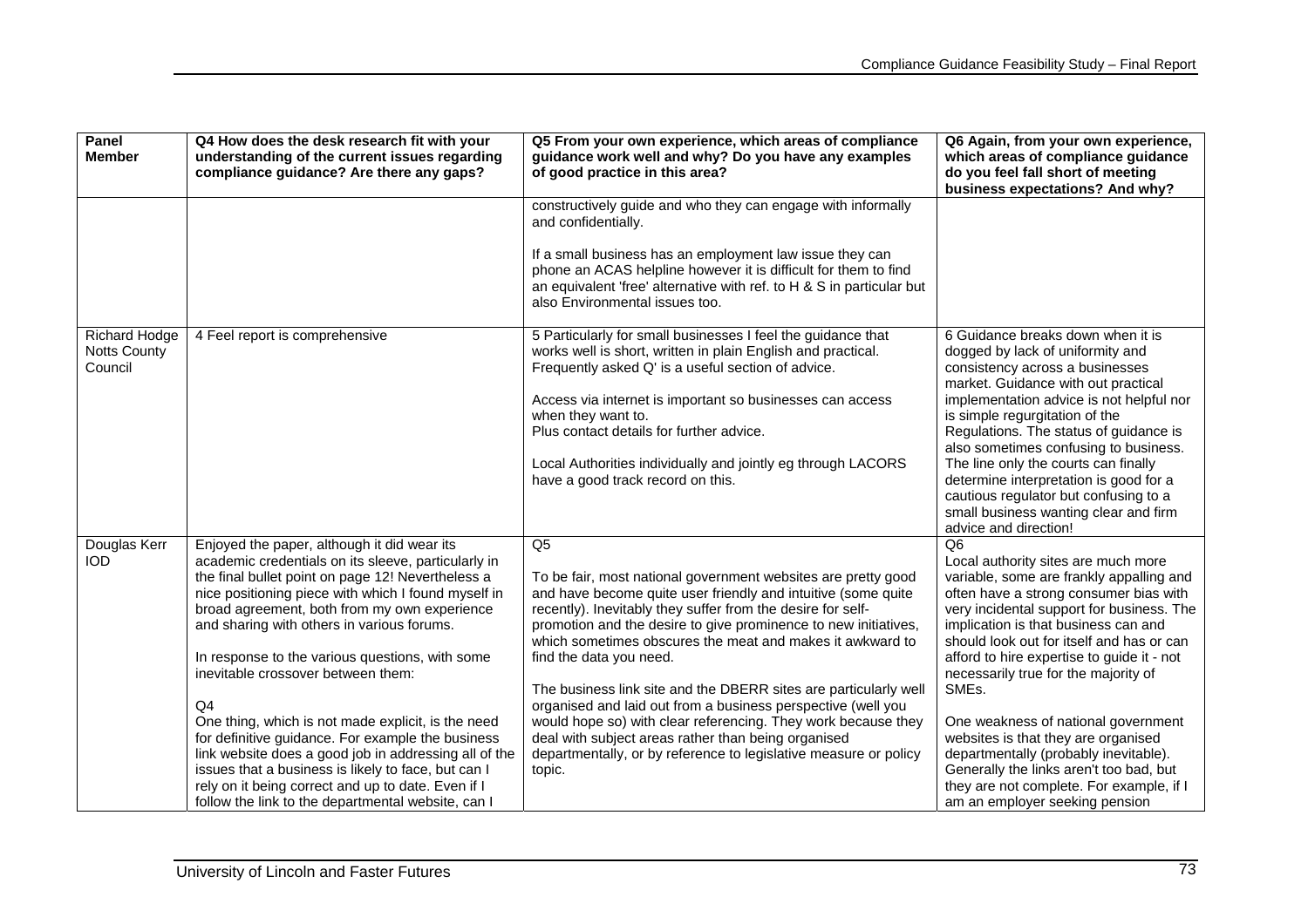| understanding of the current issues regarding<br>guidance work well and why? Do you have any examples<br>which areas of compliance guidance<br><b>Member</b><br>compliance guidance? Are there any gaps?<br>of good practice in this area?<br>do you feel fall short of meeting<br>business expectations? And why? |  |
|--------------------------------------------------------------------------------------------------------------------------------------------------------------------------------------------------------------------------------------------------------------------------------------------------------------------|--|
|                                                                                                                                                                                                                                                                                                                    |  |
|                                                                                                                                                                                                                                                                                                                    |  |
| information, I can easily get from<br>rely on the information there as being current and                                                                                                                                                                                                                           |  |
| definitive (i.e. will it be a sufficient defence in future<br>DBERR to Business Link to DWP, but I                                                                                                                                                                                                                 |  |
| to say, "I checked the website and followed its<br>there find no easy reference to the                                                                                                                                                                                                                             |  |
| Pensions Regulator if that is where my<br>advice".) In my experience many people either refer                                                                                                                                                                                                                      |  |
| to expensive external advisers (generally lawyers<br>enquiry has to go. That compounds the                                                                                                                                                                                                                         |  |
| or accountants) or duck the issue altogether<br>other main weakness - how far do I                                                                                                                                                                                                                                 |  |
| because of this uncertainty.<br>need to dig until I get the definitive                                                                                                                                                                                                                                             |  |
| answer referred to above.                                                                                                                                                                                                                                                                                          |  |
| On a similar theme, different communication media                                                                                                                                                                                                                                                                  |  |
| are appropriate for different reasons. For new<br>Mail shot publications are generally not                                                                                                                                                                                                                         |  |
| regulations I need direct mail contact to say, "This<br>very good. In a bid to make them                                                                                                                                                                                                                           |  |
| is new, it applies to you, it applies from [date] and<br>accessible, many are indistinguishable                                                                                                                                                                                                                    |  |
| you can get more information at [source]".<br>from commercial junk mail and obscure<br>However, that mail needs to be from a source I<br>the message behind graphics and banal                                                                                                                                     |  |
| know is authoritive - I get lots of mail from many<br>self-promotion statements. This                                                                                                                                                                                                                              |  |
| organisations anxious to help me with my<br>treatment does not make them more                                                                                                                                                                                                                                      |  |
| "problems" and most of it is spam/junk. Conversely,<br>accessible, just less likely to be read.                                                                                                                                                                                                                    |  |
| when looking proactively for help I need a website<br>They generally fail the simplicity test -                                                                                                                                                                                                                    |  |
| that will provide or guide me to definitive support.<br>"this applies to you, this is effective from                                                                                                                                                                                                               |  |
| Intermediary organisations and web forums are<br>[date] and you can find out more from                                                                                                                                                                                                                             |  |
| really useful when I don't know what to do.<br>[source]". What generally gets noticed is                                                                                                                                                                                                                           |  |
| a personally addressed official form with                                                                                                                                                                                                                                                                          |  |
| There is a lot of information available on what to<br>a bold red top saying "!Final Notice -                                                                                                                                                                                                                       |  |
| do, but advice on how to do it is patchier and less<br>you have failed to comply". Alerts to                                                                                                                                                                                                                       |  |
| consistent or simply less good. Again this is what<br>new regulations do not need to be that                                                                                                                                                                                                                       |  |
| drives people into the hands of the professionals -<br>hostile in content, but could borrow from                                                                                                                                                                                                                   |  |
| we all know how challenging it is to actually<br>the simplicity of style. Oh, and only                                                                                                                                                                                                                             |  |
| complete a tax return despite having a pretty good<br>communicate once - the junk mail tide is                                                                                                                                                                                                                     |  |
| idea of what we need to do.<br>big enough - but gets the timing right.                                                                                                                                                                                                                                             |  |
| Too far in advance and I forget about it,                                                                                                                                                                                                                                                                          |  |
| Politics seems to intrude. Where the media picks<br>too short notice and I panic (and moan                                                                                                                                                                                                                         |  |
| up an issue (positively or negatively) we all know<br>about it). And don't refer me to a<br>about it. I cannot imagine that anyone did not know<br>website that is not yet there - I won't                                                                                                                         |  |
| about the 2004 Pensions Act and its consequences<br>remember to go back! I have experience                                                                                                                                                                                                                         |  |
| of all of the above although I cannot<br>triggering proactive enquiries from affected                                                                                                                                                                                                                              |  |
| businesses. But there are thousands of regulations<br>quote specific examples.                                                                                                                                                                                                                                     |  |
| that go unremarked (or positively buried). This                                                                                                                                                                                                                                                                    |  |
| triggers the "if I haven't heard of it, is it real?"<br>Some web sites have good, well-written                                                                                                                                                                                                                     |  |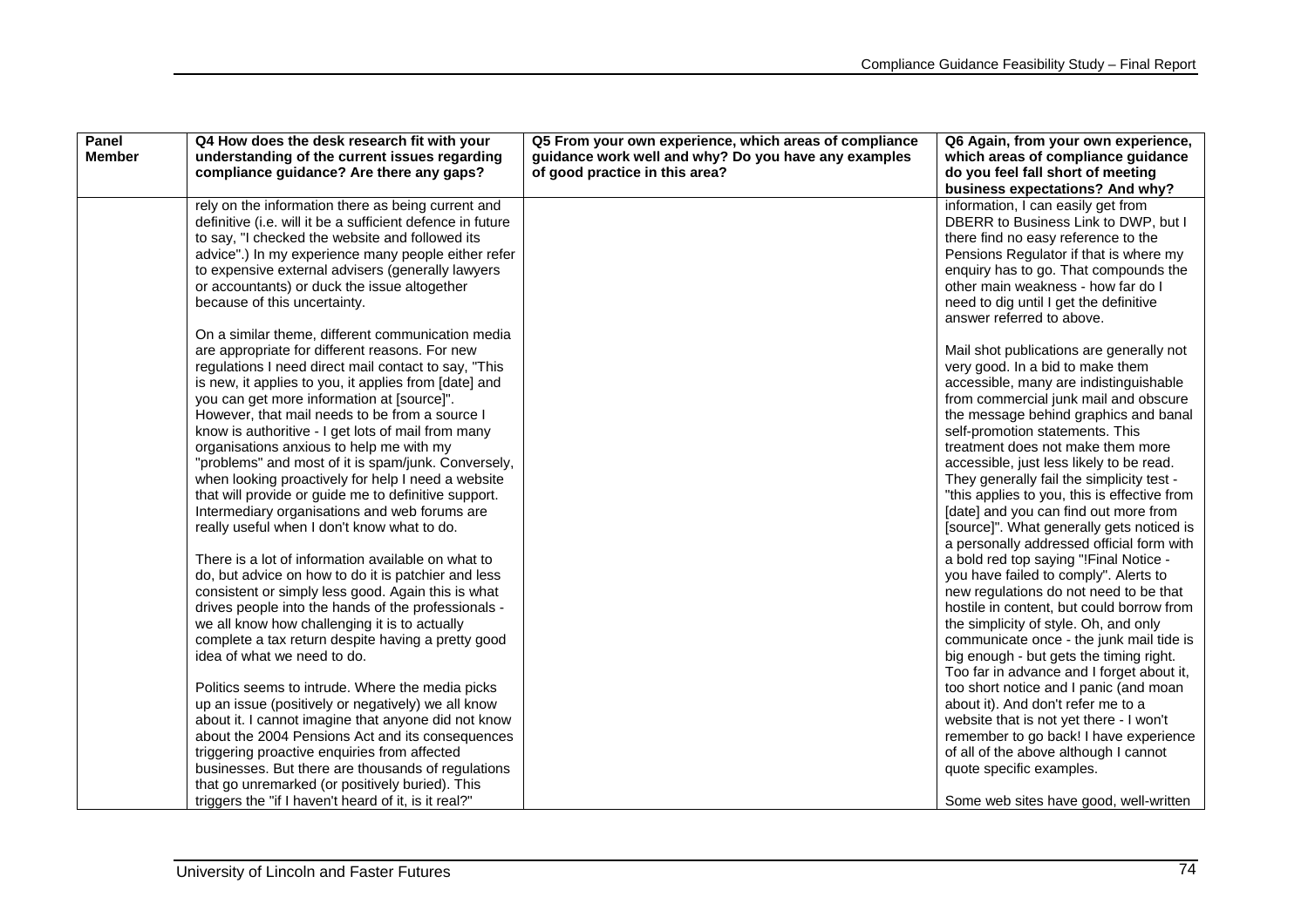| Panel<br><b>Member</b> | Q4 How does the desk research fit with your<br>understanding of the current issues regarding<br>compliance guidance? Are there any gaps?                                                                                                                                                                                                                                                                                                                                                                                                                                                                                                                                            | Q5 From your own experience, which areas of compliance<br>guidance work well and why? Do you have any examples<br>of good practice in this area? | Q6 Again, from your own experience,<br>which areas of compliance guidance<br>do you feel fall short of meeting<br>business expectations? And why?                                                                                                                                                                                                                                                                                                                                                                                                                                                                                                                                                                                                                                                                                                                                                                                                                                                                                                                                                                                                                                                      |
|------------------------|-------------------------------------------------------------------------------------------------------------------------------------------------------------------------------------------------------------------------------------------------------------------------------------------------------------------------------------------------------------------------------------------------------------------------------------------------------------------------------------------------------------------------------------------------------------------------------------------------------------------------------------------------------------------------------------|--------------------------------------------------------------------------------------------------------------------------------------------------|--------------------------------------------------------------------------------------------------------------------------------------------------------------------------------------------------------------------------------------------------------------------------------------------------------------------------------------------------------------------------------------------------------------------------------------------------------------------------------------------------------------------------------------------------------------------------------------------------------------------------------------------------------------------------------------------------------------------------------------------------------------------------------------------------------------------------------------------------------------------------------------------------------------------------------------------------------------------------------------------------------------------------------------------------------------------------------------------------------------------------------------------------------------------------------------------------------|
|                        | syndrome. Many consultants and advisers make a<br>lot of money by helping business address issues<br>unnecessarily or in an over elaborate and<br>expensive way. How much does this contribute to<br>the cost of regulation? I have had previous<br>experience of being a regulator and being horrified<br>at over elaborate compliance regimes set up in<br>response to what was a simple issue or intended<br>as a light touch regulation. I can see that the<br>government is unable to endorse individual<br>purveyors of advice, but how can I know that the<br>nice consultant I have just hired is addressing a<br>real issue in an appropriate and proportionate<br>manner? |                                                                                                                                                  | content that can help the general reader<br>with limited expertise; others can assist<br>those with a little more knowledge.<br>However, navigation in the latter case is<br>not often helpful. I have found very<br>useful special information on the HMRC<br>website which is well written and<br>understandable, but requires<br>considerable persistence and ingenuity<br>to find. I have had similar experience<br>with the Pensions Regulator's site. And<br>dumping you into a database which<br>quotes primary legislation verbatim with<br>no help to find further guidance or<br>interpretation is an absolute no-no.<br>Access to on line documentation (forms,<br>literature etc.) is patchy whether a<br>download or a postal request. This is<br>one of the important helps with the<br>"how?" issue described above. I<br>generally find this easiest when the<br>reference is within the section where the<br>subject information is held rather than in<br>a separate "publications module" - I'm<br>afraid I've downloaded wrong forms in<br>the past. The HMRC site is (or at least<br>was when I last used it) mixed in this<br>regard - sometimes it did, sometimes it<br>didn't. |
|                        |                                                                                                                                                                                                                                                                                                                                                                                                                                                                                                                                                                                                                                                                                     |                                                                                                                                                  | Interestingly, while I have noticed a big<br>improvement in simplicity of information<br>documentation which is now quite well<br>written in a simple straightforward<br>fashion, forms and returns do not seem<br>to have had the same degree of<br>attention, making them difficult to                                                                                                                                                                                                                                                                                                                                                                                                                                                                                                                                                                                                                                                                                                                                                                                                                                                                                                               |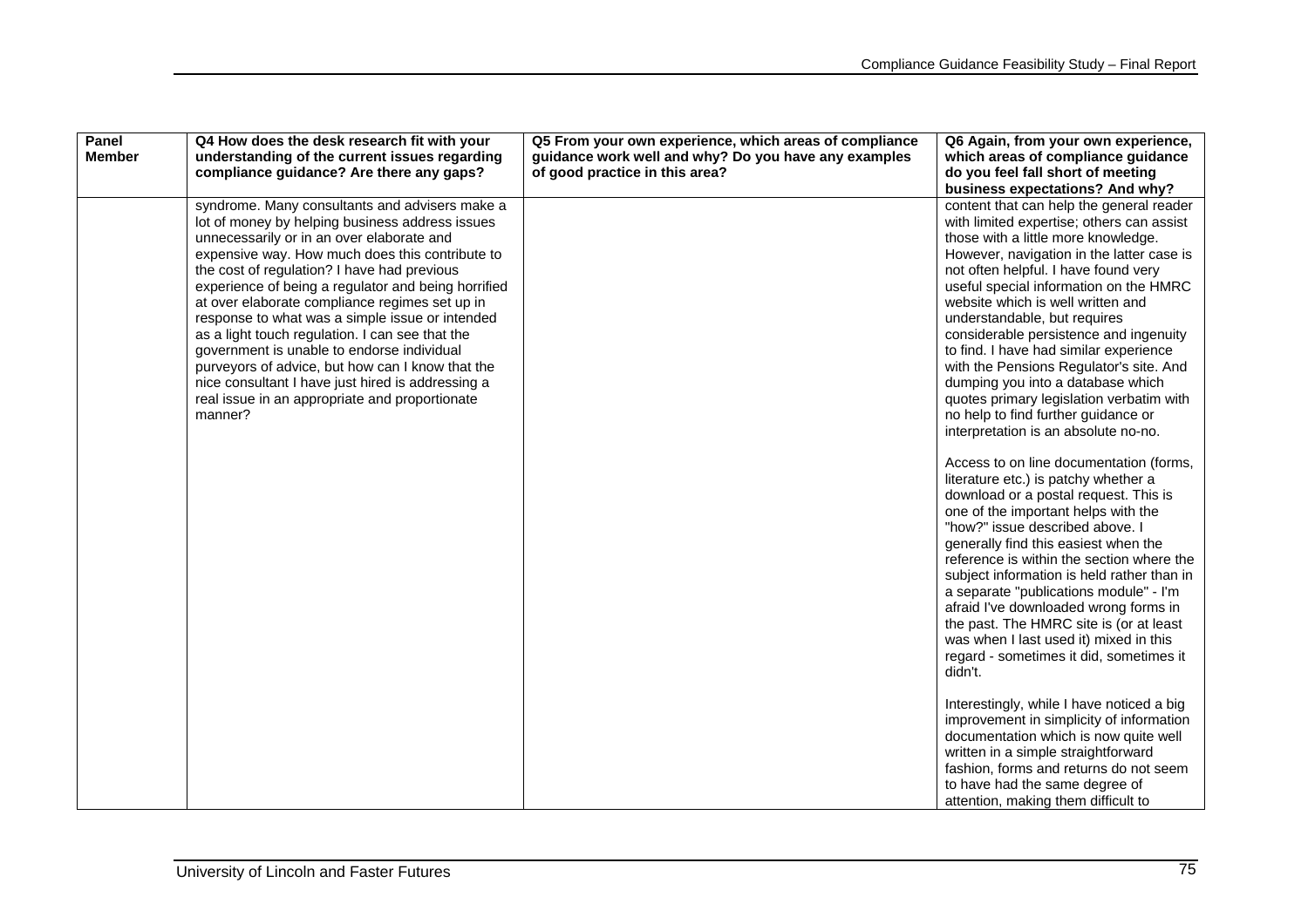| Panel<br>Member | Q4 How does the desk research fit with your<br>understanding of the current issues regarding<br>compliance guidance? Are there any gaps? | Q5 From your own experience, which areas of compliance<br>guidance work well and why? Do you have any examples<br>of good practice in this area? | Q6 Again, from your own experience,<br>which areas of compliance guidance<br>do you feel fall short of meeting<br>business expectations? And why?                                                                                                                                                                                                                                                                                                                                                                |
|-----------------|------------------------------------------------------------------------------------------------------------------------------------------|--------------------------------------------------------------------------------------------------------------------------------------------------|------------------------------------------------------------------------------------------------------------------------------------------------------------------------------------------------------------------------------------------------------------------------------------------------------------------------------------------------------------------------------------------------------------------------------------------------------------------------------------------------------------------|
|                 |                                                                                                                                          |                                                                                                                                                  | complete, confusing, jargon filled and<br>repetitive, leading to poor compliance or<br>requiring expert advice. How often have<br>I felt that a blank sheet of paper would<br>be simpler and more effective! I know<br>from discussions with people who are<br>much more hands on in their<br>compliance than I need to be that they<br>often understand the issue clearly and<br>can deal with the practicalities of<br>compliance, but hire a professional just<br>to complete the documentation<br>correctly. |

| Panel<br><b>Member</b>                   | Q7. Which of the 12 recommendations in the report<br>do you agree with and support?                                                                                                                                                                                                                                                                                                               | Q8 Do you disagree or wish to amend any of the<br>recommendations? If so please state why. | Q9 If you were asked to prioritise the<br>3 most important recommendations,<br>which would they be?                |
|------------------------------------------|---------------------------------------------------------------------------------------------------------------------------------------------------------------------------------------------------------------------------------------------------------------------------------------------------------------------------------------------------------------------------------------------------|--------------------------------------------------------------------------------------------|--------------------------------------------------------------------------------------------------------------------|
| Cath Lee<br><b>FSB</b>                   | agree with and support all of the recommendations,<br>however I am not quite sure about 'recommendation 4'.<br>My personal view is that attitude to regulation is<br>probably more to do with the individual's personality<br>rather than external forces. I do not have any evidence<br>of this however and therefore could not really argue<br>against the recommendation for further research. |                                                                                            | Difficult! However, I think I would<br>probably have to go for 2,3, 6 & 9 (can I<br>be allowed 4 priorities please |
| Richard Hodge<br>Notts County<br>Council | I broadly support the recommendations you are<br>proposing and share your view e need to build on what<br>is there.                                                                                                                                                                                                                                                                               |                                                                                            |                                                                                                                    |
|                                          | My first overall point reflects the cultural difference<br>which central government appear to have on this matter<br>which I feel is potentially divisve at ground level.                                                                                                                                                                                                                         |                                                                                            |                                                                                                                    |
|                                          | From an economic development standpoint this is<br>classed as Business Support from a Regulators                                                                                                                                                                                                                                                                                                  |                                                                                            |                                                                                                                    |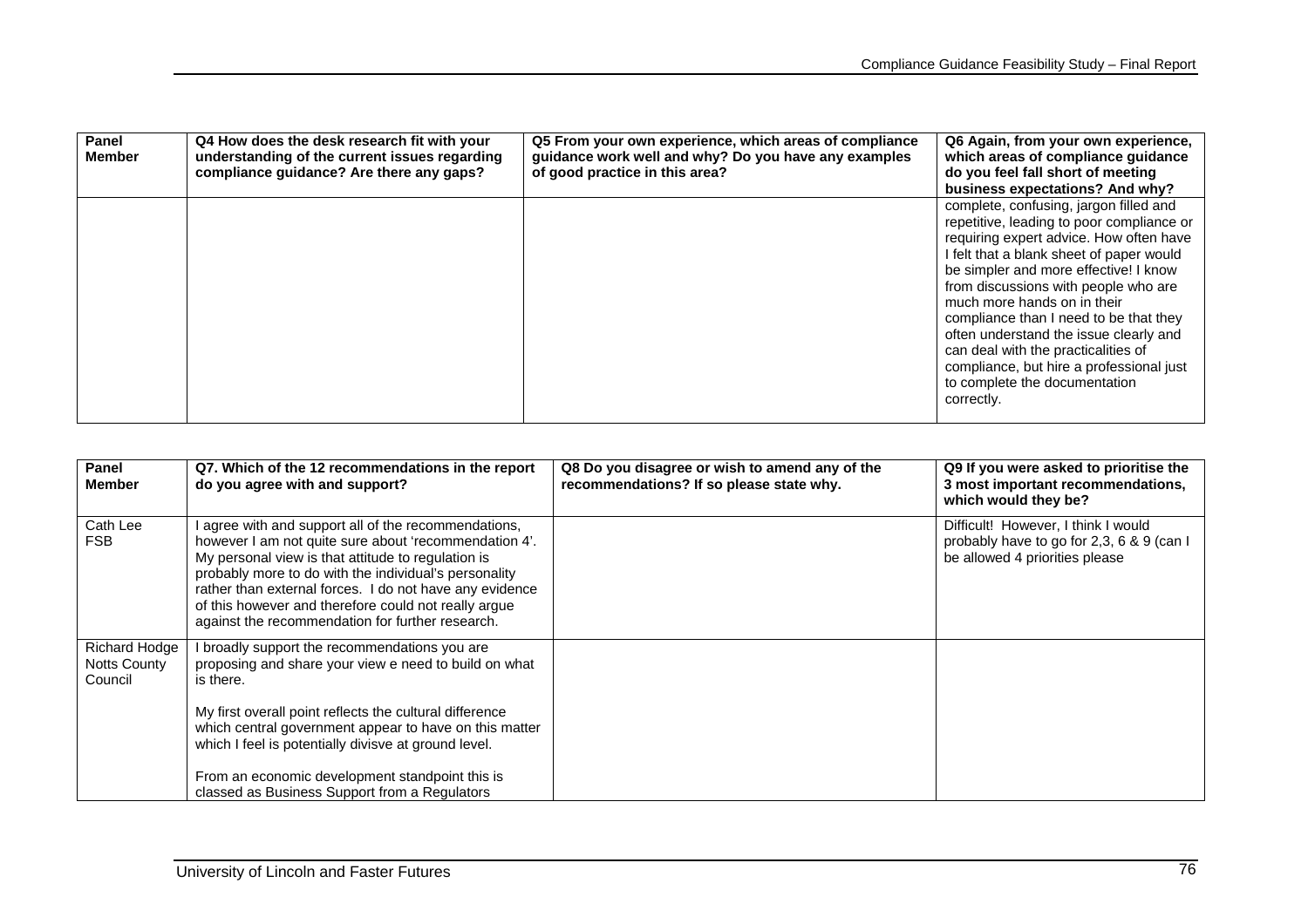| Panel<br><b>Member</b>                    | Q7. Which of the 12 recommendations in the report<br>do you agree with and support?                                                                                                                                                                                                                                                                                                         | Q8 Do you disagree or wish to amend any of the<br>recommendations? If so please state why.                                                                                                                                                                                                     | Q9 If you were asked to prioritise the<br>3 most important recommendations,<br>which would they be?                                                                                                               |
|-------------------------------------------|---------------------------------------------------------------------------------------------------------------------------------------------------------------------------------------------------------------------------------------------------------------------------------------------------------------------------------------------------------------------------------------------|------------------------------------------------------------------------------------------------------------------------------------------------------------------------------------------------------------------------------------------------------------------------------------------------|-------------------------------------------------------------------------------------------------------------------------------------------------------------------------------------------------------------------|
|                                           | standpoint it is classed as compliance. In my mind we<br>need to roll it all into something like Business and<br>Consumer Prosperity and Wellbeing.<br>You have clearly identified goodwill from Regulators to<br>assist and locally they are doing this in a more joined up<br>way. Regionally with TS and EH on a county basis.<br>These links can and need to be extended to include the |                                                                                                                                                                                                                                                                                                |                                                                                                                                                                                                                   |
|                                           | national regulators.<br>I share Uday's view that there could be scope for a<br>Regionla pilot through EMDA but LBRO must be on<br>board as well. This is worth exploring further if EMDA<br>will fund it!                                                                                                                                                                                   |                                                                                                                                                                                                                                                                                                |                                                                                                                                                                                                                   |
| Regina<br>Duggan<br>Environment<br>Agency | Nos 1and 8<br>The East Midlands had a net based setup called<br>EMBREM which was very effective which ceased<br>operation last October 12 months but to reintroduce it<br>would definitely meet a gap.                                                                                                                                                                                      | disagree with 5,6, and 10 because this proposal would be<br>impossible to maintain and there would be a built in<br>difficulty with ensuring consistency across local authorities.<br>Resources could easily be diverted for other purposes.                                                   | My top three would be 1,8 and 3                                                                                                                                                                                   |
|                                           | No3<br>I see a need for this type of work in all regions                                                                                                                                                                                                                                                                                                                                    |                                                                                                                                                                                                                                                                                                |                                                                                                                                                                                                                   |
|                                           | No 9<br>I think that Local authorities whilst seen as a good place<br>to start do not really do environmental compliance with<br>industry and it would be good to define what levels<br>would be done by them at the moment they act mainly<br>as signposters                                                                                                                               |                                                                                                                                                                                                                                                                                                |                                                                                                                                                                                                                   |
| Douglas Kerr<br><b>IOD</b>                | Congratulations to you and your colleagues on a very<br>good and comprehensive report. I enjoyed reading it.                                                                                                                                                                                                                                                                                | I have the following concerns about the others:<br>- Recommendation 7. I have concerns about how useful                                                                                                                                                                                        | My top three picks (in order) from the<br>recommendations made are:                                                                                                                                               |
|                                           | Before addressing the questions you have raised for<br>specific comment let me make an observation. The<br>fundamental point emerging from the study is that there<br>is a need felt by business for better support in being<br>aware of and able to respond appropriately to                                                                                                               | this exercise is going to be unless emda is prepared to<br>provide some sort of quality endorsement of the advisors'<br>expertise in various areas and I have serious concerns<br>about the practicalities and legitimacy of providing such an<br>endorsement. emda risks becoming a broker of | - Recommendation 3. Throw everything<br>behind making Business Link the best<br>friend business ever had, with authority<br>to speak for the regulator, influence the<br>legislators and help the willing to know |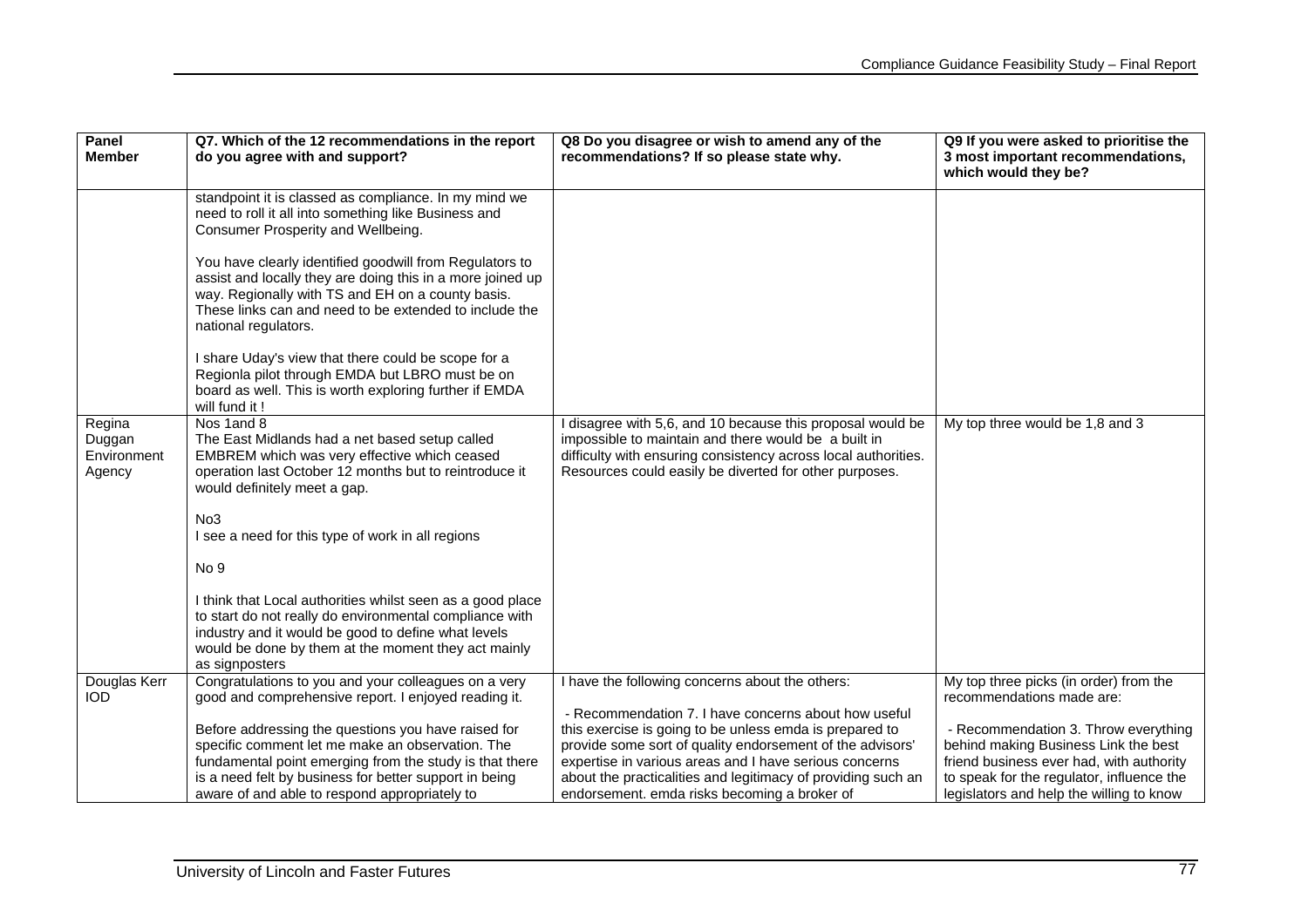| Panel<br><b>Member</b>       | Q7. Which of the 12 recommendations in the report<br>do you agree with and support?                                                                                                                                                                                                                                                                                                                                                                                                                                                                                                                                                                                                                                                      | Q8 Do you disagree or wish to amend any of the<br>recommendations? If so please state why.                                                                                                                                                                                                                                                                                                                                                                                                                                                                                                                                                                                                                                                                                                                                                                                                                                                                                                                                                                                                                                                          | Q9 If you were asked to prioritise the<br>3 most important recommendations,<br>which would they be?                                                                                                                                                                                                                                                                                                                                       |
|------------------------------|------------------------------------------------------------------------------------------------------------------------------------------------------------------------------------------------------------------------------------------------------------------------------------------------------------------------------------------------------------------------------------------------------------------------------------------------------------------------------------------------------------------------------------------------------------------------------------------------------------------------------------------------------------------------------------------------------------------------------------------|-----------------------------------------------------------------------------------------------------------------------------------------------------------------------------------------------------------------------------------------------------------------------------------------------------------------------------------------------------------------------------------------------------------------------------------------------------------------------------------------------------------------------------------------------------------------------------------------------------------------------------------------------------------------------------------------------------------------------------------------------------------------------------------------------------------------------------------------------------------------------------------------------------------------------------------------------------------------------------------------------------------------------------------------------------------------------------------------------------------------------------------------------------|-------------------------------------------------------------------------------------------------------------------------------------------------------------------------------------------------------------------------------------------------------------------------------------------------------------------------------------------------------------------------------------------------------------------------------------------|
|                              | regulation. What also emerges is that the bones of a<br>solution exists in Business Link and its website. The<br>report rightly identifies building on that as a key priority.<br>It seems to me that it is important to do everything<br>possible to enhance both awareness and the perceived<br>authority of Business Link while emphasising it role as a<br>helpful friend to business (not a regulator in disguise). It<br>is also important to avoid doing anything which would<br>detract from giving it the image of being "the place for<br>help and advice on regulation".<br>With that in mind I would respond to the questions as<br>follows:<br>I agree with and support<br>recommendations1,2,3,4,5,6,8,9,11 as they stand. | professional services if this is followed through to a logical<br>conclusion.<br>- Recommendation 10. I have no problem with the<br>creation of regulation advice centres which seems on the<br>face of it a good idea. However, I worry about the<br>"branding" detracting from the position of Business Link<br>and crating confusion about who the real authority is. In my<br>experience every regulator/professional body/advisor<br>seeks to promote his or her own version as the best (and<br>why not) but aren't we trying to simplify the thickets of<br>advice and guidance on offer to business. Let the<br>"branding" be with Business Link even if it results in<br>onward referral to a regulation advice centre. This may<br>also have the effect of making it easier to create a mental<br>separation between "regulator" and "helpful friend".<br>Recommendation 12. This seems like a very worthy<br>recommendation and I absolutely endorse the view that<br>business owners and managers can and should help<br>themselves and be assisted to do so. In practical terms,<br>however, what does it mean? Where is this business | understand and comply with their<br>regulatory obligations.<br>- Recommendation 5. More of the same.<br>Build on what exists rather than reinvent<br>the wheel but make Business Link the<br>gateway.<br>- Recommendation 8. Not only should<br>the networks be able to to help improve<br>the experience of regulatory<br>enforcement, but it will also reinforce the<br>sense that the regulator is willing to<br>listen (and respond). |
|                              |                                                                                                                                                                                                                                                                                                                                                                                                                                                                                                                                                                                                                                                                                                                                          | education going to come from? Who will do what as a<br>consequence of this recommendation being accepted?                                                                                                                                                                                                                                                                                                                                                                                                                                                                                                                                                                                                                                                                                                                                                                                                                                                                                                                                                                                                                                           |                                                                                                                                                                                                                                                                                                                                                                                                                                           |
| Uday Dholakia<br><b>LBRO</b> | I have gone through the recommendations, its<br>comprehensive and well structured.<br>On a positive front I feel recommendations 5,6,9,10 and<br>11 have merit in engaging LBRO on "pilot" basis. I will<br>obviously have to run this by the LBRO board and the<br>Chief Executive. I feel reasonably confident if you/r<br>colleagues can make robust business case for this also<br>with willing partners: emda, local authorities in the East<br>Midlands, FSB, Chambers, CBI etc, we should be able<br>to get folks at LBRO to sit around the table and look at<br>the possibilities.                                                                                                                                               | I don't like to labour on issue round ethnic businesses, but<br>feel the figure is higher than that of 28% who don't engage<br>with Business Link. It will be of no surprise that regulation<br>hits them disproportionally in areas of Environment Health<br>etc say in the food businesses (the only real growth area<br>in manufacturing). You may want to turn this limitation in to<br>an opportunity in your final report for emda to do<br>something measurable in this area. Can I leave this with<br>you!                                                                                                                                                                                                                                                                                                                                                                                                                                                                                                                                                                                                                                  | 5,6,9,10,11                                                                                                                                                                                                                                                                                                                                                                                                                               |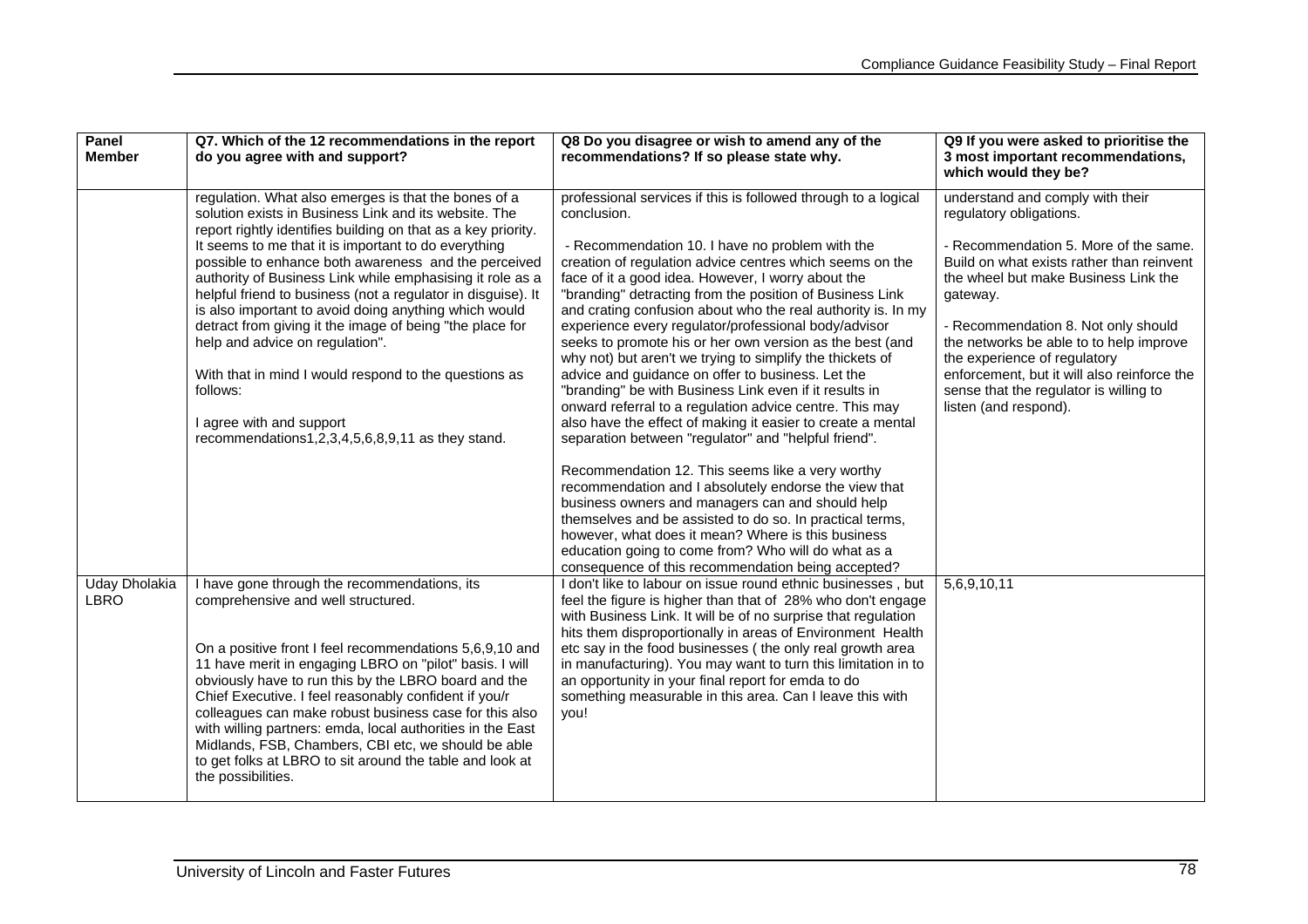| Panel<br><b>Member</b> | Q7. Which of the 12 recommendations in the report<br>do you agree with and support?                                                                                                                                                                                                                                       | Q8 Do you disagree or wish to amend any of the<br>recommendations? If so please state why.                  | Q9 If you were asked to prioritise the<br>3 most important recommendations,<br>which would they be?                                                                                                                                                                                                                                                                                                                                                                                                                                                                                                |
|------------------------|---------------------------------------------------------------------------------------------------------------------------------------------------------------------------------------------------------------------------------------------------------------------------------------------------------------------------|-------------------------------------------------------------------------------------------------------------|----------------------------------------------------------------------------------------------------------------------------------------------------------------------------------------------------------------------------------------------------------------------------------------------------------------------------------------------------------------------------------------------------------------------------------------------------------------------------------------------------------------------------------------------------------------------------------------------------|
|                        | Our next board meeting is on 22nd / 23rd April, if we<br>can get the request formalise by than, I'm happy to push<br>the boat out on this.                                                                                                                                                                                |                                                                                                             |                                                                                                                                                                                                                                                                                                                                                                                                                                                                                                                                                                                                    |
| Phil Wass              | Just before I move onto the 3 questions, I wonder<br>whether an emphasis might be put on the<br>disproportionate burden placed on 'micros' in particular<br>at page 49 (para 3) - rather then just referring to a<br>disproportionate burden on 'small business'?<br>I broadly support all of the 12 recommendations made | I do not strongly disagree with and would not wish to<br>substantially change any of the 12 recommendations | would personally prioritise<br>recommendations 3, 4 and 7<br>I feel that a bit more explanation is<br>required around the above as follows.<br>Whilst not disagreeing with the slightly<br>different approach within 5, 6, 9, 10 and<br>11 - I personally preferred the approach<br>via 1, 2, 3, 4, 7, 8 and 12. By a process<br>of elimination to come to my top three, 1<br>& 8 seem to sit together and slightly in<br>isolation from some of the other key<br>issues for me such as 2, 3, 4, 7 and 12<br>which I found very difficiut to then<br>separate in coming up with the final<br>three |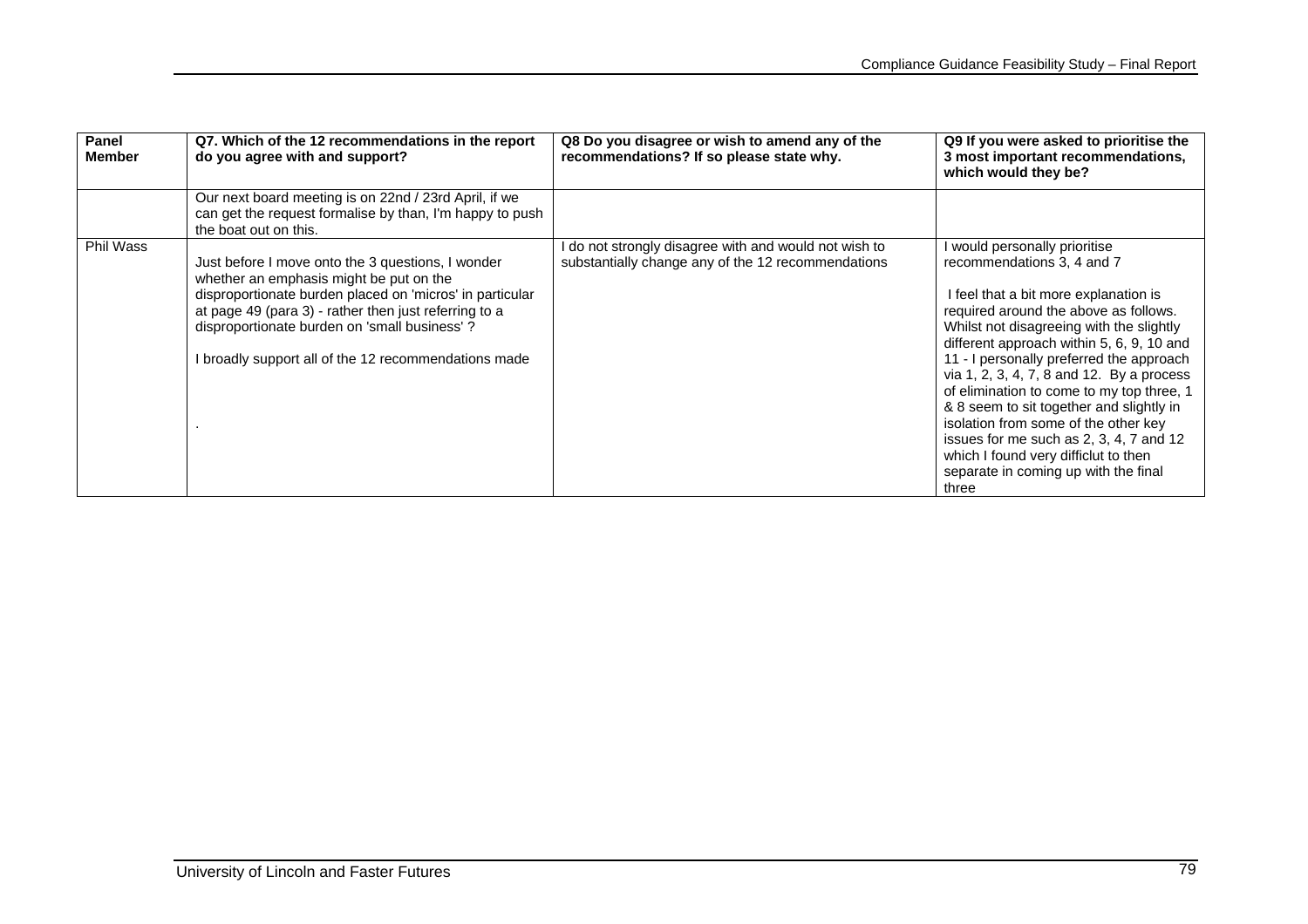## **Annex 2 cont'd**

## **Environment Agency Response to Compliance Guidance Feasibility Study**

#### **1. Which of the 12 recommendations in the report do you agree with and support?**

#### *Recommendation 1*

*That emda consider the establishment of a network of businesses, intermediaries, regulators and professionals to collaborate and provide central government with feedback and suggestions on the design of new regulations and the supporting IAG material.* 

Agree. This would be a very useful group. However South West region and North West region have more hands on networks which seem to work well. They provide advice and guidance but go further in that they also provide an opportunity to mentor the businesses to at least compliance if not 'proactive learners'.

#### *Recommendation 2*

*Emda should consider further investment in refining, populating and cleansing the database of businesses in the RBSIS system.* 

Agree.

#### *Recommendation 3*

*emda should review their planned Business Link marketing expenditure to see whether this investment could be used better to help raise awareness around compliance issues.* 

Agree – this should also be linked to regulators communications strategies to get maximum benefit for the region. It would also be sensible to ensure high priority sectors are focused on to ensure best value for money

#### *Recommendation 4*

*That emda commissions further research into whether business attitudes towards regulation could be changed, i.e. whether "avoiders" of compliance can become "vulnerable" compliers.* 

Agree – I could envisage the Environment Agency wanting to do this type of work in their advice and guidance policy work. Therefore if we can be involved in this through yourself Regina that would be excellent

#### *Recommendations 5*

*emda should consider investing in improved referral mechanisms between Business Link and the Local Authorities* 

Concerned – Local Authorities are not able to offer definitive advice on many aspects of environmental legislation as they are not the regulator. They also have opposing views with regard to planning for example that could be detrimental to the environment. It would therefore be more effective for them to a signposting service rather than an expert on environmental advice (where they are not the regulator). Agree that there should be better referral mechanisms in place

## *Recommendation 6*

*emda should consider working with the Local Better Regulation Office (LBRO) to help Local Authorities build the capacity of their advice and guidance services and to ensure that they are consistently available across the region.* 

Disagree – would rather see the network, that is being suggested to be developed, be the trainer of Local Authorities and Business Links. This would offer a consistency of approach and allow the networks to train in priority areas from their experience in delivery of advice and guidance.

## *Recommendation 7*

*emda should consider investment in building the portfolio of professional firms and consultants who provide advice and guidance on regulatory matters registered on the supplier directory.* 

Agree – building the portfolio of professional firms and consultants will be very useful.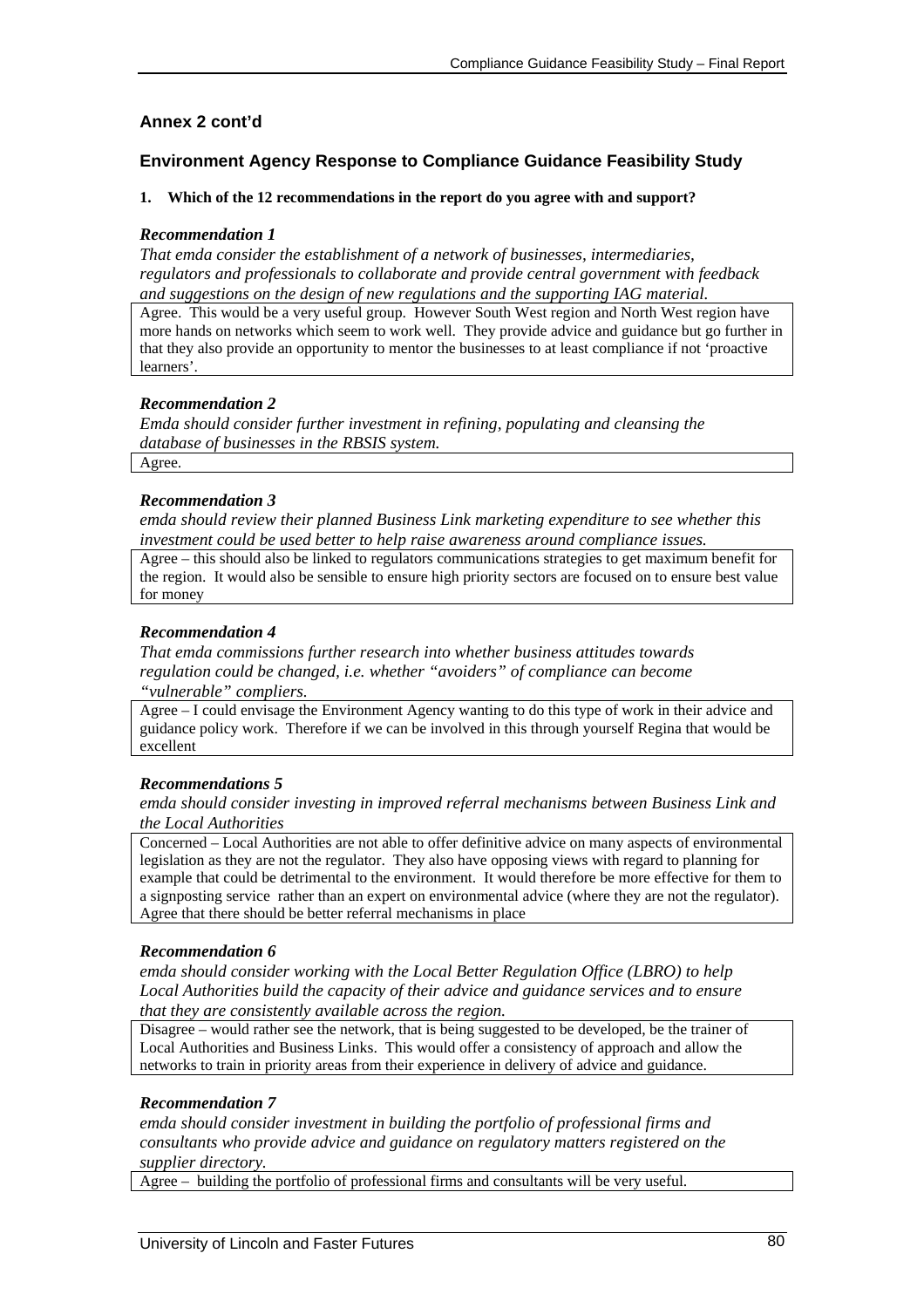Agree the reasonableness test is also useful, but would need to be done by each regulator and agreed at a national level.

## *Recommendation 8*

*That the networks of businesses, regulators and intermediaries and professionals proposed (recommendation 1) be used as the vehicle to help road-test any risk-based assessments proposed by regulators.* 

*Agree* 

## *Recommendation 9*

*That emda, LBRO and Local Authorities work together to seek clarification and agreement on:* 

- *A service specification as standard across all Local Authorities* 

- *A clear remit, i.e. which regulations and on what basis, would advice and guidance be delivered through Local Authorities?* 

Agree – and would suggest that Environmental regulations that the Environment Agency regulate should be out of remit for delivery by Local Authorities

## *Recommendation 10*

*That emda, LBRO and Local Authorities consider the merit of establishing branded regulation advice centres in each Local Authority.* 

Agree in principle – with the proviso that an Environmental specialist is included in this advice centre

## *Recommendation 11*

*That emda, LBRO and Local Authorities consider the development of clear capacity building and development programme for staff in each centre, on a standard basis.*

Agree in principle - as long as development includes using experts to help train and to signpost to those parties that are more appropriate to deliver advice and guidance. However this approach may be very costly and may not give the benefits anticipated. I suggest a pilot project should be developed to see if the approach worked before going ahead across the whole of the RDA. In other regional schemes businesses are signposted to Envision and Enworks and then mentored with agreed action plans and success is measured. Measuring success should be one of the criteria of the pilot project.

## *Recommendation 12*

*Management skills development for managers of smaller firms should focus on provided a systematic approach* 

Agree in principle – but there may be ways to help small business e.g. e-alerts to update on legislation, so they don't have to regularly review. Also any system that ensures compliance should also be reviewed – who will do this?

#### **2. Do you disagree or wish to amend any of the recommendations? If so please state why.**

## **Recommendation 1**

Have a series of networks available for mentoring businesses towards compliance. An example would be an environmental compliance network. This network would have a target to deliver and mentor a number of businesses in priority sectors (i.e. those that have the most potential to pollute) toward proactive learner. Success criteria would include the number of tonnes of waste diverted from landfill/water consumption reduced etc.

#### **3. If you were asked to prioritise the 3 most important recommendations, which would they be?**

Recommendation 1, 2 and 3 would be the most helpful for the Environment Agency.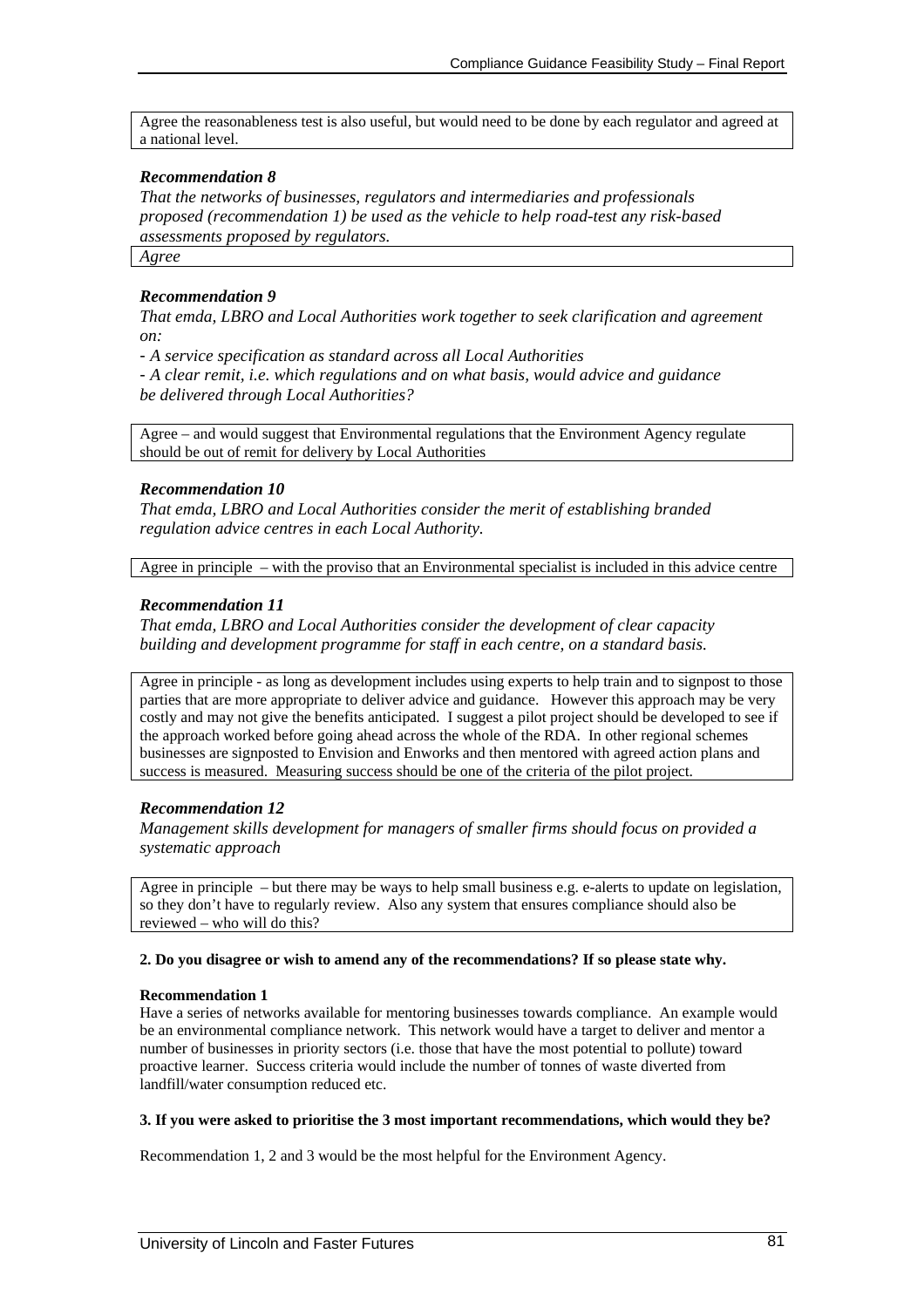## **3. World Café Stakeholder Event Pro Forma**

#### **Consultation with businesses on advice and information for business compliance with regulation and legislation.**

Nottingham Gateway Hotel on **Thursday 20 March 2008**, 10am-2pm.

## **'World Café' style consultation event**

for businesses, support and membership organisations, regulators and professional advisors in the East Midlands

#### *Is there is a need to improve advice on business regulation? How can this be achieved?*

#### **Purpose**

East Midlands Development Agency (*emda*) recognises that compliance and regulation for business may be an emotive issue and any consultation on the subject has the risk of polarising opinion. To avoid this we propose an imaginative approach to consultation and consensus building: World Café methodology.

World Café is a proven methodology that uses a conversational process and a set of design principles to enable the collective intelligence within a group to emerge. It works best when building consensus, by increasing people's capacity for effective action in pursuit of common aims.

The purpose of this event is not to debate good or bad regulation, but simply to use our collective intelligence to better help those businesses who wish to trade legally and ethically, enabling them to positively comply, improve and be more economically productive.

We will seek to identity areas of consensus between businesses that seek better information, guidance and advice and those organisations, public or private, that are best placed to provide it.

funded by

east midlands development agency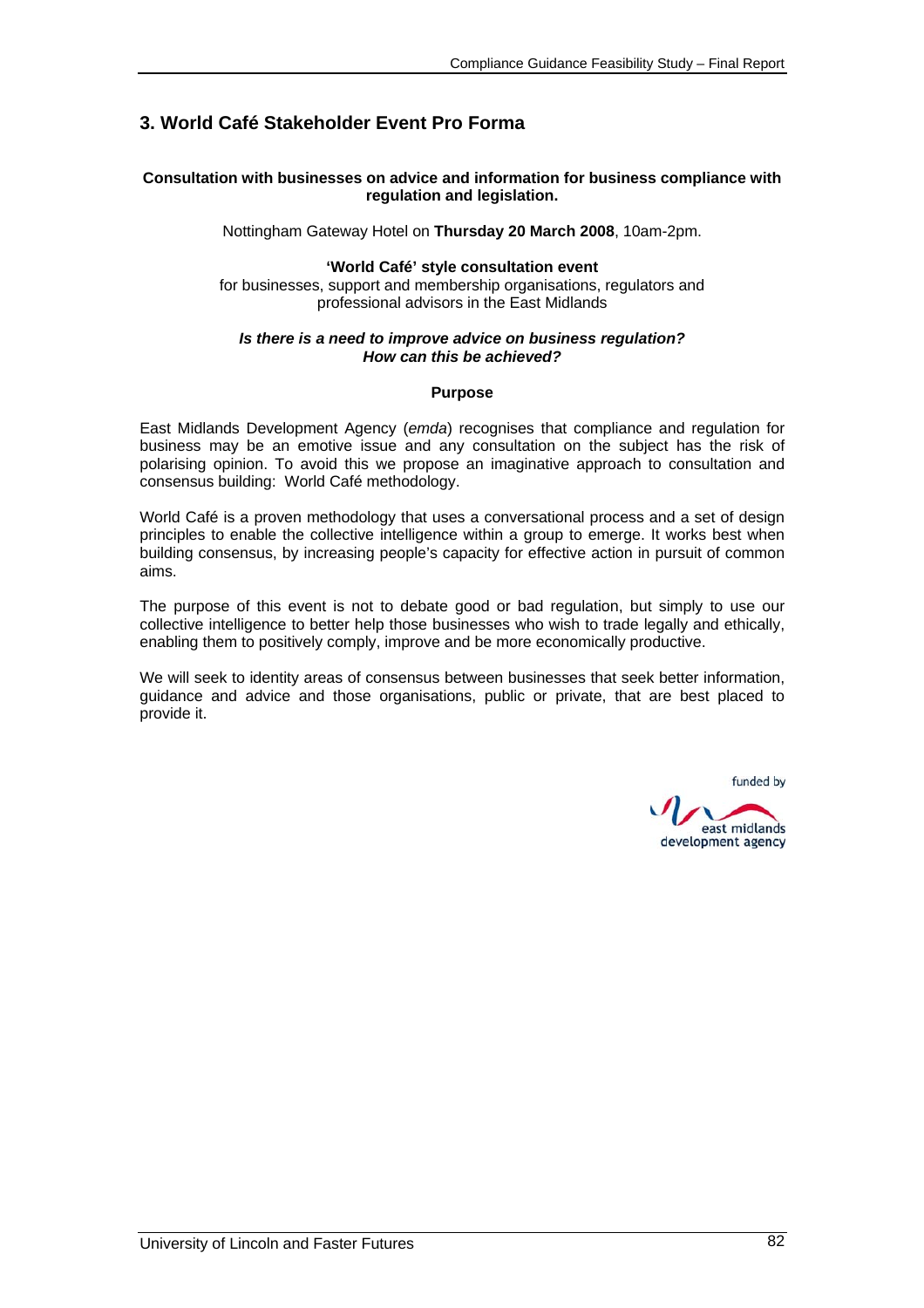#### *Programme*

- 10.00 Sign-in & coffee
- 10.15 Welcome & introduction Overview of the changing picture on business regulation: 'better regulation' Is there a need to improve business support in the East Midlands? Results of the business survey to date.
- 10.45 World Café round table groups

#### Question 1:

How effective is the current position for businesses? How well are business requirements met? What are the gaps & shortcomings?

Question 2:

How effective is the system for regulators? How well are they able to provide businesses with information and advice to comply with regulation? What are the gaps & shortcomings?

#### Question 3:

How effective is the system for intermediary organisations, including Business Link, membership, trade and professional organisations, and professional advisors? How well are they able to advise businesses on compliance issues? What are the gaps & shortcomings?

- 11.45 Report back on questions 1-3
- 12.00 Café break, buffet available
- 12.30 World Café round table groups
	- Question 4:

What would the ideal scenario be in terms of providing the information & advice to businesses on compliance?

Question 5: What are the gaps between the ideal scenario and what is currently available? Which of these have greatest costs & negative impact on business?

Question 6: What are the ideal solutions? What action is needed to implement these? Who should do this and how?

- 1.30 Report back on questions 4-6
- 1.45 Next steps: using the World Café knowledge to prepare recommendations for *emda*.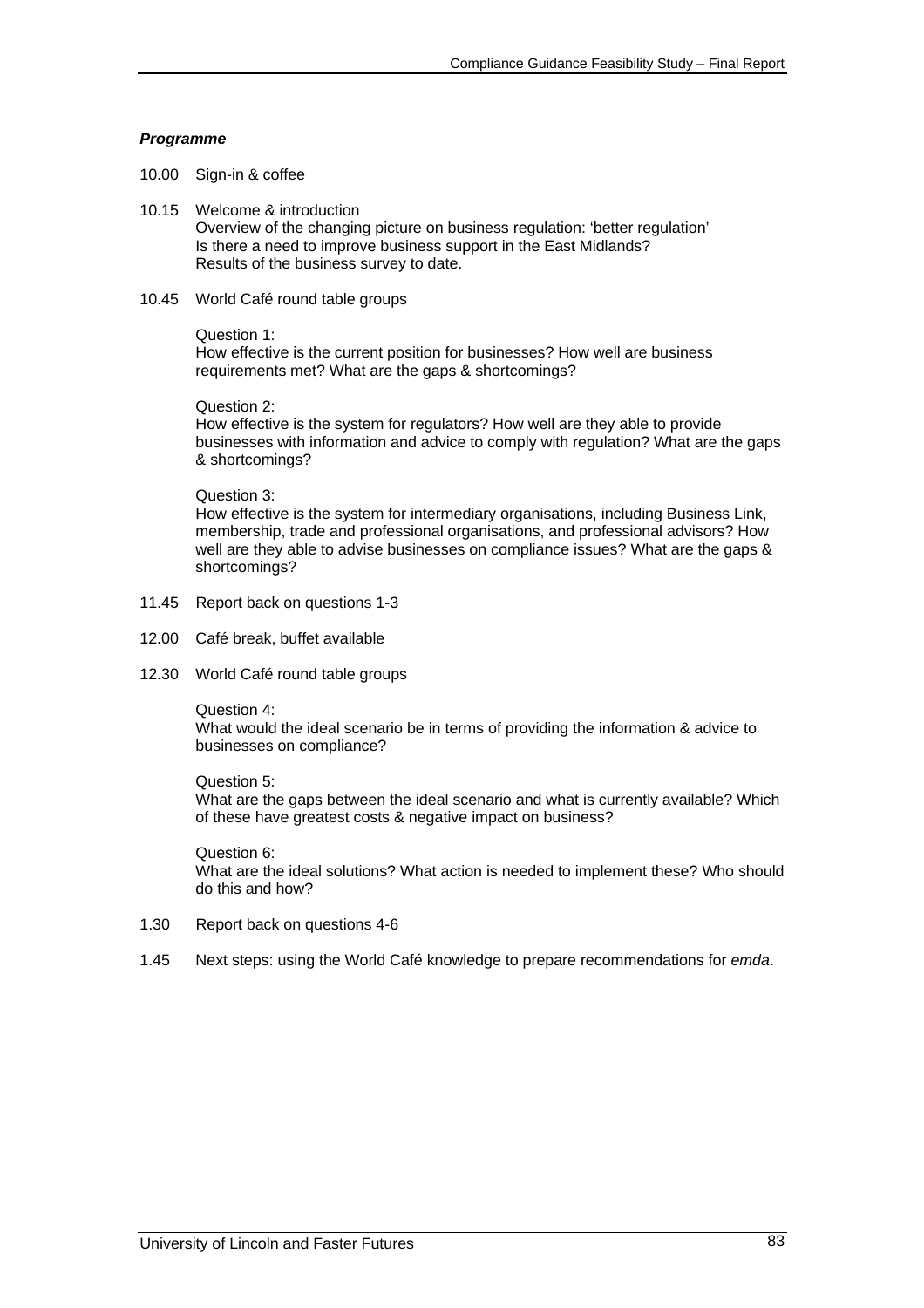## 4 **World Café Consultation Attendees 20 March 2008**

| <b>Andrew Atherton</b>  | University of Lincoln                                                                     |
|-------------------------|-------------------------------------------------------------------------------------------|
| Jane Avery              | Co-operative and Social Enterprise<br><b>Development Agency</b>                           |
| Lynne Butler            | <b>Lincolnshire County Council Trading</b><br><b>Standards</b>                            |
| <b>Justin Conroy</b>    | <b>HTC Associates Ltd</b>                                                                 |
| Anna Coombe             | Castlefield Kennels                                                                       |
| Uday Dholakia           | <b>LBRO</b>                                                                               |
| <b>Pheobe Edwards</b>   | <b>East Midlands Business Ltd</b>                                                         |
| E J Foxall              | <b>Business Champion</b>                                                                  |
| <b>Kirk Frith</b>       | University of Lincoln                                                                     |
| <b>Manny Gatt</b>       | <b>Faster Futures Ltd</b>                                                                 |
| <b>Julia Hackett</b>    | <b>Energy Performance Assessors</b>                                                       |
| Mark Hughes             | <b>Nottinghamshire County Council</b>                                                     |
| Cath Lee                | <b>Federation of Small Businesses</b>                                                     |
| Douglas Kerr            | Institute of Directors                                                                    |
| Jo Parkin               | East Midlands Development Agency                                                          |
| <b>Stuart Parr</b>      | Nottinghamshire Business Venture                                                          |
| Sharon Payne            | Leicester City Council, Food & Safety<br><b>Training Unit</b>                             |
| Liz Price               | University of Lincoln                                                                     |
| David Rae               | University of Lincoln                                                                     |
| <b>Cathy Rawsthorne</b> | Winning Works Ltd                                                                         |
| David Rennie            | <b>Croner Consulting Ltd</b>                                                              |
| Mark Taylor             | North Kesteven District Council,<br><b>Environmental Services and Building</b><br>Control |
| <b>Phil Wass</b>        | Wass Management Ltd                                                                       |
| <b>Malcolm Yates</b>    | Focus Management for Business Ltd                                                         |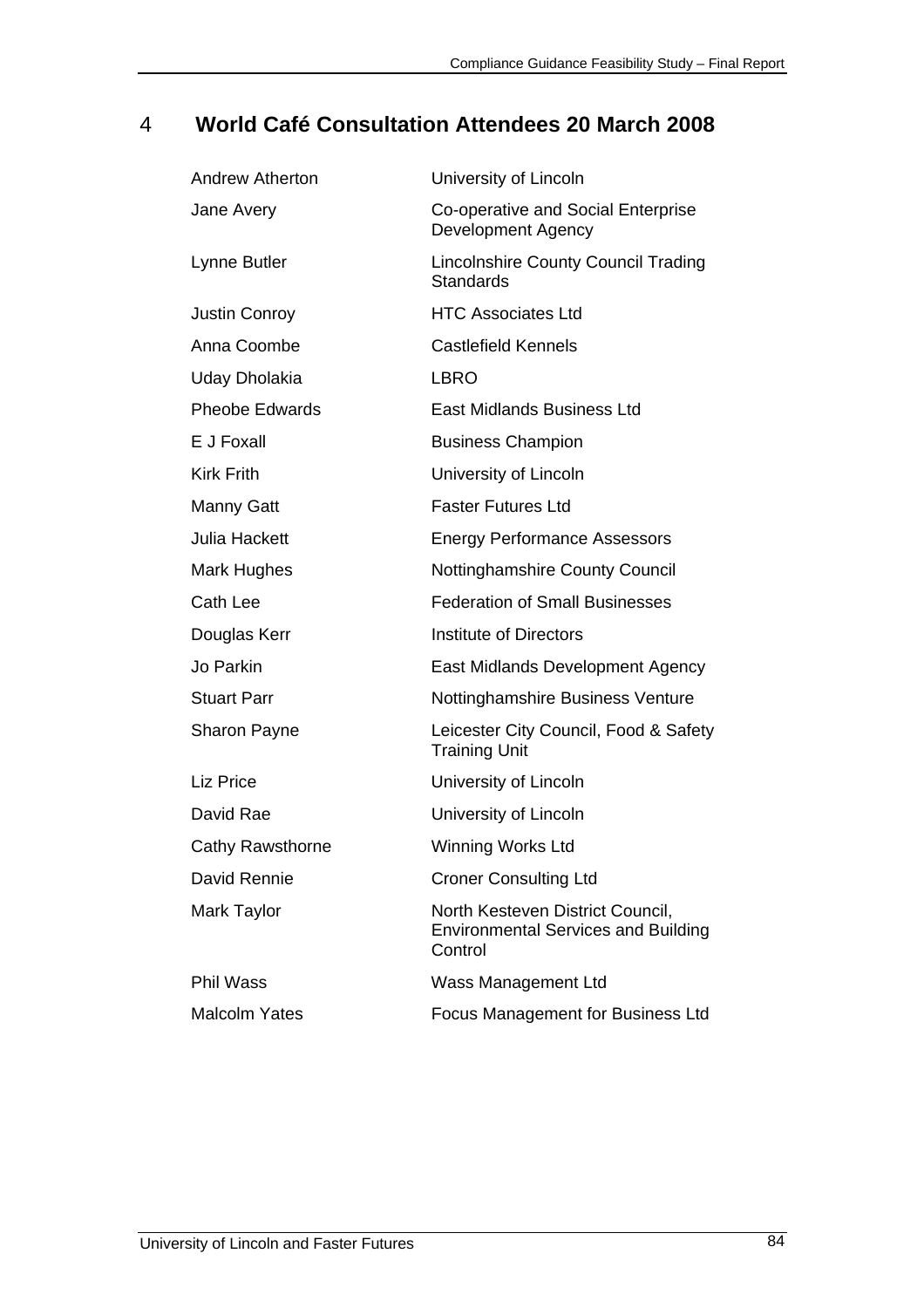## **5. Feedback from World Café Stakeholder Event**

## **How can regulation bring about efficiency gains for business?**

- Legislation drives behaviours that can result in profitability gains, e.g. reducing waste;
- Sustainability increase in taxation on cars changing behaviours, e.g. home working/conferencing, car sharing, encouraging work life balance and retaining key staff;
- Planning regulations are viewed as a bane, but they do preserve heritage and the environment;
- Complying with employment law is important if a business gets it wrong, it could lose a lot of money;
- Some regulation can be an opportunity, but it is unrealistic to say that that can happen straight away;
- There is still a cost associated with complying with regulation, even if it does bring opportunities;

## **What can businesses do to exploit the opportunities associated with regulation?**

- Complying with regulation can demonstrate that a business meets certain standards, e.g. health and safety, investors in people;
- Compliance can be perceived as a kite mark that customers can trust the organisation;
- Market opportunities associated with helping businesses to comply with regulation, e.g. asbestos removal;
- Complying with certain regulations can help small businesses compete with larger businesses;
- Business opportunity exploiting people's fears, e.g. H&S fears, especially when dealing with school

## **Broader Issues related to Regulation Compliance**

- Health and Safety legislation is designed to enable the regulator to take business to task if they do something wrong - "Health and Safety - guilty until proven innocent";
- Look at Audit and Review culture, and segmenting by risk perception;
- Issues for businesses more joined up thinking needed;
- Need a common sense test (ref FSB research):
	- Move from blame and claim
	- Need to get balance between risk and compliance
	- Will require a cultural shift, e.g. drink driving
	- Broadband rollout inconsistent, lowering opportunities for home working;
- There are inconsistencies in the way that regulation is enforced across the UK (e.g. there are disparities between local authorities), which is not fair on those that comply;
- The costs of complying with regulation can make UK businesses uncompetitive with businesses in other countries that have less regulation or have unethical practices;
- Businesses feel the need for a source of information/advice that makes them feel certain that they have complied, but regulators are not always able to provide 100% assurance, e.g. health and safety law is, according to some regulators, impossible to comply with. It's about enforcing the regulation and making as assessment as to what is "reasonable" but this won't protect a business from being sued in the case of an accident;
- Not all businesses have internet access to enable them to access online information on compliance;
- The risk associated with compliance appears to be borne easier by larger companies, who can afford to pay lawyers and accountants to ensure that they comply;
- There appears to be a lot of information on compliance, but there is a need to raise awareness of this;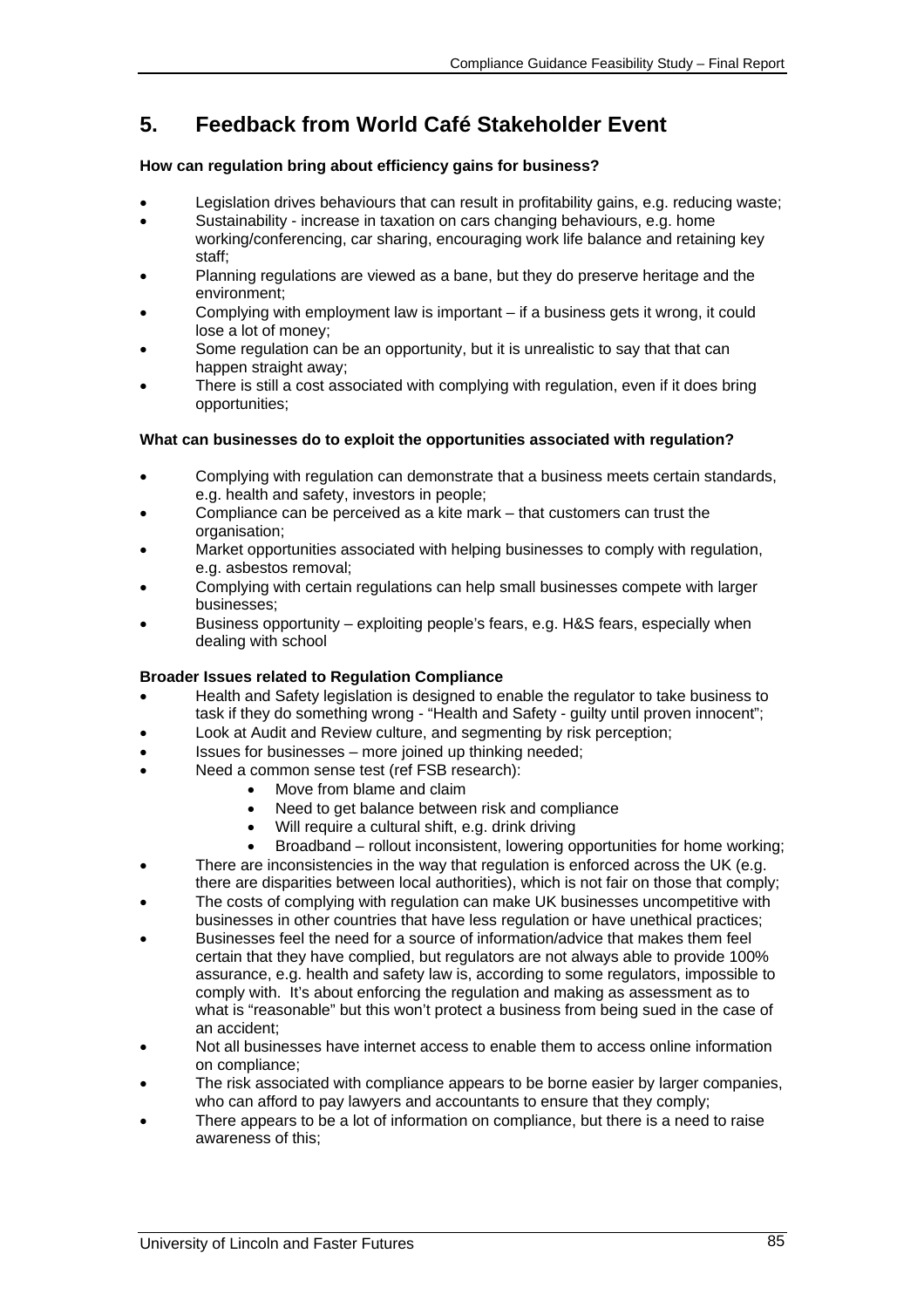• A single database for rules and regulations for business in the UK is being launched, which will sit on BusinessLink.gov.uk and Direct.gov.uk (according to Phoebe Edwards, EMB).

#### **Question 1: How effective is the current position for businesses? How well are business requirements met? What are the gaps & shortcomings?**

- The key areas that businesses find it difficult to get information on are VAT, Employment Law, Health and Safety. These are areas where non-compliance can mean "proper punishment" and this can "wreck a business";
- VAT: it is difficult get information on VAT. Sometimes HMRC refers customers to different sources, and it is difficult get a black and white answer. There are costs of getting it wrong, e.g. not charging customers VAT and then "when you found out you should have done, it is too late to get it back";
- Employment Law: Fear of not complying with employment law means that some businesses are scared to employ or dismiss people. It can prevent expansion of the business, or mean that businesses retain inefficient employees that they are afraid to dismiss. ACAS is one source of information, but "they don't advise you – they just recite the legislation" and "they seem to be on the side of the employee";
- There is not clear guidance on untested legislation;
- Good experiences: The Fire Service is customer focused and good to deal with, but do people know to go to them? There are also good experiences of dealing with local authorities;
- Businesses often talk to each other, friends, and organisations like the FSB, rather than go to the regulators or support organisations;
- Small businesses don't want to or can't afford to pay solicitors, accountants etc;
- It would be good to have a source of information or guidance that businesses could use before using a fee paying service.

#### **Question 2: How effective is the system for regulators? How well are they able to provide businesses with information and advice to comply with regulation? What are the gaps & shortcomings?**

- Regulators are not always the instigators but are quite often the recipients of regulation from central government;
- Guidance for the regulators often arrives late;
- Limited funding for local authorities, and limited resources small teams;
- There are too many people/agencies involved;
- There is too much emphasis on interpretation rather than on clear quidance;
- There is a mismatch between guidance and the law no-one wants to commit to telling a business that they are doing fine;
- Regulations are too often released without appropriate and sufficient compliance guidance being offered;
- The impact of some regulatory changes can be significant but there is no funding in place to help businesses cover the costs of compliance;
- Too often the regulators themselves do not appear to know what is going on;
- There is a lot of variation in performance between agencies and so it is not always easy to build up relationships;
- There is not enough consistency across agencies and across geographical spaces;
- Some regulators are not helpful and see their role as one of enforcement rather than of support and guidance;
- There are too many regulations that have to be complied with that are either out of date or are simply not relevant to the businesses that have to comply with them;
- Guidance officers do not receive enough training and so cannot offer the quality of service that is demanded by the business community;
- A 'one stop shop' is needed so that businesses know where to turn when they need help;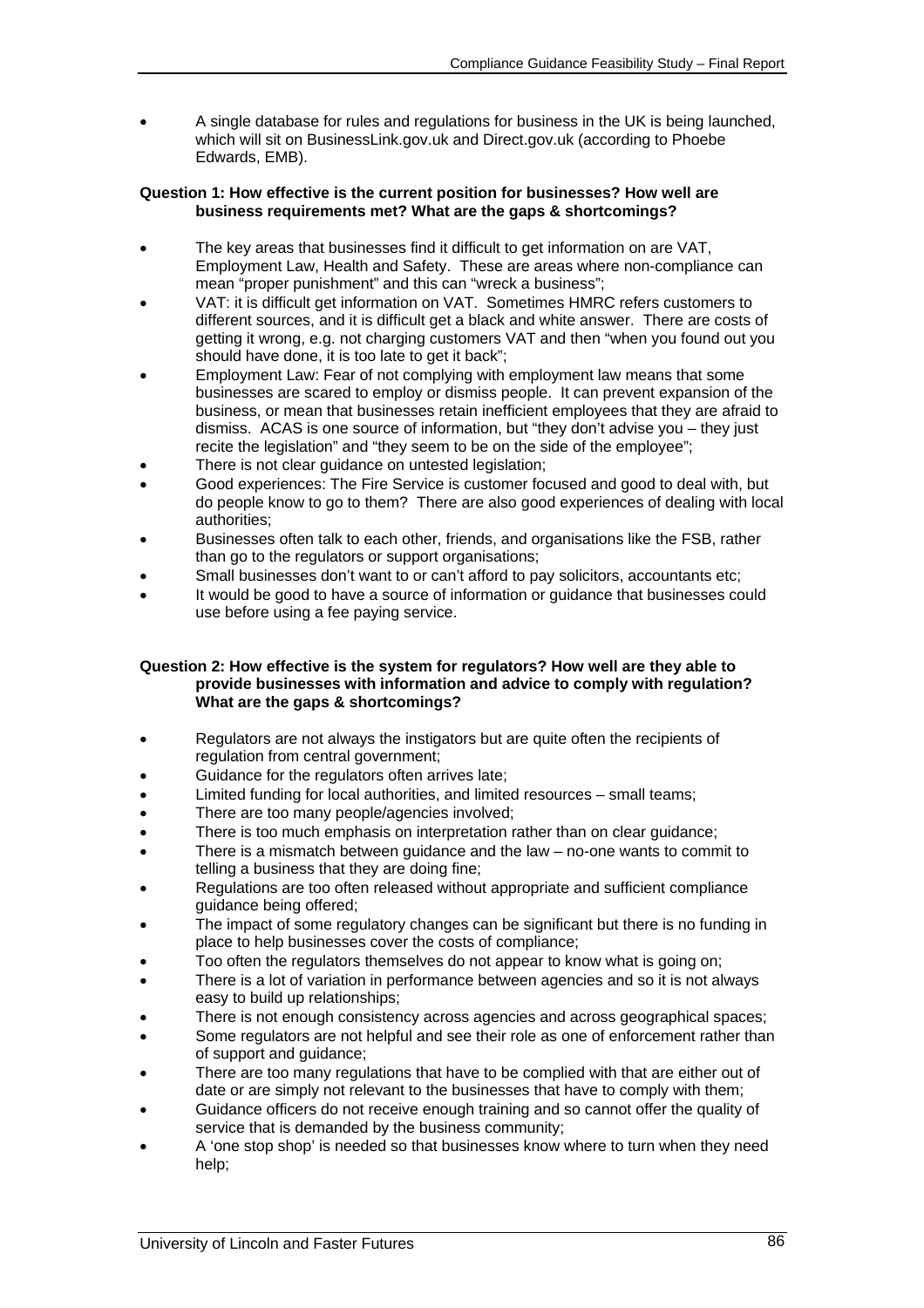- New regulations or changes to existing regulations occur so often that many businesses do not notice them – awareness needs to be improved;
- There is not enough trust between the regulators and the regulated  $-$  this needs to improve so that productive relationships can grow;
- There is too much emphasis on inspection and not enough on advice;
- The methods used to indicate regulatory changes are not adequate and, as a result, too many businesses are unaware of changes as they occur;
- Businesses need to be able to see the benefits and so far regulators have not been able or have not wanted to do this;

**Question 3: How effective is the system for intermediary organisations, including Business Link, membership, trade and professional organisations, and professional advisors? How well are they able to advise businesses on compliance issues? What are the gaps & shortcomings?** 

- Not everyone receives the East Midlands Business bulletin on regulation it reaches people through different media or some people not at all;
- There seems to be a lack of consistency across agencies and across different areas;
- Advice needs consistency so that it can be trusted;
- There seems to be some indication that advisors are being used to communicate new regulations to businesses although this is perhaps not the most effective means to communicate with all businesses as some businesses are off the radar;
- There needs to be a single point of contact that all businesses can turn to;
- The information on guidance that is offered needs to be more effectively targeted so as to reduce the information burden on businesses;
- There needs to be better guidance with regards to what applies/what is relevant to each individual business;
- Businesses need to be given more direction things need to be made clearer;
- Common commencement campaign is good but it does not reach all businesses;
- Important regulatory changes need to be flagged more clearly than at present;
- There is a clear and pressing need for a central agency where all this information can be stored and, when necessary, accessed;
- There is a need for a signposting type system:
- Access to relevant information needs to be improved;
- Information should be made as user friendly as possible;
- Simple English should be used at all times;
- There are variations in attitudes towards compliance which should be addressed;
- Awareness is the single most important aspect of compliance;
- There seems to be a need to improve perceptions of regulation businesses need to be sold the benefits of compliance;
- Support for existing businesses is not as good as it is for new starts;
- Continued or on-going support is crucial as the regulatory framework changes so often;
- Finding businesses that are 'off the radar' is difficult but needs to be addressed.

Triggers for change:

- Growth/expansion occasions a large number of problems;
- Threshold issues there appear to be critical steps that need to be overcome;
- There are key times in a business lifecycle that stand out as very challenging;
- Critical moments need to be well supported.

#### **Question 4: What would the ideal scenario be in terms of providing the information & advice to businesses on compliance?**

- ONE point of access one "source" and then filter out to information needed;
- Needs to be accessible;
- The information is there, but how do you find it?;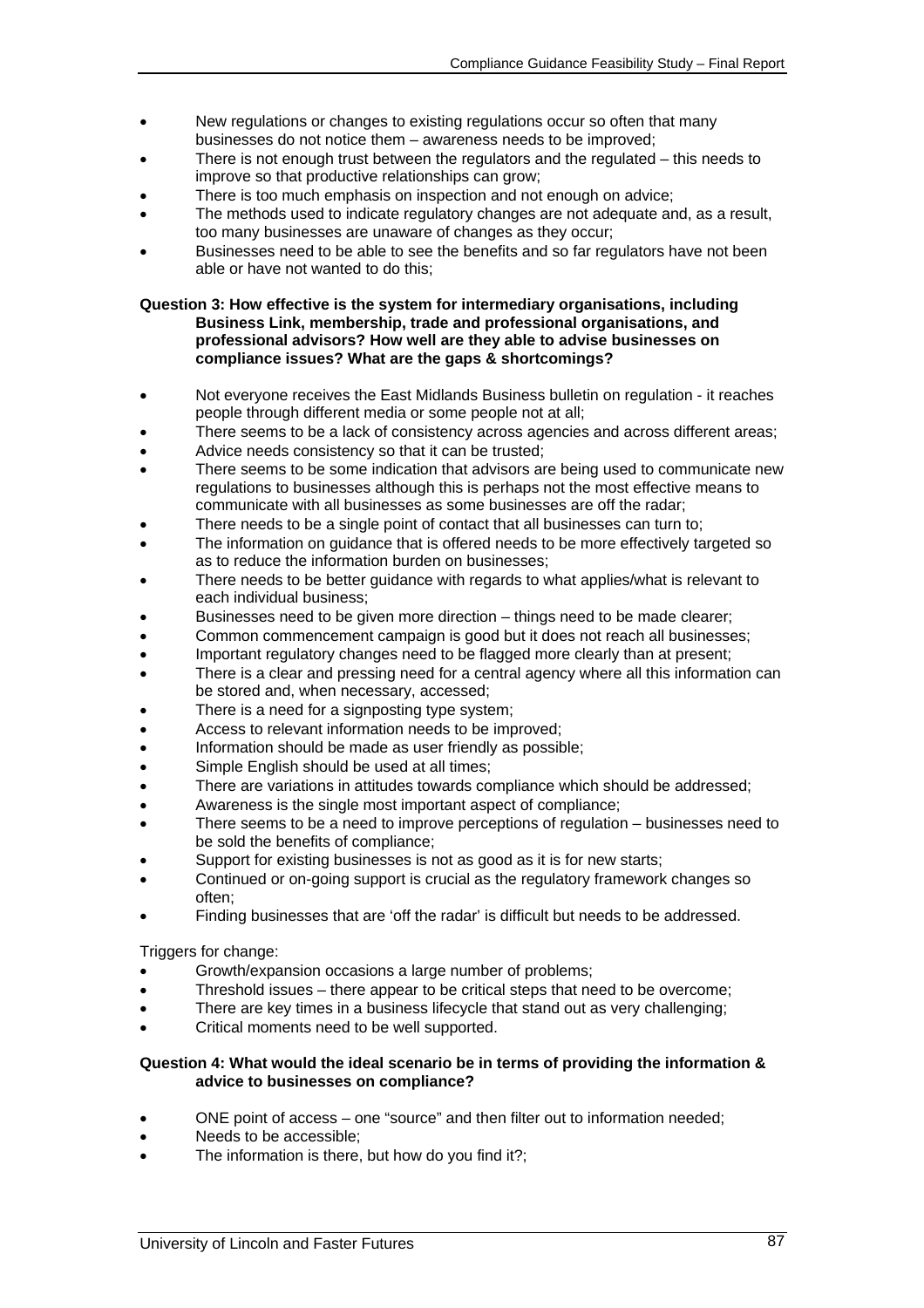- Guidance needs to start at the beginning, e.g. Inland Revenue site, button through to Business Link;
- Checklist in sector promoted;
- Distinguish between needs of new businesses and "established" businesses;
- Address business needs for help at their convenient times not always 9-5!;
- One arm for regulation, one arm for information;
- Specifically targeted information;
- Ability of businesses to determine what information they want to receive;
- Not just for today's businesses;
- Planning, economic development, and health and safety all working together and Single Regulator…
- But skill set needed by regulator and large amounts of time spent at one time in the business;
- Best practice shared between local authorities;
- Public sector to share information on businesses for guidance not enforcement;

#### **Question 5: What are the gaps between the ideal scenario and what is currently available? Which of these have greatest costs & negative impact on business?**

- Funds to ensure guidance are not sufficient;
- Good value for money guidance is not readily available;
- The regulators and regulated have different priorities;
- Businesses that traverse geographical spaces can find it difficult to comply if there is not regulatory consistency;
- Variations in interpretation of regulations make it difficult for businesses to be sure that they are in a state of compliance;
- Businesses need to be able to effectively and efficiently ascertain whether or not they are in compliance – a simple compliance menu would be very helpful;
- There needs to be more trust between the regulators and the businesses they regulate – too often it seems to be a case of 'them vs. us';
- A single point of contact needs to be developed so that it is clear where the information needed can be accessed;
- There needs to be a common regulatory agency that all businesses can turn to irrespective of their concerns;
- Currently it seems that there are different systems in place for different regions which makes it very difficult for businesses that operate across regions as well as businesses that relocate;
- There seems to be no accountability  $-$  if the regulation is bad or the guidance offered is inadequate there is not a channel for discussing problems;
- There needs to be more transparency  $-$  the rationale for the new regulations should be explained and the costs of complying should be made more explicit so that small businesses can prepare themselves for the costs;
- There needs to be more trust between parties;
- It isn't always clear where to go to find the information that is required;
- There appears to be key trigger points in the business lifecycle where certain regulations appear to apply where previously they were not a consideration – more attention and support needs to be given to firms undergoing these transitional stages;
- There needs to be one point if contact  $-$  even if it is nothing more than a signposting service;
- There are not enough publicly funded advisors provided for the small business community;
- The way that information is presented and disseminated is, at present, not consistent – this needs to change so that businesses can familiarise themselves with the language and style of regulation;
- With the number of changes that are occurring within the regulatory framework, it is very difficult for businesses to keep in touch with what is going on – businesses need to be alerted to changes well in advance of those changes coming into effect;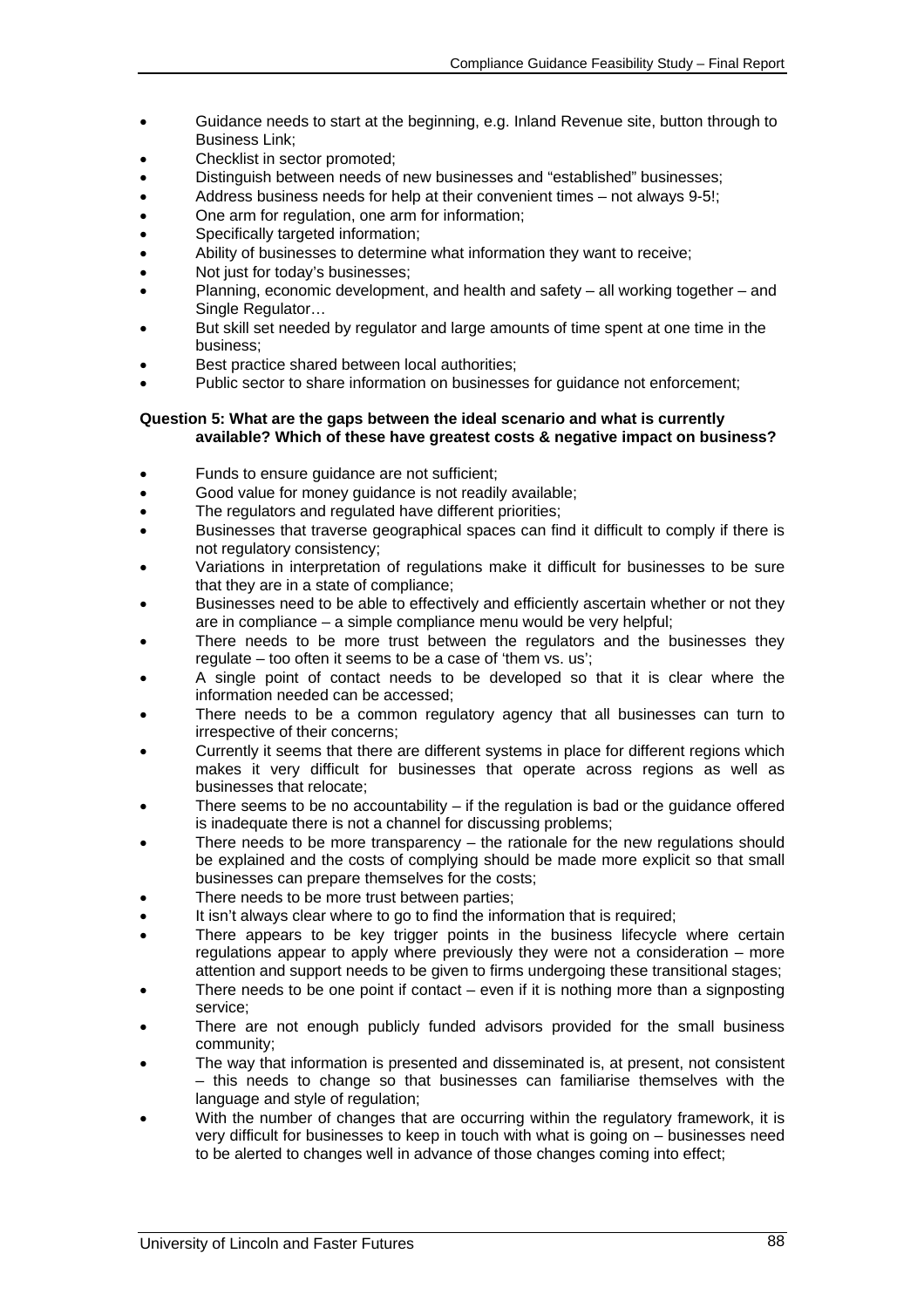- There are direct and indirect costs which seem not be considered by those implementing the regulatory changes – businesses need to be consulted with so that they can provide a measure of the true cost of regulatory change;
- There is no clear guidance as to who is best to turn to in a crises  $-$  a list of recommended suppliers of regulatory guidance is essential;
- Regulators should be more approachable and should be seen as friends rather than as enemies;
- There is little recognition for the good guys there should be a 'fair play' award where the best, most compliant businesses are recognised and rewarded;
- A coaching and mentoring scheme could be really useful whether the coaches are regulators or other businesses is not important;
- Businesses at different stages in their lifecycle need different types of support there is no recognition of this to date;
- There are clear transition stages in terms of volume of regulation  $-$  there appears to be a 'light touch' scheme in place for small and new start businesses, but businesses that are undergoing growth do not get a similar level of support;
- There is a lot of collaboration that occurs between businesses in terms of advice and support – although this is currently only an informal situation, it might be possible to encourage best practice to be shared and disseminated more widely;
- More needs to be done in terms of providing financial support to firms attempting to adhere to new regulations;
- Poor compliance needs to be more heavily punished so that one bad egg doesn't spoil the reputation of the whole industry;
- There needs to be more consultation with businesses so that their perceptions of regulations can be taken into consideration when designing new regulations or changing existing ones;
- More quidance is still required;
- There is a silo approach there is no cohesion across agencies;
- The agencies need to be more integrated;
- There needs to be greater cohesion;
- Things seem to be driven by the regulator rather then by the businesses are business 'customers' of the regulators?;
- There is no thought for simplicity the simpler the better...:
- There is too much overlap and cross reporting  $-$  one single centre point is required;
- Coaching and enforcement could be interlinked;
- There is not really one single point of advice to go to if you are having problems;
- The benefits of compliance need to be 'talked-up':
- There needs to be more support offered to businesses and the time it takes to check and comply with regulation needs to be reduced;
- Much of the time involved in regulation and compliance comes out of personal rather than business time and, as a result, there is a lot of ill-will towards regulation and regulators:
- There needs to be more signposting so that businesses can more easily keep up to date with changes in the regulatory framework.

Key Points/Recommendations:

- There needs to be more trust between the businesses and the regulators;
- There needs to be a 'one-stop shop' approach:
- The costs/penalties of not complying make the whole area very worrying and stressful for business owners – there needs to be more emphasis placed on the positive aspects of compliance.

Key Suggestions:

- Community forums
- Exemplary sites
- Case studies
- Big brother advice
- Sector collaboration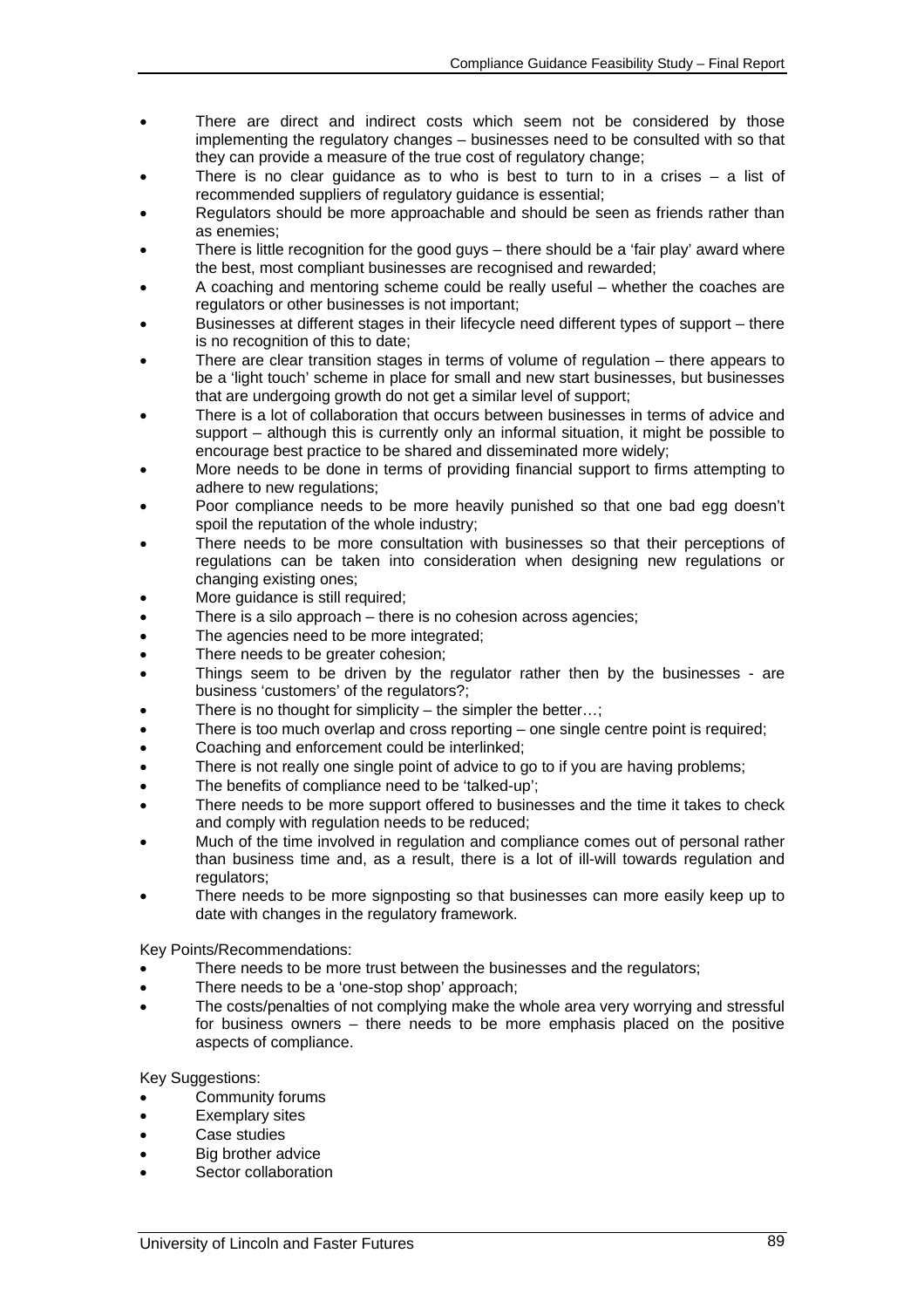- Best practice
- Bringing together of friendly faces
- Business buddies
- An ideas sharing platform
- Networking events/facilities

#### **Question 6: What are the ideal solutions? What action is needed to implement these? Who should do this and how?**

- All information available on the internet most businesses have or use the internet;
- Issue about providing information in other languages? Should it provided through non-English sites? Or should further language training be provided?
- As a first stage, you need to be told that a new regulation has come into force;
- You need somebody that you can talk to about it  $-$  a business friend/buddy rather than regulator – who can confirm you that that the regulation applies to you and that you have understood it and that you know what to do in terms of compliance;
- Advice and intelligence, rather than information need to know how it applies to the business;
- It's important that they're a friend, somebody you can confide in. A regulator is not a friend at first;
- Timing is crucial it's notification of new legislation is too early then you tend to forget about, if it's too late then it's too late to implement the changes;
- A need to focus resources where the risk is higher, e.g. looking at the size of the business and the potential impact (such as farmers market stalls selling food);
- Encouraging information between government departments and agencies (although a data protection issue?);
- Combining visits from regulators;
- Need one place to look for information, and need organisations to tell businesses where it is:
- More emphasis on associations:
- Responsibility of government local and central:
- Buv with Confidence (TS Model);
- It needs to be a single content source BUT multi faceted "roll out" (via banks, accountants etc);
- Single channel of banks and accountants (which most businesses all use) will catch most but not all "micros" who may run business through a personal account;
- The service must be confidential/impartial (ability to talk without being punished);
- Clear government direction (and resource) needed if this service is to be "publicly" driven;
- There was one small business support organisation in the East Midlands but now there are many all competing!
- EMDA good at giving out funding but do not really understand "enterprise";
- Timescale on which legal interpretation becomes available is a problem as still being "interpreted" as businesses asking for direction;
- Legislation needs to emerge in the first place much clearer (not needing so much "interpretation");
- Solution: should be lead from central government via local authority with RDAs purely facilitating;
- A director (possibly company secretary) should legally have to accept responsibility for legislative compliance as the "named person" who accepts responsibility for staying up to date;
- Openness, transparency, accountability from RDA in seeing this through.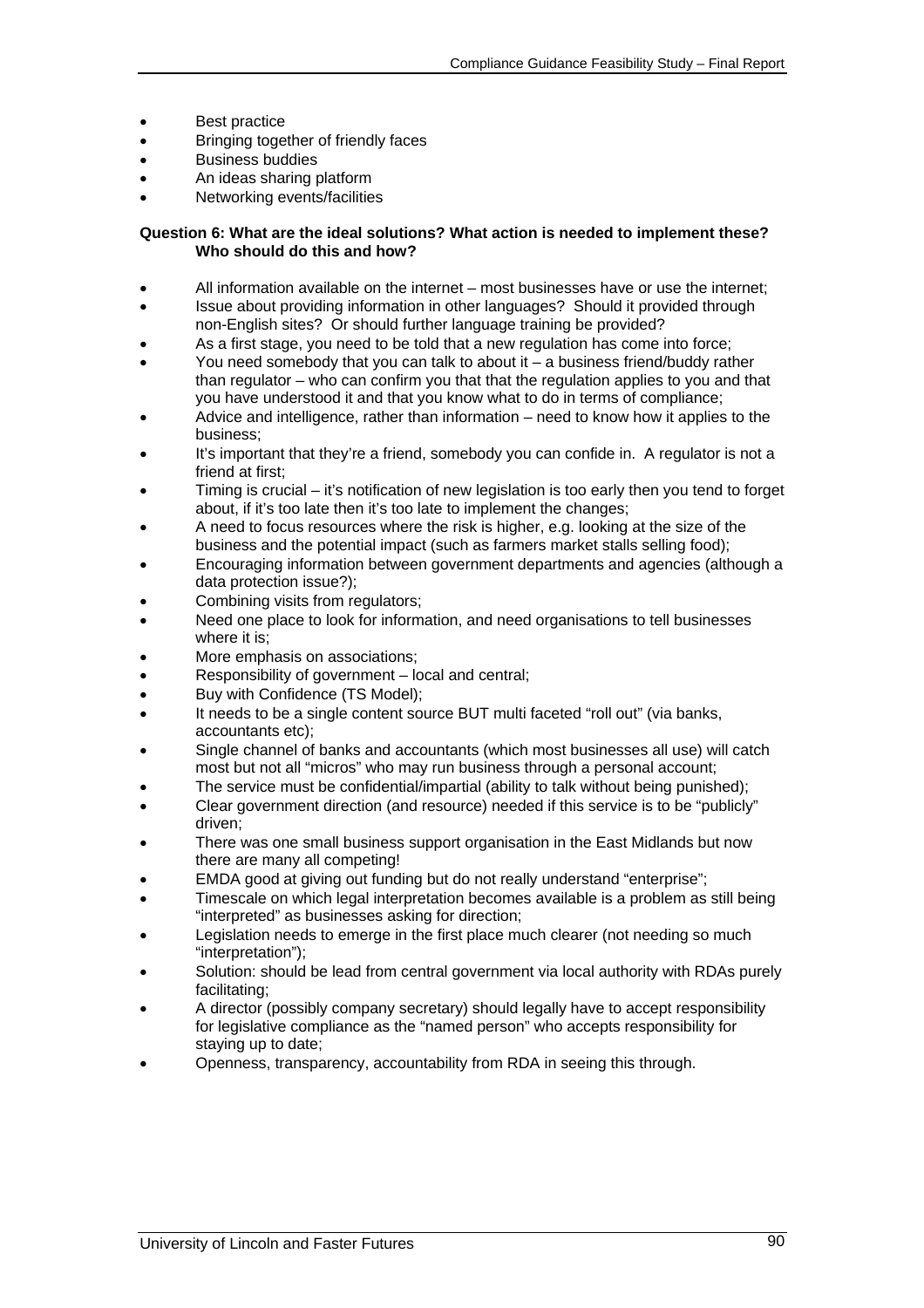## **6 Addressing** *emda'***s questions**

## • **How does complying with legislation impact on a business?**

- o Compliance does have a cost to business (estimated at 10-12% of GDP). This includes the opportunity cost lost to businesses that could have invested this time in wealth creating activities.
- o Good regulation can have positive benefits to business and wider society (as shown by feedback at the World Café event (p. 41). Regulation can lead to changes in behaviour that can bring about sustainable practices and cost savings.
- o There is evidence to suggest that better information, advice and guidance will reduce the cost of compliance.
- **Are there certain points in a business's life cycle when complying with legislation is more relevant/time consuming? i.e. is this during start up/growth?** 
	- $\circ$  Yes, key points in the life cycle include start up, employing staff, having business premises, reaching the VAT threshold.
	- o Broadly it is felt the start-up businesses were well catered for regarding IAG on compliance. The gap is IAG for established businesses reaching one of the above milestones or coping with the introduction of new regulations, or growth companies that accelerate through these various thresholds quickly. .
- **How do businesses find out about legislation requirements and changes in legislation? Are these sources reliable and up to date?** 
	- o Businesses find it fairly easy to find out information about existing legislation that affects their business, but less easy to find out about changes to existing legislation or new legislation;
	- o The most frequently used public information sources are HMRC, Business Link, Companies House and the Health and Safety Executive;
	- o More than half had not used DBERR, DWP, DEFRA or the Home Office. 40% had not used the HSE, and 28% had never used Business Link;
	- o The most useful sources are considered to be Business Link, HMRC, HSE and Companies House;
	- o More than half of businesses feel that regulators are helpful in providing advice to help them to comply with legislation. However, more than a third consider them to be unhelpful;
	- o More than half of businesses (65%) say it is easy to access the information they need on business compliance. However, fewer than half (47%)
- **Are there any sectoral, geographical, size, activity, or client characteristic patterns or issues?** 
	- o Excessive regulatory burdens are shown to affect business start up and growth rates;
	- o The burden of complying with regulation appears to be felt more heavily by smaller businesses;
	- o Businesses with employees are more likely to feel that regulation is excessive, compared with those without employees.
- **Are there any areas that should be addressed as a priority? i.e. environmental legislation** 
	- o The areas of regulation that businesses find most difficult to understand are employment, taxes and health and safety;
	- Businesses feel that guidance is most needed in the areas of employment, taxes, health and safety, new regulation, WEE regulations, and the work time directive;
- **Do regulators work together or with business support organisations to raise awareness and promote changes? If not, do they think this would be beneficial?** 
	- o Some anecdotal examples cited. An area for future development.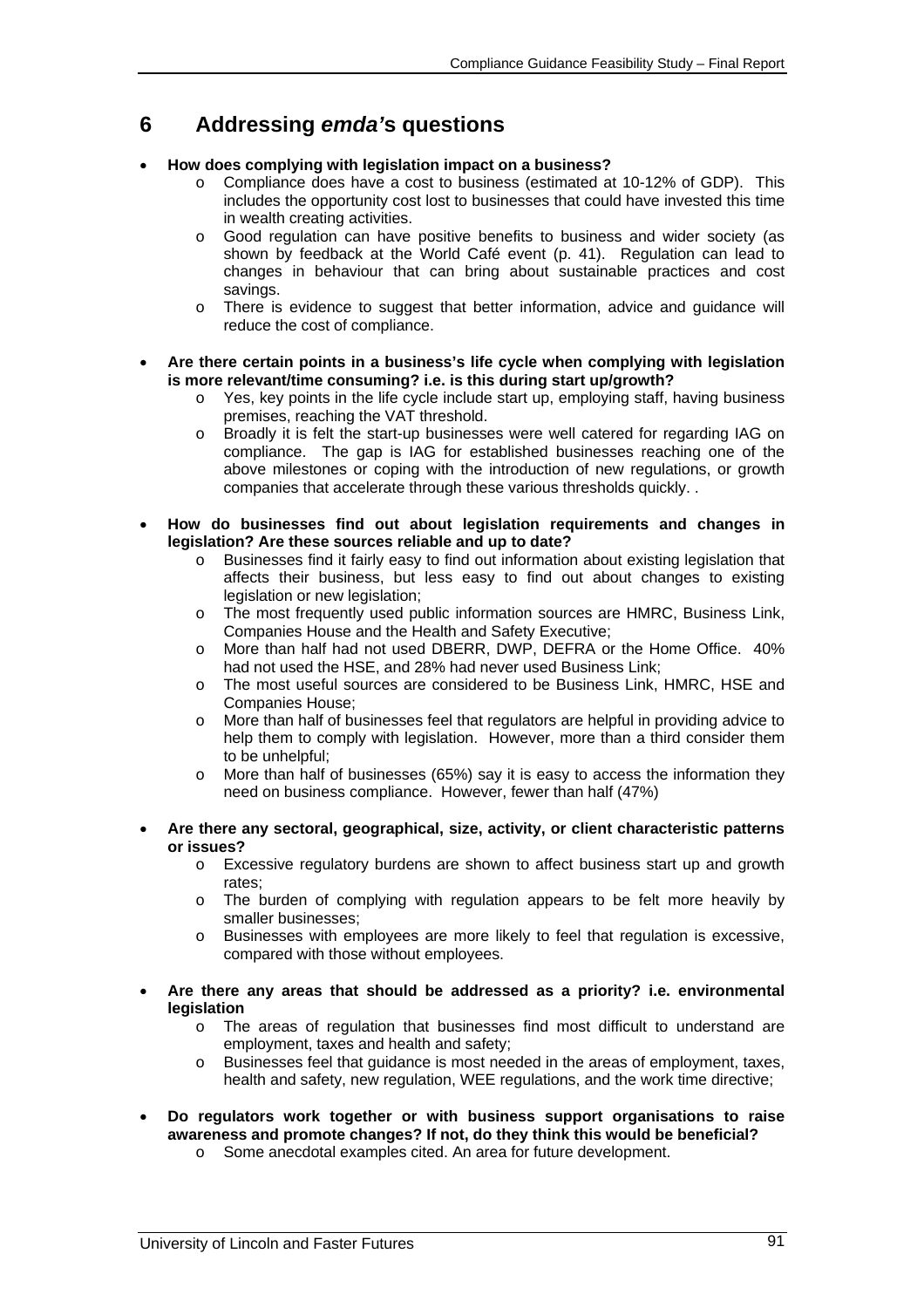## • **What are the common issues SMEs faces in ensuring they are compliant**

- o According to the businesses and professionals present at the world café event, information on regulatory compliance was not the problem. Businesses felt able to find out quite quickly about any regulation.
- o It was at the next stage of advice where businesses expressed a gap in support. Businesses wanted more specific and tailored responses to their questions. Will it apply to me? What will I have to do? How do I implement it within the context of my business? How much will it cost? Who can I go to for help? Can I trust them?
- o Businesses found that the intermediaries lacking in this regard. They weren't experts in this area. The regulators were seen as a mixed bag. Some were helpful others not so. Broadly this was split between Local Authorities, which were seen as overall quite helpful and national regulators less so.
- o Employment law was cited by businesses as a particular area of concern. Advice from ACAS was perceived to lean in favour of the employee. Hence businesses turning to lawyers for advice. - At a cost.
- o Businesses will turn to professionals for advice but have concerns about quality and whether they too are over-complicating the compliance to justify their fees.
- o Businesses do trust other businesses and will speak to them. This is seem as a no cost option, but is hit and misses.
- o Businesses tended to want definitive answers; this is what you have to do, and how to do it. However they recognised that this was not easy because whilst legislation will set a framework, the precise application will be tested and made by case law. Hence definitive answers are impossible.

## • **What are the common issues regulators faces?**

- o Regulators seemed to have much in common with businesses.
- o They often know little about new regulations/legislations before release.
- o Advice and Guidance was typically not ready in time
- o Staff lack training
- o Information was developed in an ad hoc way
- Skills development of local Authority staff was an issue
- **Is there scope for regulators to link with the regional Business Link service?** 
	- o Yes, improved referral mechanisms, coordinated marketing activity, shared content on websites, joint local events.
- **What public and private sector support is already on offer?** 
	- o Support available from regulators, intermediaries (Business Link) Trade Associations and Membership bodies, professional and consultancy practices.
	- o Concern over whether businesses can trust he sources of advice.
	- o Concern over inconsistencies of advice from difference sources.
- • **What support is already available from the regional and national Business Link and how useful do SMEs find that support?** 
	- o Business Link website highly regarded as sources of information
	- o Business Link unable to provide advice on regulation itself but will broker to others
	- o Brokerage mechanisms with private sector (supplier directory) require further development
	- o Referral mechanisms with Local Authorities and joint working could also be improved.
- **Does voluntary compliance with trade bodies/institutes cause issues with SMEs? If so how? Is there need for intervention?** 
	- o The tailoring of IAG on regulations undertaken by trade bodies is seen a broadly a good thing. I.e. making it more relevant to the target audience.
	- o However it can lead to confusion with different advice from different sources.
	- o Voluntary compliance via trade associations is seen as positive. It helps encourage behaviours and processes in businesses that lead to compliance.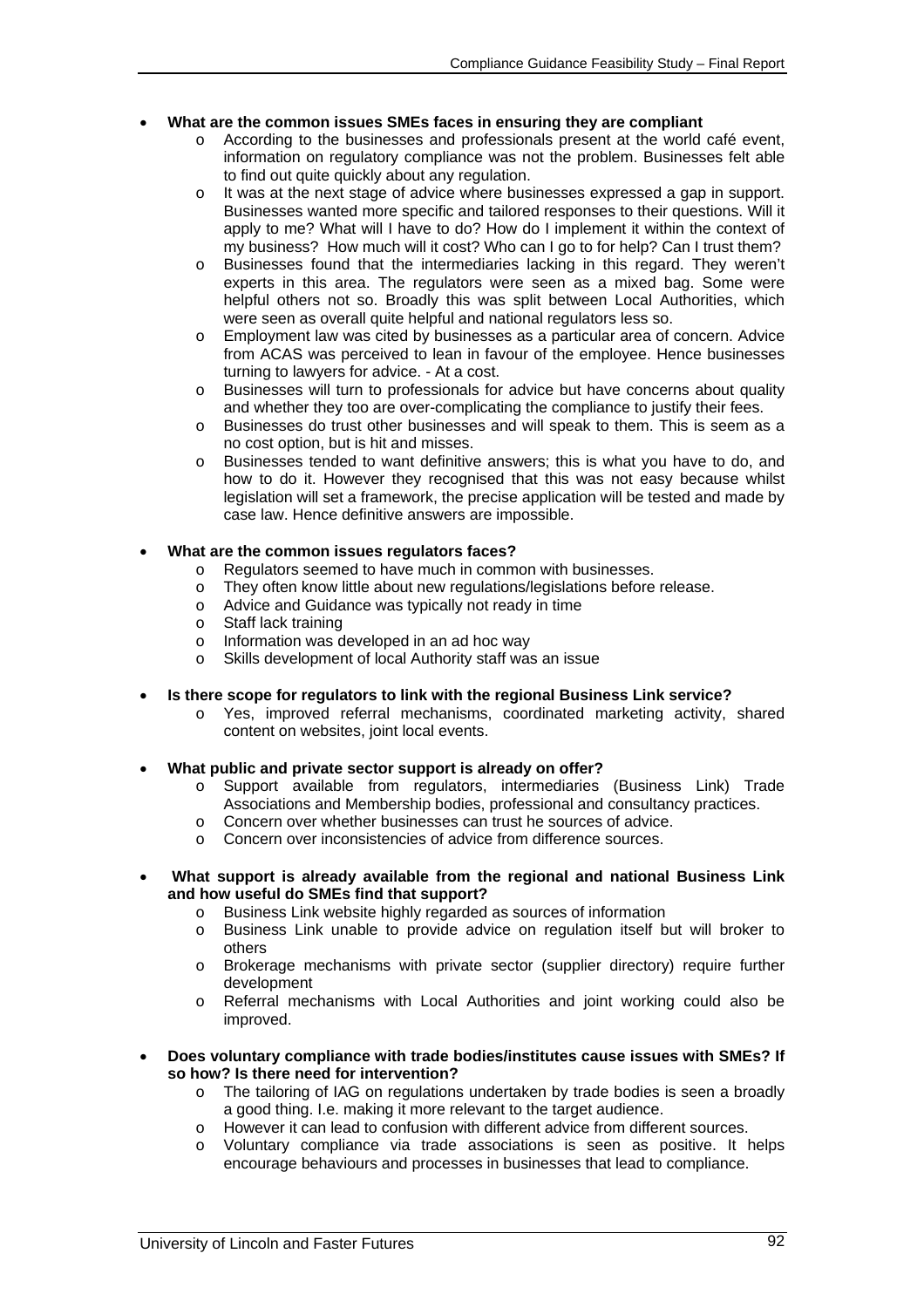- **What impact does the governments 'Regulators' Compliance Code' consultation and Delivering Simplification activities have on this study?** 
	- o Significant implications to the study. Investment undertaken by central government in following areas:
		- Code of practice on good guidance for regulation
		- Simplification agenda (BL to be single gateway to all government regulation by 2010)
		- $\overline{L}$  LBRO consistency between LAs
		- Independent review by Sarah Anderson into the best way to deliver clarity and certainty in guidance.

#### **Is there a need for intervention by** *emda* **or other bodies? If so, what form should this intervention take? How should it be funded? Who is responsible?**

This question is addressed in the recommendations set out in Section 6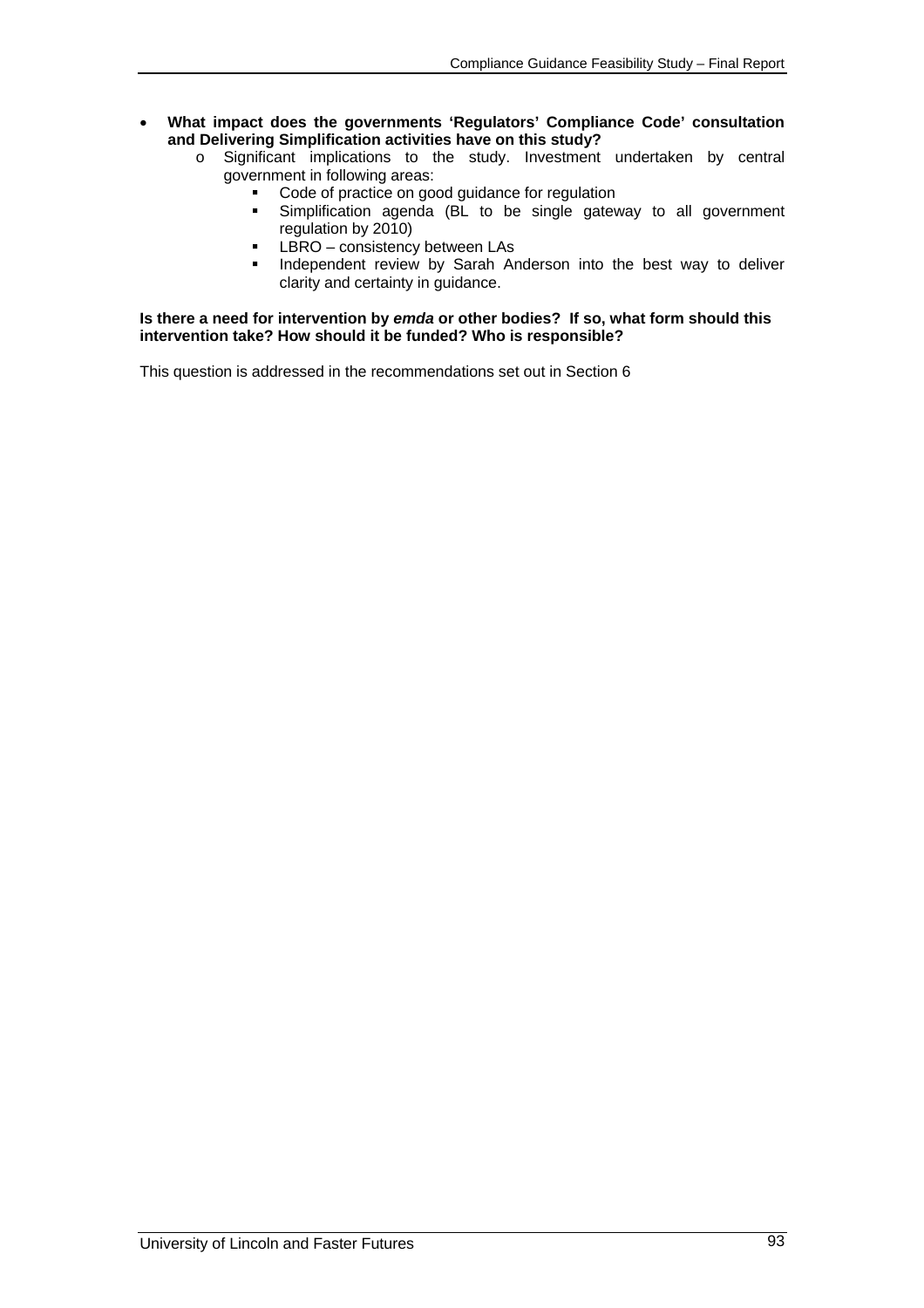# **6 Project Application Details**

| Recommendation                | and 8                                                                                                                                                                                            |                                                                                                                                                                                                                                                                                                                         | 3                                                                                                                                                                                                                                                                                                                                                                                                                                                                                                                                                          | 4                                                                                                                                                                                                                                                                                                                |
|-------------------------------|--------------------------------------------------------------------------------------------------------------------------------------------------------------------------------------------------|-------------------------------------------------------------------------------------------------------------------------------------------------------------------------------------------------------------------------------------------------------------------------------------------------------------------------|------------------------------------------------------------------------------------------------------------------------------------------------------------------------------------------------------------------------------------------------------------------------------------------------------------------------------------------------------------------------------------------------------------------------------------------------------------------------------------------------------------------------------------------------------------|------------------------------------------------------------------------------------------------------------------------------------------------------------------------------------------------------------------------------------------------------------------------------------------------------------------|
| <b>Number</b>                 |                                                                                                                                                                                                  |                                                                                                                                                                                                                                                                                                                         |                                                                                                                                                                                                                                                                                                                                                                                                                                                                                                                                                            |                                                                                                                                                                                                                                                                                                                  |
| Recommendation<br>description | That emda consider the<br>establishment of a network of<br>businesses, intermediaries,<br>regulators and professionals to be<br>the "virtual" regulation advisory<br>"service" across the region | Emda should consider further investment in<br>refining, populating and cleansing the<br>database of businesses and the knowledge<br>bank in the RBSIS system. This will include<br>enabling brokers to search for businesses<br>likely to face compliance issues based in<br>their position on the business life cycle. | Emda should review their<br>planned Business Link<br>marketing expenditure to see<br>whether this investment could<br>be better used to help raise<br>awareness around compliance<br>issues. Any campaigns proposed<br>should build the BL brand<br>franchise as the gateway-single<br>access point and include a "call<br>to action" element, which<br>would encourage businesses to<br>register for newsletters, e-<br>bulletins and email alerts. These<br>campaigns should focus on the<br>positive rather than the<br>negative aspects of compliance. | That emda commission further<br>research into whether business<br>attitudes towards regulation<br>could be changed, i.e. whether<br>"avoiders" of compliance can<br>become "vulnerable compliers.<br>This research should involve<br>Local Authority staff with the<br>responsibility for advice and<br>guidance |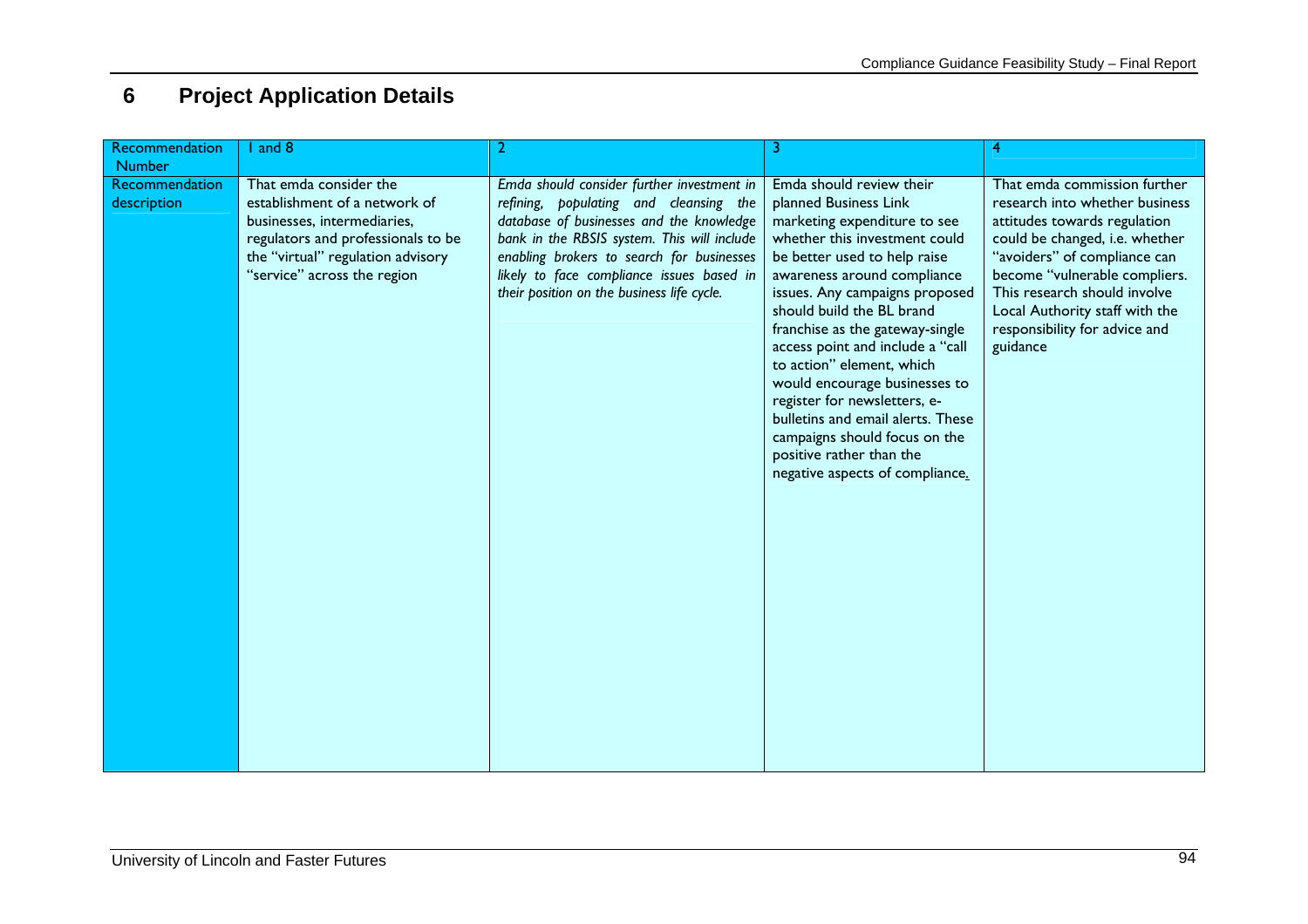| 1.9 Area of Impact   This project has the potential to benefit all businesses located across the East Midlands |
|----------------------------------------------------------------------------------------------------------------|
|                                                                                                                |
|                                                                                                                |
|                                                                                                                |
|                                                                                                                |
|                                                                                                                |
|                                                                                                                |
|                                                                                                                |
|                                                                                                                |
|                                                                                                                |
|                                                                                                                |
|                                                                                                                |
|                                                                                                                |
|                                                                                                                |
|                                                                                                                |
|                                                                                                                |
|                                                                                                                |
|                                                                                                                |
|                                                                                                                |
|                                                                                                                |
|                                                                                                                |
|                                                                                                                |
|                                                                                                                |
|                                                                                                                |
|                                                                                                                |
|                                                                                                                |
|                                                                                                                |
|                                                                                                                |
|                                                                                                                |
|                                                                                                                |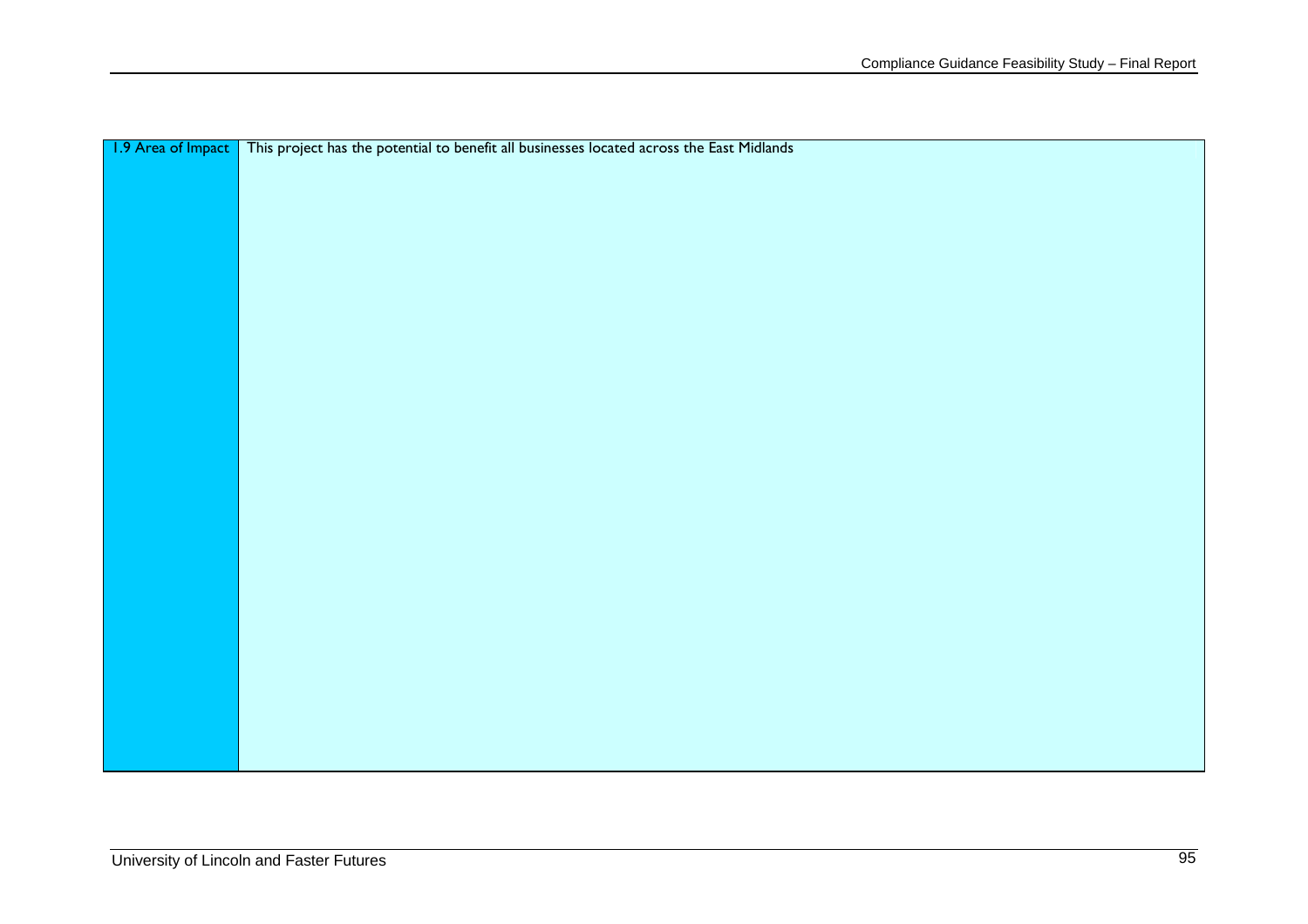| consultations, provide an advisory  | avoiders into compliers. The          |
|-------------------------------------|---------------------------------------|
| group to oversee the                | research would also help refine       |
| implementation of the               | emda's understanding of areas         |
| recommendations within this report, | of advice and support required        |
| and act as SAEs and business        | by business to the next level of      |
| champions on web-forums and         | granulation. This will help           |
| discussion groups.                  | develop a shared language and         |
|                                     | descriptors, which could be           |
| The assembled SAE panel would also  | subsequently used to help             |
| be tasked at beta testing any       | sharpen the East Midlands             |
| proposed risk based assessments;    | <b>Brokerage Service codification</b> |
| audits and routes back to           | and search mechanisms. The            |
| compliance developed by national    | study could adopt similar design      |
| regulators or local ones (.see      | principles used in this project       |
| recommendation 8). It is worth      | (desk research, Businesses            |
| noting that there is already much   | Survey, SAE panel and world           |
| good work happening in this area to | café consultation). It would be       |
| build on. For example the HSE, The  | important to ensure a fair mix        |
| Food Standards Agency and the       | of businesses including EMBs;         |
| Local Authority Coordinators of     | women owned and led                   |
| Regulatory Services (LACORS) do     | enterprises as well as those that     |
| provide guidance to Local           | are typically under-represented.      |
| Authorities in shaping their risk   |                                       |
| assessment programmes.              |                                       |
|                                     |                                       |
|                                     |                                       |
|                                     |                                       |
|                                     |                                       |
|                                     |                                       |
|                                     |                                       |
|                                     |                                       |
|                                     |                                       |
|                                     |                                       |
|                                     |                                       |
|                                     |                                       |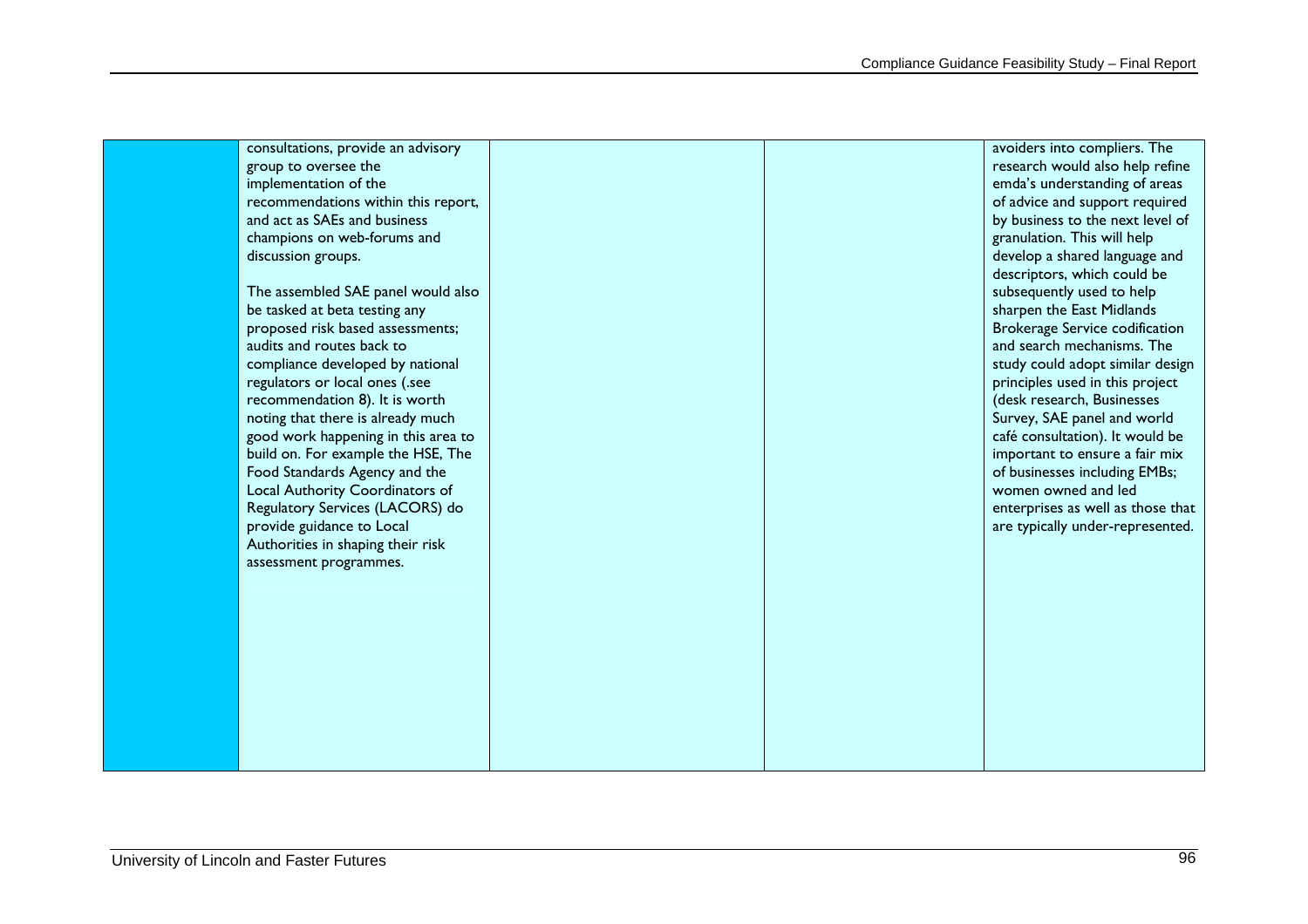|                                          |                                                                                                                                                                                                                                                                                                                                                                                                                                                                                                                                                                                           | with professional advice in this area<br>(outsider of Local Authorities and<br>National regulators) it will need to have<br>a more sophisticated search facility that<br>can enable the business broker to<br>identify providers with specific skills in<br>regulatory compliance to match client<br>needs. |                                                                                                                                                                                                                                                                                                                                                                     |                                                                                                                                                                                                                                                                                                                                                                                                                                                                                                                                                        |
|------------------------------------------|-------------------------------------------------------------------------------------------------------------------------------------------------------------------------------------------------------------------------------------------------------------------------------------------------------------------------------------------------------------------------------------------------------------------------------------------------------------------------------------------------------------------------------------------------------------------------------------------|-------------------------------------------------------------------------------------------------------------------------------------------------------------------------------------------------------------------------------------------------------------------------------------------------------------|---------------------------------------------------------------------------------------------------------------------------------------------------------------------------------------------------------------------------------------------------------------------------------------------------------------------------------------------------------------------|--------------------------------------------------------------------------------------------------------------------------------------------------------------------------------------------------------------------------------------------------------------------------------------------------------------------------------------------------------------------------------------------------------------------------------------------------------------------------------------------------------------------------------------------------------|
| <b>I.IIProject</b><br>objectives/impacts | The objective of this project is to<br>ensure that any future IAG on<br>regulatory guidance implemented in<br>the East Midlands has been designed<br>with input from businesses and their<br>representative bodies.<br>That the East Midlands had a<br>network of experts geared to help<br>businesses respond to changes in the<br>regulatory framework.<br>That the networks of businesses,<br>regulators and intermediaries and<br>professionals proposed be also used<br>as the vehicle to help road test any<br>risk based assessments proposed by<br>regulators (recommendation 8). | The project will ensure that the<br>maximum numbers of businesses are<br>accessible via marketing communications<br>to relevant IAG on compliance with<br>regulations.                                                                                                                                      | The project objectives will be<br>to increase the take up of<br>proactive IAG on compliance<br>issues by businesses across the<br>East Midlands.<br>The proactive nature of the<br>campaign and its call to action<br>approach should encourage<br>more businesses to register for<br>e-bulletins tailored to address<br>their specific regulatory<br>requirements. | This project will help refine<br>emda's offer of IAG support to<br>businesses via the BL gateway.<br>It will:<br>Provide greater insight into<br>$\circ$<br>how different types of<br>business respond to<br>regulatory pressures.<br>It will highlight the<br>$\Omega$<br>potential drivers for<br>changing behaviours and<br>attitudes towards<br>regulatory compliance<br>It will specifically target<br>$\circ$<br>EMBs; women owned and<br>managed businesses and<br>other segments to identify<br>any specific needs and<br>requirements for IAG |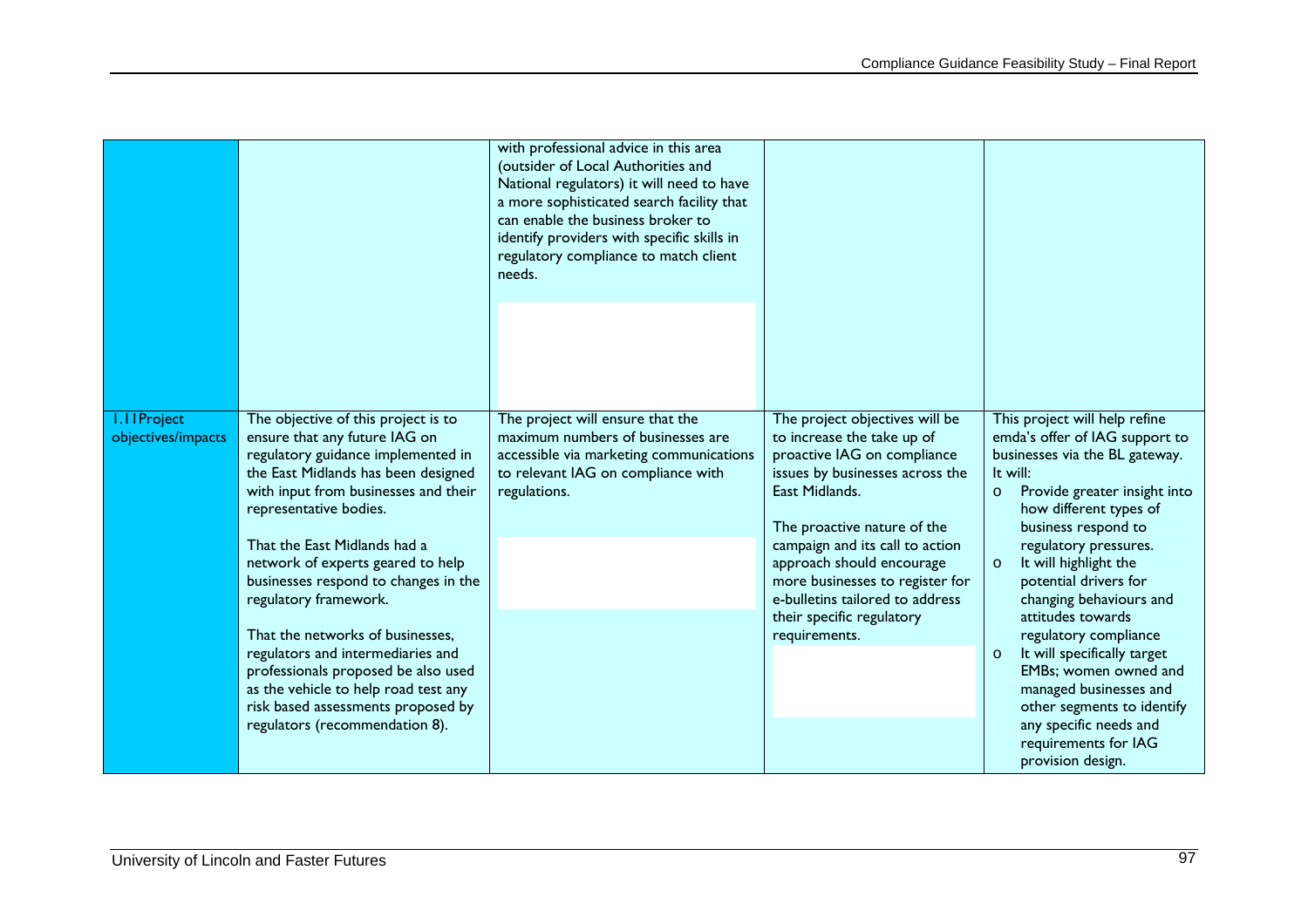| .14 Why needed?   | Poorly designed and implemented<br>regulations place a burden on<br>business especially start-ups and<br>growing businesses.<br>Businesses needed access to local<br>advice and guidance. | The current East Midlands Brokerage<br>service lacks the search mechanisms<br>necessary to enable brokers to<br>accurately select appropriate<br>professional advisers to meet clients<br>regulatory compliance needs.                                                             | Research has shown from the study that fewer than half (47%) of<br>businesses surveyed said it was easy to find out how to implement<br>business legislation that affects them.                                                                             |
|-------------------|-------------------------------------------------------------------------------------------------------------------------------------------------------------------------------------------|------------------------------------------------------------------------------------------------------------------------------------------------------------------------------------------------------------------------------------------------------------------------------------|-------------------------------------------------------------------------------------------------------------------------------------------------------------------------------------------------------------------------------------------------------------|
| support required? | providing IAG on compliance with<br>regulation lacks cohesiveness and<br>integration. Whilst national<br>regulators, Local Authorities and                                                | the Regional Development Agency and<br>has been developed as a shared<br>infrastructure for all public sector<br>organisations operating in the field of<br>business support. The enhancements<br>proposed will ensure greater levels of<br>partner participation and usage with a | the promotion of the BL brand<br>to ensure that any future<br>investment in IAG meets the<br>and gateway service across the<br>East Midlands. This proposal<br>needs of all businesses.<br>seeks to utilise some of this<br>improves access and fits within |
|                   |                                                                                                                                                                                           | corresponding increase in service level<br>improvements for businesses.                                                                                                                                                                                                            |                                                                                                                                                                                                                                                             |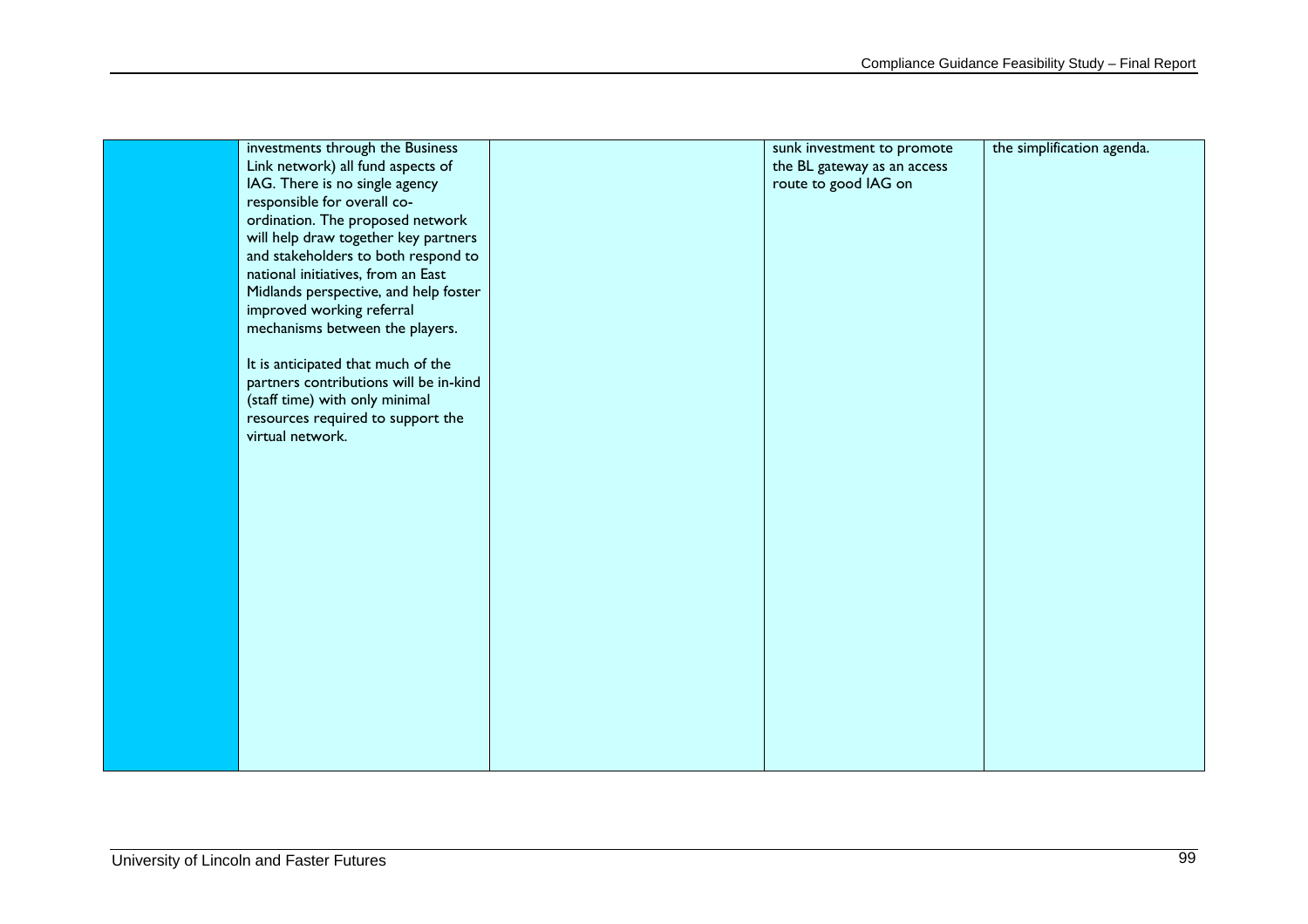|  | compliance issues. |  |
|--|--------------------|--|
|  |                    |  |
|  |                    |  |
|  |                    |  |
|  |                    |  |
|  |                    |  |
|  |                    |  |
|  |                    |  |
|  |                    |  |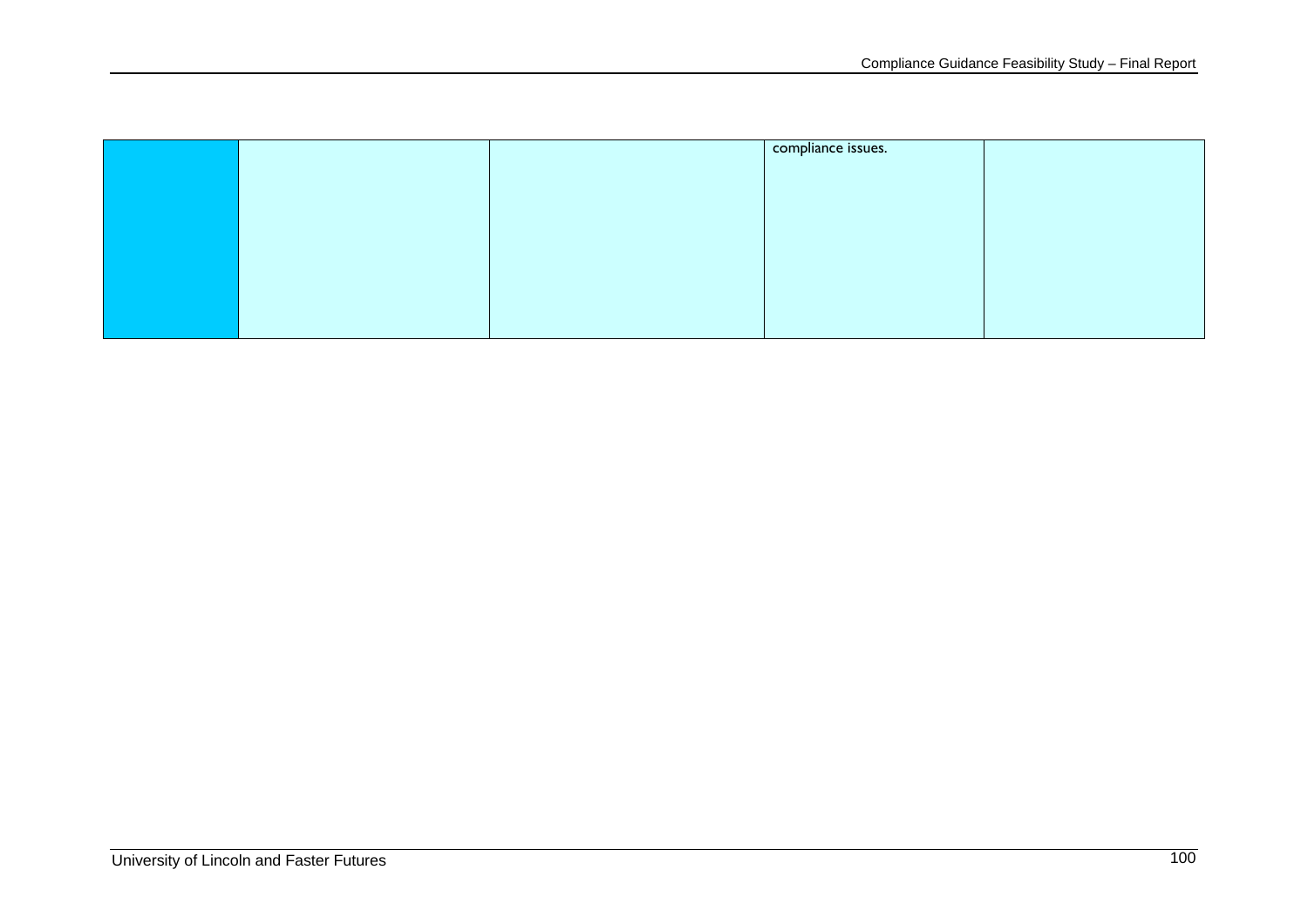| 3.1 Who are the  | The beneficiaries include:                 | Businesses across the East Midlands will be the beneficiaries, as they will   | Improved design of IAG             |
|------------------|--------------------------------------------|-------------------------------------------------------------------------------|------------------------------------|
| intended         | National regulators seeking<br>$\circ$     | have access via their Business Link brokers to a more effective and efficient | services specifically for          |
| beneficiaries of | input on proposed changes to               | supplier matching service when seeking support with compliance issues.        | compliance with regulatory         |
| this project     | regulations.                               |                                                                               | issues will benefit all businesses |
|                  | Local regulators seeking to<br>$\circ$     |                                                                               | across the East Midlands.          |
|                  | influence and help co-design the           |                                                                               |                                    |
|                  | IAG component of any new                   |                                                                               |                                    |
|                  | regulation.                                |                                                                               |                                    |
|                  | Businesses who will have access<br>$\circ$ |                                                                               |                                    |
|                  | to SAE panel members for web               |                                                                               |                                    |
|                  | based discussion forums,                   |                                                                               |                                    |
|                  | improved tailored content on               |                                                                               |                                    |
|                  | local websites and the                     |                                                                               |                                    |
|                  | opportunity themselves to input            |                                                                               |                                    |
|                  | into the design of new<br>regulations.     |                                                                               |                                    |
|                  |                                            |                                                                               |                                    |
|                  |                                            |                                                                               |                                    |
|                  |                                            |                                                                               |                                    |
|                  |                                            |                                                                               |                                    |
|                  |                                            |                                                                               |                                    |
|                  |                                            |                                                                               |                                    |
|                  |                                            |                                                                               |                                    |
|                  |                                            |                                                                               |                                    |
|                  |                                            |                                                                               |                                    |
|                  |                                            |                                                                               |                                    |
|                  |                                            |                                                                               |                                    |
|                  |                                            |                                                                               |                                    |
|                  |                                            |                                                                               |                                    |
|                  |                                            |                                                                               |                                    |
|                  |                                            |                                                                               |                                    |
|                  |                                            |                                                                               |                                    |
|                  |                                            |                                                                               |                                    |
|                  |                                            |                                                                               |                                    |
|                  |                                            |                                                                               |                                    |
|                  |                                            |                                                                               |                                    |
|                  |                                            |                                                                               |                                    |
|                  |                                            |                                                                               |                                    |
|                  | and Faster Futures                         |                                                                               |                                    |
|                  |                                            |                                                                               |                                    |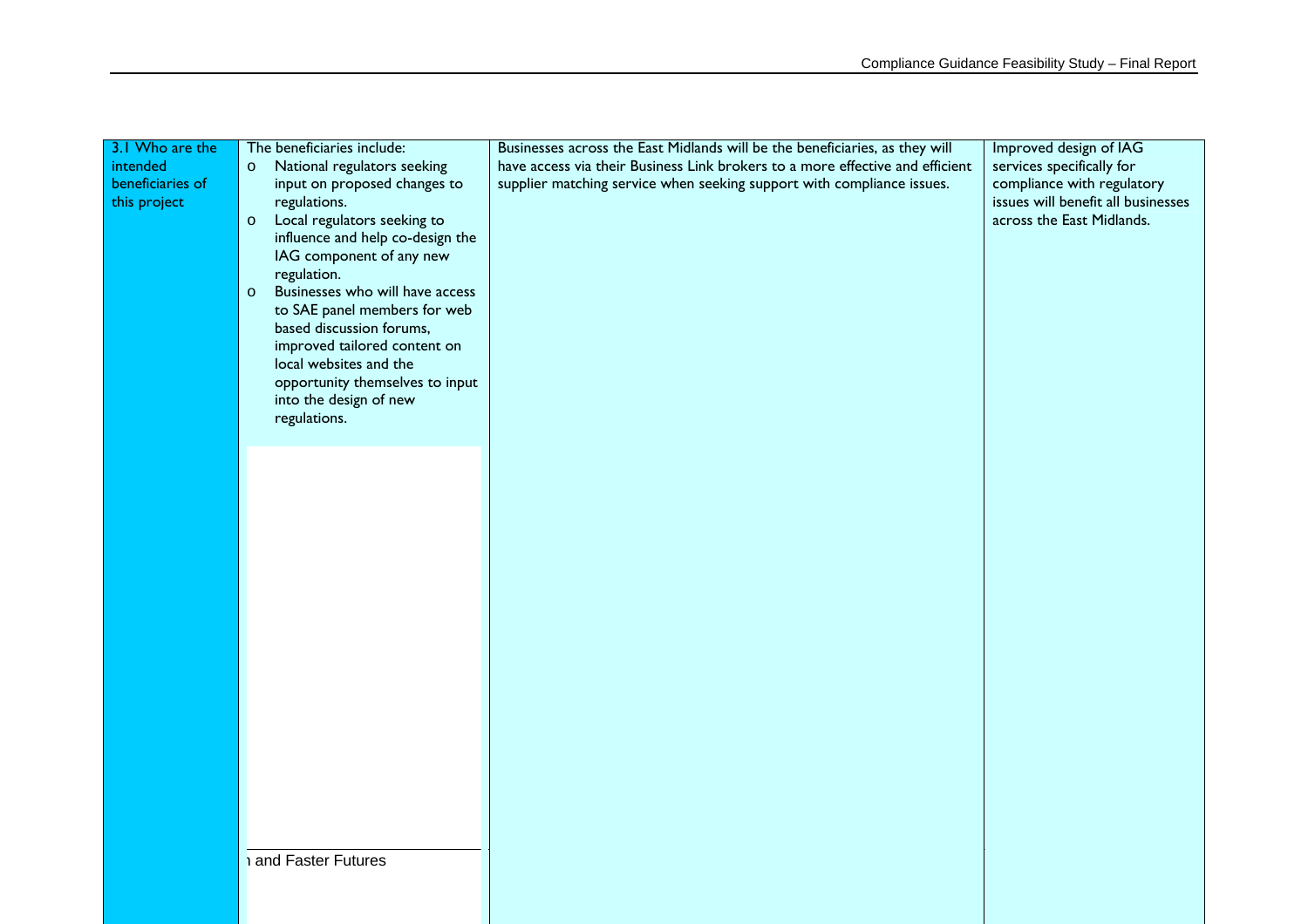| 3.2 Who else      | This project positively affects staff | Businesses registered on the East Midlands Brokerage Service will see the | This project will provide           |
|-------------------|---------------------------------------|---------------------------------------------------------------------------|-------------------------------------|
| does this project | operating in LAs who are              | benefit of improved referrals from brokers.                               | insights and understanding that     |
| affect?           | responsible for regulatory            |                                                                           | will positively impact on all staff |
|                   | compliance issues.                    |                                                                           | operating in LAs who are            |
|                   |                                       |                                                                           | responsible for regulatory          |
|                   |                                       |                                                                           | compliance issues.                  |
|                   |                                       |                                                                           |                                     |
|                   |                                       |                                                                           |                                     |
|                   |                                       |                                                                           |                                     |
|                   |                                       |                                                                           |                                     |
|                   |                                       |                                                                           |                                     |
|                   |                                       |                                                                           |                                     |
|                   |                                       |                                                                           |                                     |
|                   |                                       |                                                                           |                                     |
|                   |                                       |                                                                           |                                     |
|                   |                                       |                                                                           |                                     |
|                   |                                       |                                                                           |                                     |
|                   |                                       |                                                                           |                                     |
|                   |                                       |                                                                           |                                     |
|                   |                                       |                                                                           |                                     |
|                   |                                       |                                                                           |                                     |
|                   |                                       |                                                                           |                                     |
|                   |                                       |                                                                           |                                     |
|                   |                                       |                                                                           |                                     |
|                   |                                       |                                                                           |                                     |
|                   |                                       |                                                                           |                                     |
|                   |                                       |                                                                           |                                     |
|                   |                                       |                                                                           |                                     |
|                   |                                       |                                                                           |                                     |
|                   |                                       |                                                                           |                                     |
|                   |                                       |                                                                           |                                     |
|                   |                                       |                                                                           |                                     |
|                   |                                       |                                                                           |                                     |
|                   |                                       |                                                                           |                                     |
|                   |                                       |                                                                           |                                     |
|                   |                                       |                                                                           |                                     |
|                   |                                       |                                                                           |                                     |
|                   |                                       |                                                                           |                                     |
|                   |                                       |                                                                           |                                     |
|                   |                                       |                                                                           |                                     |
|                   |                                       |                                                                           |                                     |
|                   |                                       |                                                                           |                                     |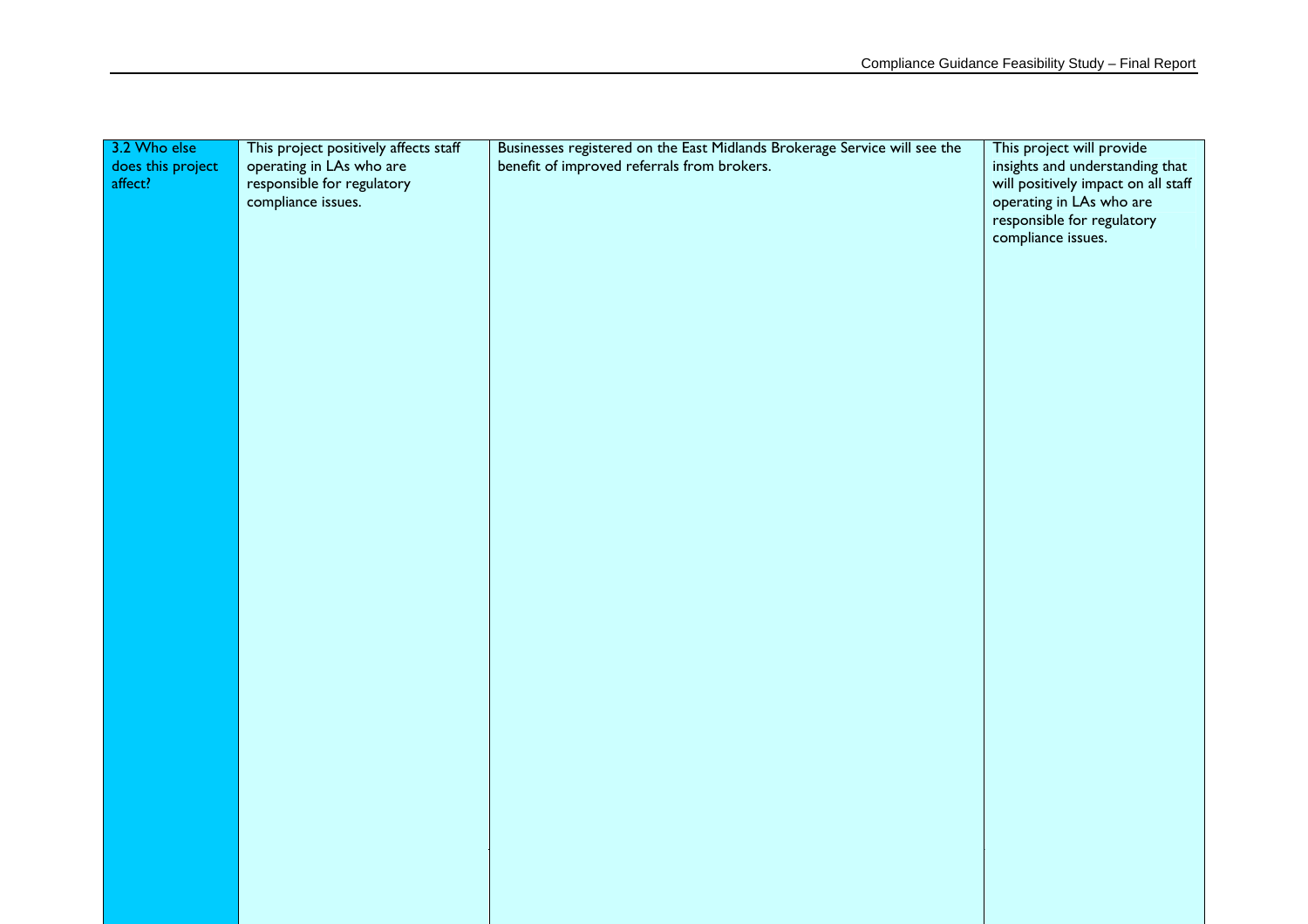| 3.3 What is the   | Compliance with regulations knows no barriers and affects all types of businesses irrespective of ethnicity, gender, disability or disadvantage. |
|-------------------|--------------------------------------------------------------------------------------------------------------------------------------------------|
| current situation |                                                                                                                                                  |
| regarding under-  |                                                                                                                                                  |
| represented       |                                                                                                                                                  |
| groups            |                                                                                                                                                  |
|                   |                                                                                                                                                  |
|                   |                                                                                                                                                  |
|                   |                                                                                                                                                  |
|                   |                                                                                                                                                  |
|                   |                                                                                                                                                  |
|                   |                                                                                                                                                  |
|                   |                                                                                                                                                  |
|                   |                                                                                                                                                  |
|                   |                                                                                                                                                  |
|                   |                                                                                                                                                  |
|                   |                                                                                                                                                  |
|                   |                                                                                                                                                  |
|                   |                                                                                                                                                  |
|                   |                                                                                                                                                  |
|                   |                                                                                                                                                  |
|                   |                                                                                                                                                  |
|                   |                                                                                                                                                  |
|                   |                                                                                                                                                  |
|                   |                                                                                                                                                  |
|                   |                                                                                                                                                  |
|                   |                                                                                                                                                  |
|                   |                                                                                                                                                  |
|                   |                                                                                                                                                  |
|                   |                                                                                                                                                  |
|                   |                                                                                                                                                  |
|                   |                                                                                                                                                  |
|                   |                                                                                                                                                  |
|                   |                                                                                                                                                  |
|                   |                                                                                                                                                  |
|                   |                                                                                                                                                  |
|                   |                                                                                                                                                  |
|                   |                                                                                                                                                  |
|                   |                                                                                                                                                  |
|                   |                                                                                                                                                  |
|                   |                                                                                                                                                  |
|                   |                                                                                                                                                  |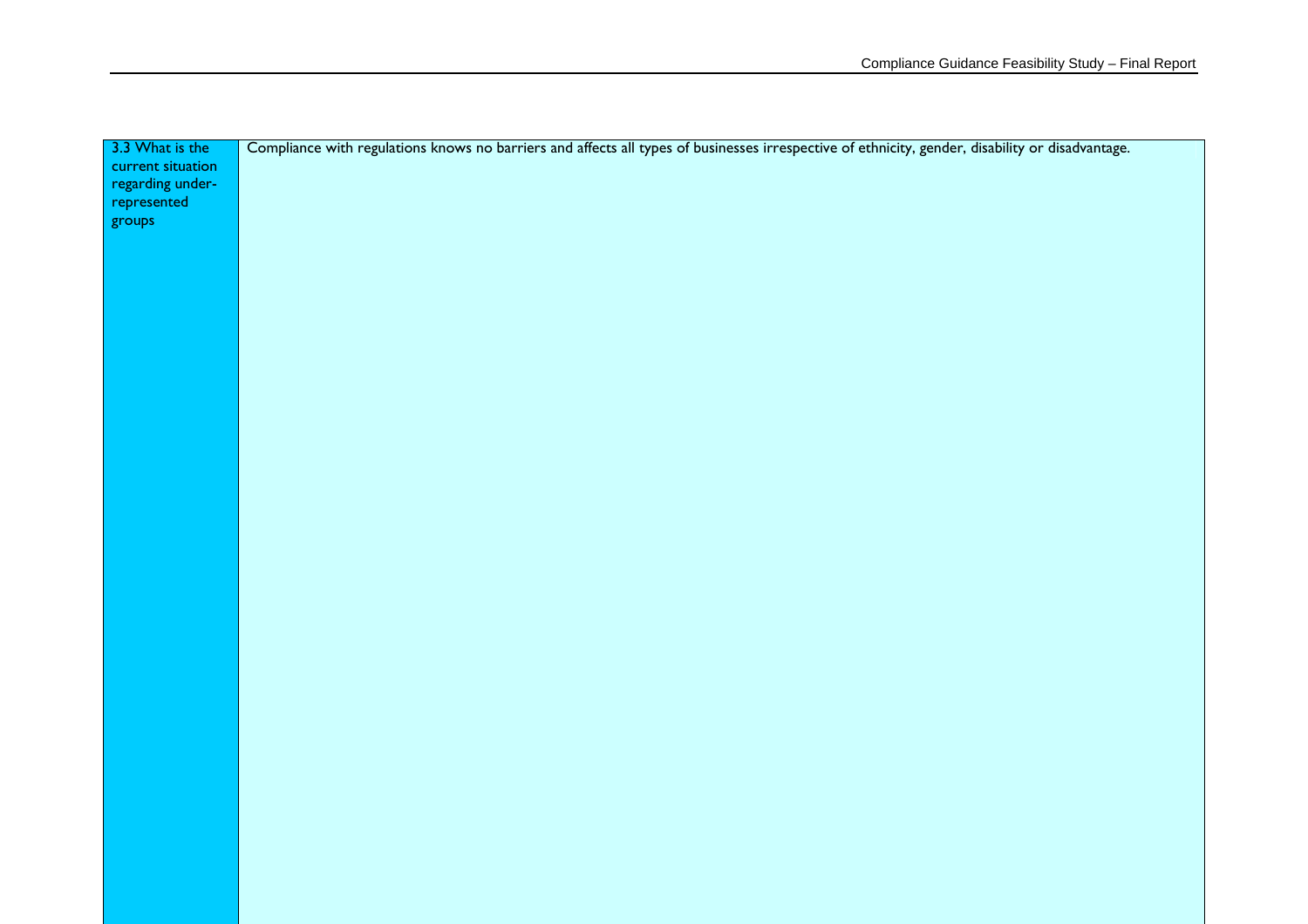| 3.4 Have you         | It will be important that the SAE                                     | It is hoped that these needs will be further explored and understood by | This project is specifically  |
|----------------------|-----------------------------------------------------------------------|-------------------------------------------------------------------------|-------------------------------|
| identified any basis | panel has representatives within it                                   | conducting further research. See Recommendation 4.                      | designed to explore the needs |
| of need in terms     | from the EMB, women owned                                             |                                                                         | to minority and under-        |
| of minority          | businesses and other                                                  |                                                                         | represented groups.           |
| /underrepresented    | underrepresented groups to ensure<br>that their issues are adequately |                                                                         |                               |
| groups.              | addressed during consultation                                         |                                                                         |                               |
|                      | processes                                                             |                                                                         |                               |
|                      |                                                                       |                                                                         |                               |
|                      |                                                                       |                                                                         |                               |
|                      |                                                                       |                                                                         |                               |
|                      |                                                                       |                                                                         |                               |
|                      |                                                                       |                                                                         |                               |
|                      |                                                                       |                                                                         |                               |
|                      |                                                                       |                                                                         |                               |
|                      |                                                                       |                                                                         |                               |
|                      |                                                                       |                                                                         |                               |
|                      |                                                                       |                                                                         |                               |
|                      |                                                                       |                                                                         |                               |
|                      |                                                                       |                                                                         |                               |
|                      |                                                                       |                                                                         |                               |
|                      |                                                                       |                                                                         |                               |
|                      |                                                                       |                                                                         |                               |
|                      |                                                                       |                                                                         |                               |
|                      |                                                                       |                                                                         |                               |
|                      |                                                                       |                                                                         |                               |
|                      |                                                                       |                                                                         |                               |
|                      |                                                                       |                                                                         |                               |
|                      |                                                                       |                                                                         |                               |
|                      |                                                                       |                                                                         |                               |
|                      |                                                                       |                                                                         |                               |
|                      |                                                                       |                                                                         |                               |
|                      |                                                                       |                                                                         |                               |
|                      |                                                                       |                                                                         |                               |
|                      |                                                                       |                                                                         |                               |
|                      |                                                                       |                                                                         |                               |
|                      |                                                                       |                                                                         |                               |
|                      |                                                                       |                                                                         |                               |
|                      |                                                                       |                                                                         |                               |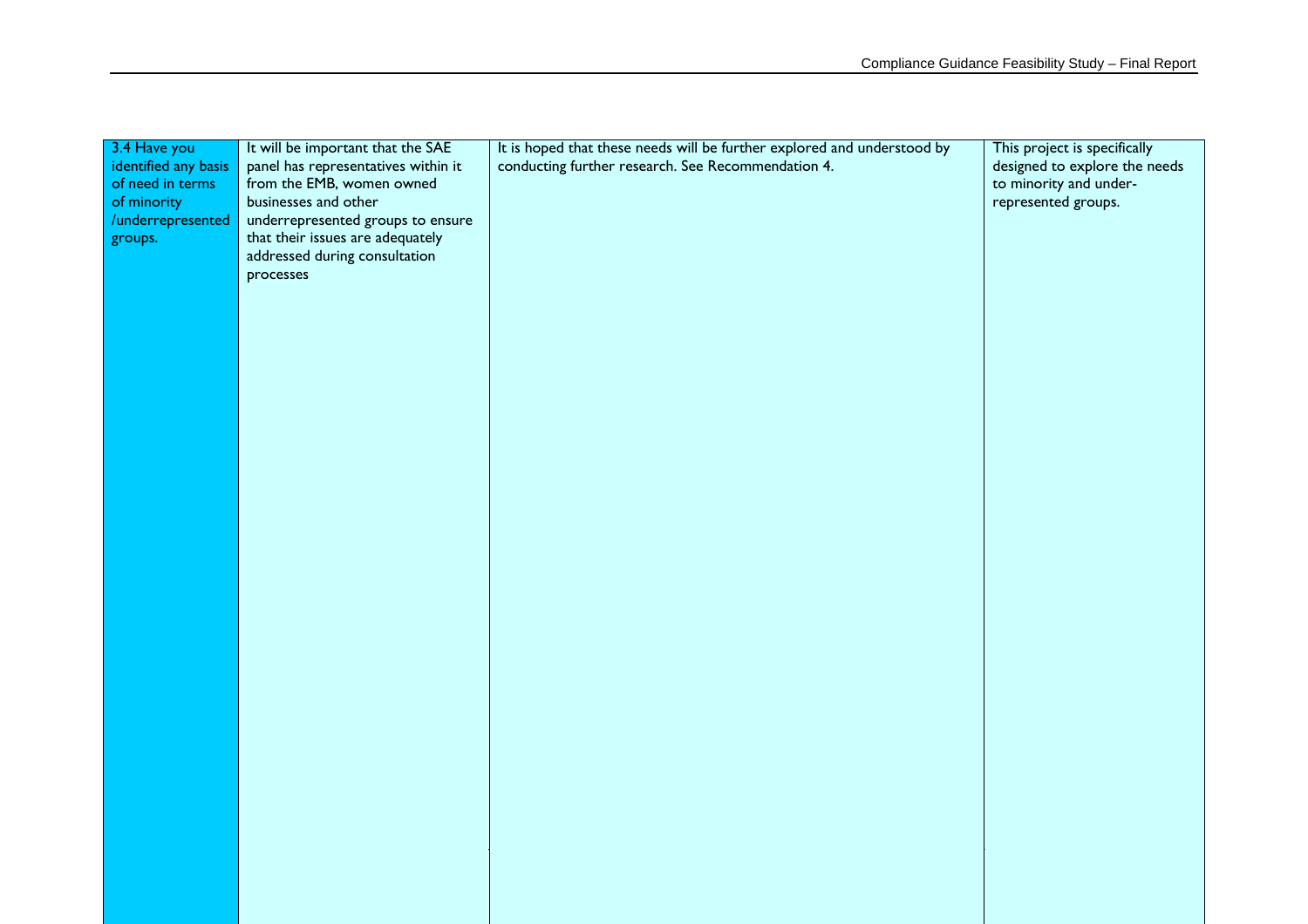| 4.1 Give details of |                                                                                                                                                          | Whilst it is difficult to calculate the cost of compliance to business, BREs latest estimate suggest it could be up to 10-12% of GDP. Research shows |                             |                                  |
|---------------------|----------------------------------------------------------------------------------------------------------------------------------------------------------|------------------------------------------------------------------------------------------------------------------------------------------------------|-----------------------------|----------------------------------|
| how this project    | that this cost burden is disproportionately weighted towards start-up, small and growing businesses. These are priority groups within the regions RES    |                                                                                                                                                      |                             |                                  |
| fits and            | and emda's corporate plan.                                                                                                                               |                                                                                                                                                      |                             |                                  |
| contributes to the  |                                                                                                                                                          |                                                                                                                                                      |                             |                                  |
| RES, emda           | Improvements within IAG on compliance should help reduce the burden on SMEs by:                                                                          |                                                                                                                                                      |                             |                                  |
| corporate plan      |                                                                                                                                                          |                                                                                                                                                      |                             |                                  |
|                     | $\circ$                                                                                                                                                  | Making advice more accessible, relevant and tailored to business needs.                                                                              |                             |                                  |
|                     | Encourage businesses to explore the positive aspects to compliance e.g. reduced waste, reduced levels of staff absenteeism, reduced transport<br>$\circ$ |                                                                                                                                                      |                             |                                  |
|                     |                                                                                                                                                          | costs, fewer customers complaints, lower overall cost of compliance.                                                                                 |                             |                                  |
|                     |                                                                                                                                                          |                                                                                                                                                      |                             |                                  |
|                     |                                                                                                                                                          |                                                                                                                                                      |                             |                                  |
|                     |                                                                                                                                                          |                                                                                                                                                      |                             |                                  |
|                     |                                                                                                                                                          |                                                                                                                                                      |                             |                                  |
|                     |                                                                                                                                                          |                                                                                                                                                      |                             |                                  |
|                     |                                                                                                                                                          |                                                                                                                                                      |                             |                                  |
|                     |                                                                                                                                                          |                                                                                                                                                      |                             |                                  |
|                     |                                                                                                                                                          |                                                                                                                                                      |                             |                                  |
|                     |                                                                                                                                                          |                                                                                                                                                      |                             |                                  |
|                     |                                                                                                                                                          |                                                                                                                                                      |                             |                                  |
|                     |                                                                                                                                                          |                                                                                                                                                      |                             |                                  |
|                     |                                                                                                                                                          |                                                                                                                                                      |                             |                                  |
|                     |                                                                                                                                                          |                                                                                                                                                      |                             |                                  |
|                     |                                                                                                                                                          |                                                                                                                                                      |                             |                                  |
|                     |                                                                                                                                                          |                                                                                                                                                      |                             |                                  |
|                     |                                                                                                                                                          |                                                                                                                                                      |                             |                                  |
|                     |                                                                                                                                                          |                                                                                                                                                      |                             |                                  |
| 8.1 Consider        | Any investment proposed to                                                                                                                               | It is not envisaged that any state aid is                                                                                                            | Any investment proposed to  | As this is a research project we |
| whether the         |                                                                                                                                                          | provided to businesses to subsidise any                                                                                                              | market the Business Link    |                                  |
| project has any     |                                                                                                                                                          |                                                                                                                                                      | gateway will not provide a  |                                  |
| state aid           |                                                                                                                                                          |                                                                                                                                                      | direct financial benefit to |                                  |
| implications        |                                                                                                                                                          |                                                                                                                                                      |                             |                                  |
|                     |                                                                                                                                                          |                                                                                                                                                      |                             |                                  |
|                     |                                                                                                                                                          |                                                                                                                                                      |                             |                                  |
|                     |                                                                                                                                                          |                                                                                                                                                      |                             |                                  |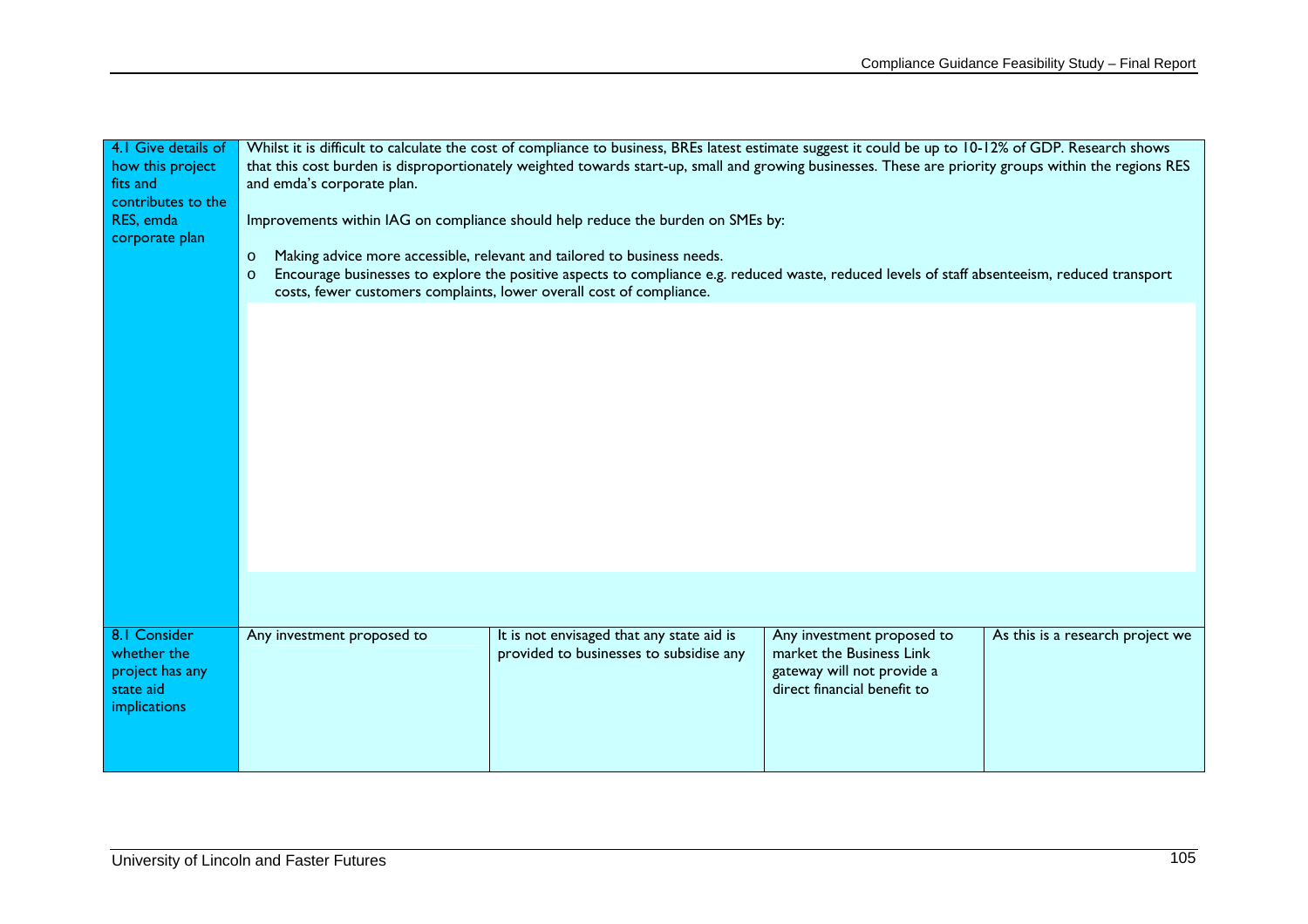| virtual network will not provide a     | sought on complying with regulations. | we are of the view that state | do not anticipate any state aid |
|----------------------------------------|---------------------------------------|-------------------------------|---------------------------------|
| direct financial benefit to businesses | Therefore we do not believe state aid | aid rules will not apply      | rules applying.                 |
| so we are of the view that state aid   | rules apply.                          |                               |                                 |
| rules will not apply.                  |                                       |                               |                                 |
|                                        |                                       |                               |                                 |
|                                        |                                       |                               |                                 |
|                                        |                                       |                               |                                 |
|                                        |                                       |                               |                                 |
|                                        |                                       |                               |                                 |
|                                        |                                       |                               |                                 |
|                                        |                                       |                               |                                 |
|                                        |                                       |                               |                                 |
|                                        |                                       |                               |                                 |
|                                        |                                       |                               |                                 |
|                                        |                                       |                               |                                 |
|                                        |                                       |                               |                                 |
|                                        |                                       |                               |                                 |
|                                        |                                       |                               |                                 |
|                                        |                                       |                               |                                 |
|                                        |                                       |                               |                                 |
|                                        |                                       |                               |                                 |
|                                        |                                       |                               |                                 |
|                                        |                                       |                               |                                 |
|                                        |                                       |                               |                                 |
|                                        |                                       |                               |                                 |
|                                        |                                       |                               |                                 |
|                                        |                                       |                               |                                 |
|                                        |                                       |                               |                                 |
|                                        |                                       |                               |                                 |
|                                        |                                       |                               |                                 |
|                                        |                                       |                               |                                 |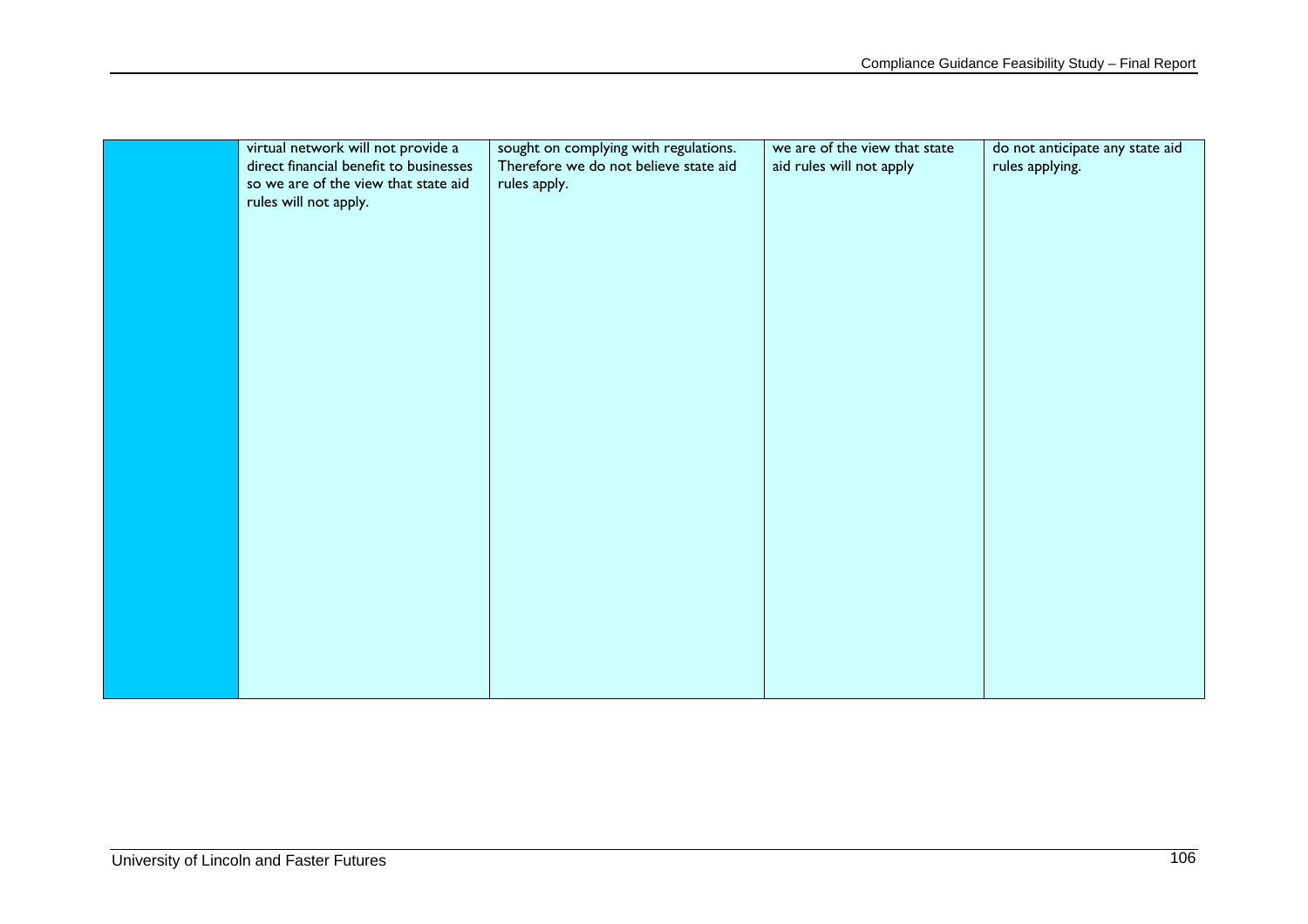| 9.1 How will the  | Improved take up and implementation of IAG on regulatory issues is likely to have a positive impact on the environment. One potential positive effect |
|-------------------|-------------------------------------------------------------------------------------------------------------------------------------------------------|
| project impact on | will be greater take-up of advice and compliance on environmental and waste issues.                                                                   |
| the environment   |                                                                                                                                                       |
|                   |                                                                                                                                                       |
|                   |                                                                                                                                                       |
|                   |                                                                                                                                                       |
|                   |                                                                                                                                                       |
|                   |                                                                                                                                                       |
|                   |                                                                                                                                                       |
|                   |                                                                                                                                                       |
|                   |                                                                                                                                                       |
|                   |                                                                                                                                                       |
|                   |                                                                                                                                                       |
|                   |                                                                                                                                                       |
|                   |                                                                                                                                                       |
|                   |                                                                                                                                                       |
|                   |                                                                                                                                                       |
|                   |                                                                                                                                                       |
|                   |                                                                                                                                                       |
|                   |                                                                                                                                                       |
|                   |                                                                                                                                                       |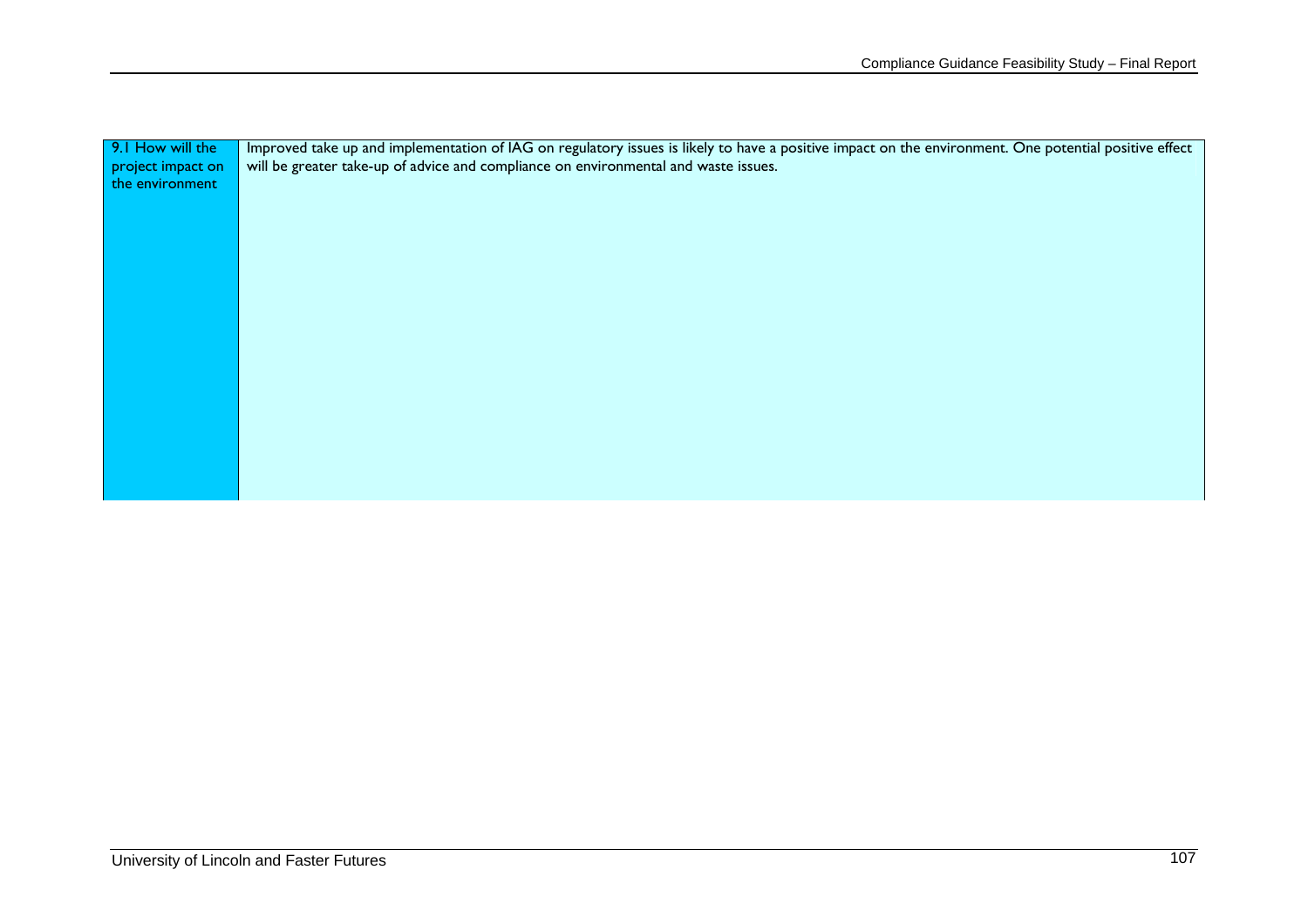| Recommendation | 5                             | 6                                  |                                | 9                              |
|----------------|-------------------------------|------------------------------------|--------------------------------|--------------------------------|
| <b>Number</b>  |                               |                                    |                                |                                |
|                |                               |                                    |                                |                                |
|                |                               |                                    |                                |                                |
|                |                               |                                    |                                |                                |
|                |                               |                                    |                                |                                |
|                |                               |                                    |                                |                                |
|                |                               |                                    |                                |                                |
|                |                               |                                    |                                |                                |
|                |                               |                                    |                                |                                |
|                |                               |                                    |                                |                                |
|                |                               |                                    |                                |                                |
|                |                               |                                    |                                |                                |
|                |                               |                                    |                                |                                |
|                |                               |                                    |                                |                                |
|                |                               |                                    |                                |                                |
|                |                               |                                    |                                |                                |
|                |                               |                                    |                                |                                |
|                |                               |                                    |                                |                                |
|                |                               |                                    |                                |                                |
|                |                               |                                    |                                |                                |
|                |                               |                                    |                                |                                |
|                |                               |                                    |                                |                                |
|                |                               |                                    |                                |                                |
|                |                               |                                    |                                |                                |
|                |                               |                                    |                                |                                |
|                |                               |                                    |                                |                                |
|                |                               |                                    |                                |                                |
| Recommendation | Emda to consider investing in | Emda to consider working with LBRO | Emda to consider investment in | That emda, LBRO and Local      |
| description    |                               |                                    | building the portfolio of      | Authorities work together seek |
|                |                               |                                    | professional firms and         | to clarify and reach agreement |
|                |                               |                                    | consultants who provide advice | on:                            |
|                |                               |                                    |                                | $\blacksquare$                 |
|                |                               |                                    | and guidance on regulatory     | A service specification as     |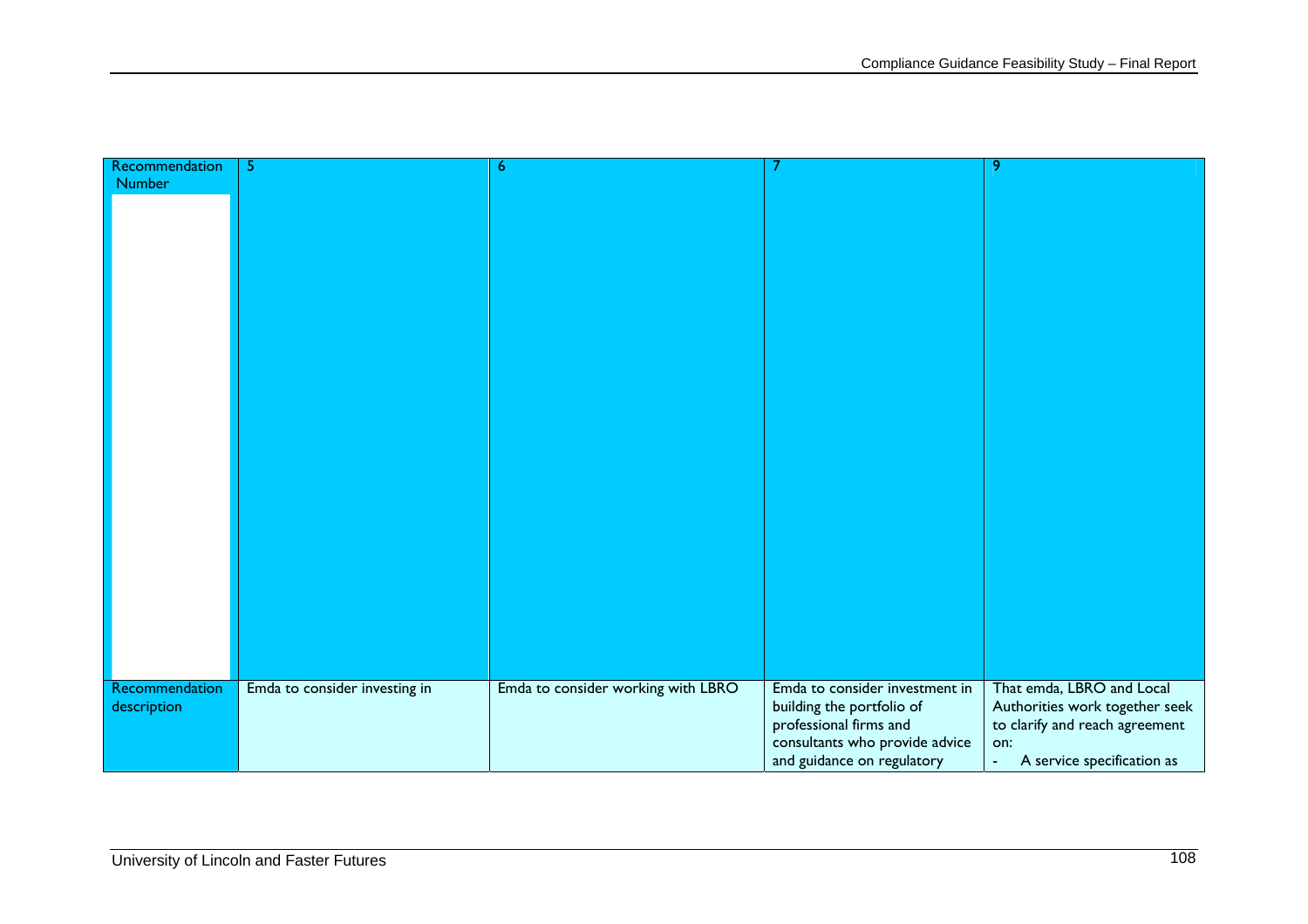|                    | mechanisms between Business Link<br>and the Local Authorities across the<br>East Midlands. | LBRO to help Local Authorities build<br>the capacity of their advice and guidance<br>services and to ensure that they are<br>consistently available across the region. | matters registered on the<br>supplier directory. | standard across all Local<br>Authorities<br>A clear remit, i.e. which<br>÷,<br>regulations and on what<br>basis, would advice and<br>guidance be delivered<br>through Local Authorities? |
|--------------------|--------------------------------------------------------------------------------------------|------------------------------------------------------------------------------------------------------------------------------------------------------------------------|--------------------------------------------------|------------------------------------------------------------------------------------------------------------------------------------------------------------------------------------------|
| 1.9 Area of Impact |                                                                                            | This project has the potential to benefit all businesses located across the East Midlands                                                                              |                                                  |                                                                                                                                                                                          |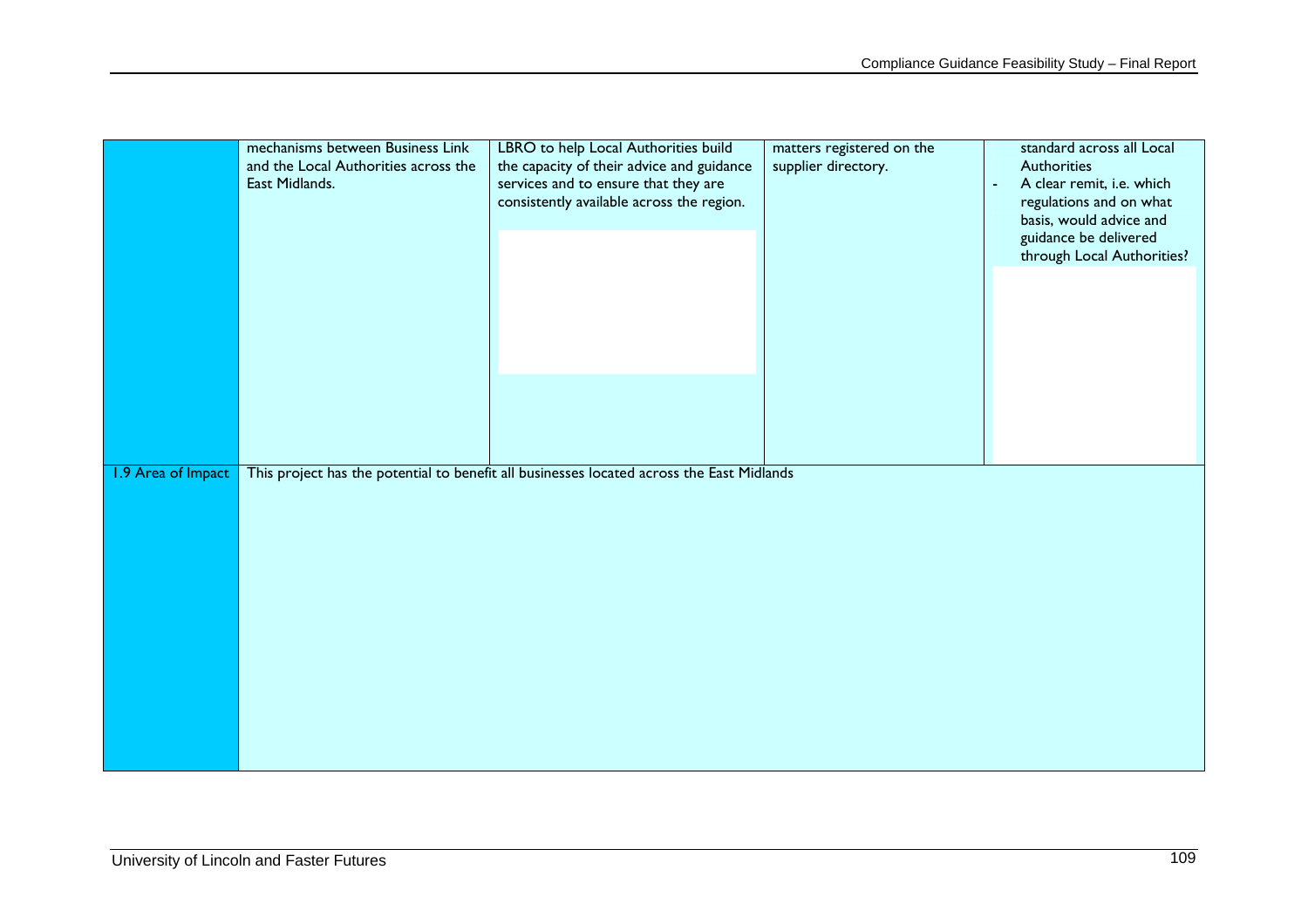| <b>I.10 Project</b> | To Improve the referral mechanisms     | Emda and LBRO together with the           | Once the East Midland           | That emda, LBRO and Local                |
|---------------------|----------------------------------------|-------------------------------------------|---------------------------------|------------------------------------------|
| <b>Description</b>  | between Business Link and the Local    | regions Local Authorities to work         | Brokerage Service database has  | Authorities work together to             |
|                     | Authorities across the East Midlands.  | together on the development of a          | had its codification and search | agreement on a service                   |
|                     |                                        | regional structured programme of          | mechanism refined (see          | specification as standard across         |
|                     | There are different ways in which      | development and training. This should     | recommendations 2 and 4) the    | all Local Authorities and to             |
|                     | these referrals could operate. We      | be designed to ensure that the business   | next task and the purpose of    | agree a clear remit, i.e. which          |
|                     | believe that given the                 | processes adopted across the region       | this project would be to review | regulations and on what basis,           |
|                     | comprehensiveness of the               | dovetail with the regional business links | all the existing businesses     | would advice and guidance be             |
|                     | businesslink.gov.uk website that, this | IDB offer and knowledge collected is      | registered on the East Midlands | delivered through Local                  |
|                     | should be positioned as the first port | stored within the central RBSIS           |                                 | Authorities?                             |
|                     | of call to businesses seeking          | infrastructure.                           |                                 |                                          |
|                     | information on regulations. Business   |                                           |                                 | We see close linkages between            |
|                     | Link would then be responsible for     |                                           |                                 | recommendation 6 and this                |
|                     | onward referral to the appropriate     |                                           |                                 | recommendation. Setting out              |
|                     | Local Authority or national            |                                           |                                 | the service specification,               |
|                     | regulator.                             |                                           |                                 | standard and remit                       |
|                     |                                        |                                           |                                 | (recommendation 9) are, in our           |
|                     |                                        |                                           |                                 | view, necessary precursor                |
|                     |                                        |                                           |                                 | requirements that must be in             |
|                     |                                        |                                           |                                 | place before any training and            |
|                     |                                        |                                           |                                 | development programme is<br>commissioned |
|                     |                                        |                                           |                                 |                                          |
|                     |                                        |                                           |                                 | (recommendation 6).                      |
|                     |                                        |                                           |                                 |                                          |
|                     |                                        |                                           |                                 |                                          |
|                     |                                        |                                           |                                 |                                          |
|                     |                                        |                                           |                                 |                                          |
|                     |                                        |                                           |                                 |                                          |
|                     |                                        |                                           |                                 |                                          |
|                     |                                        |                                           |                                 |                                          |
|                     |                                        |                                           |                                 |                                          |
|                     |                                        |                                           |                                 |                                          |
|                     |                                        |                                           |                                 |                                          |
|                     |                                        |                                           |                                 |                                          |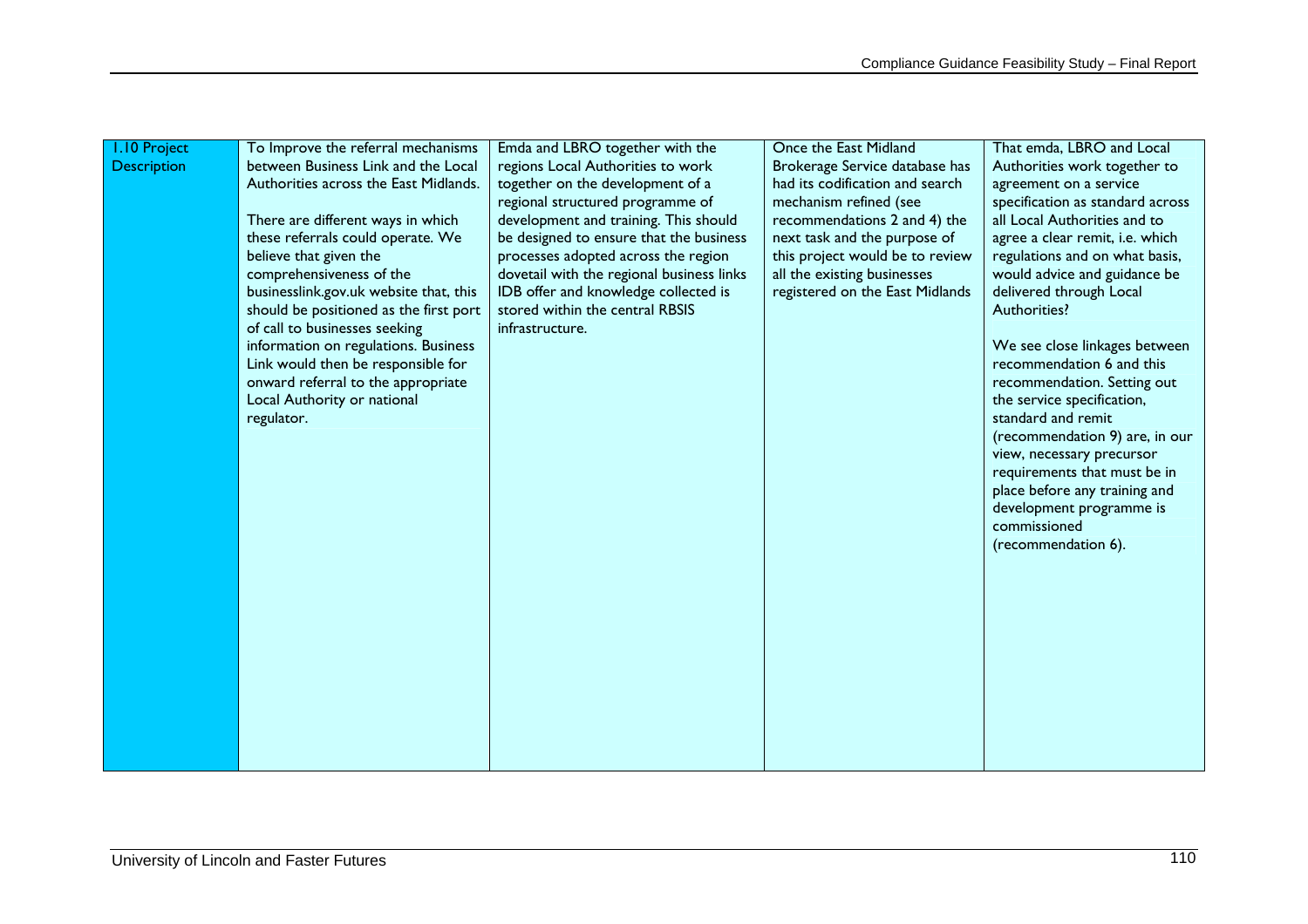|                                          |                                                                                                                                                                                              | to ensure that all records were<br>comprehensive containing all<br>the information required to<br>enable more precise searches<br>based on supplier capabilities<br>regarding compliance advice.                                                                                                                                                                                                                                                                                                                                         |                                                                                                                                                          |
|------------------------------------------|----------------------------------------------------------------------------------------------------------------------------------------------------------------------------------------------|------------------------------------------------------------------------------------------------------------------------------------------------------------------------------------------------------------------------------------------------------------------------------------------------------------------------------------------------------------------------------------------------------------------------------------------------------------------------------------------------------------------------------------------|----------------------------------------------------------------------------------------------------------------------------------------------------------|
| <b>I.IIProject</b><br>objectives/impacts | The objective of this project is to<br>ensure improved referrals between<br>the Regional Business Link and<br>LAs/National Regulators who<br>provide an IAG service on<br>regulatory issues. | Project objectives include:<br>Review all existing business<br>$\circ$<br>records to ensure they are<br>comprehensive.<br>To further recruit new<br>$\circ$<br>businesses and professional<br>bodies to add to the<br>register again recording<br>their regulatory compliance<br>skills<br>Linked to recommendation<br>$\circ$<br>6, ensure that all Business<br>Link brokers and Local<br>Authority staffing with<br>access to the brokerage<br>platform when advising and<br>referring clients are<br>adequately training to do<br>SO. | Agreement on service<br>specification standard for IAG<br>and clarity on remit of<br>LAs/Regional Business Link and<br>referrals to professional bodies. |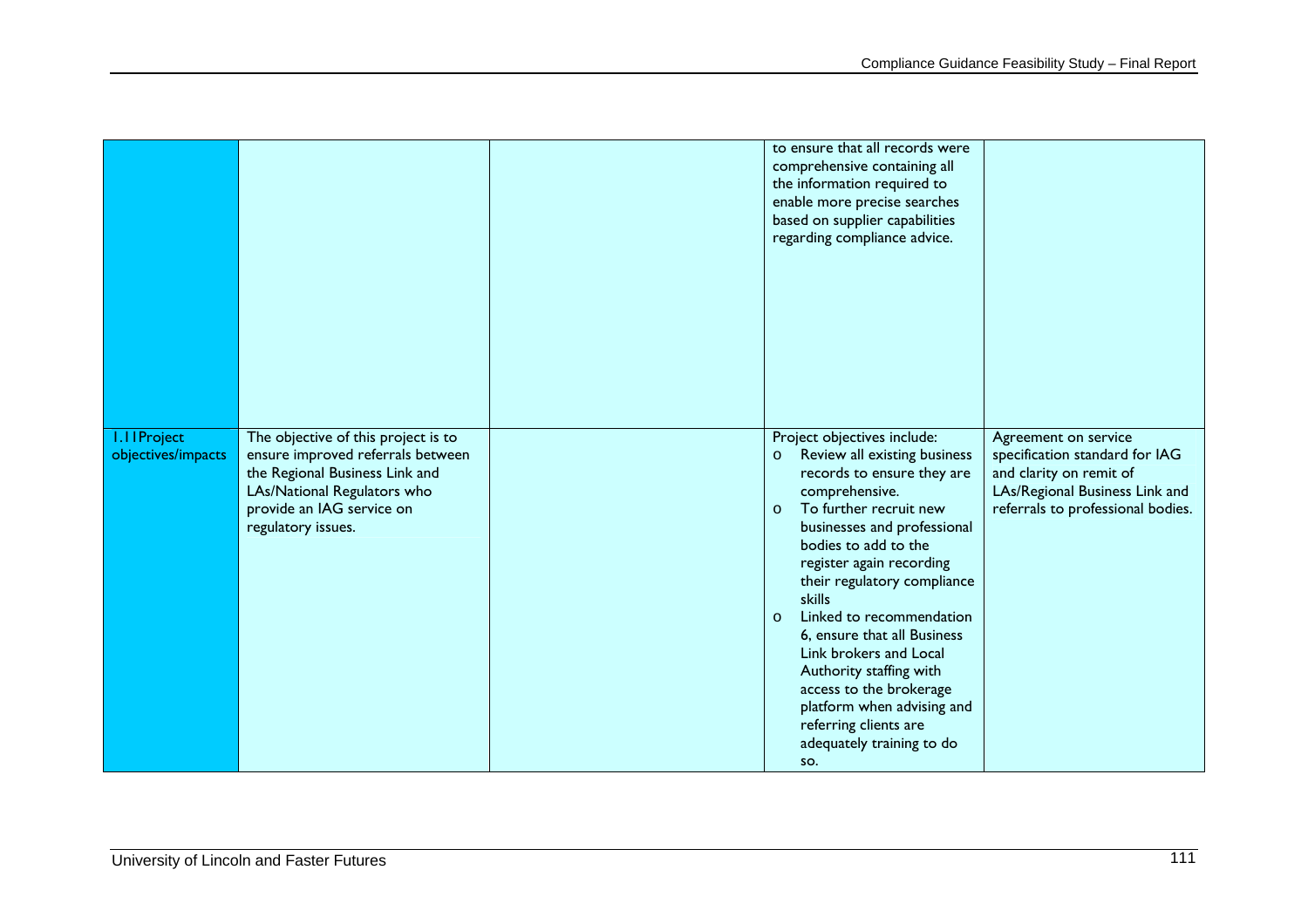|                  |                              | within LAs with IAG responsibilities on<br>compliance issues and business brokers<br>across the region.<br>The projects impacts will include:<br>Improved IAG support to<br>$\circ$<br>businesses<br>Consistent provision of IAG across<br>$\circ$<br>the BL and LAs.<br>Improved networking between LA<br>$\circ$<br>practitioners and BL Brokers.                                                                                                                                                                                                                                                                                                                                                                                                                                                                          |                                                              |                                                                                                                                                                                                                                                                                                                  |
|------------------|------------------------------|------------------------------------------------------------------------------------------------------------------------------------------------------------------------------------------------------------------------------------------------------------------------------------------------------------------------------------------------------------------------------------------------------------------------------------------------------------------------------------------------------------------------------------------------------------------------------------------------------------------------------------------------------------------------------------------------------------------------------------------------------------------------------------------------------------------------------|--------------------------------------------------------------|------------------------------------------------------------------------------------------------------------------------------------------------------------------------------------------------------------------------------------------------------------------------------------------------------------------|
| 1.14 Why needed? | and support providers alike. | Our research found that the systems<br>and processes for the development of<br>skills varied between Local Authorities<br>and whilst there was a strong willingness<br>to collaborate, work together and share<br>best practice, in reality this seems to<br>happen in an ad-hoc way with the most<br>willing Local Authorities leading the way.<br>Clearly a structured approach to<br>supporting collaborative working<br>between Local Authorities to build the<br>skills and collateral necessary to<br>underpin delivery of an advice and<br>guidance service is important. This<br>ambition fits with the aims of LBRO who<br>wish to raise the quality bar on Local<br>Authority regulatory services,<br>encouraging the shift from enforcement<br>to guidance and ensuring greater<br>consistency across the region. | At present it is difficult to<br>determine which of the 6000 | At present there is not a shared<br>understanding of a service<br>standard for IAG on regulatory<br>issues across Local Authorities.<br>Clarity on this will ensure<br>consistency of service across<br>the region. It will also help<br>clarify the remit between the<br>Regional Business Link and the<br>LAs. |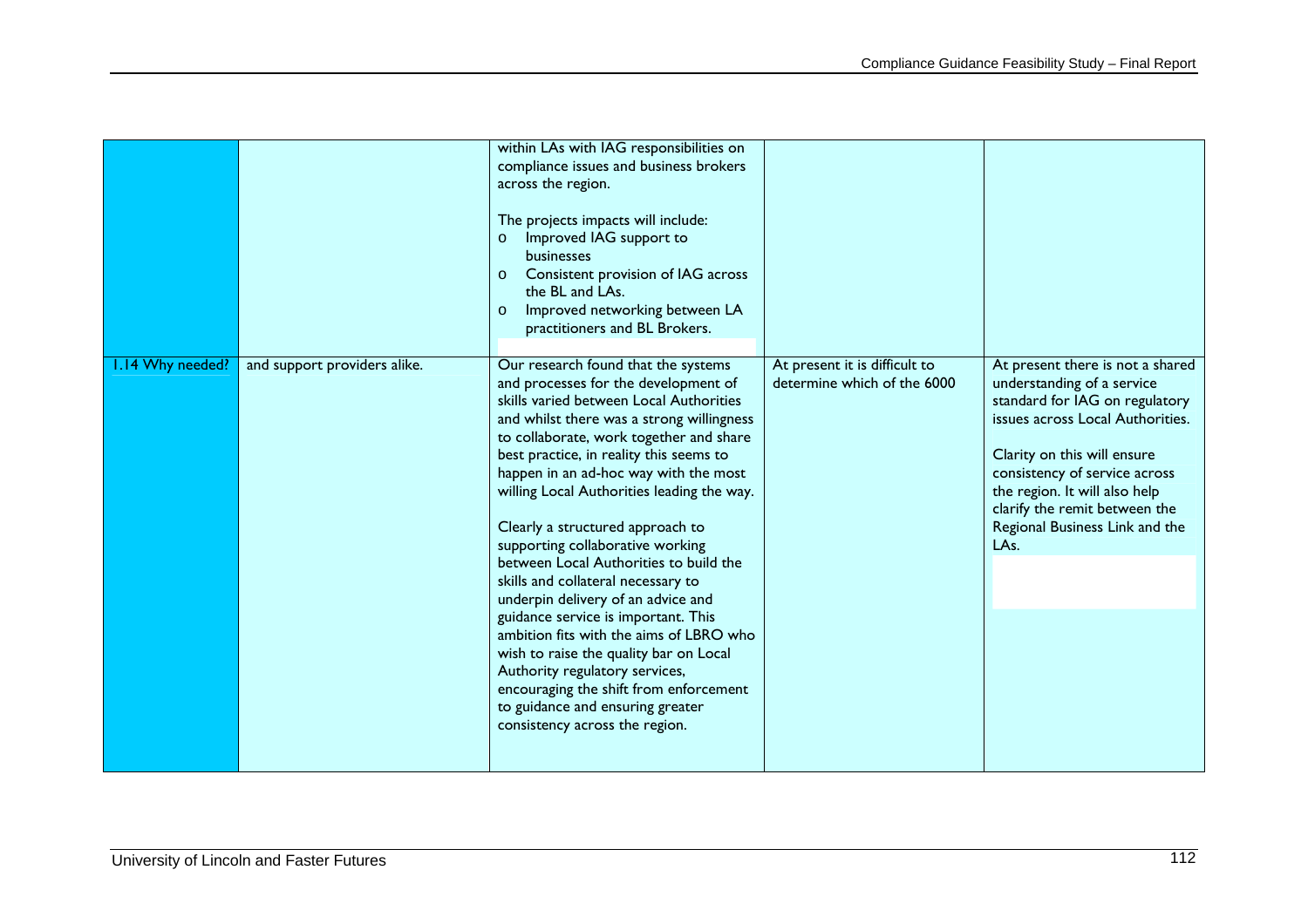| support providers alike.              | on the East Midlands Brokerage   |  |
|---------------------------------------|----------------------------------|--|
|                                       | Service are skilled at providing |  |
| Whilst Business Link is well          | advice and guidance on           |  |
| positioned as the gateway and access  | regulatory compliance.           |  |
| point, it lacks the expertise to      |                                  |  |
| provide more detailed advice and      |                                  |  |
| guidance on regulatory issues.        |                                  |  |
| Improved referral mechanisms will     |                                  |  |
| enable the regional Business Link to  |                                  |  |
| better signpost businesses to the     |                                  |  |
| most appropriate LA or national       |                                  |  |
| regulator. In practice we would       |                                  |  |
| envisage businesses returning to the  |                                  |  |
| Local Authorities, once used, as the  |                                  |  |
| local point of entry on regulation    |                                  |  |
| and compliance and then being         |                                  |  |
| referred on via the East Midlands     |                                  |  |
| Brokerage Service, as necessary.      |                                  |  |
| We propose that the Local             |                                  |  |
| Authorities be positioned as the      |                                  |  |
| definitive provider advice, providing |                                  |  |
| comprehensive solutions and           |                                  |  |
| answers, building expertise in this   |                                  |  |
| (see recommendation 6).               |                                  |  |
|                                       |                                  |  |
|                                       |                                  |  |
|                                       |                                  |  |
|                                       |                                  |  |
|                                       |                                  |  |
|                                       |                                  |  |
|                                       |                                  |  |
|                                       |                                  |  |
|                                       |                                  |  |
|                                       |                                  |  |
|                                       |                                  |  |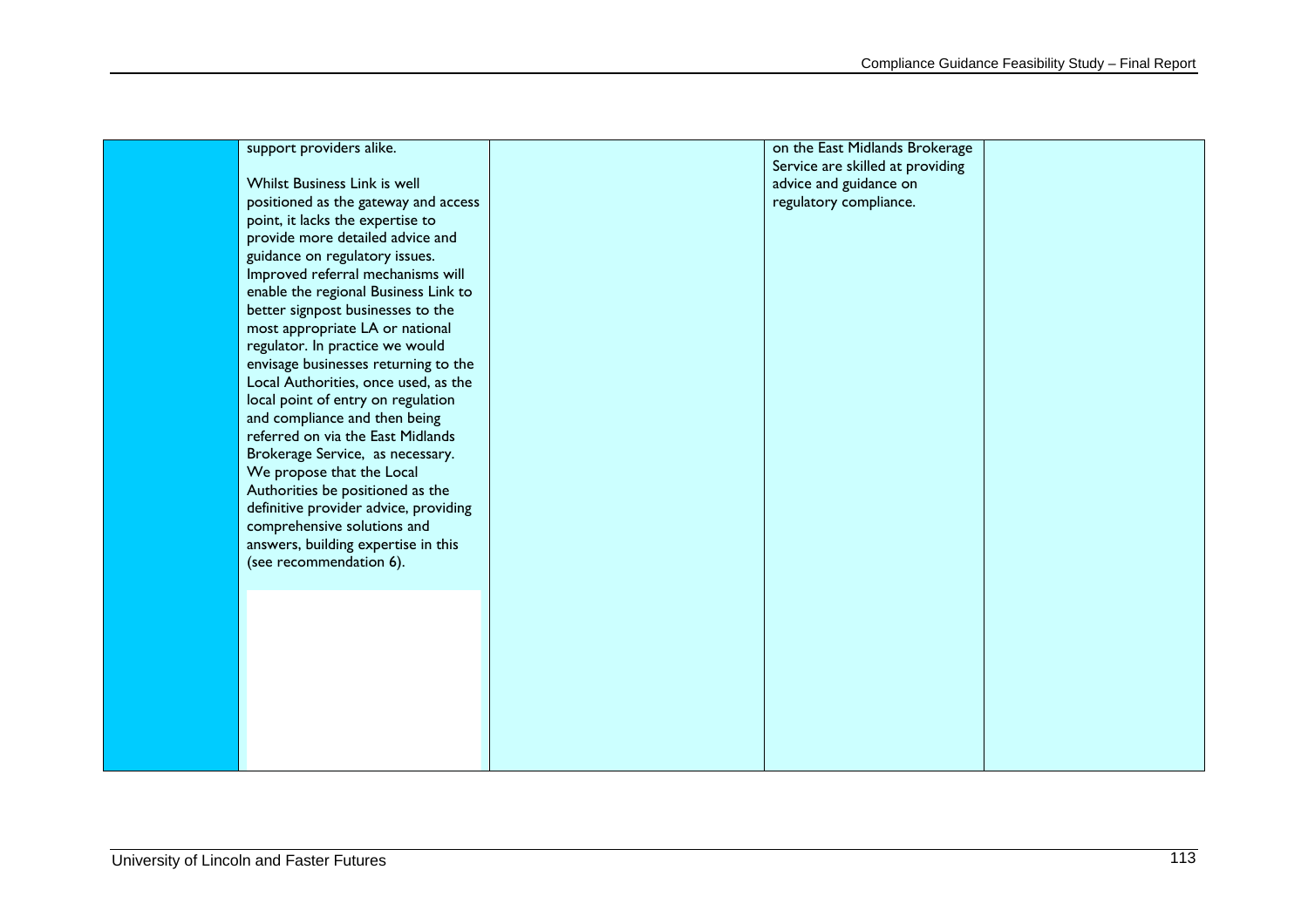| 1.16 why is emda<br>support required? | The current infrastructure for<br>providing IAG on compliance with<br>regulation lack cohesiveness and<br>integration. Whilst national<br>regulators, Local Authorities and<br>emda (via investments through the<br>business link network) all fund | The current infrastructure for providing | The RBSIS infrastructure is<br>owned by the Regional<br>Development Agency and has<br>been developed as a shared<br>infrastructure for all public<br>sector organisations in the field<br>of business support. The | Whilst this is primarily an issue<br>of LAs and LBRO themselves<br>we see merit in collaborative<br>working with emda to ensure<br>that the remit and service<br>specification fits with the<br>simplification agenda, the |
|---------------------------------------|-----------------------------------------------------------------------------------------------------------------------------------------------------------------------------------------------------------------------------------------------------|------------------------------------------|--------------------------------------------------------------------------------------------------------------------------------------------------------------------------------------------------------------------|----------------------------------------------------------------------------------------------------------------------------------------------------------------------------------------------------------------------------|
|                                       | aspects of IAG, there is no single<br>agency responsible for overall co-<br>ordination. An improved referral<br>mechanism between the parties will<br>significantly improve the integration<br>of IAG provision.                                    |                                          | enhancements proposed will<br>ensure greater levels of partner<br>participation and usage with a<br>corresponding increase in<br>service level improvements for<br>businesses.                                     | referral mechanisms between<br>BL and LA's (recommendation<br>5) and the shared training and<br>development programme<br>proposed (recommendation 6).                                                                      |
|                                       |                                                                                                                                                                                                                                                     |                                          |                                                                                                                                                                                                                    |                                                                                                                                                                                                                            |
|                                       |                                                                                                                                                                                                                                                     |                                          |                                                                                                                                                                                                                    |                                                                                                                                                                                                                            |
|                                       |                                                                                                                                                                                                                                                     |                                          |                                                                                                                                                                                                                    |                                                                                                                                                                                                                            |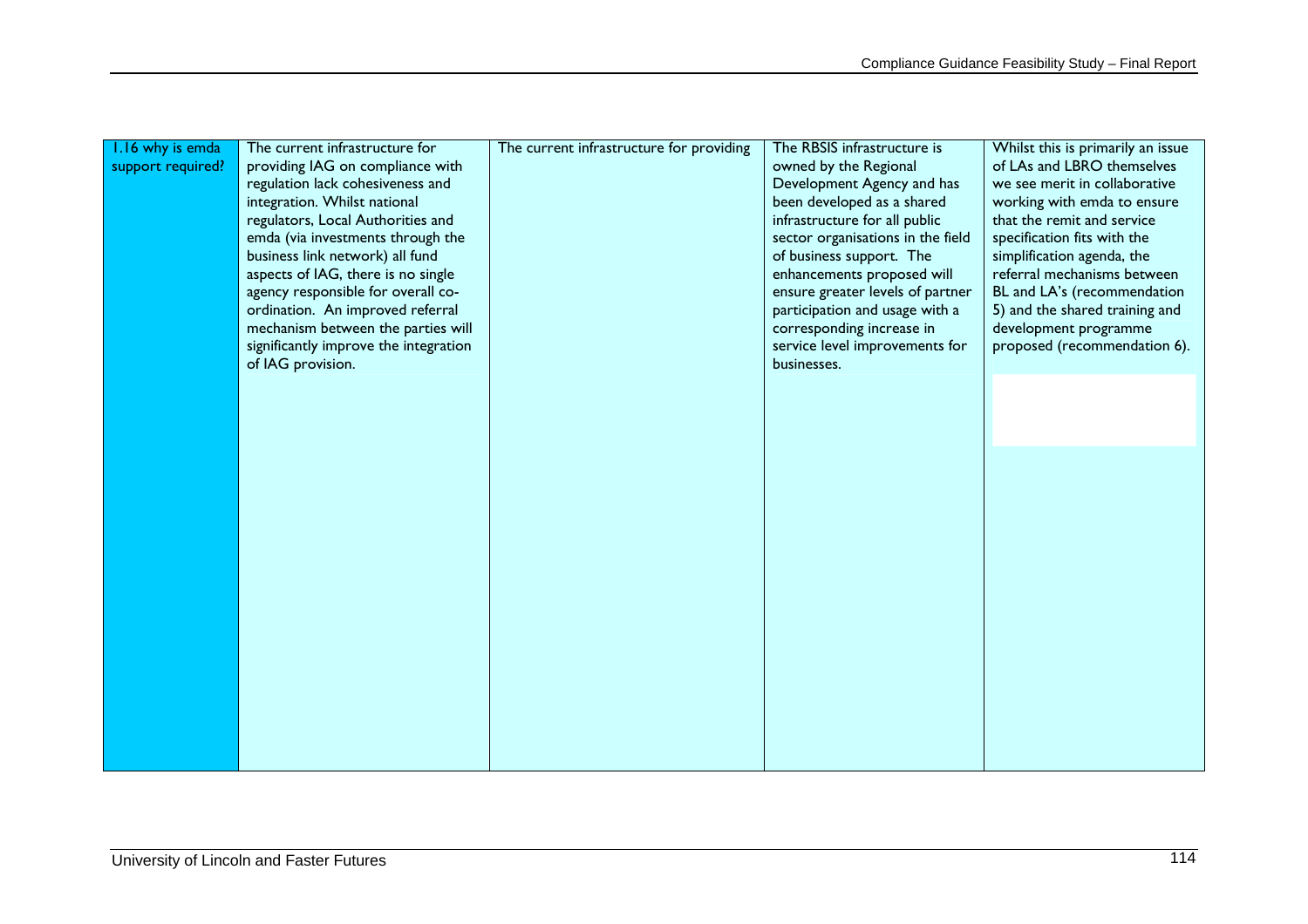|  | regulation lack cohesiveness and                                              |  |
|--|-------------------------------------------------------------------------------|--|
|  | integration. Whilst national regulators,                                      |  |
|  | Local Authorities and emda (via                                               |  |
|  | investments through the business link                                         |  |
|  | network) all fund aspects of IAG, there                                       |  |
|  | is no single process fro the development<br>and training of staff tasked with |  |
|  | providing the IAG service                                                     |  |
|  | Improved training and development will                                        |  |
|  | increase the numbers of positive                                              |  |
|  | referrals between the parties, simplify                                       |  |
|  | access and overall improve the                                                |  |
|  | integration of IAG provision.                                                 |  |
|  |                                                                               |  |
|  |                                                                               |  |
|  |                                                                               |  |
|  |                                                                               |  |
|  |                                                                               |  |
|  |                                                                               |  |
|  |                                                                               |  |
|  |                                                                               |  |
|  |                                                                               |  |
|  |                                                                               |  |
|  |                                                                               |  |
|  |                                                                               |  |
|  |                                                                               |  |
|  |                                                                               |  |
|  |                                                                               |  |
|  |                                                                               |  |
|  |                                                                               |  |
|  |                                                                               |  |
|  |                                                                               |  |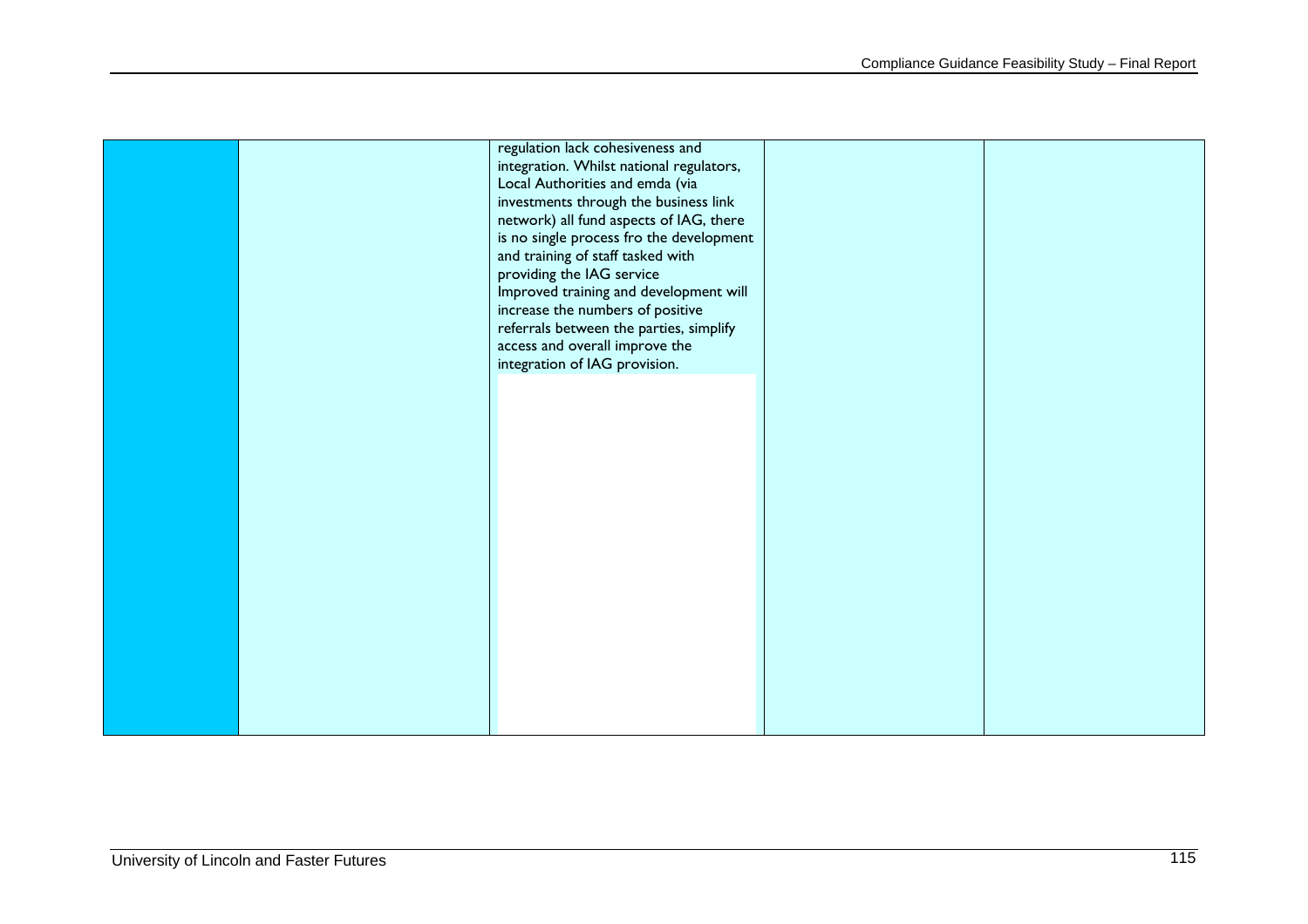| 3.1 Who are the  | The beneficiaries include:               | The beneficiaries include:                                                              |
|------------------|------------------------------------------|-----------------------------------------------------------------------------------------|
| intended         | Businesses who will receive a<br>$\circ$ | Businesses who will receive a more effective brokerage and referral service.<br>$\circ$ |
| beneficiaries of | more effective brokerage and             | Staff operating as IAG advisers and business brokers<br>$\circ$                         |
| this project     | referral service.                        | LA's/National Regulators who will receive qualified referrals.<br>$\circ$               |
|                  | LA's/National Regulators who<br>$\circ$  |                                                                                         |
|                  | will receive qualified referrals.        |                                                                                         |
|                  |                                          |                                                                                         |
|                  |                                          |                                                                                         |
|                  |                                          |                                                                                         |
|                  |                                          |                                                                                         |
|                  |                                          |                                                                                         |
|                  |                                          |                                                                                         |
|                  |                                          |                                                                                         |
|                  |                                          |                                                                                         |
|                  |                                          |                                                                                         |
|                  |                                          |                                                                                         |
|                  |                                          |                                                                                         |
|                  |                                          |                                                                                         |
|                  |                                          |                                                                                         |
|                  |                                          |                                                                                         |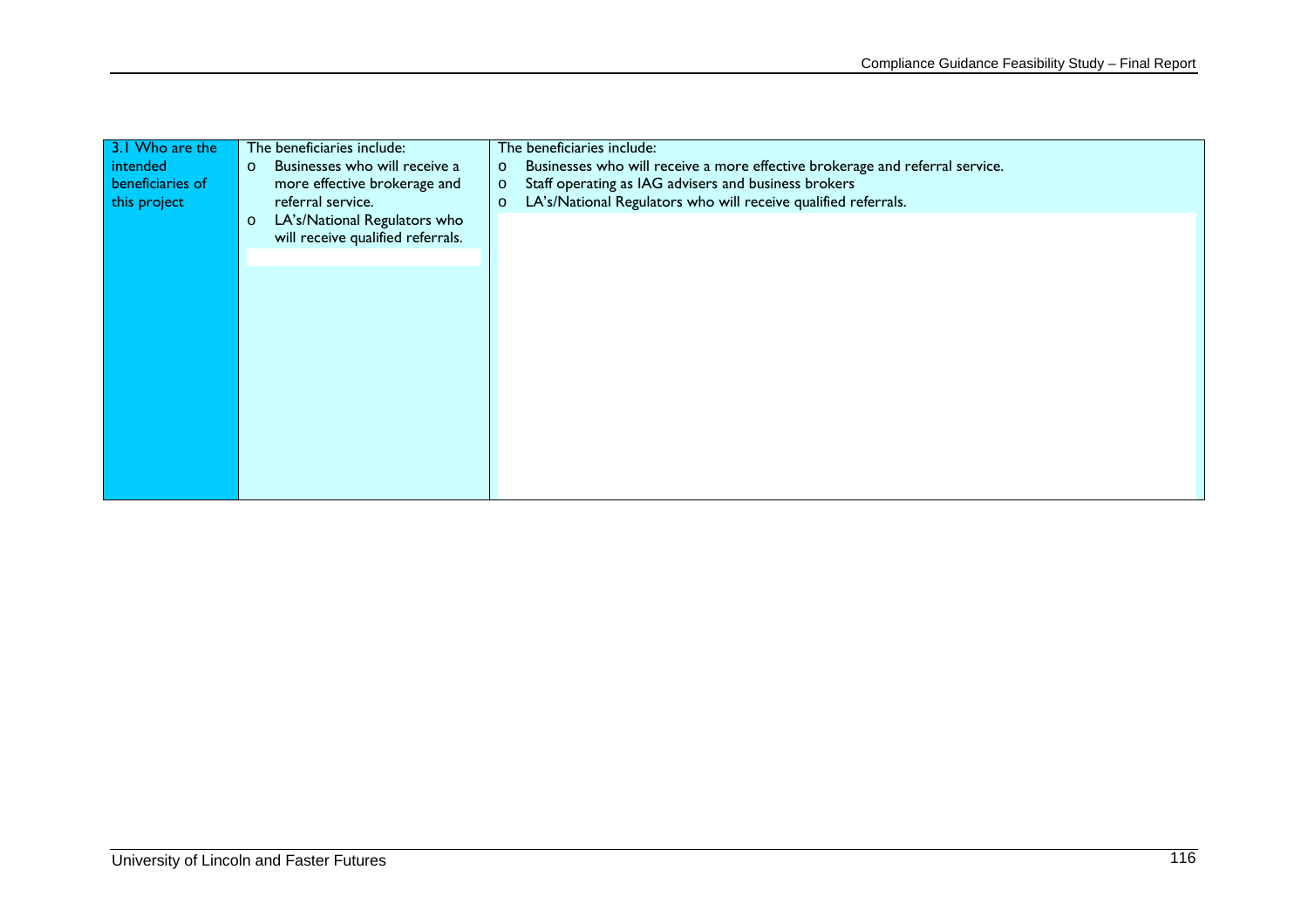| 3.2 Who else<br>does this project<br>affect? | This project positively affects staff operating in LAs who are responsible for regulatory compliance issues. |
|----------------------------------------------|--------------------------------------------------------------------------------------------------------------|
|                                              |                                                                                                              |
|                                              |                                                                                                              |
|                                              |                                                                                                              |
|                                              |                                                                                                              |
|                                              |                                                                                                              |
|                                              |                                                                                                              |
|                                              |                                                                                                              |
|                                              |                                                                                                              |
|                                              |                                                                                                              |
|                                              |                                                                                                              |
|                                              |                                                                                                              |
|                                              |                                                                                                              |
|                                              |                                                                                                              |
|                                              |                                                                                                              |
|                                              |                                                                                                              |
|                                              |                                                                                                              |
|                                              |                                                                                                              |
|                                              |                                                                                                              |
|                                              |                                                                                                              |
|                                              |                                                                                                              |
|                                              |                                                                                                              |
|                                              |                                                                                                              |
|                                              |                                                                                                              |
|                                              |                                                                                                              |
|                                              |                                                                                                              |
|                                              |                                                                                                              |
|                                              |                                                                                                              |
|                                              |                                                                                                              |
|                                              |                                                                                                              |
|                                              |                                                                                                              |
|                                              |                                                                                                              |
|                                              |                                                                                                              |
|                                              |                                                                                                              |
|                                              |                                                                                                              |
|                                              |                                                                                                              |
|                                              |                                                                                                              |
|                                              |                                                                                                              |
|                                              |                                                                                                              |
|                                              |                                                                                                              |
|                                              |                                                                                                              |
|                                              |                                                                                                              |
|                                              |                                                                                                              |
|                                              |                                                                                                              |
|                                              |                                                                                                              |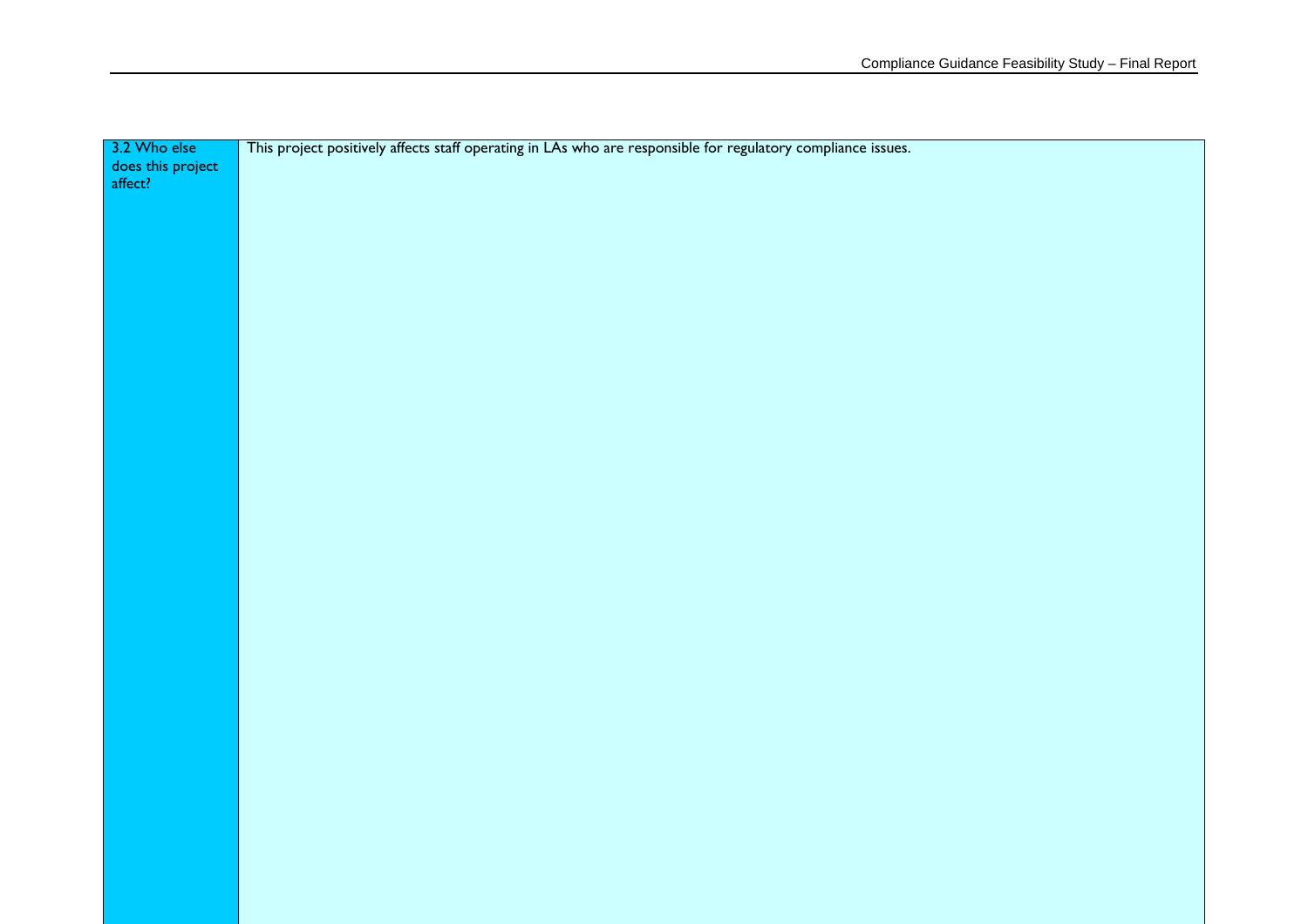| 3.3 What is the   | Compliance with regulations knows no barriers and affects all types of businesses irrespective of ethnicity, gender, disability or disadvantage. |
|-------------------|--------------------------------------------------------------------------------------------------------------------------------------------------|
| current situation |                                                                                                                                                  |
| regarding under-  |                                                                                                                                                  |
| represented       |                                                                                                                                                  |
| groups            |                                                                                                                                                  |
|                   |                                                                                                                                                  |
|                   |                                                                                                                                                  |
|                   |                                                                                                                                                  |
|                   |                                                                                                                                                  |
|                   |                                                                                                                                                  |
|                   |                                                                                                                                                  |
|                   |                                                                                                                                                  |
|                   |                                                                                                                                                  |
|                   |                                                                                                                                                  |
|                   |                                                                                                                                                  |
|                   |                                                                                                                                                  |
|                   |                                                                                                                                                  |
|                   |                                                                                                                                                  |
|                   |                                                                                                                                                  |
|                   |                                                                                                                                                  |
|                   |                                                                                                                                                  |
|                   |                                                                                                                                                  |
|                   |                                                                                                                                                  |
|                   |                                                                                                                                                  |
|                   |                                                                                                                                                  |
|                   |                                                                                                                                                  |
|                   |                                                                                                                                                  |
|                   |                                                                                                                                                  |
|                   |                                                                                                                                                  |
|                   |                                                                                                                                                  |
|                   |                                                                                                                                                  |
|                   |                                                                                                                                                  |
|                   |                                                                                                                                                  |
|                   |                                                                                                                                                  |
|                   |                                                                                                                                                  |
|                   |                                                                                                                                                  |
|                   |                                                                                                                                                  |
|                   |                                                                                                                                                  |
|                   |                                                                                                                                                  |
|                   |                                                                                                                                                  |
|                   |                                                                                                                                                  |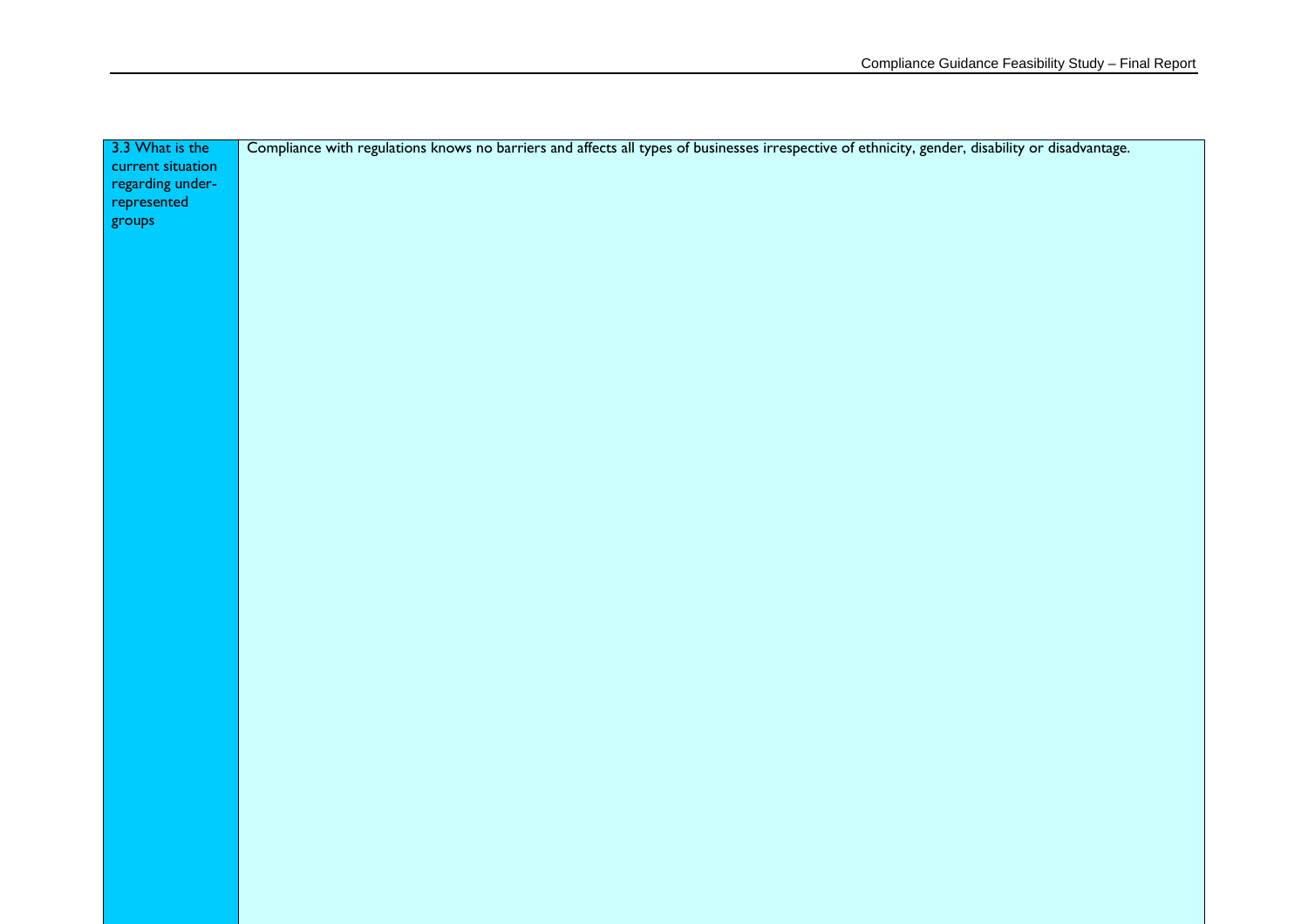| 3.4 Have you         | It is hoped that these needs will be further explored and understood by conducting further research. See Recommendation 4. |
|----------------------|----------------------------------------------------------------------------------------------------------------------------|
| identified any basis |                                                                                                                            |
| of need in terms     |                                                                                                                            |
| of minority          |                                                                                                                            |
| /underrepresented    |                                                                                                                            |
| groups.              |                                                                                                                            |
|                      |                                                                                                                            |
|                      |                                                                                                                            |
|                      |                                                                                                                            |
|                      |                                                                                                                            |
|                      |                                                                                                                            |
|                      |                                                                                                                            |
|                      |                                                                                                                            |
|                      |                                                                                                                            |
|                      |                                                                                                                            |
|                      |                                                                                                                            |
|                      |                                                                                                                            |
|                      |                                                                                                                            |
|                      |                                                                                                                            |
|                      |                                                                                                                            |
|                      |                                                                                                                            |
|                      |                                                                                                                            |
|                      |                                                                                                                            |
|                      |                                                                                                                            |
|                      |                                                                                                                            |
|                      |                                                                                                                            |
|                      |                                                                                                                            |
|                      |                                                                                                                            |
|                      |                                                                                                                            |
|                      |                                                                                                                            |
|                      |                                                                                                                            |
|                      |                                                                                                                            |
|                      |                                                                                                                            |
|                      |                                                                                                                            |
|                      |                                                                                                                            |
|                      |                                                                                                                            |
|                      |                                                                                                                            |
|                      |                                                                                                                            |
|                      |                                                                                                                            |
|                      |                                                                                                                            |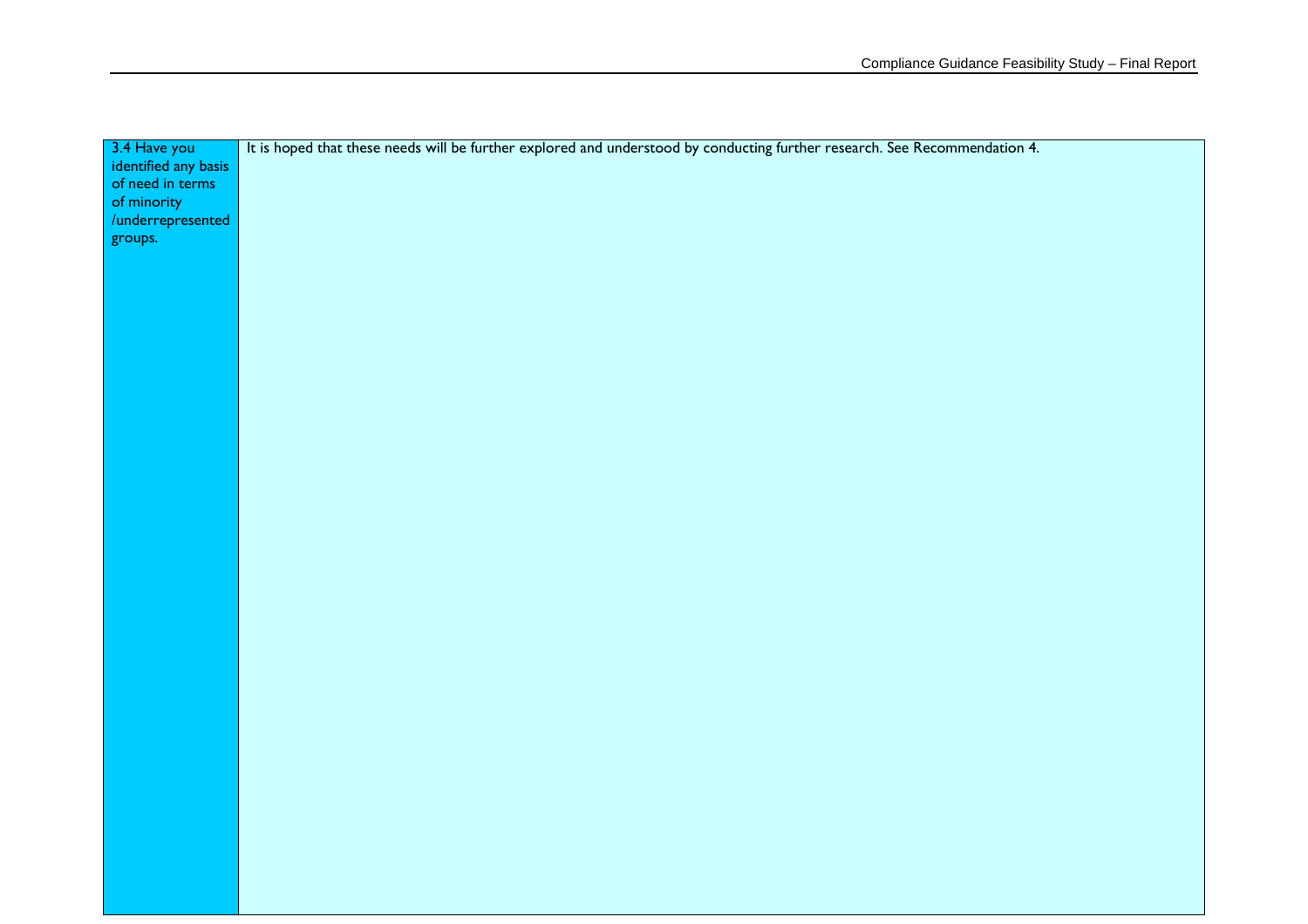| 4.1 Give details of | Whilst it is difficult to calculate the cost of compliance to business, BREs latest estimate suggest it could be up to 10-12% of GDP. Research shows     |                                         |                                |                             |
|---------------------|----------------------------------------------------------------------------------------------------------------------------------------------------------|-----------------------------------------|--------------------------------|-----------------------------|
| how this project    | that this cost burden is disproportionately weighted towards start-up, small and growing businesses. These are priority groups within the regions RES    |                                         |                                |                             |
| fits and            | and emda's corporate plan.                                                                                                                               |                                         |                                |                             |
| contributes to the  |                                                                                                                                                          |                                         |                                |                             |
| RES, emda           |                                                                                                                                                          |                                         |                                |                             |
| corporate plan      | Improvements within IAG on compliance should help reduce the burden on SMEs by:                                                                          |                                         |                                |                             |
|                     | Making advice more accessible, relevant and tailored to business needs.                                                                                  |                                         |                                |                             |
|                     | $\circ$                                                                                                                                                  |                                         |                                |                             |
|                     | Encourage businesses to explore the positive aspects to compliance e.g. reduced waste, reduced levels of staff absenteeism, reduced transport<br>$\circ$ |                                         |                                |                             |
|                     | costs, fewer customers complaints, lower overall cost of compliance.                                                                                     |                                         |                                |                             |
|                     |                                                                                                                                                          |                                         |                                |                             |
|                     |                                                                                                                                                          |                                         |                                |                             |
|                     |                                                                                                                                                          |                                         |                                |                             |
|                     |                                                                                                                                                          |                                         |                                |                             |
|                     |                                                                                                                                                          |                                         |                                |                             |
|                     |                                                                                                                                                          |                                         |                                |                             |
|                     |                                                                                                                                                          |                                         |                                |                             |
|                     |                                                                                                                                                          |                                         |                                |                             |
|                     |                                                                                                                                                          |                                         |                                |                             |
|                     |                                                                                                                                                          |                                         |                                |                             |
|                     |                                                                                                                                                          |                                         |                                |                             |
|                     |                                                                                                                                                          |                                         |                                |                             |
|                     |                                                                                                                                                          |                                         |                                |                             |
|                     |                                                                                                                                                          |                                         |                                |                             |
|                     |                                                                                                                                                          |                                         |                                |                             |
|                     |                                                                                                                                                          |                                         |                                |                             |
|                     |                                                                                                                                                          |                                         |                                |                             |
|                     |                                                                                                                                                          |                                         |                                |                             |
|                     |                                                                                                                                                          |                                         |                                |                             |
| 8.1 Consider        | Any investment proposed to                                                                                                                               | Any investment proposed to train and    | Any investment proposed to     | Any investment proposed to  |
| whether the         |                                                                                                                                                          | develop staff with IAG responsibilities | further develop RBSIS will not | further develop the service |
| project has any     |                                                                                                                                                          |                                         |                                |                             |
| state aid           |                                                                                                                                                          |                                         |                                |                             |
| implications        |                                                                                                                                                          |                                         |                                |                             |
|                     |                                                                                                                                                          |                                         |                                |                             |
|                     |                                                                                                                                                          |                                         |                                |                             |
|                     |                                                                                                                                                          |                                         |                                |                             |
|                     |                                                                                                                                                          |                                         |                                |                             |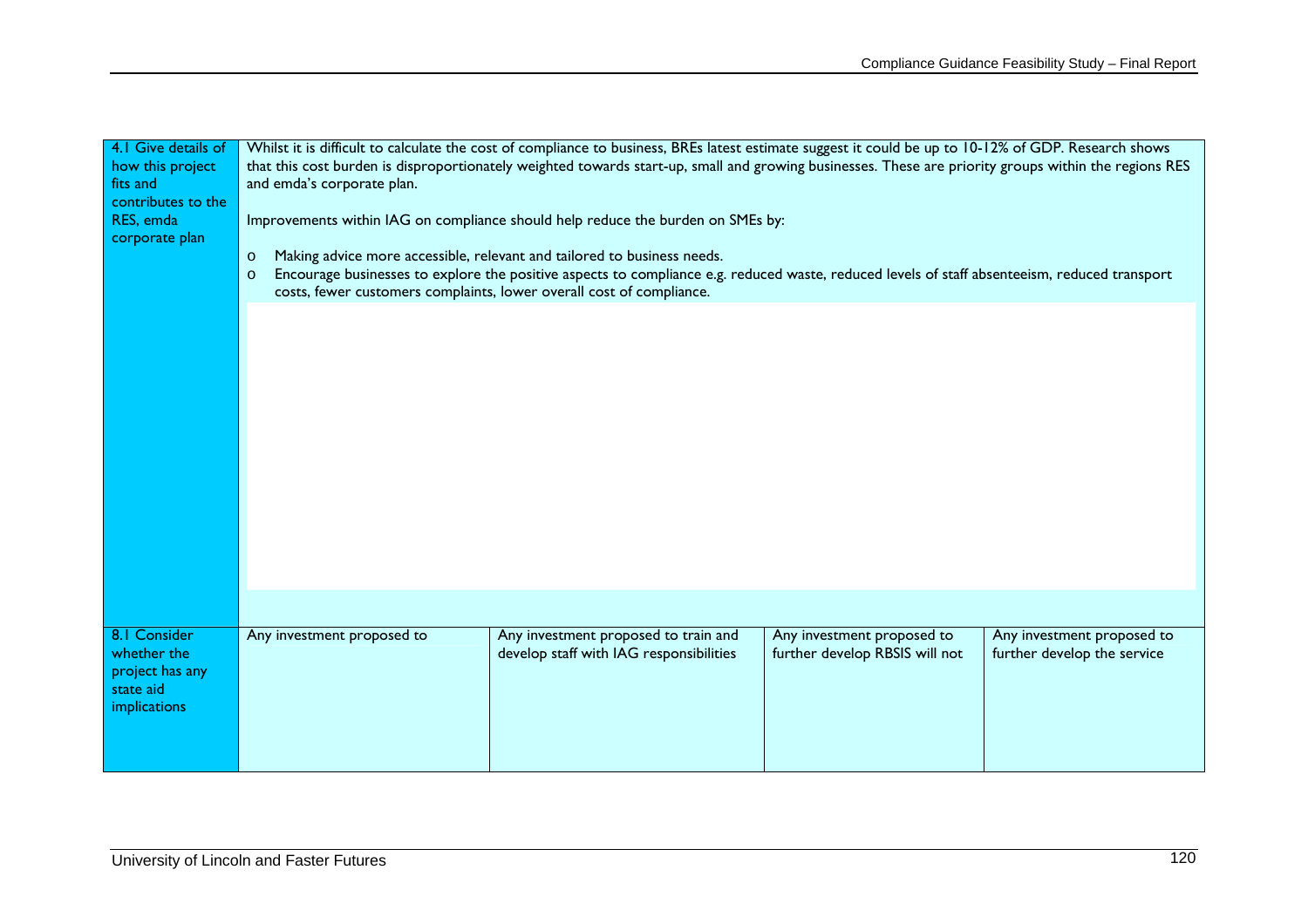| referral network will not provide a    | will not equate to a direct financial     | financial benefit to businesses  | specification standard will not    |
|----------------------------------------|-------------------------------------------|----------------------------------|------------------------------------|
| direct financial benefit to businesses | benefit to businesses so we are of the    | so we are of the view that state | provide a direct financial benefit |
| so we are of the view that state aid   | view that state aid rules will not apply. | aid rules will not apply         | to businesses so we are of the     |
| rules will not apply.                  |                                           |                                  | view that state aid rules will not |
|                                        |                                           |                                  | apply                              |
|                                        |                                           |                                  |                                    |
|                                        |                                           |                                  |                                    |
|                                        |                                           |                                  |                                    |
|                                        |                                           |                                  |                                    |
|                                        |                                           |                                  |                                    |
|                                        |                                           |                                  |                                    |
|                                        |                                           |                                  |                                    |
|                                        |                                           |                                  |                                    |
|                                        |                                           |                                  |                                    |
|                                        |                                           |                                  |                                    |
|                                        |                                           |                                  |                                    |
|                                        |                                           |                                  |                                    |
|                                        |                                           |                                  |                                    |
|                                        |                                           |                                  |                                    |
|                                        |                                           |                                  |                                    |
|                                        |                                           |                                  |                                    |
|                                        |                                           |                                  |                                    |
|                                        |                                           |                                  |                                    |
|                                        |                                           |                                  |                                    |
|                                        |                                           |                                  |                                    |
|                                        |                                           |                                  |                                    |
|                                        |                                           |                                  |                                    |
|                                        |                                           |                                  |                                    |
|                                        |                                           |                                  |                                    |
|                                        |                                           |                                  |                                    |
|                                        |                                           |                                  |                                    |
|                                        |                                           |                                  |                                    |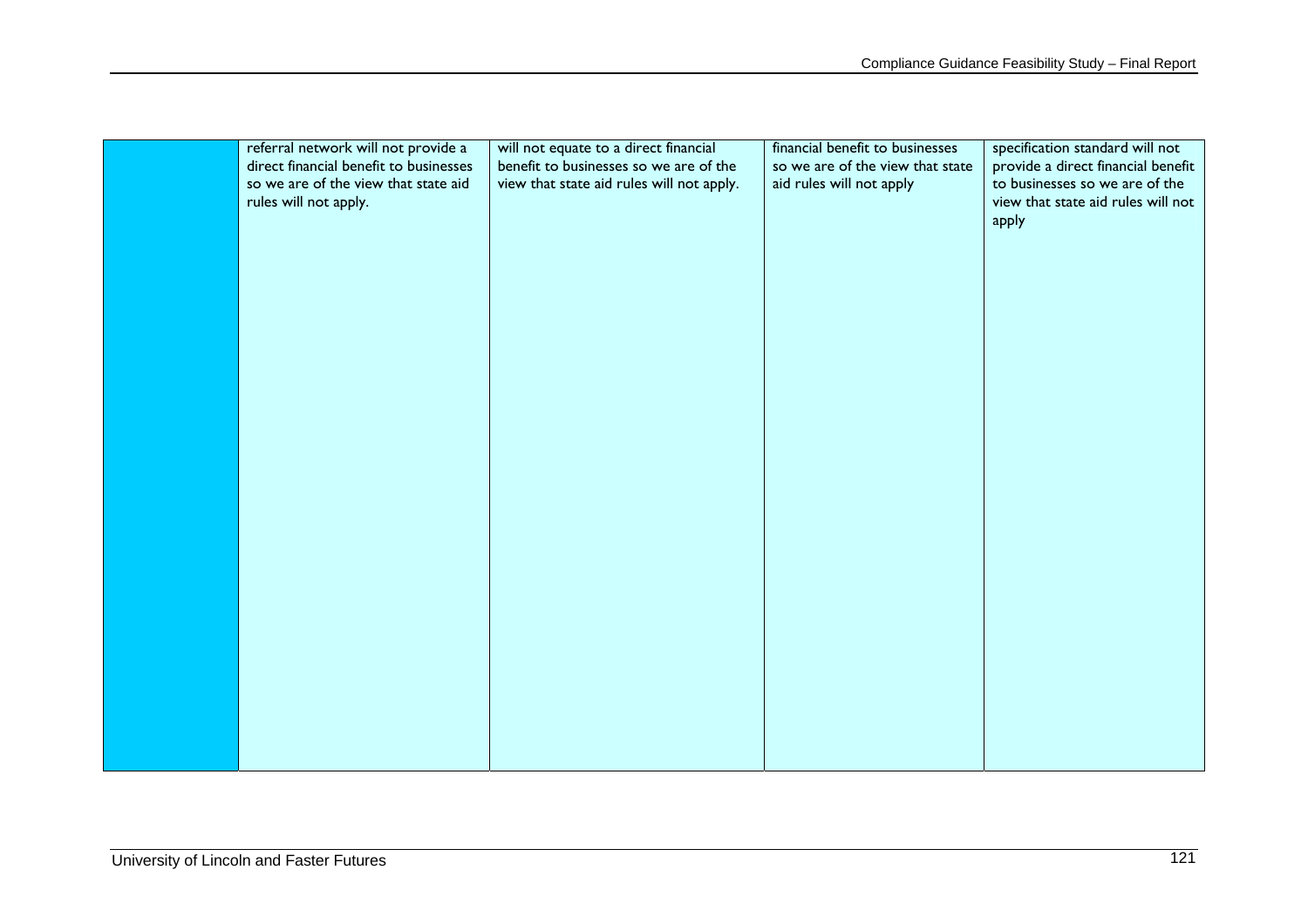| Improved take up and implementation of IAG on regulatory issues is likely to have a positive impact on the environment. One potential positive effect |
|-------------------------------------------------------------------------------------------------------------------------------------------------------|
| will be greater take-up of advice and compliance on environmental and waste issues                                                                    |
|                                                                                                                                                       |
|                                                                                                                                                       |
|                                                                                                                                                       |
|                                                                                                                                                       |
|                                                                                                                                                       |
|                                                                                                                                                       |
|                                                                                                                                                       |
|                                                                                                                                                       |
|                                                                                                                                                       |
|                                                                                                                                                       |
|                                                                                                                                                       |
|                                                                                                                                                       |
|                                                                                                                                                       |
|                                                                                                                                                       |
|                                                                                                                                                       |
|                                                                                                                                                       |
|                                                                                                                                                       |
|                                                                                                                                                       |
|                                                                                                                                                       |

| Recommendation   10 | П | $ 12\rangle$ |
|---------------------|---|--------------|
| Number              |   |              |
|                     |   |              |
|                     |   |              |
|                     |   |              |
|                     |   |              |
|                     |   |              |
|                     |   |              |
|                     |   |              |
|                     |   |              |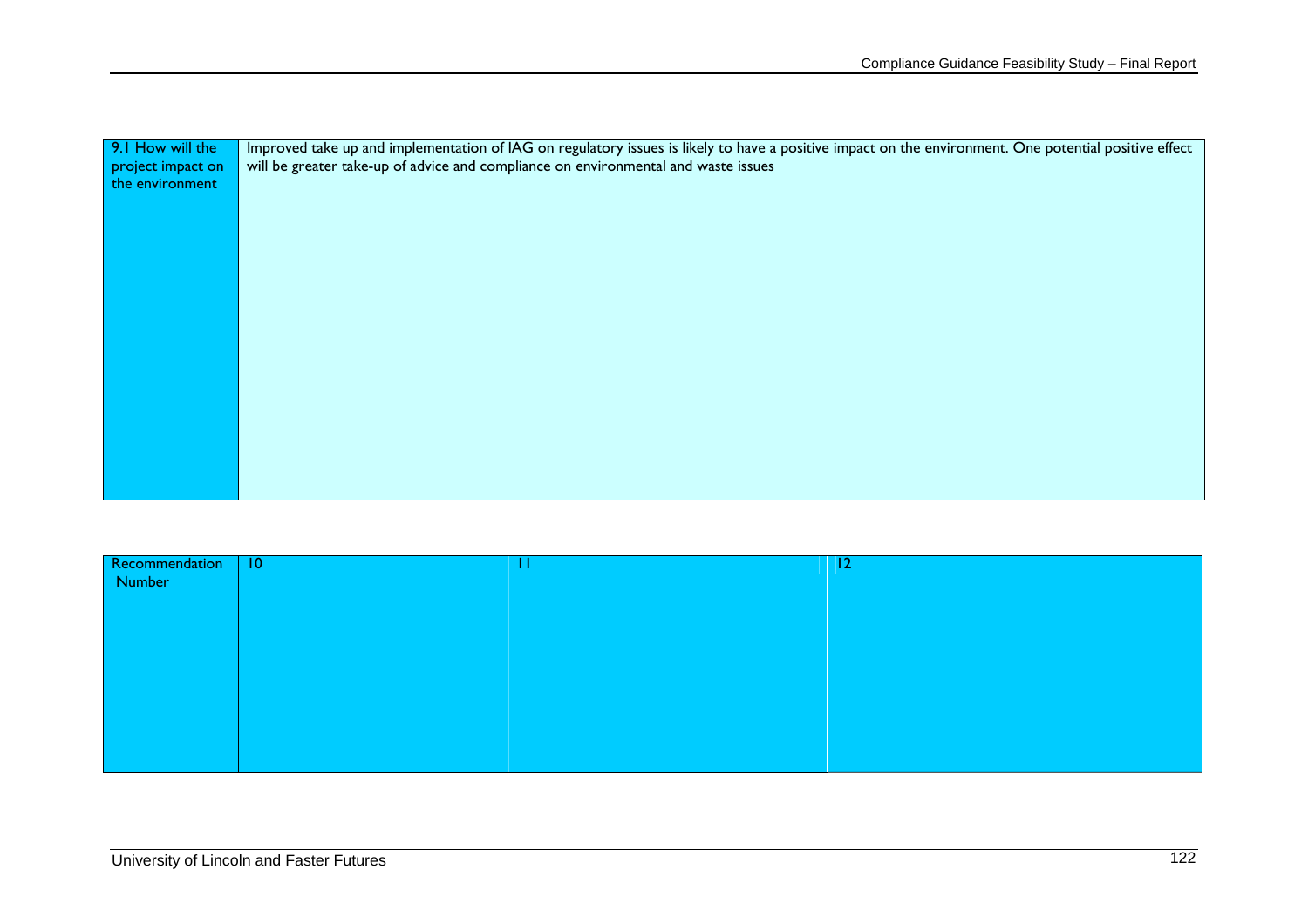| Recommendation | of establishing branded regulation      | basis. | That emda consider the development of a programme    |
|----------------|-----------------------------------------|--------|------------------------------------------------------|
| description    | advice centres in each Local Authority. |        | designed to up skill managers of smaller firms by    |
|                |                                         |        | provided a systematic approach to address compliance |
|                |                                         |        | issues within the business.                          |
|                |                                         |        |                                                      |
|                |                                         |        |                                                      |
|                |                                         |        |                                                      |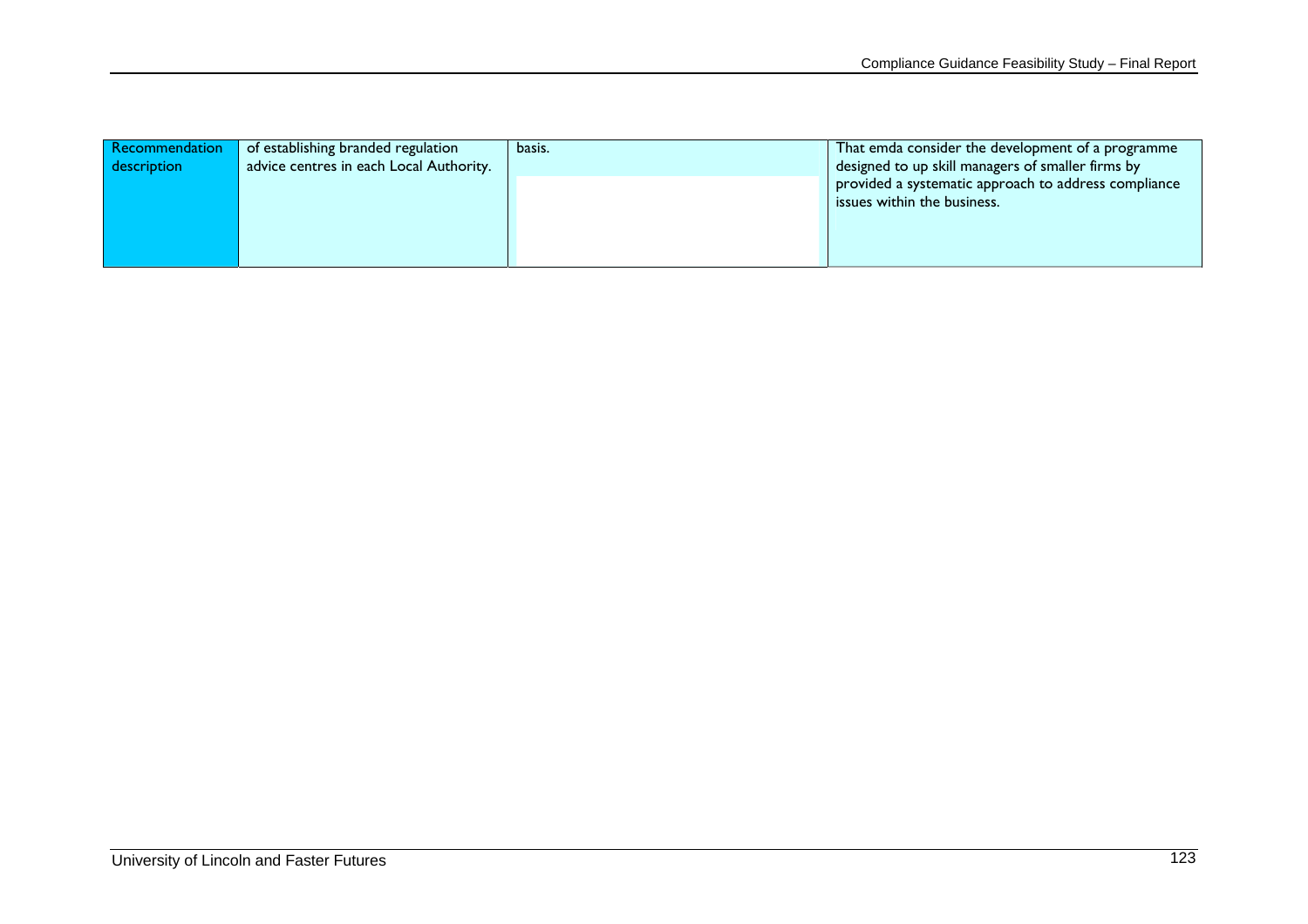| 1.9 Area of Impact  |                                       | This project has the potential to benefit all businesses located across the East Midlands |                                                     |
|---------------------|---------------------------------------|-------------------------------------------------------------------------------------------|-----------------------------------------------------|
|                     |                                       |                                                                                           |                                                     |
|                     |                                       |                                                                                           |                                                     |
|                     |                                       |                                                                                           |                                                     |
|                     |                                       |                                                                                           |                                                     |
|                     |                                       |                                                                                           |                                                     |
|                     |                                       |                                                                                           |                                                     |
|                     |                                       |                                                                                           |                                                     |
|                     |                                       |                                                                                           |                                                     |
|                     |                                       |                                                                                           |                                                     |
|                     |                                       |                                                                                           |                                                     |
|                     |                                       |                                                                                           |                                                     |
|                     |                                       |                                                                                           |                                                     |
|                     |                                       |                                                                                           |                                                     |
|                     |                                       |                                                                                           |                                                     |
|                     |                                       |                                                                                           |                                                     |
|                     |                                       |                                                                                           |                                                     |
|                     |                                       |                                                                                           |                                                     |
|                     |                                       |                                                                                           |                                                     |
|                     |                                       |                                                                                           |                                                     |
|                     |                                       |                                                                                           |                                                     |
|                     |                                       |                                                                                           |                                                     |
|                     |                                       |                                                                                           |                                                     |
|                     |                                       |                                                                                           |                                                     |
|                     |                                       |                                                                                           |                                                     |
|                     |                                       |                                                                                           |                                                     |
|                     |                                       |                                                                                           |                                                     |
|                     |                                       |                                                                                           |                                                     |
|                     |                                       |                                                                                           |                                                     |
|                     |                                       |                                                                                           |                                                     |
|                     |                                       |                                                                                           |                                                     |
| <b>I.10 Project</b> | That emda, LBRO and Local Authorities | That emda, LBRO and Local Authorities plan to                                             | The development programme for SMEs will incorporate |
| <b>Description</b>  | consider the merit of establishing    | capacity build each centre, on a standard basis.                                          | the following processes:                            |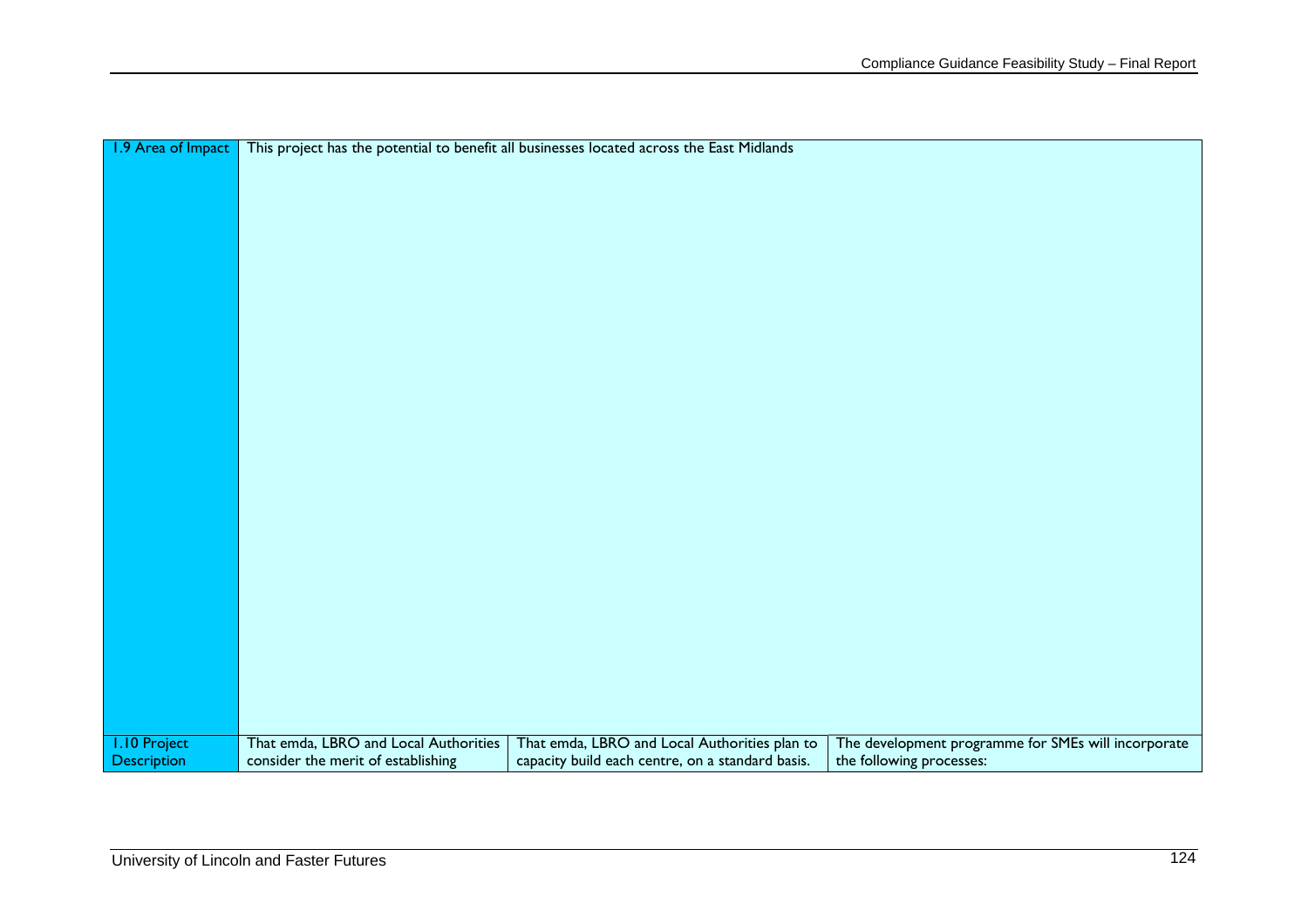|                                          | branded regulation advice centres in<br>each Local Authority. These could<br>operate within a council or be a shared<br>service across a number of councils<br>depending on local arrangements. | This should include the development of a<br>clearer regulation implementation planning<br>process, including briefing of staff in centres on<br>imminent legislation as well as agreed standard<br>awareness-raising campaigns to run alongside<br>their introduction. | Regular scanning and identification of current, new<br>or changing aspects of legislation and regulatory<br>compliance - 'what applies to us?';<br>Appraisal of the implications, exposure to risk<br>$\bullet$<br>involved in regulatory compliance tailored to take<br>into account the business life cycle - 'what does this<br>mean for us?<br>Investigation of the detailed requirements, obtaining<br>$\bullet$<br>choice and guidance where required, to decide<br>action required;<br>Implementation of systems to ensure compliance<br>and to gather evidence (where required) of<br>compliance; |
|------------------------------------------|-------------------------------------------------------------------------------------------------------------------------------------------------------------------------------------------------|------------------------------------------------------------------------------------------------------------------------------------------------------------------------------------------------------------------------------------------------------------------------|-----------------------------------------------------------------------------------------------------------------------------------------------------------------------------------------------------------------------------------------------------------------------------------------------------------------------------------------------------------------------------------------------------------------------------------------------------------------------------------------------------------------------------------------------------------------------------------------------------------|
|                                          |                                                                                                                                                                                                 |                                                                                                                                                                                                                                                                        | Regular review of compliance with regulation                                                                                                                                                                                                                                                                                                                                                                                                                                                                                                                                                              |
| <b>I.IIProject</b><br>objectives/impacts | The objective of this project is to<br>consider whether the development of<br>branded regulation advice centres<br>located in LA's would improve the                                            | To develop a standard regulation<br>implementation process to be adopted across<br>all LA' in the East Midlands.<br>To ensure standard awareness campaigns are<br>adopted to support the introduction of new<br>regulations (see recommendation 3)                     | The project will help owner managers of businesses<br>with the know-how, processes and tools to enable them<br>to address compliance issues in a proactive way. This in                                                                                                                                                                                                                                                                                                                                                                                                                                   |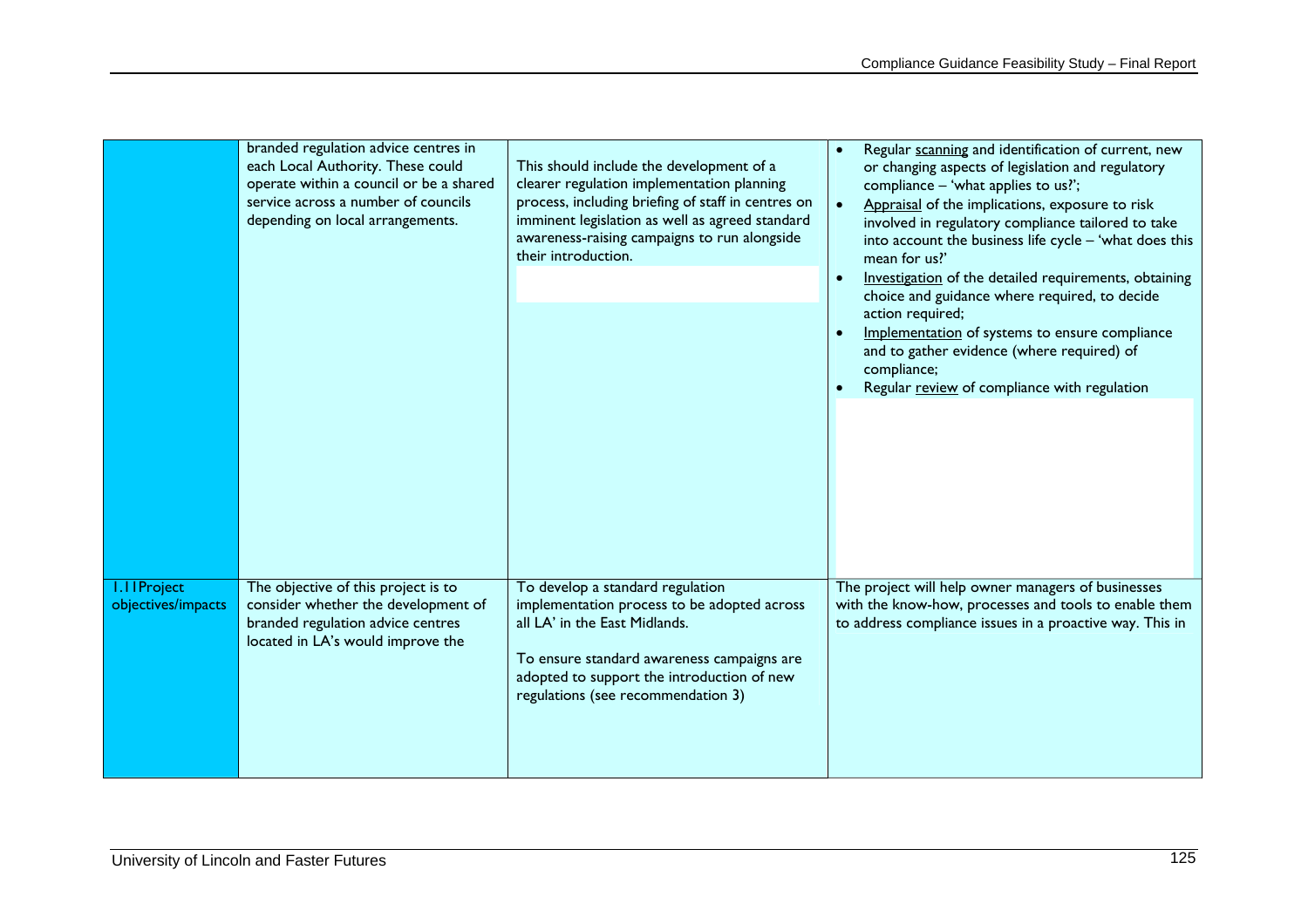|                  | profile, take up and usage of IAG<br>services by businesses across the East<br>Midlands. |                                                                                                                                                                                          | help improve the overall efficiency and effectiveness of<br>the business.                                                                                                                                                                                                                                                           |
|------------------|------------------------------------------------------------------------------------------|------------------------------------------------------------------------------------------------------------------------------------------------------------------------------------------|-------------------------------------------------------------------------------------------------------------------------------------------------------------------------------------------------------------------------------------------------------------------------------------------------------------------------------------|
| 1.14 Why needed? |                                                                                          | At present each LA's approaches the adoption<br>of IAG in support of new regulations in a<br>relative ad hoc manner. This approach will<br>ensure a more systematic approach is adopted. | A significant factor is the ability of small firm management in<br>relation to regulatory compliance is management skills. Whilst<br>it is clear that information on compliance is readily available,<br>small firm management generally regard compliance issues as<br>an undesirable overhead over which they have neither little |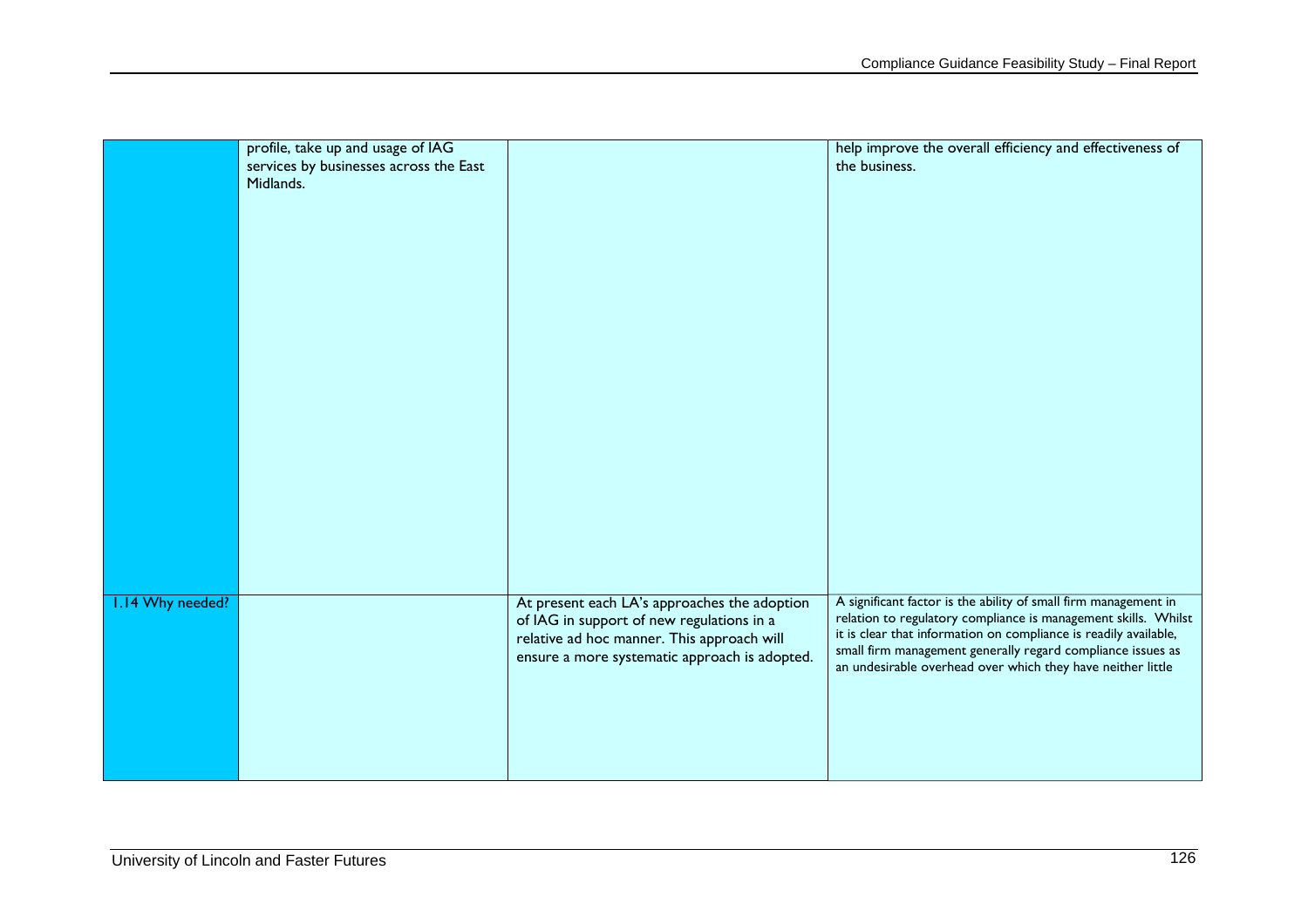| food safety, health and safety-shared<br>with HSE, and the environment. The<br>levels of resources available and how<br>they are deployed varies and is<br>dependant on the type of Authority -<br>county, unitary or district. Local Area<br>Agreements, present an opportunity to<br>share and integrate some of these<br>services to deliver critical mass,<br>improved efficiencies and raised profile. | a proactive way. This tends to lead to reactive orientation<br>towards 'keeping up with' regulation.<br>If small firms are helped to develop the management<br>focus, skills and systems necessary to ensure regulatory<br>compliance, then this 'burden' could actually be reduced.<br>The adoption of a managed and systematic process,<br>similar to, but very much a scaled-down version of, the<br>corporate governance/social responsibility function of<br>larger organisations could have significant benefits to<br>many SMEs. |
|-------------------------------------------------------------------------------------------------------------------------------------------------------------------------------------------------------------------------------------------------------------------------------------------------------------------------------------------------------------------------------------------------------------|-----------------------------------------------------------------------------------------------------------------------------------------------------------------------------------------------------------------------------------------------------------------------------------------------------------------------------------------------------------------------------------------------------------------------------------------------------------------------------------------------------------------------------------------|
|                                                                                                                                                                                                                                                                                                                                                                                                             |                                                                                                                                                                                                                                                                                                                                                                                                                                                                                                                                         |
|                                                                                                                                                                                                                                                                                                                                                                                                             |                                                                                                                                                                                                                                                                                                                                                                                                                                                                                                                                         |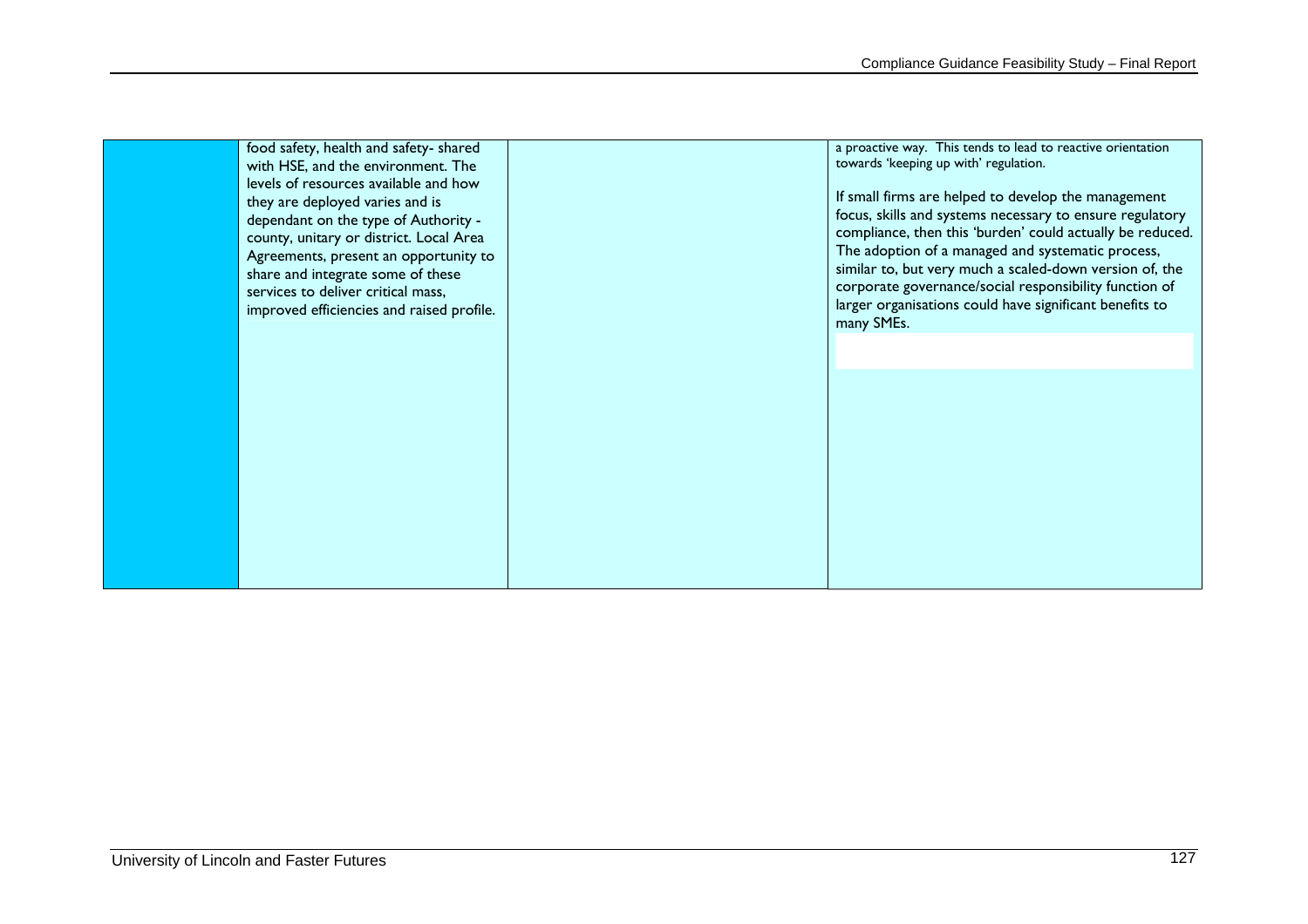| 1.16 why is emda   | We see this project as being primarily funded within the resources deployed by LA's and | Emda have a responsibility to help businesses address |
|--------------------|-----------------------------------------------------------------------------------------|-------------------------------------------------------|
| support required?  | LBRO. However we also see scope for external support from emda to help resource any     | compliance issues by providing IAG support. This      |
|                    | consultation required as part of the overall simplification agenda,                     | programme will be designed to help businesses         |
|                    |                                                                                         | development their in-house capabilities to better     |
|                    |                                                                                         | respond to changes in the regulatory frameworks,. It  |
|                    |                                                                                         | will also help them to consider the commercial        |
|                    |                                                                                         | opportunities and benefits that might arise from      |
|                    |                                                                                         | proactive compliance.                                 |
|                    |                                                                                         |                                                       |
|                    |                                                                                         |                                                       |
|                    |                                                                                         |                                                       |
|                    |                                                                                         |                                                       |
|                    |                                                                                         |                                                       |
|                    |                                                                                         |                                                       |
|                    |                                                                                         |                                                       |
|                    |                                                                                         |                                                       |
|                    |                                                                                         |                                                       |
|                    |                                                                                         |                                                       |
|                    |                                                                                         |                                                       |
|                    |                                                                                         |                                                       |
|                    |                                                                                         |                                                       |
|                    |                                                                                         |                                                       |
|                    |                                                                                         |                                                       |
|                    |                                                                                         |                                                       |
|                    |                                                                                         |                                                       |
|                    |                                                                                         |                                                       |
|                    |                                                                                         |                                                       |
|                    |                                                                                         |                                                       |
|                    |                                                                                         |                                                       |
|                    |                                                                                         |                                                       |
|                    |                                                                                         |                                                       |
|                    |                                                                                         |                                                       |
|                    |                                                                                         |                                                       |
|                    |                                                                                         |                                                       |
|                    |                                                                                         |                                                       |
|                    |                                                                                         |                                                       |
|                    |                                                                                         |                                                       |
|                    |                                                                                         |                                                       |
|                    |                                                                                         |                                                       |
| University of Linc |                                                                                         |                                                       |
|                    |                                                                                         |                                                       |
|                    |                                                                                         |                                                       |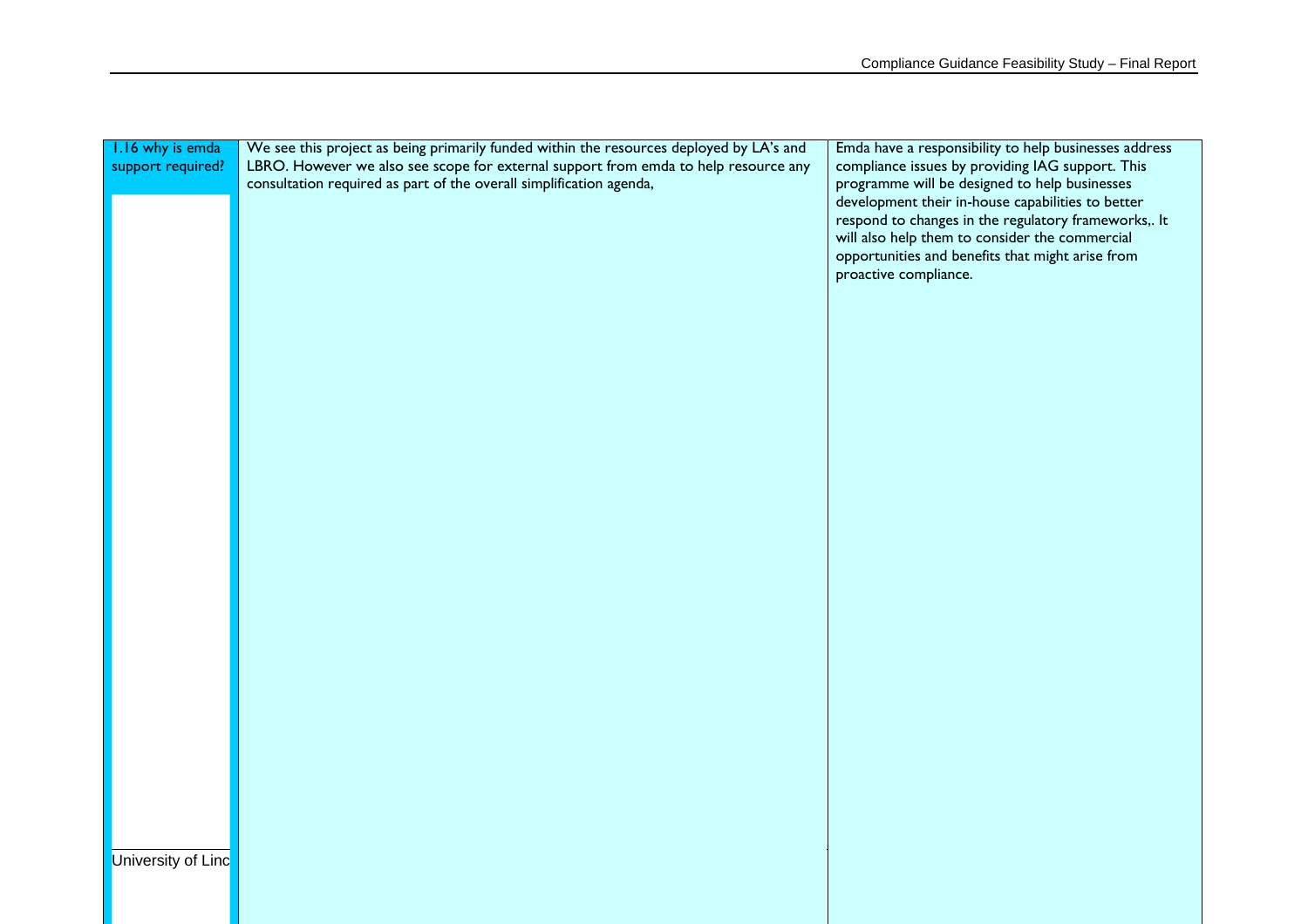| 3.1 Who are the<br>intended<br>beneficiaries of | The principle beneficiaries of local Advice Centres would be businesses seeking help and<br>guidance on compliance issues | Businesses across the East Midlands that wish to<br>develop their own capability to respond to compliance<br>issues. |
|-------------------------------------------------|---------------------------------------------------------------------------------------------------------------------------|----------------------------------------------------------------------------------------------------------------------|
| this project                                    |                                                                                                                           |                                                                                                                      |
|                                                 |                                                                                                                           |                                                                                                                      |
|                                                 |                                                                                                                           |                                                                                                                      |
|                                                 |                                                                                                                           |                                                                                                                      |
|                                                 |                                                                                                                           |                                                                                                                      |
|                                                 |                                                                                                                           |                                                                                                                      |
|                                                 |                                                                                                                           |                                                                                                                      |
|                                                 |                                                                                                                           |                                                                                                                      |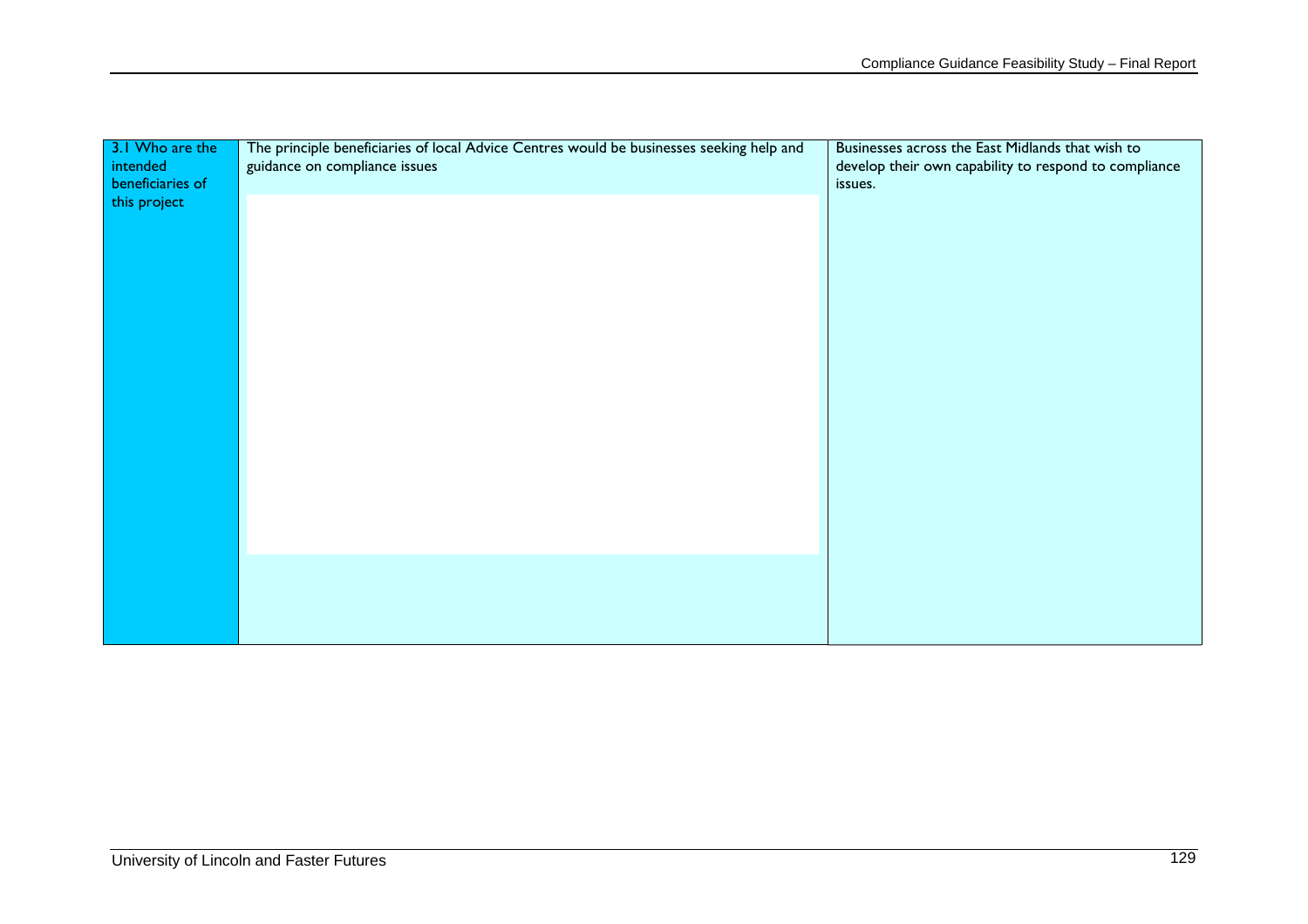| 3.2 Who else      | This project positively affect, staff operating in LAs who are responsible for regulatory compliance issues. |
|-------------------|--------------------------------------------------------------------------------------------------------------|
| does this project |                                                                                                              |
|                   |                                                                                                              |
|                   |                                                                                                              |
|                   |                                                                                                              |
|                   |                                                                                                              |
|                   |                                                                                                              |
|                   |                                                                                                              |
|                   |                                                                                                              |
|                   |                                                                                                              |
|                   |                                                                                                              |
|                   |                                                                                                              |
|                   |                                                                                                              |
|                   |                                                                                                              |
|                   |                                                                                                              |
|                   |                                                                                                              |
|                   |                                                                                                              |
|                   |                                                                                                              |
|                   |                                                                                                              |
|                   |                                                                                                              |
|                   |                                                                                                              |
|                   |                                                                                                              |
|                   |                                                                                                              |
|                   |                                                                                                              |
|                   |                                                                                                              |
|                   |                                                                                                              |
|                   |                                                                                                              |
|                   |                                                                                                              |
|                   |                                                                                                              |
|                   |                                                                                                              |
|                   |                                                                                                              |
|                   |                                                                                                              |
|                   |                                                                                                              |
|                   |                                                                                                              |
|                   |                                                                                                              |
|                   |                                                                                                              |
|                   |                                                                                                              |
|                   |                                                                                                              |
|                   |                                                                                                              |
|                   |                                                                                                              |
|                   |                                                                                                              |
|                   |                                                                                                              |
|                   |                                                                                                              |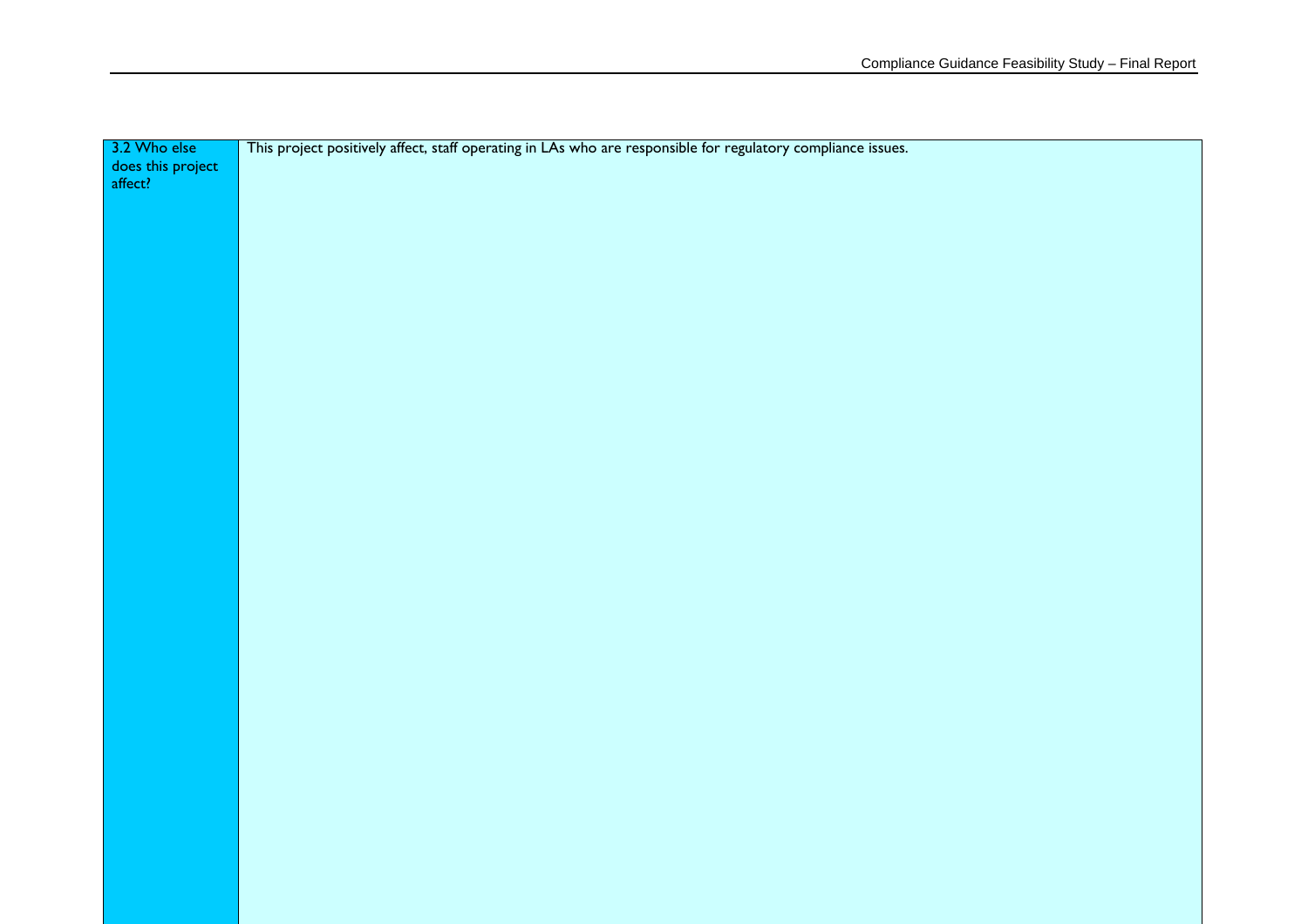| 3.3 What is the   | Compliance with regulations knows no barriers and affects all types of businesses irrespective of ethnicity, gender, disability or disadvantage. |
|-------------------|--------------------------------------------------------------------------------------------------------------------------------------------------|
| current situation |                                                                                                                                                  |
| regarding under-  |                                                                                                                                                  |
| represented       |                                                                                                                                                  |
| groups            |                                                                                                                                                  |
|                   |                                                                                                                                                  |
|                   |                                                                                                                                                  |
|                   |                                                                                                                                                  |
|                   |                                                                                                                                                  |
|                   |                                                                                                                                                  |
|                   |                                                                                                                                                  |
|                   |                                                                                                                                                  |
|                   |                                                                                                                                                  |
|                   |                                                                                                                                                  |
|                   |                                                                                                                                                  |
|                   |                                                                                                                                                  |
|                   |                                                                                                                                                  |
|                   |                                                                                                                                                  |
|                   |                                                                                                                                                  |
|                   |                                                                                                                                                  |
|                   |                                                                                                                                                  |
|                   |                                                                                                                                                  |
|                   |                                                                                                                                                  |
|                   |                                                                                                                                                  |
|                   |                                                                                                                                                  |
|                   |                                                                                                                                                  |
|                   |                                                                                                                                                  |
|                   |                                                                                                                                                  |
|                   |                                                                                                                                                  |
|                   |                                                                                                                                                  |
|                   |                                                                                                                                                  |
|                   |                                                                                                                                                  |
|                   |                                                                                                                                                  |
|                   |                                                                                                                                                  |
|                   |                                                                                                                                                  |
|                   |                                                                                                                                                  |
|                   |                                                                                                                                                  |
|                   |                                                                                                                                                  |
|                   |                                                                                                                                                  |
|                   |                                                                                                                                                  |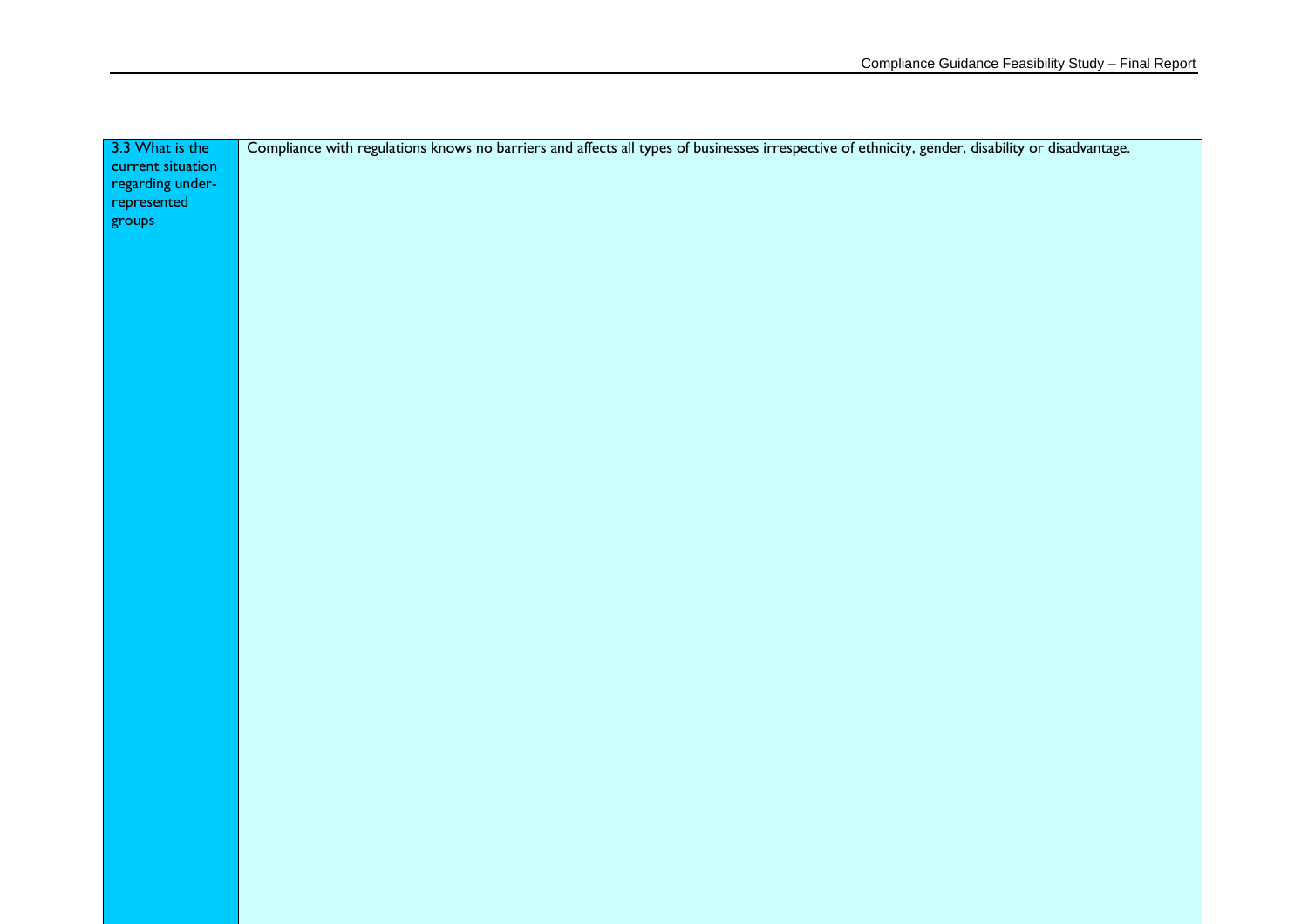| $3.4$ Have you       | It is hoped that these needs will be further explored and understood by conducting further research. See Recommendation 4. |
|----------------------|----------------------------------------------------------------------------------------------------------------------------|
| identified any basis |                                                                                                                            |
| of need in terms     |                                                                                                                            |
| of minority          |                                                                                                                            |
| /underrepresented    |                                                                                                                            |
| groups.              |                                                                                                                            |
|                      |                                                                                                                            |
|                      |                                                                                                                            |
|                      |                                                                                                                            |
|                      |                                                                                                                            |
|                      |                                                                                                                            |
|                      |                                                                                                                            |
|                      |                                                                                                                            |
|                      |                                                                                                                            |
|                      |                                                                                                                            |
|                      |                                                                                                                            |
|                      |                                                                                                                            |
|                      |                                                                                                                            |
|                      |                                                                                                                            |
|                      |                                                                                                                            |
|                      |                                                                                                                            |
|                      |                                                                                                                            |
|                      |                                                                                                                            |
|                      |                                                                                                                            |
|                      |                                                                                                                            |
|                      |                                                                                                                            |
|                      |                                                                                                                            |
|                      |                                                                                                                            |
|                      |                                                                                                                            |
|                      |                                                                                                                            |
|                      |                                                                                                                            |
|                      |                                                                                                                            |
|                      |                                                                                                                            |
|                      |                                                                                                                            |
|                      |                                                                                                                            |
|                      |                                                                                                                            |
|                      |                                                                                                                            |
|                      |                                                                                                                            |
|                      |                                                                                                                            |
|                      |                                                                                                                            |
|                      |                                                                                                                            |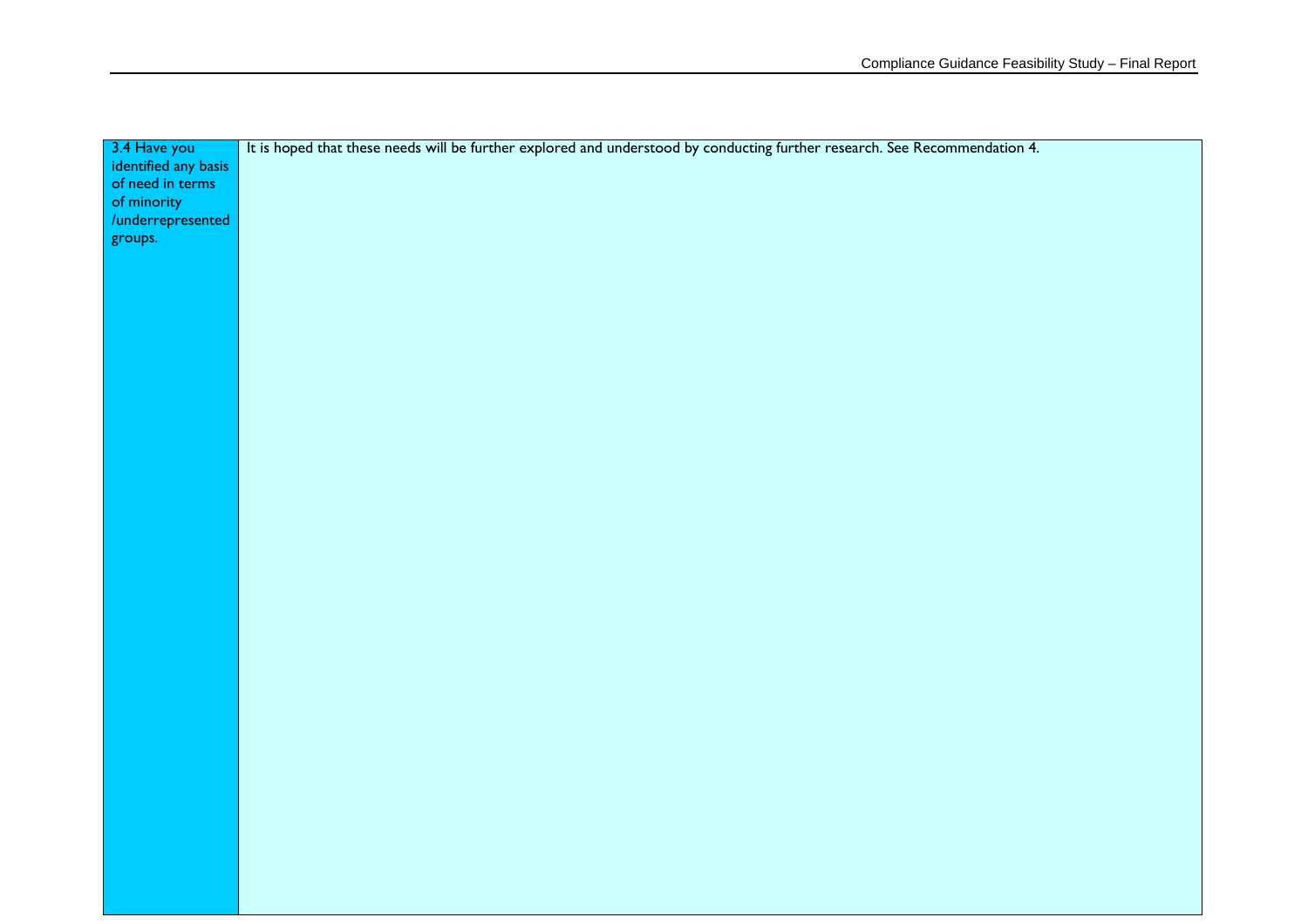| 4.1 Give details of | Whilst it is difficult to calculate the cost of compliance to business, BREs latest estimate suggest it could be up to 10-12% of GDP. Research shows     |  |  |  |
|---------------------|----------------------------------------------------------------------------------------------------------------------------------------------------------|--|--|--|
| how this project    | that this cost burden is disproportionately weighted towards start-up, small and growing businesses. These are priority groups within the regions RES    |  |  |  |
| fits and            | and emda's corporate plan.                                                                                                                               |  |  |  |
| contributes to the  |                                                                                                                                                          |  |  |  |
| RES, emda           |                                                                                                                                                          |  |  |  |
|                     | Improvements within IAG on compliance should help reduce the burden on SMEs by:                                                                          |  |  |  |
| corporate plan      |                                                                                                                                                          |  |  |  |
|                     | Making advice more accessible, relevant and tailored to business needs.<br>$\circ$                                                                       |  |  |  |
|                     | Encourage businesses to explore the positive aspects to compliance e.g. reduced waste, reduced levels of staff absenteeism, reduced transport<br>$\circ$ |  |  |  |
|                     | costs, fewer customers complaints, lower overall cost of compliance.                                                                                     |  |  |  |
|                     |                                                                                                                                                          |  |  |  |
|                     |                                                                                                                                                          |  |  |  |
|                     |                                                                                                                                                          |  |  |  |
|                     |                                                                                                                                                          |  |  |  |
|                     |                                                                                                                                                          |  |  |  |
|                     |                                                                                                                                                          |  |  |  |
|                     |                                                                                                                                                          |  |  |  |
|                     |                                                                                                                                                          |  |  |  |
|                     |                                                                                                                                                          |  |  |  |
|                     |                                                                                                                                                          |  |  |  |
|                     |                                                                                                                                                          |  |  |  |
|                     |                                                                                                                                                          |  |  |  |
|                     |                                                                                                                                                          |  |  |  |
|                     |                                                                                                                                                          |  |  |  |
|                     |                                                                                                                                                          |  |  |  |
|                     |                                                                                                                                                          |  |  |  |
|                     |                                                                                                                                                          |  |  |  |
|                     |                                                                                                                                                          |  |  |  |
|                     |                                                                                                                                                          |  |  |  |
|                     |                                                                                                                                                          |  |  |  |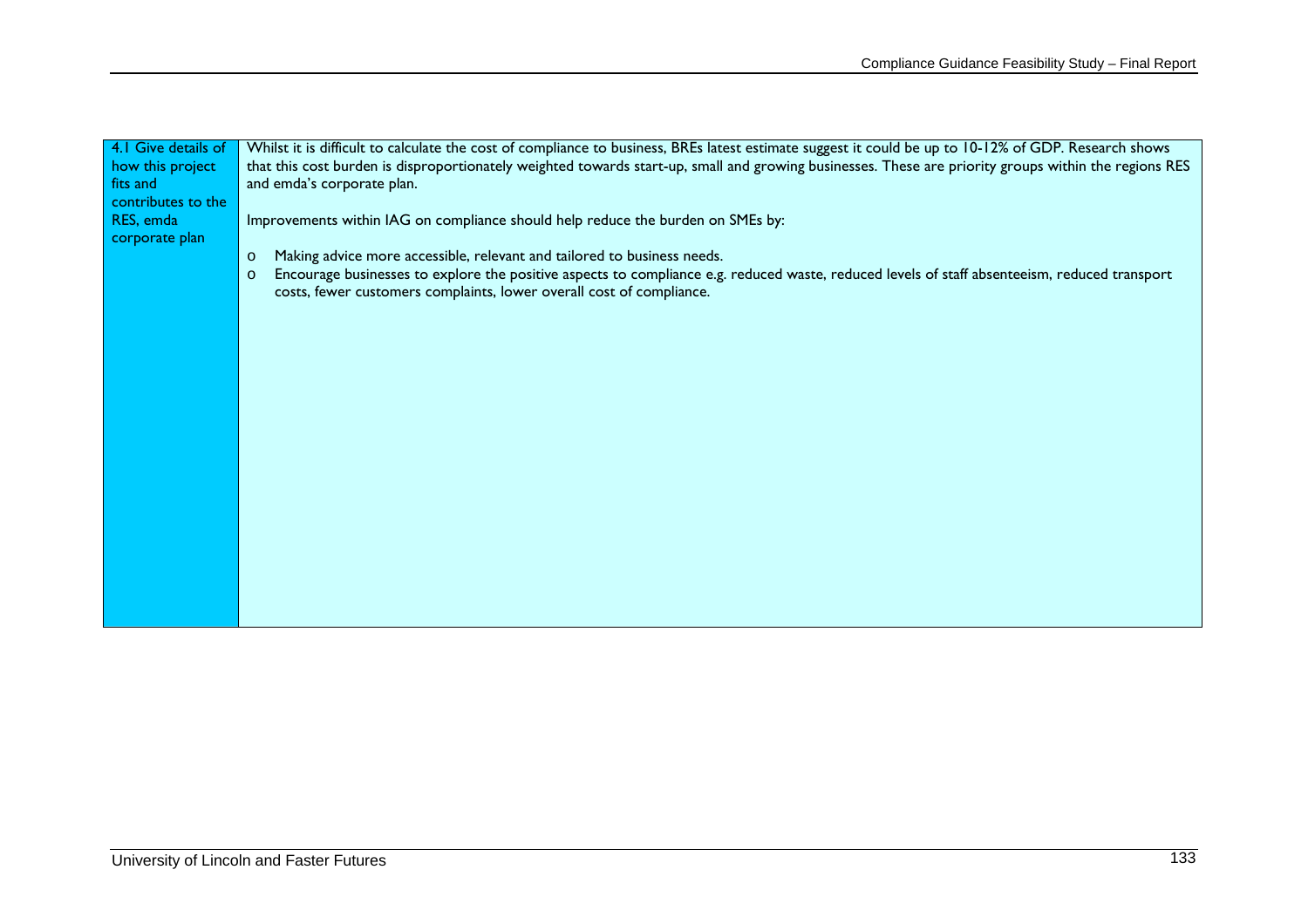| 8.1 Consider    | Any investment proposed to support local advice        | The development of the training material and the training of the provider network will not in     |
|-----------------|--------------------------------------------------------|---------------------------------------------------------------------------------------------------|
| whether the     | centres will not provide a direct financial benefit to | itself provide a direct subsidy to businesses so we are of the view that state aid rules will not |
| project has any | businesses so we are of the view that state aid        | apply. However if emda decide to offer the training programme to businesses at subsidised         |
| state aid       | rules will not apply.                                  | rates then depending on the level of previous support the business has received then state aid    |
| implications    |                                                        | rules might apply.                                                                                |
|                 |                                                        |                                                                                                   |
|                 |                                                        |                                                                                                   |
|                 |                                                        |                                                                                                   |
|                 |                                                        |                                                                                                   |
|                 |                                                        |                                                                                                   |
|                 |                                                        |                                                                                                   |
|                 |                                                        |                                                                                                   |
|                 |                                                        |                                                                                                   |
|                 |                                                        |                                                                                                   |
|                 |                                                        |                                                                                                   |
|                 |                                                        |                                                                                                   |
|                 |                                                        |                                                                                                   |
|                 |                                                        |                                                                                                   |
|                 |                                                        |                                                                                                   |
|                 |                                                        |                                                                                                   |
|                 |                                                        |                                                                                                   |
|                 |                                                        |                                                                                                   |
|                 |                                                        |                                                                                                   |
|                 |                                                        |                                                                                                   |
|                 |                                                        |                                                                                                   |
|                 |                                                        |                                                                                                   |
|                 |                                                        |                                                                                                   |
|                 |                                                        |                                                                                                   |
|                 |                                                        |                                                                                                   |
|                 |                                                        |                                                                                                   |
|                 |                                                        |                                                                                                   |
|                 |                                                        |                                                                                                   |
|                 |                                                        |                                                                                                   |
|                 |                                                        |                                                                                                   |
|                 |                                                        |                                                                                                   |
|                 |                                                        |                                                                                                   |
|                 |                                                        |                                                                                                   |
|                 |                                                        |                                                                                                   |
|                 |                                                        |                                                                                                   |
|                 |                                                        |                                                                                                   |